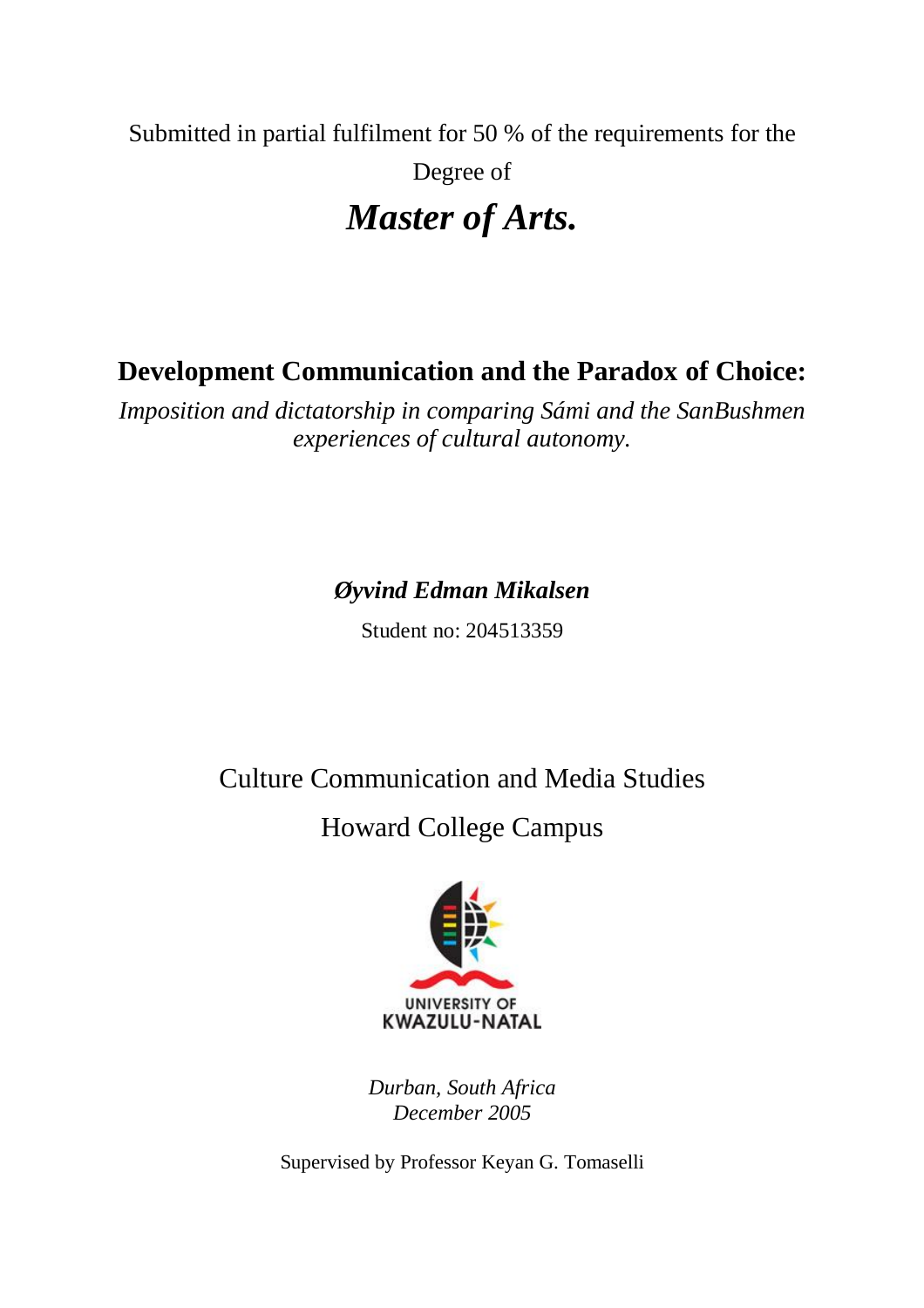## **Declaration**

I hereby declare that the following thesis is my own work and has not been submitted to any other university for examination.

…………………………………

Øyvind Edman Mikalsen Durban 10.6.2006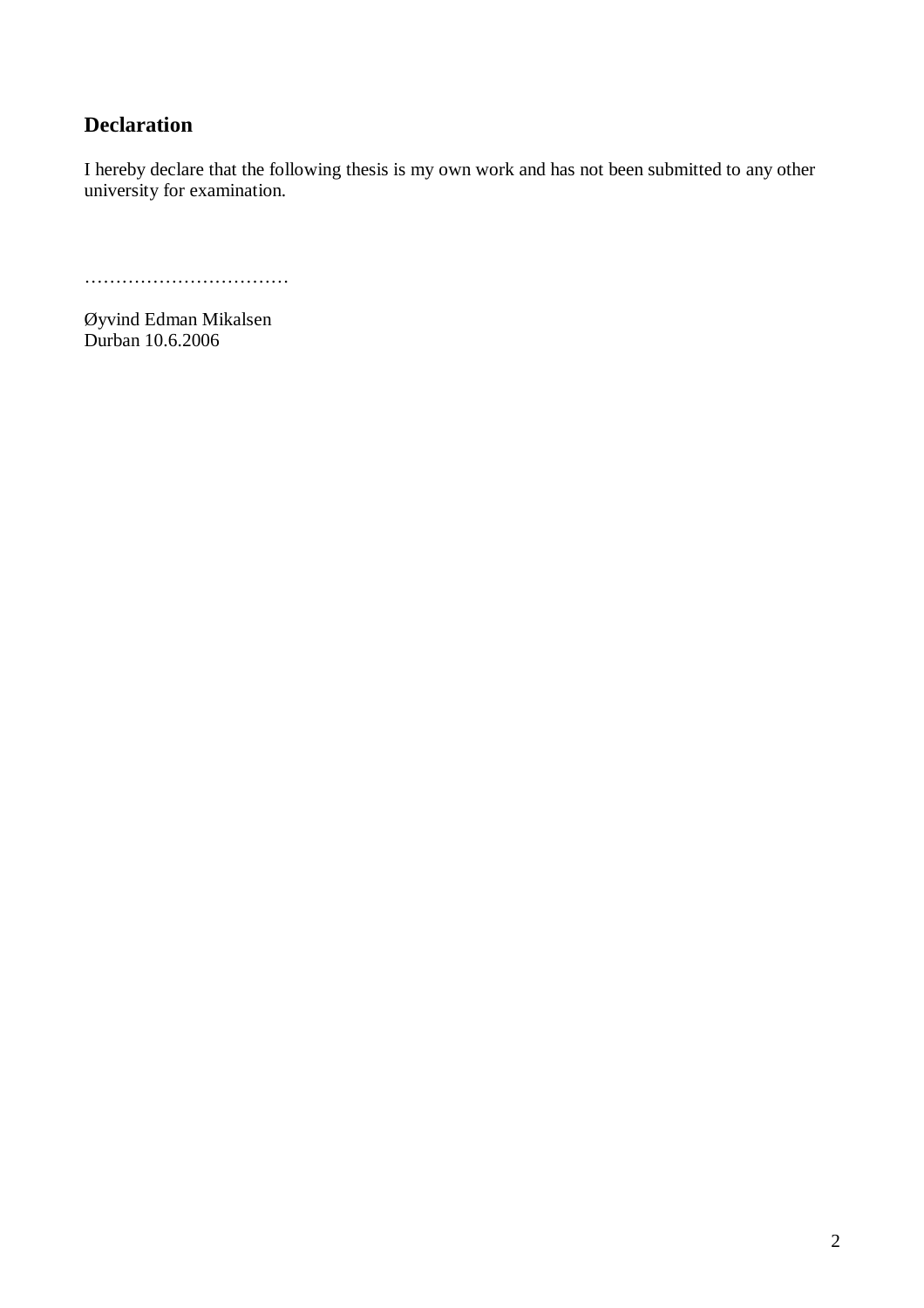## **Table of Contents**

| V. Media, Development and Welfare: General normativity in society and culture24                 |  |
|-------------------------------------------------------------------------------------------------|--|
|                                                                                                 |  |
|                                                                                                 |  |
|                                                                                                 |  |
|                                                                                                 |  |
|                                                                                                 |  |
|                                                                                                 |  |
|                                                                                                 |  |
|                                                                                                 |  |
|                                                                                                 |  |
|                                                                                                 |  |
|                                                                                                 |  |
|                                                                                                 |  |
|                                                                                                 |  |
|                                                                                                 |  |
| Appendix 5. Interview: Amelia Malebane, Department of Media Studies, University of Botswana. 73 |  |
|                                                                                                 |  |

## **Table of Figures**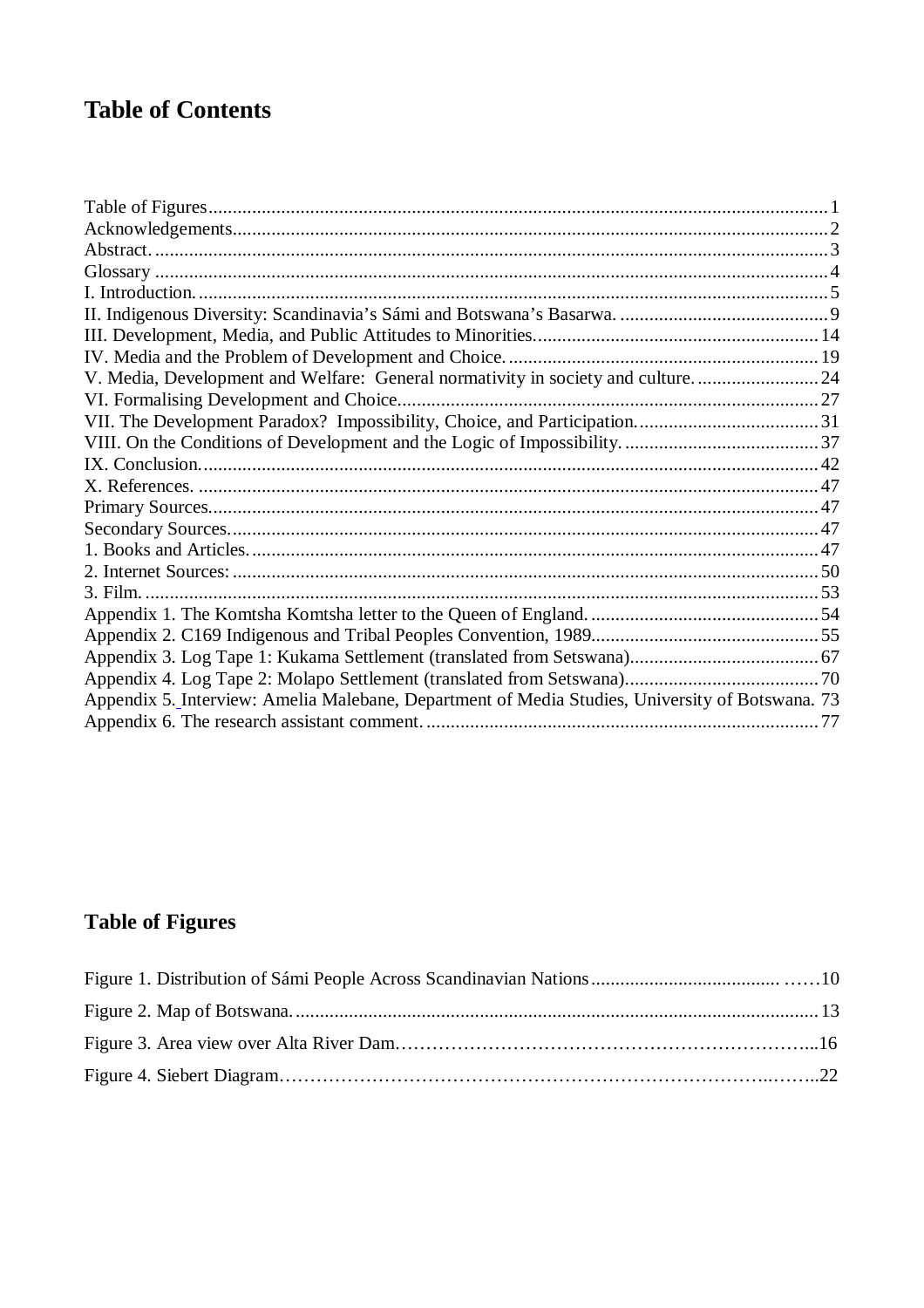## **Acknowledgements**

I would to thank the office of the President in Gaborone, Botswana for granting me a research permit back in 2002. The research reported on here could not be done without my scholarship from Norwegian Ministry of Education. I would like to thank the University of KwaZulu-Natal, The University of Tromsø, and HOORC/University of Botswana for assisting me during my research both in Botswana and Norway. Special thanks go to my supervisor, Professor Keyan Tomaselli, for the attention given to my thesis from the conceptual stage, to this final manuscript. I could not manage this fieldwork without the support of Tomaselli's Nissan Sani. Central Kalahari Game Reserve is a place you simply try not to drive through by yourself on your own. Special and most sincere thanks to PhD student Arnold Shepperson for conceptual tuition, for supplying me with a conceptual research "vehicle" to go into the depths of development communication theory with a different angle. Special thanks for your collection of (philosophical) books at your home; it brought my thesis closer to an ending and my journey worth the while.

This project is part of Tomaselli's broader ten year research project on the Kalahari funded by the University of KwaZulu-Natal and the National Research Foundation (NRF): Social Sciences and Humanities. Both grants are administered by Tomaselli who is research leader of the larger project, "Semiotics of the Encounter", now titled "From Observation to Development". Opinions expressed and conclusions arrived at are those of the author and not the NRF.

My sincere gratitude goes also to the members of the Gwi and Gana Bushmen of the Central Kalahari Game Reserve for welcoming us into their community.

My best friend and other half, Nayang, I cannot thank you enough for all your support and help. The same has to be mentioned about my family in Norway, without whose constant understanding and contribution, this thesis could not have been accomplished.



**Were the Sámi's the aggressors?** Drawing by Robert Wilhelm Ekman in 1849 Reprinted many times, even in a schoolbook that was used until a few decades ago.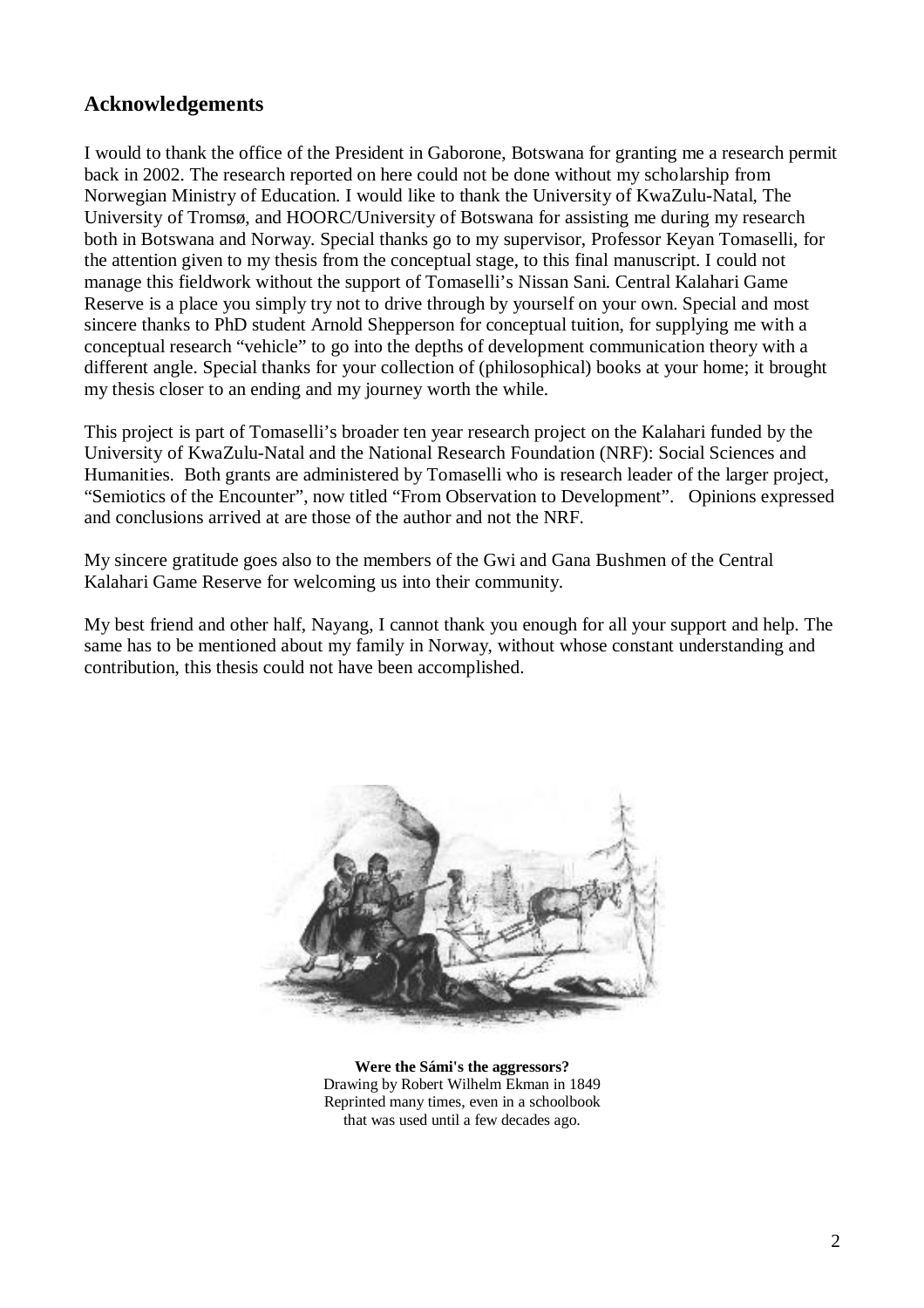## **Abstract.**

This research project examines the relevance of Kenneth Arrow's (1951) Impossibility Theorem as a criterion for assessing post-modern critical approaches to development media theories (Servaes, 2002; Melkote and Steeves, 2000). Comparing two distinct indigenous minorities' experiences with struggles for cultural autonomy, those of Norway's Sámi and Botswana's Basarwa, it was found that the media discourses used by NGOs frequently exploit a narrative that validly permits development to be treated as a species of social welfare implementation. Applying Arrow's (1951) conditions for the democratic summation of diverse preferences, and treating cultural, political, and civil society groups as `voters', it was found that indigenous minority concerns may be best accommodated by linking them to broader issues that exploit historical ties between peoples, with a special emphasis on episodes that have led to coordination in achieving independent ends. Popular memories of such coordination appear to moderate relations between minorities and their national cohabitants, reducing the need for radicalization of indigenous issues and smoothing the path to autonomy.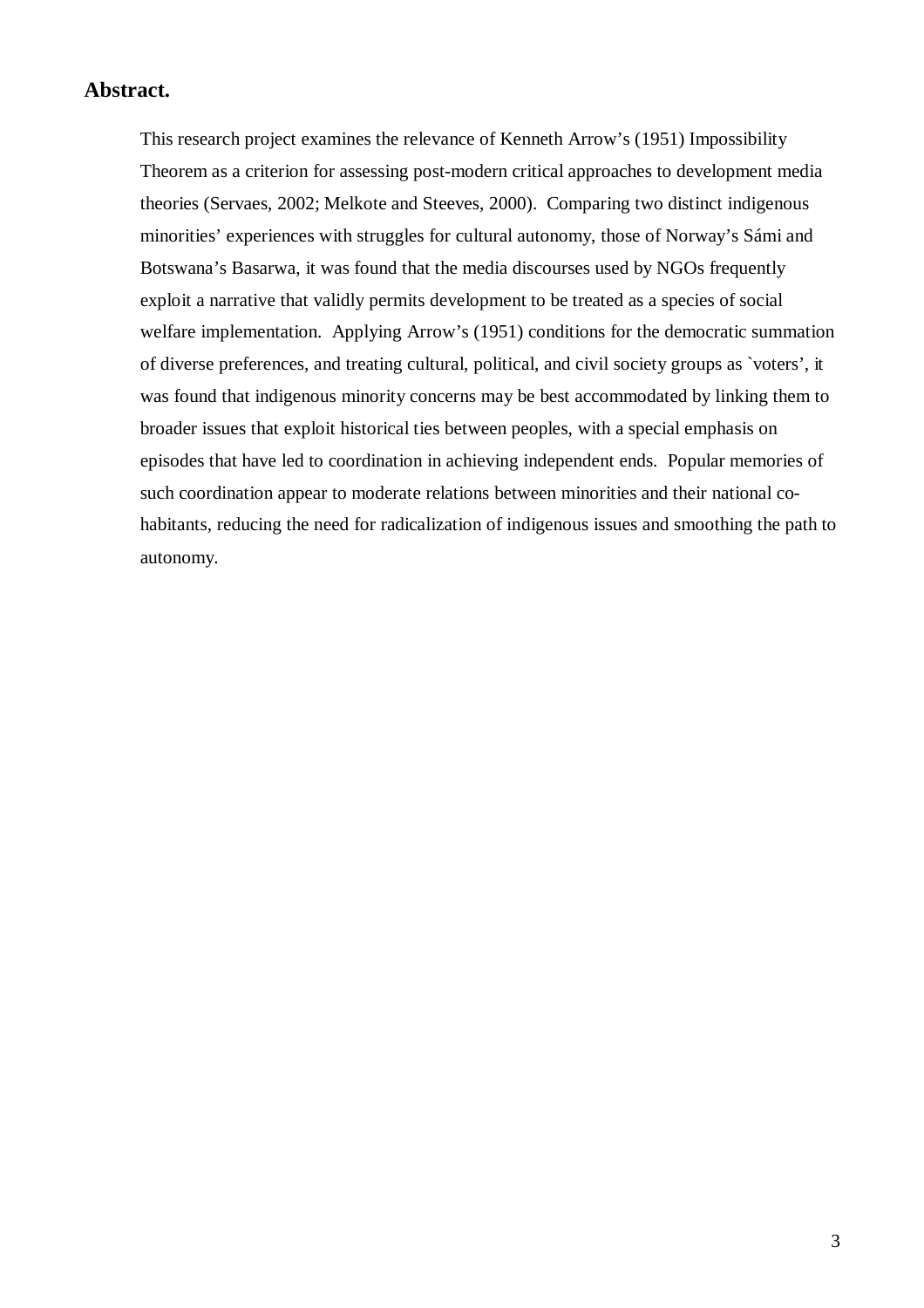## **Glossary**

| <b>Basarwa</b> | Official name for several indigenous San groups in Botswana.                     |  |  |
|----------------|----------------------------------------------------------------------------------|--|--|
| <b>CKGR</b>    | Central Kalahari Game Reserve, Botswana.                                         |  |  |
| Ditshwanelo    | Botswana Centre for Human Rights.                                                |  |  |
| <b>ETA</b>     | Euskadi ta Askatasuna - a terrorist organization organized in 1959 by student    |  |  |
|                | activists who were dissatisfied with the moderate nationalism of the traditional |  |  |
|                | Basque party; want to create on independent homeland in Spain's western          |  |  |
|                | Pyrenees.                                                                        |  |  |
| <b>FPK</b>     | First People of Kalahari also called "Kgeikani Kweni" by Basarwa.                |  |  |
| <b>ILO</b>     | <b>International Labour Organisation</b>                                         |  |  |
| <b>IRA</b>     | Irish Republican Army - a militant organization of Irish nationalists who used   |  |  |
|                | terrorism and guerrilla warfare in an effort to drive British forces from        |  |  |
|                | Northern Ireland and achieve a united independent Ireland.                       |  |  |
| Nissan Sani    | 4X4, South African assembled vehicle.                                            |  |  |
| <b>NGO</b>     | Non-Governmental Organization.                                                   |  |  |
| <b>NEPAD</b>   | The New Partnership for Africa's Development.                                    |  |  |
| <b>NRF</b>     | <b>National Research Foundation</b>                                              |  |  |
| <b>OECD</b>    | Organisation for Economic Co-operation and Development.                          |  |  |
| <b>RAD</b>     | Remote Area Dwellers (SanBushmen of CKGR).                                       |  |  |
| Ramsar         | The Convention on Wetlands – an intergovernmental treaty which provides          |  |  |
|                | the framework for national action and international cooperation for the          |  |  |
|                | conservation and wise use of wetlands and their resources. Adopted in the        |  |  |
|                | Iranian city of Ramsar in 1971.                                                  |  |  |
| Sámi           | Indigenous group in Scandinavia and North West Russia.                           |  |  |
| <b>SI</b>      | Survival International (UK-based non-governmental organization).                 |  |  |
| <b>SWF</b>     | Social Welfare Function. To be distinguished from a social welfare choice        |  |  |
|                | and a social welfare <i>decision</i> .                                           |  |  |
| <b>TC</b>      | Time Code. Time marker information on recorded Digital Tapes.                    |  |  |
| <b>WIMSA</b>   | Working Group of Indigenous Minorities in Southern Africa.                       |  |  |
| $\neq$ Khomani | Indigenous group (Bushmen) in South Africa.                                      |  |  |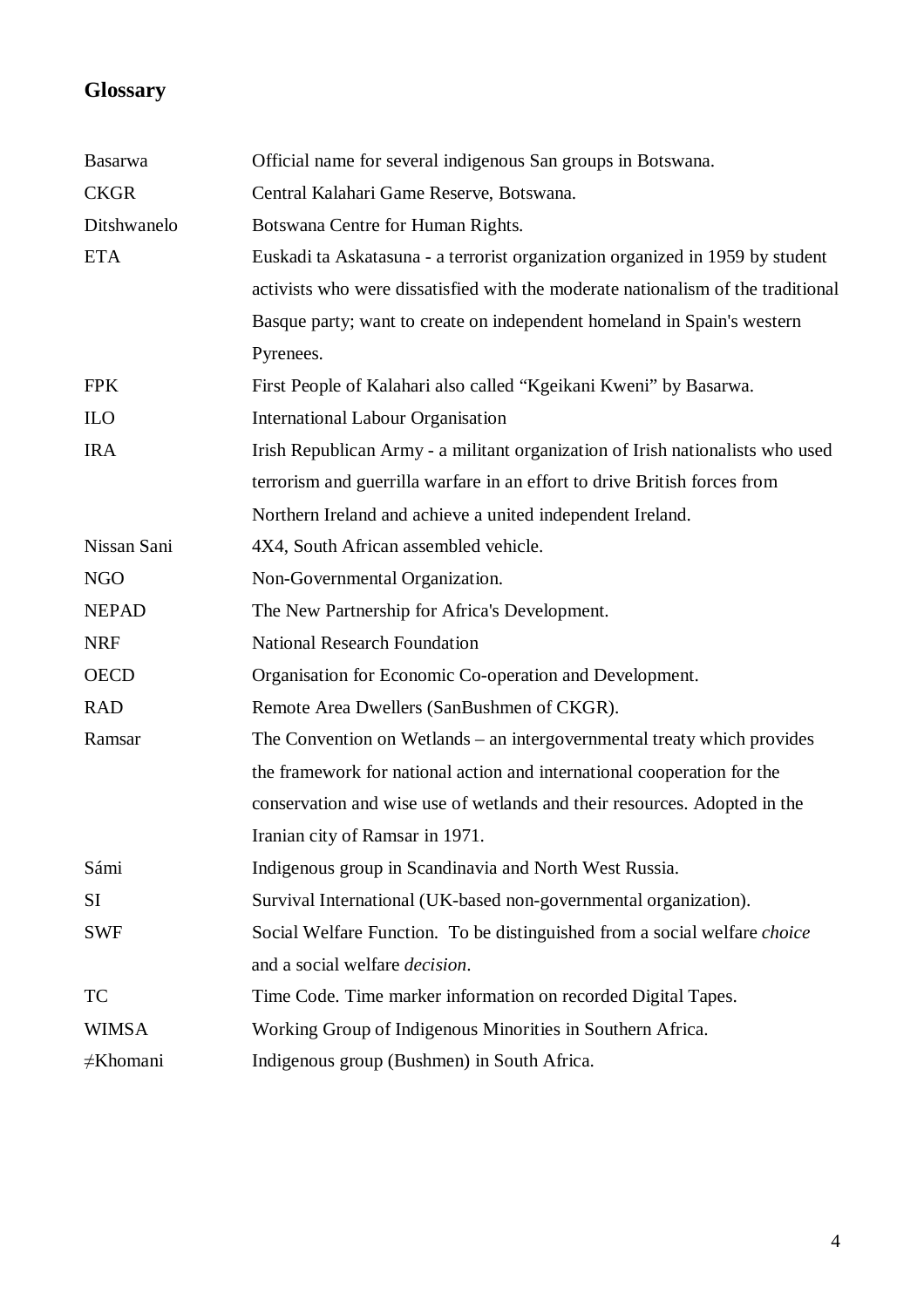### **I. Introduction.**

**Minority:** a culturally, ethnically, or racially distinct group living within a larger society. When used to describe such a group, the term carries with it a web of political and social implications.

#### (*Encyclopædia Britannica*)

From my grandmother, I first got to hear stories about a nomadic people living on the tundra among dangerous animals as well as under conditions of extreme Arctic weather. Then as a little boy watching Jamie Uys's much-criticized film *The Gods Must Be Crazy*, I understood there was another indigenous group facing problems and struggles of a kind different than my grandmother's people – the Sámi. The film portrayed the Bushmen as far away from civilization. I remember it looked peaceful compared to my people's situation, in the middle of a campaign against the construction of a hydro-electric dam (see below). Although heavily criticized, and often stereotyped as an example of bad film-making (cf. e.g., Tomaselli, 1996), this film in fact sparked my interest in other indigenous groups around the world. It follows that the present thesis begins from a position that is based on the experience of myself being from an indigenous group.

My first working experience with the Bushmen of Botswana took place as an assistant to a Masters student who conducted her research in Inalegolo, Botswana, among the Tshase people (or Basarwa). Later, my own research took me to Botswana's Okavango Delta, where my observations sharpened the desire to investigate further. However, due to recent political events in Botswana (see later), this project is not what I thought it was going to be after I left the Central Kalahari Game Reserve (CKGR), the area upon which this research is based. My research assistant requested me not to use her name, neither her recorded voice, nor her image in this report, for fear of repercussions related to these occurrences. Additional data was also collected during June 2005 at the "Midnight Sun Conference" in Sommaroy, Tromsø, Norway about indigenous law and the Sámi people, as well as other indigenous people's rights. In this respect, I had to produce this paper without the photographs or first-hand comments I originally wanted to use, in addition to changing my angle of investigation. By the same token, all dates are left out to be sure that sources are protected.

The present research tests the idea that development theories, whether of the modernization or participatory kind, overlook the necessity for beneficiary communities to have *already developed* both (1) a habit of ordering their perceived options into preference rankings (Arrow, 1951); and (2) possessing sufficient internal diversity for at least some individuals to be *indifferent* about one or more options available to the community at large. Both these conditions for development, as it were, are based on Amartya Sen's (1981) approach to socio-economic breakdown. In seeking to provide better analytical methods for understanding the kinds of breakdown that lead to massive deprivation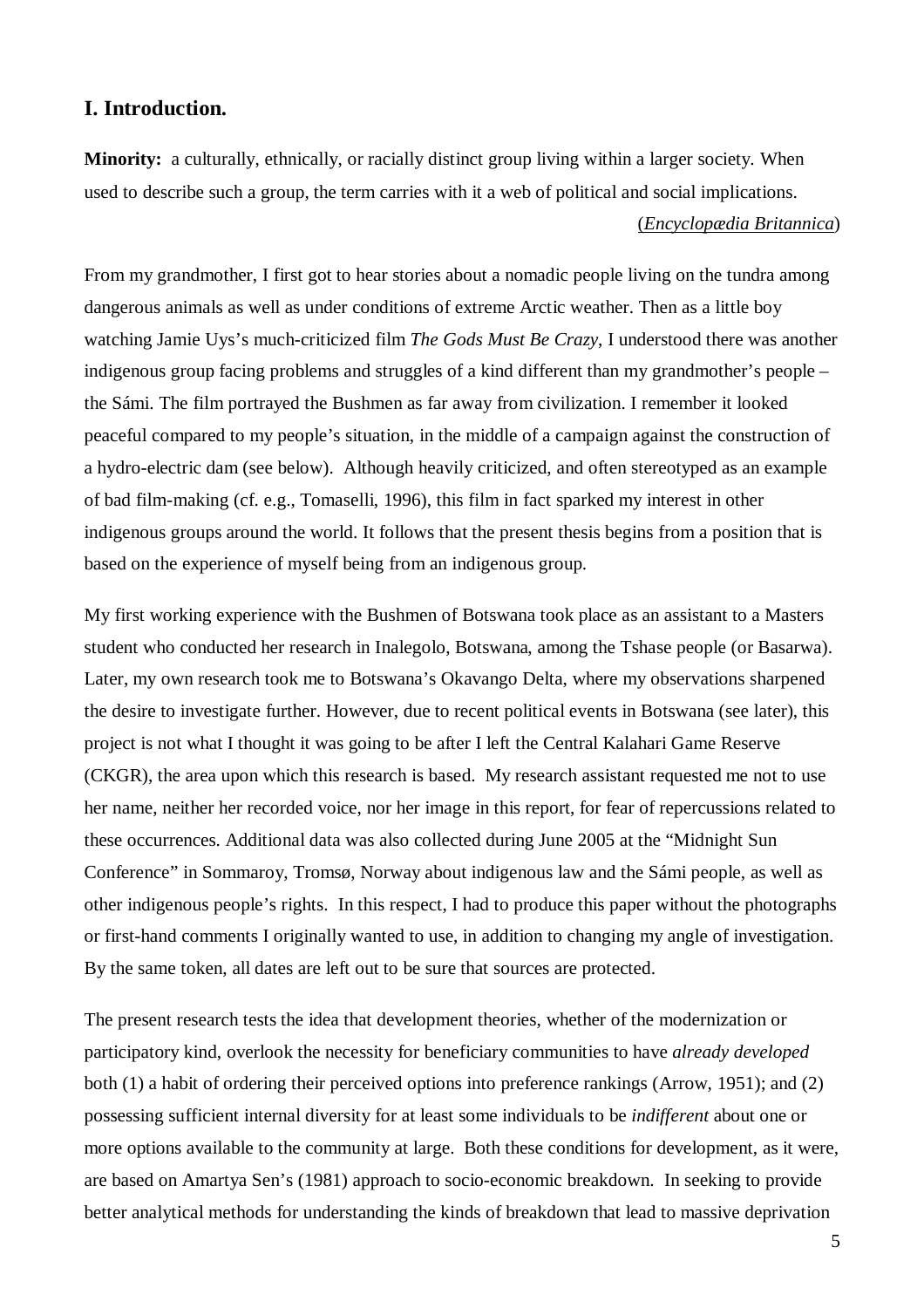in the form of famines, Sen develops and tests the concept of *entitlement* (Sen, 1981: 45-51). This in turn depends on a logical relation between *command* and *endowment*, such that the conditions for famines, or *deprivation* in general, arise from social or political relations that affect either the command, or the endowments, or both, of an identifiable section of a national population.

This is of special relevance when considering the case of Botswana. Long proclaimed as a "shining beacon" of liberal democracy in Africa, events inside the country often contradict this perception. During the field research for this project, we encountered widespread deprivation, even starvation, among the Bushmen communities visited. As Kenneth Good (2003: 22) has remarked, "ethnic minorities in the country are increasingly critical of the established `Tswanadom' … and their inferior position within the supposedly `homogeneous society.'" The presence of a liberal constitutional dispensation, with a commitment to market principles for the economy, does not seem to guarantee democracy in a practical sense. This was recognized by Kenneth Arrow, as far back as 1951, who used the analogy between personality integration and social integration to compare methods of aggregating social preferences: "[t]he formal existence of methods of aggregating individual preferences … is certainly a necessary condition for an integrated society. … but whether the existence of such methods is sufficient or even forms an important part of the sufficient condition for integration is dubious" (Arrow, 1951: 2, n.2). Indeed, Arrow receives little attention from theorists in visual anthropology, cultural studies, and development studies. It was only by following up Sen's numerous references to Arrow as a source in welfare economics that directed me to the work of Arnold Shepperson, a PhD student in the University of KwaZulu-Natal's Philosophy department, who showed me the decisive concepts of imposition and dictatorship that brought a semblance of order to the confused data gathered from the field.

Arrow's work makes it possible to develop a rigorous qualitative methodology, building on a mathematical foundation that is *ordinal*, but not *cardinal*. The rationality of this approach is relational and not computational. In this way the researcher can avoid the *a priori* need to assign values to choices, as happens in game theory, for example (see Lewis, 1968), or to assume that it is possible to assign cardinal values to wholly emotional experiences like happiness or pain, that are indifferent to the diversity of individual circumstances and preferences (Arrow, 1951: 9). Analysing samples of auto-ethnographic data in which subjects express preference rankings thus avoids the pitfalls of the researcher having to assign values prior to further analysis. People's declared orderings of preferences *are* the data and any prior (mis)conceptions in research design are thereby avoided.

In pursuing this project, I have employed the methods of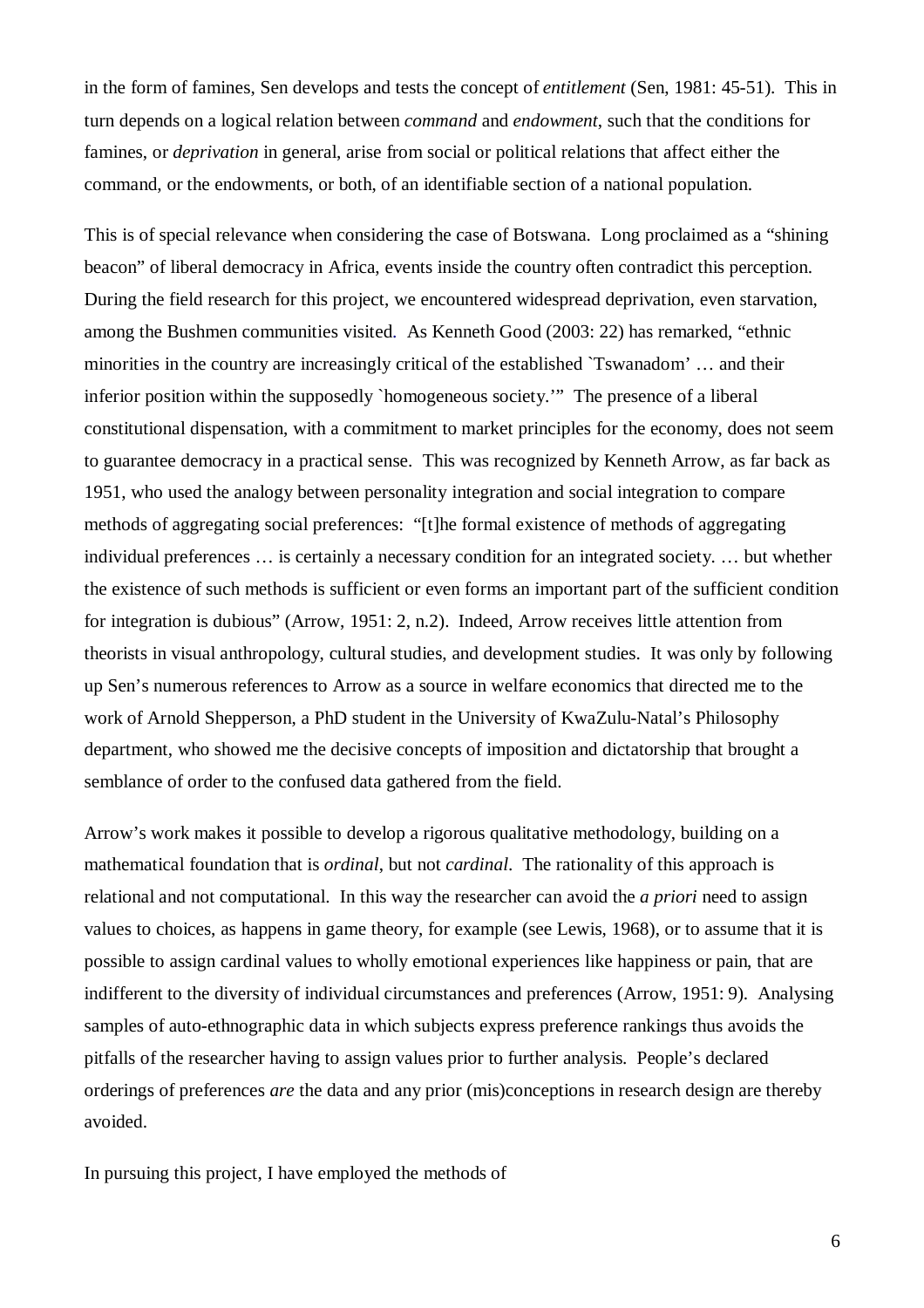- (1) auto-ethnographic elicitation, using subject-communities' own construal of their conditions and origins as primary data *and* as a source of analysis;
- (2) reflexive analysis of the relation between researcher and subject-community, taking special note of the common political environments of indigeneity within, *and* the very notable distinctions between, my own context and that of the subject-community; and
- (3) logical and phenomenological (i.e. *phaneroscopic*, see Tomaselli 1997) interpretation of the key concepts of development. The original hypothesis for the research was developed from theories of media (Siebert, Lerner and Schramm, 1956), diffusion research (Rogers, 1995), and social welfare economics (Arrow, 1951).

In what follows, *Section II* compares the historical and cultural conditions of the San people who occupy – or recently did occupy – the Central Kalahari Game Reserve in Botswana, with those of the ten groups of Sámi people who live across my home country, Norway, as well as parts of Sweden, Finland, and Russia. The present paper attends only to the Norwegian or Finnmark Sámi, largely because giving added attention to the national indigenous minorities policies of Sweden, Finland, and Russia would have left the thesis more complex than was necessary for the project to hand.

*Section III* relates the present conditions of these populations to recent political, governmental, and communicational relations and events that led up to the present wide disparity between them. The ways that different actors have used the media in each situation is used to focus the different qualities of relation that have evolved in each relevant situation. The very different developmental paths that each population appears to have followed may call into doubt the comparability of such populations. Indeed, whether either strictly conforms to the definition of an `indigenous minority' at all is an outstanding question. The discussion in Section III proceeds on the basis that other actors (Governmental, Non-governmental, and academic) in both situations almost universally consider both Sámi and San as conforming to the definitions used in the International Labour Organization Convention Number 169 (1989). The section concludes with a brief review of different research perspectives on the general relation between development communication and practice, and the theoretical and ideological debates (if not, polemics) that accompany these perspectives.

*Section IV* narrows the dissertation's focus onto the various roles that have been ascribed to communication and media in the context of development. These roles are first reviewed historically, after initially introducing the general problem of development. The four normative theories of the press (Siebert, Peterson and Schramm, 1956), in this Section frame a number of alternatives linking media to development. This is done to indicate how even the most critical of those who sought to replace the somewhat ideologically grounded theory that Siebert et al (1956) had produced,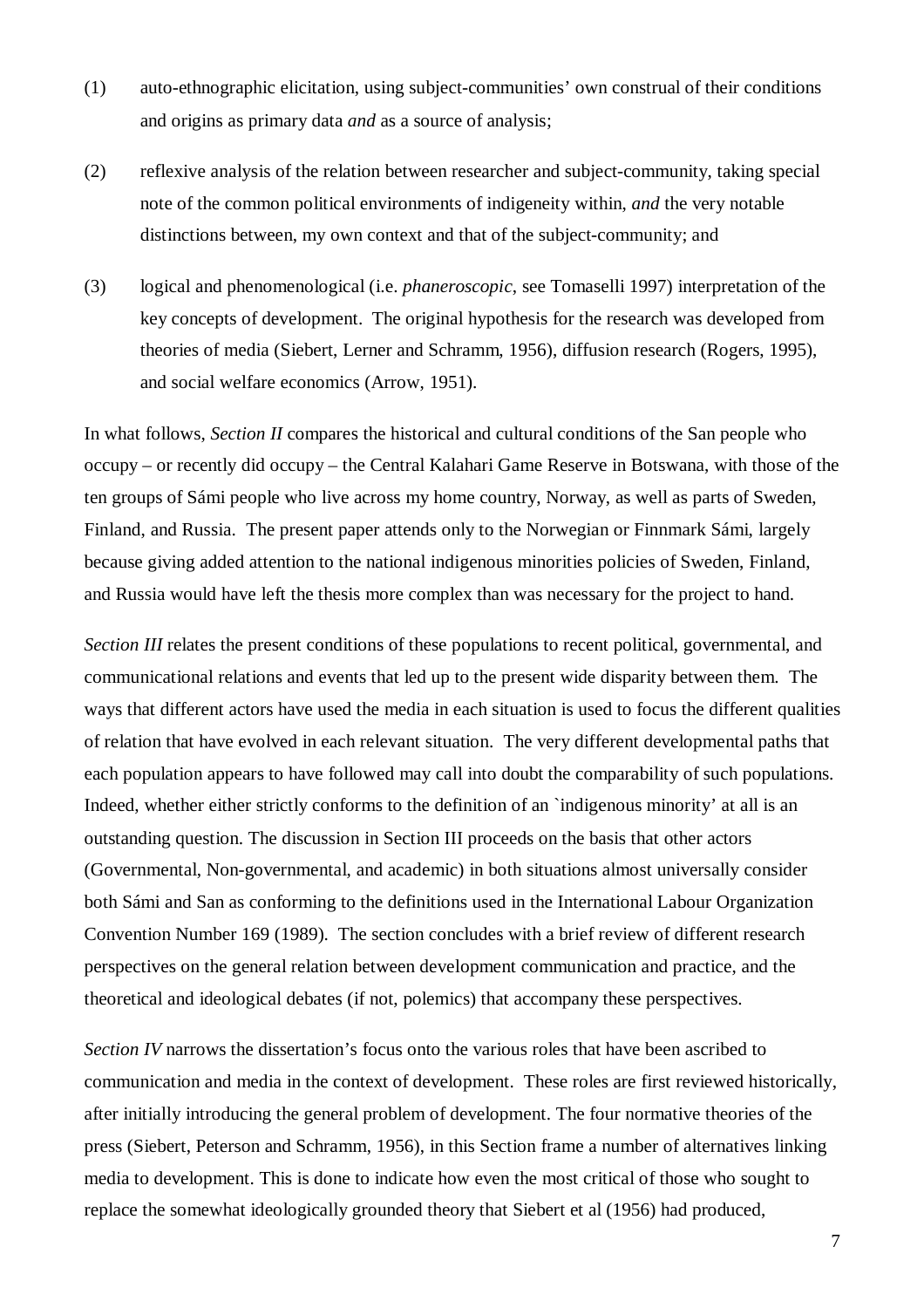themselves are as normative in their approach if not as rooted in Cold War discourses (Servaes, 2002; Melkote and Steeves, 2001; McQuail, 2000). In concluding Section IV, it is indicated that all theories of media and the press subscribe to a greater or lesser extent to most of the values originally enshrined in Siebert et al (1956).

*Section V* revises the earlier discussion to argue that all the major theories used in media and development communication research espouse what is essentially a form of social state that is validly definable in welfare terms, and in relation to which underdevelopment (and development failures) may be analysed in terms of Amartya Sen's (1981) analysis of famine and deprivation. However, Kenneth Arrow's (1951) definitive logical analysis of social welfare – his celebrated `Impossibility Theorem' – shows that the attempt to bring greater participatory democratic methods into development planning and implementation may be subject to the same conundrum he found in respect of social welfare: development dispensations that are fair or logical can only be accomplished by imposition or dictatorship, respectively. To accommodate the post-Cold War objections to earlier concepts of development, and the fact that these seem to have failed to account for the unique cultural and traditional forms of practice and knowledge in the beneficiary communities of development programmes, I develop a definition of *Cultural State* that restates Arrow's definition of a social state. I suggest that even if one examines 'beneficiaries' preferences in cultural as opposed to economic terms, policy may still be subject to Arrow's Impossibility conditions.

*Section VI* then sets out an abbreviated formal introduction to Arrow's (1951) Impossibility Result, stressing the importance of (i) the *weak ordering relation* (signified *R*) for its granting equal logical weight to both *preference* and to *indifference*; and (ii) the Quasi-ordering relation, *Q*, for its role as a cycling majority breaking function. The largely innocuous-seeming conditions that Arrow developed in order to relate social welfare to a more or less *general conception of free societies* are discussed in some detail. These discussions lead to the main analysis carried out in *Section VII*: that the logical and philosophical foundations of modern political, Humanities, and social science thinking, as developed from Scholastic Nominalism, preclude the possibility of development without imposition or dictatorship. I use the comparative relations to theories of development of the Sámi and the San to show that (i) the development of indigenous minorities proceeds well if there is some record *and experience* of co-ordination between minority communities and their co-citizens in acting against hazards or dangers common to both; and (ii) that the role of `civil society' organizations – using the examples of Greenpeace and of Survival International in relation to the Sámi and the San respectively – encourages dictated solutions that often fail to satisfy the indigenes. *Section VIII* discusses these findings further in the light of Arrow's conditions for the making of free choices in a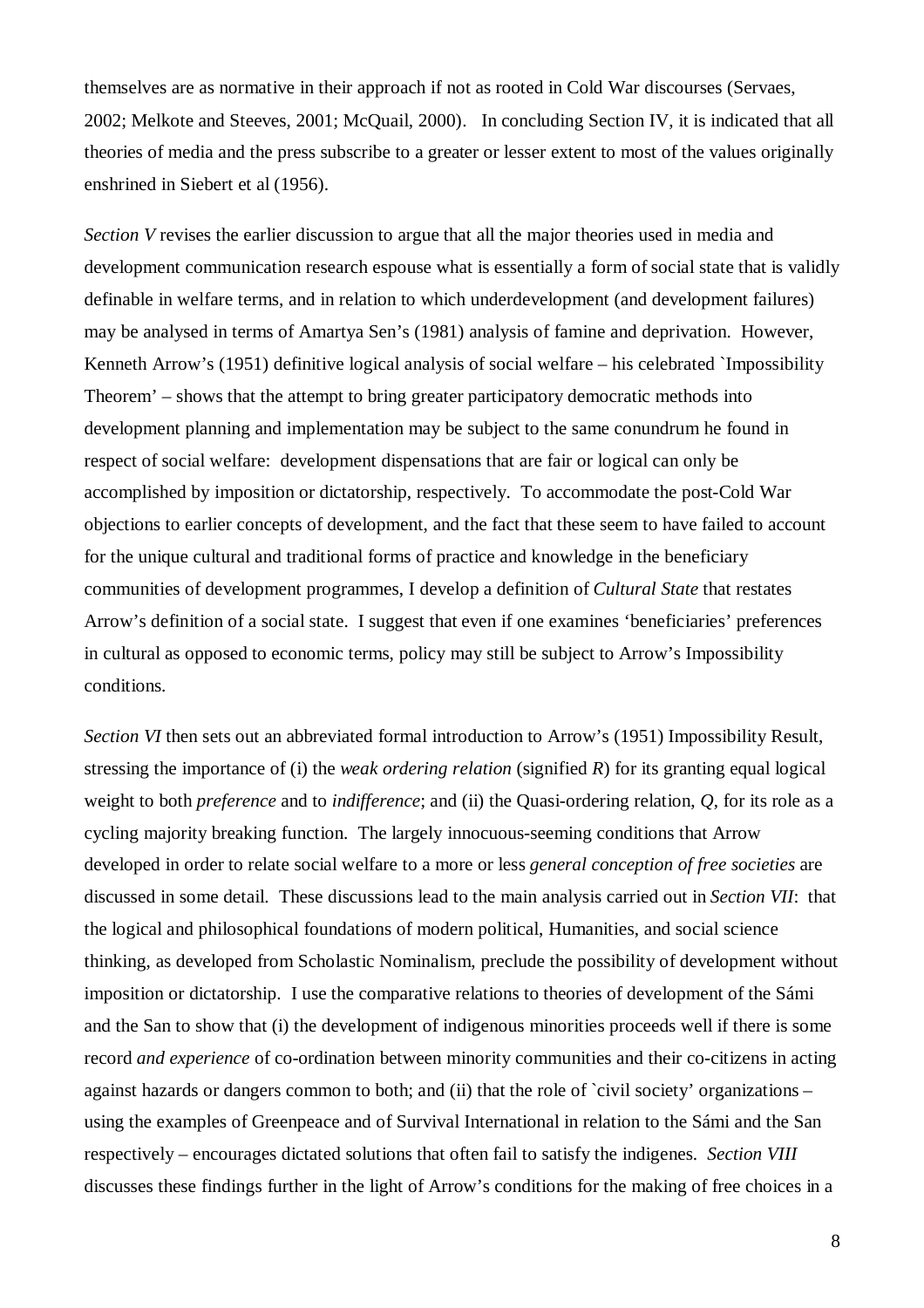context of change. The status of various state, civil-society, community, and corporate actors in the CKGR development environment is analysed in relation to the issue of indigenous peoples' concerns, alongside comparable developments in Norway.

This study concludes in *Section IX* with some considerations concerning subsequent research possibilities that account for the issues found in both Sen and Arrow, as these affect commonly used development anthropology models, theories, and methods. At the same time, these same issues can be found in media and cultural studies and subjected to comparable revisions in accounting for them. In brief, it may be that democracy is a consequence of development, in contrast with the doctrines espoused by both progressive and conservative actors in the globalization debate; neither question the convention that democracy comes first, each merely argues for a different model of democracy (Servaes, 2002; Kerr, 2003; Riker, 1982; see also Giddens, 1989, and Habermas 1987). It should be noted that I use the term `development' very broadly, to mean that process, sometimes planned but more frequently *ad hoc*, whereby diverse relatively simple communities come to co-ordinate their interactions towards some goals that are necessarily *more complex* than those they traditionally held to be their own. In the case of European industrial development, for example, the evidence indicates, however, that over a relatively short period of development, there arise the *conditions for democracy* within which true progressive development can be realized (Kemp, 1985; Chadwick, 1975).

### **II. Indigenous Diversity: Scandinavia's Sámi and Botswana's Basarwa.**

**Sámi:** Any of the descendants of ancient nomadic peoples who inhabited northern Scandinavia.

(*Encyclopædia Britannica*)

San: Also called *Bushmen* an indigenous people of southern Africa, related to the Khoekhoe (Khoikhoi). They live chiefly in Botswana, Namibia, and south-eastern Angola.

#### (*Encyclopædia Britannica*).

The ten Sámi groups inhabit three of the Scandinavian countries and north-western Russia (Figure 1). The *Germania* (AD 98) of Tacitus contains the earliest mention of the Sámi by a European historian. Of the early Scandinavian sources, the most prominent is Otere's story of English King Alfred (AD 890 (*Cultural Profiles*)). The distribution shown is based on the disposition of the language groups, the largest of which, the DavviSámi (North Sámi), is shown in dark green. The smallest group, shown in red, are the TerSámi, whose language is very nearly extinct. The Sámi are a minority throughout almost the whole of the area they inhabit, with the exception of the municipalities Kautokeino and Karasjok in Norway and Utsjoki in Finland (Eriksson 1997:24).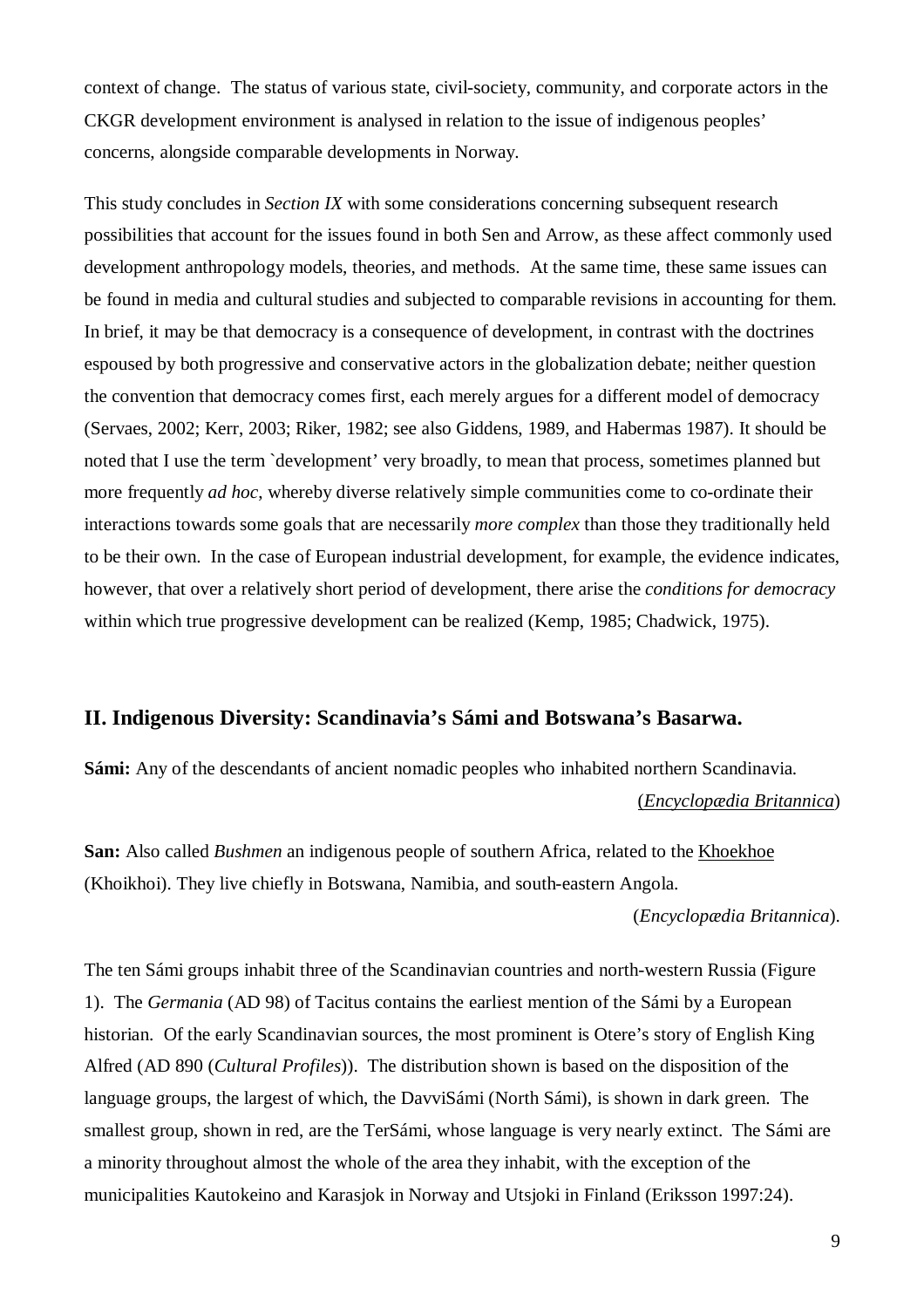Throughout Scandinavia, Sámi are found outside the traditional areas shown in Figure 1, because of recent urbanization (including the search for work) and earlier colonization processes in which the Sámi people were forced north of their homeland. A significant part of the Sámi population resides outside core area in major cities like Stockholm and Oslo: "There's a joke among the Sámi's that Oslo is the largest Sámi colony in the world" (*The Sámi Homeland*).



## Legend

Red: TerSámi: Very small group, Language nearly extinct. Orange: Kildin Sámi, Culturally strong. Yellow: Skolt Sámi Small, reclusive forest culture, language endangered, strong traditions. Light green: Enare Sami. Small, culturally similar to north Sami, the dialect has lot in common with Skolt language Dark Green: Dawi- or North Sami. Largest Sami group, with many speakers of the langauge. Strong cultural traditions in areas like chanting and handicraft; several indigenous-language newspapers and daily radio broadcasts through public service radio channels. Violet: Sea Sami. Own language, small in number. Bluegreen: LuleSami. Mountain and Forest culture (Norway and Sweden), with language strong locally. Light Blue: PiteSami. Small non- or semi-nomadic culture, language on the brink of extinction. Blue: Umesami. Culturally strong mountain subgroup of SouthSami in Swedish Lapland and Mid-northern Norway. Several educational facilities in Norway. Dark blue: Åarjel or SouthSami. Culturally and linguistically strong in Norway, but endangered in Sweden.

Figure 1. Distribution of Sami People Across Scandinavian Nations Adapted from The Sami Homeland

As in the case of Botswana's Basarwa, providing exact statistics on the size of the Sámi population poses methodological problems.

This follows earlier nation state policies of assimilation and repression of the indigenous minorities. However, it is estimated that 5,000-6,500 Sámi live in Finland, 17,000-20,000 in Sweden, about 2,000 in Russia and 40,000-45,000 in Norway. Just less than 10% of the Sámi are engaged in reindeer herding. Parts of the Sámi population gain their livelihood from agriculture, fishing and wilderness industries while many Sámi are employed in the general labour market. (Myrvoll 1999: 11).

The policies of the Nordic states towards the Sámi, from the 19th century until after World War II, were based on assimilation. This meant that the Sámi were expected to replace their own cultural characteristics and language with those of the majority culture. Sámi culture and language, and their perceived traditional economy, were considered obstacles to the consolidation and social development of the national states formed from the earlier Swedish and Danish Kingdoms, Norway attaining independent statehood in 1905. Based on a variant of social Darwinism, this policy led to the Norwegian authorities introducing "reforms that restricted the use of the Sámi language in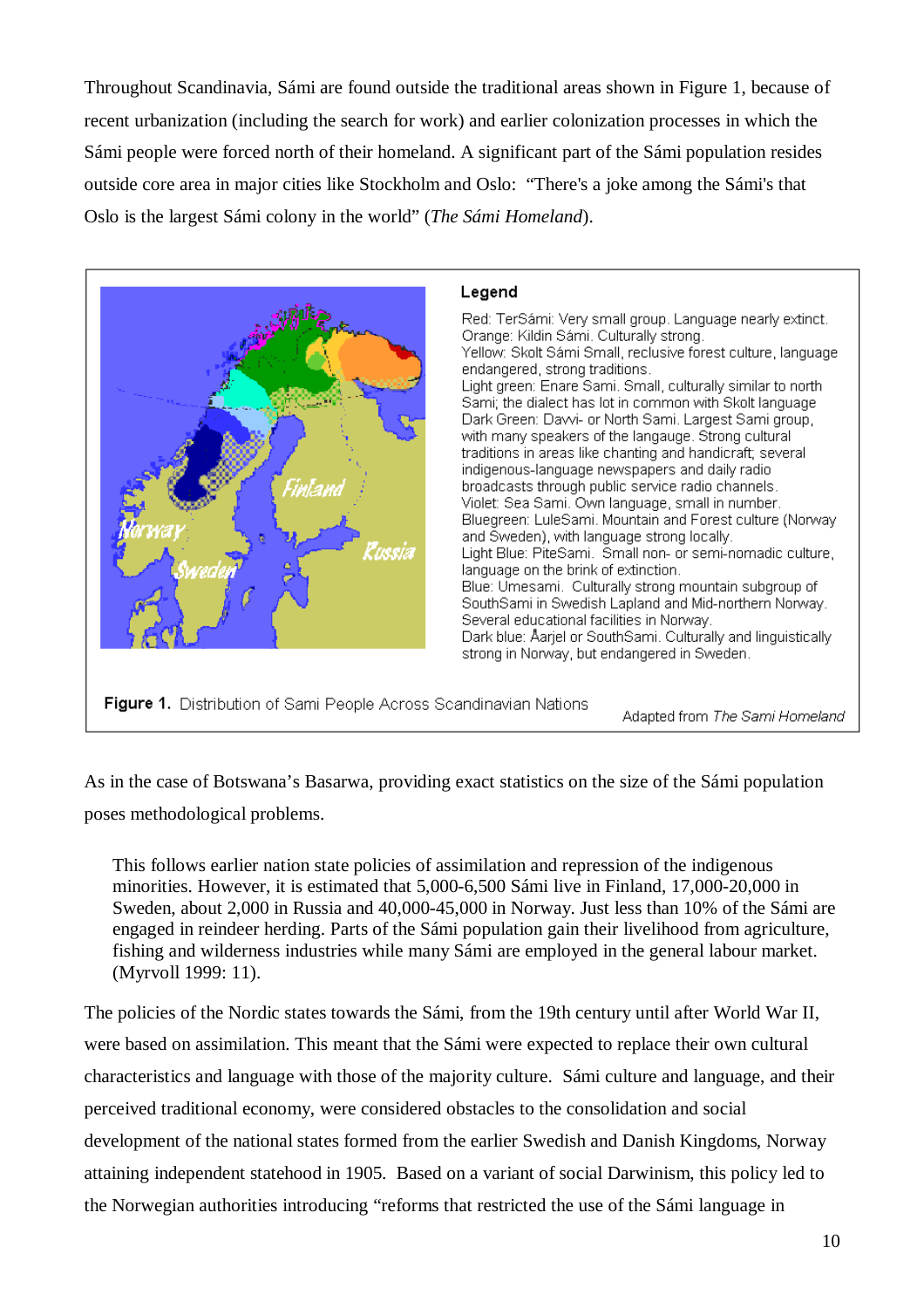schools and forbad (*sic*) the sale of land to people that could not speak Norwegian. The Sámi culture was oppressed and the people `Norwegianized'" (Kinsten, 2000), as well as many Sámi lost their language during this period due to the assimilation policy (Minde, 1995; Oskal, 1998; *The Sami Homeland*).

After 1945, there was a new wave of Sámi mobilisation, this time through the establishment of national Sámi organizations, beginning in Sweden in the 1950s and 1960s.<sup>1</sup> By 1973, an elected Sámi Parliament was established in Finland. "In Norway, a major change occurred in public opinion about the Sámi situation during the conflict between the Sámi and the Norwegian state over the construction of the Alta/Kautokeino dam" (Magga 1994:43). This hydro power dam was planned and constructed in 1979-1981, in the heart of Sámi territory and created a political crisis due to massive demonstrations from environmental organisations and the Sámi people (including a hunger strike). Archaeological researchers from the University of Tromsø had discovered ancient Sámi rock paintings in the Alta River valley and led the campaign to preserve them from being covered by the proposed dam's waters (Hood, 1996). The conflict engaged most of the Norwegian population as well as newspapers and TV stations from all over the world whereby the demonstrators actively used the international media during this period to argue for their opinion. This construction was, and still is an important symbol for both the environmental interests in Norway and for the rights of the Sámi population (Minde, 1995; Josefsen, 2003).

However, their arguments were not efficient enough to stop the construction. Today you can see the 110-meter high dam; however, although the "actors lost the case … in many ways they won the future" (Myrvoll, 1999: 12). Yet the campaign for preservation of the rock paintings drew a compromise from the state, in that the dam wall was constructed about 400 metres upstream (see Figure 3) from its originally planned location so that the Alta Valley paintings would not be drowned. The Alta-conflict, with the active help of media, stated some important principles regarding the rights of Norwegian Sámi people. A Sámi Parliament was established in 1989 to recognise their rights, and today one can even see bilingual signboards, both inside buildings and in open public spaces like roads. In sum, the controversy directed much attention to the Sámi fight for their own rights and the legitimacy of the Norwegian authorities which all together improved the political climate for raising Sámi issues (Magga 1994:49).

The Basarwa are commonly understood to be the first inhabitants of present day Botswana, and base their claim to the indigenous first peoples of Botswana on this. Historically organised in nomadic

 $\overline{a}$ 

<sup>&</sup>lt;sup>1</sup> Post-War Norwegian Sámi mobilization begins in 1948, with the foundation of Sámi Reindeer Herders Association. Later groups include the National Association of Norwegian Sámi in 1968, and in 1979 the Norwegian Sámi Union was established in response to the ongoing Alta protest action (Josefsen, 2003).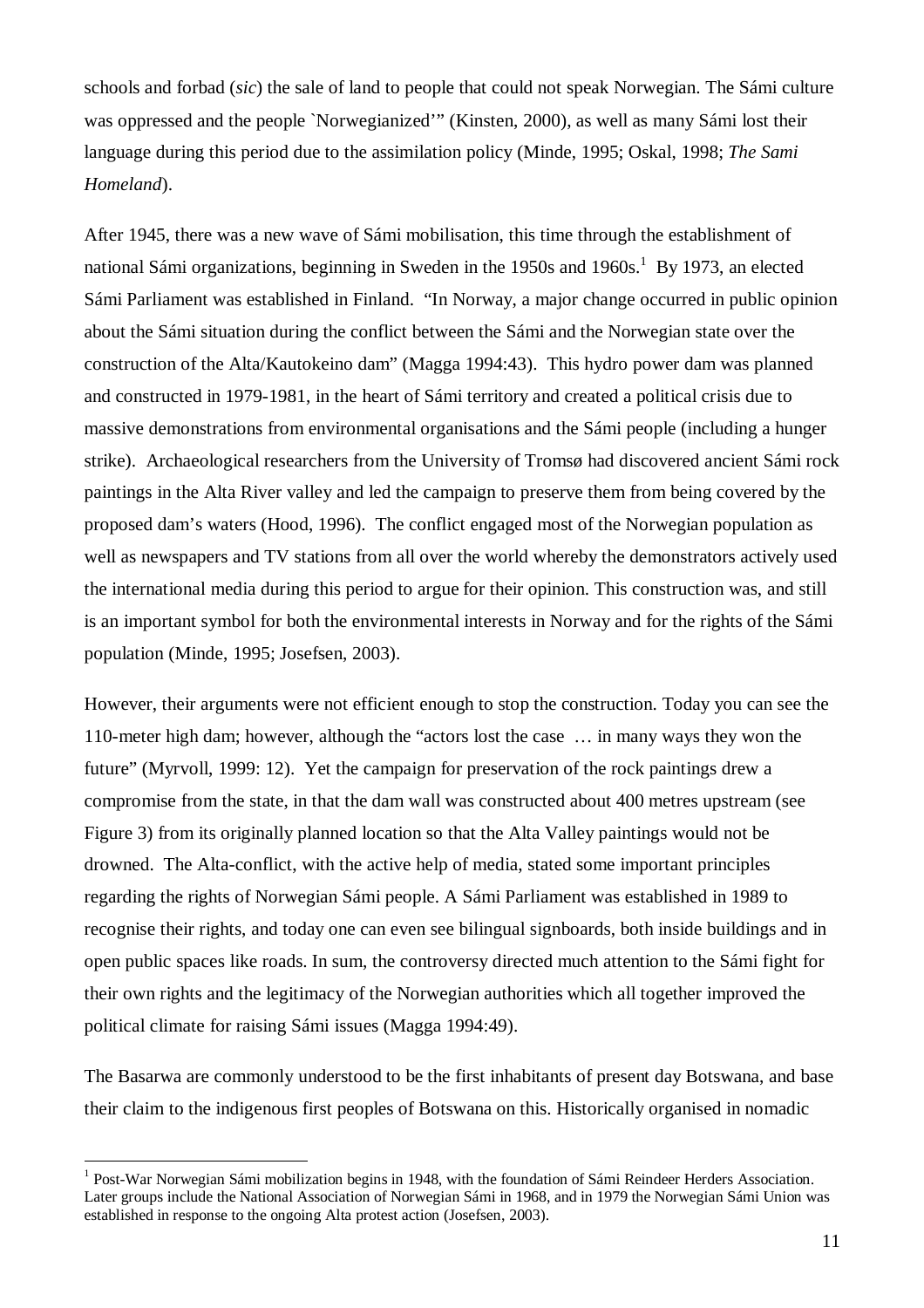bands consisting of a few extended families (ranging from 20 to 50 people), the Kalahari Bushmen subsisted previously almost entirely by hunting and gathering:

Out of a population of 1.7 million, an estimated 50,000 people are Basarwa and a similar number are spread through Namibia, South Africa, Zimbabwe and Angola. The exact figure of the Basarwa is difficult to determine since Botswana does not differentiate on ethnic grounds, therefore numbers of minorities are not recorded in the national census (Le Roux 1999: 15).

Band territories are sometimes as large as 1,000 square kilometres" though for part of the year a particular band would set up camp near a 'waterhole' (Barnard, 1992: 4). Unfortunately, today this description of their area is more or less history. In southern Africa, the various groups of foragers are known as 'Bushmen', 'San' or 'Khoe' (also 'Khwe') and these include numerous distinct linguistic and identity groupings (Hitchcock, 1996: 15). The various terms used to name this people have problematic histories, and in 1992 the indigenous NGO Kgeikani Kweni (First People of the Kalahari or FPK) suggested the use of '/Noakhwe' (which means 'First People'). In Botswana, the Bushmen are also known as *Basarwa*, although the latter term is often deemed to be pejorative as it means 'those who don't raise cattle', indicating a primitive way of life (Barnard and Taylor, 2002: 230-246). In Southern Africa, WIMSA<sup>2</sup> representatives have decided to use the term *San* "until such time as one representative name for all groups will be accepted by all" (Le Roux 1999). While giving due recognition to the difficulties associated with all these terms, in the present thesis paper I will use the term 'SanBushmen' to distinguish the Botswana bands from other groups in southern Africa. This specific term refers to the Gwi and Gana Bushmen of the Central Kalahari Game Reserve in Botswana in particular (Appendix 3 and 4), the people visited by Professor Tomaselli and undersigned, and who recently have suffered evictions and as a result have gained some prominence in the media.

Figure 2 shows the location of the Central Kalahari Game Reserve (CKGR), within which are also indicated the principal settlements visited during the research phase for this thesis. In the 1950s, the British colonial administration of Bechuanaland undertook a 'Bushman survey' and in 1961 created the CKGR. The reserve, covering an area of roughly 52,000 square kilometres, was primarily set up to "protect the food supplies of the existing Bushmen population in this area which has been estimated to approximately 4,000 from the activities of the European farming community at Ghanze" (Taylor, 2000: 19; Hitchcock 1999).

In other words, the 'game reserve' was, amongst other things, intended to ensure that there was sustainable numbers of game for the Bushmen to hunt (Survival International: 2005).After independence in 1966, however, the government of Botswana first restricted the hunting practices of

 $\overline{a}$ 

<sup>&</sup>lt;sup>2</sup> WIMSA- Working Group of Indigenous Minorities in Southern Africa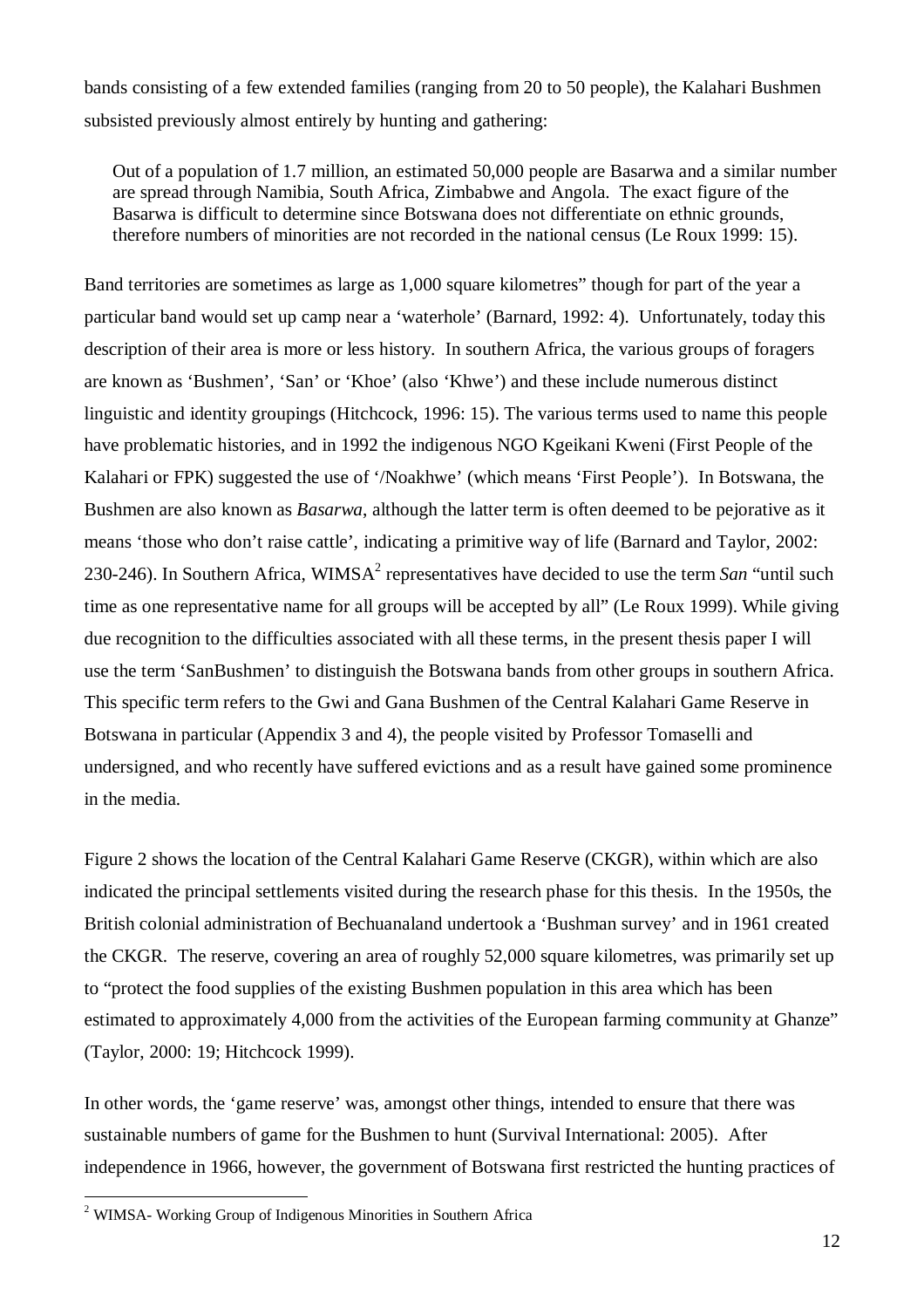the Bushmen by issuing licenses limiting the number of animals that could be killed annually. In 2002, the year after they charged Bushmen for 'over –hunting', the Botswana Department of Wildlife and National Parks said that "it would no longer issue hunting permits to San for use within the reserve" (Maroleng, 2002: 9). Indeed, many of these groups have become dependent on small scale farming in small extended-family settlements, along with hunting and gathering (Associated Press, 2002).



Since January 2002, the government has evicted  $-$  or, in its own terms, 'relocated voluntarily' (Government of Botswana, 2005) – a number of groups from Old Xade and Molapo within the CKGR, resettling them in permanent settlements, such as New Xade, outside the reserve. In these 'settlements' the Bushmen have no land to roam for hunting and gathering, or to raise cattle. Limited to a small allocation of land, the Bushmen have become reliant on government rations, and many are said to have turned to alcoholism (Appendix 3/TC:12:42:15). These settlements have become for many international observers 'places of death', due to the rise in alcoholism and HIV/AIDS (Gall, 2001: 236-9). In 2001 the government's own estimate of Bushmen was 687 living inside the reserve, and 1647 living outside after being 'relocated'. There are no reliable estimates of the present population in the reserve, but visiting those 3 settlements during the research phase, we met or saw fewer than 60 people in total (the research itinerary excluded one more settlement, Gobe; it is therefore uncertain whether anyone still lives there. We were told by residents at the settlements we did visit that there was no one left in Old Xade).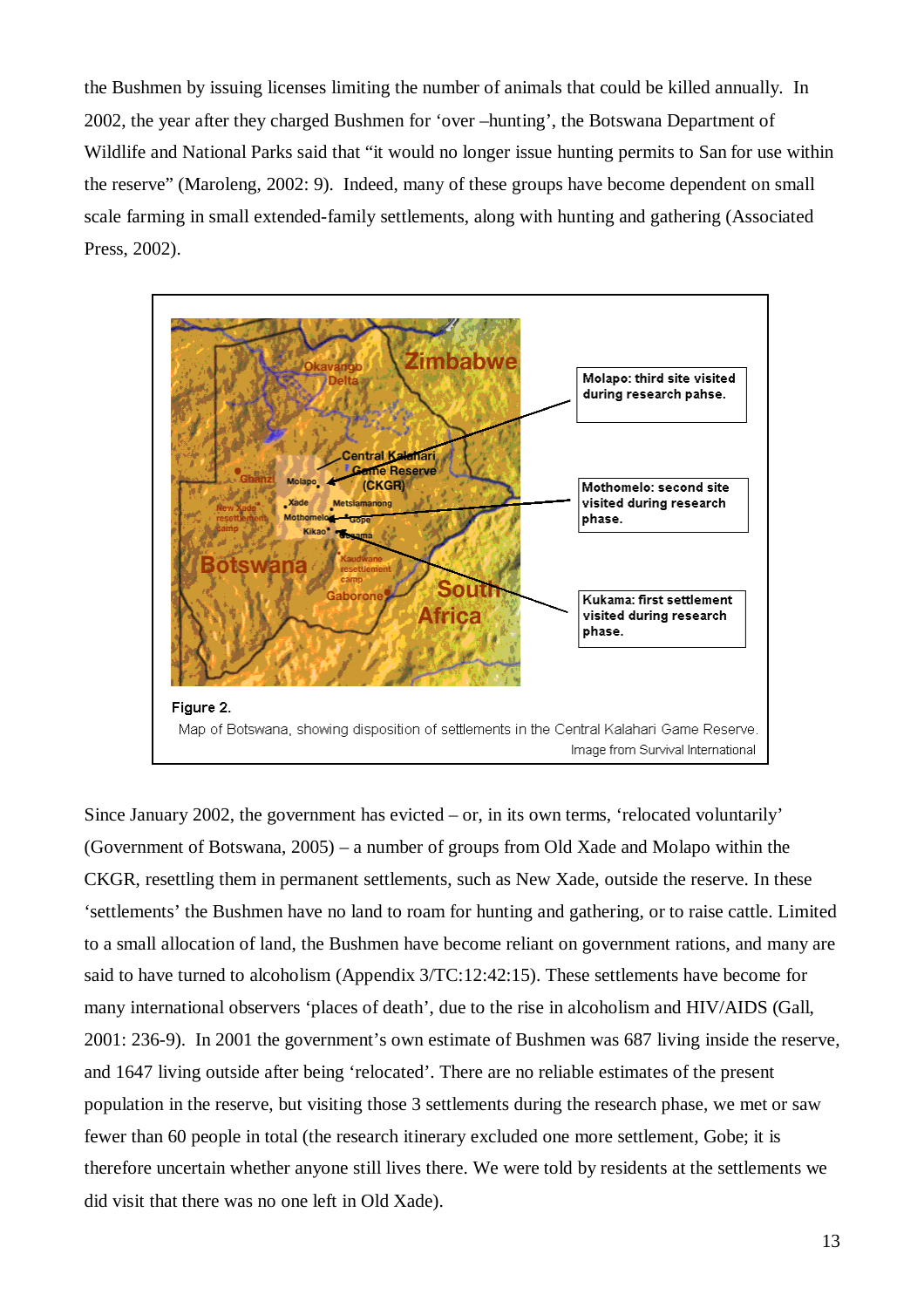### **III. Development, Media, and Public Attitudes to Minorities.**

Making sense of the respective political development trajectories of the Sámi and SanBushmen requires a prior analysis. The Bushmen are unable to claim differential treatment or exemption from the Botswana government's policies of modernization and development; on the other hand, the Sámi have attained to considerable cultural autonomy. Under International Law (ILO, 1989), if the Bushmen were able to claim that they are an 'indigenous' group with distinct historical traditions which they wish to preserve, then they could argue for special rights, protection, and exemption from the developmental agendas to which the government is committed (Thornberry, 2002: 33-60). However, the Botswana government rejects the notion that the Bushmen are 'indigenous' to the area, therefore precluding them from claiming specific rights or exemption from modernisation. The government argues that the term 'indigenous' should not be applied only to the SanBushmen, claiming instead that "*all* residents of the country are indigenous" (Hitchcock, 1996: 15). Although this particular reasoning is not the main argument supporting the Government's policy, denial of the Bushmen's indigenous status ensures that development-related policies are not *variably* applied to the Bushmen as a distinct cultural group. The government justifies the rejection of the Bushmen's indigeneity on the grounds that it has always tried to "avoid ethnic identification in its programs, since in its eyes, this is suggestive of the kinds of terminology used by those espousing *apartheid*  (separate development)" (Hitchcock, 1996: 15). In its "documents and policies the government consistently talks of the Remote Area Dwellers (RADs), like any other poor rural Batswana" (Special Report, 2004):  $3$  "Since 1978, the government of Botswana prefers to use the term 'Remote Area Dwellers', "defined on the basis of their; (1) spatial location (remote areas outside villages); (2) socio-political status (marginalized); and (3) socioeconomic status (impoverished and subject to discrimination)" (Hitchcock, 2004).

This strategy entrenches the Botswana government's insistence on maintaining its sovereign right to define nationhood and belonging. In classifying the Bushmen as 'poor' – but not as 'culturally distinct' – and then devising and implementing policies meant to target poverty, such policies show little concern as to the 'cultural' or 'identity' erosion that result from the Bushmen's separation from their land and traditions. Quite naturally, analysts of ethnicity and identity suggest that this approach is problematic: Maureen Akena, a programme officer at Ditshwanelo – the Botswana Centre for Human Rights – is reported as noting that, "the Basarwa need a place where they belong. But how do you recognise their need of a sense of belonging if you don't recognise their right to their identity?" (Special Report, 2004, see also Appendix 3 and 4). Government policy tends to mirror the opinion

<sup>&</sup>lt;sup>3</sup> In Tswana linguistic custom, *Motswana* is the common noun predicable of all persons who are citizens of the country *Botswana*. Most will speak the language *Setswana*, and in the plural people of Tswana origin are called *Batswana*.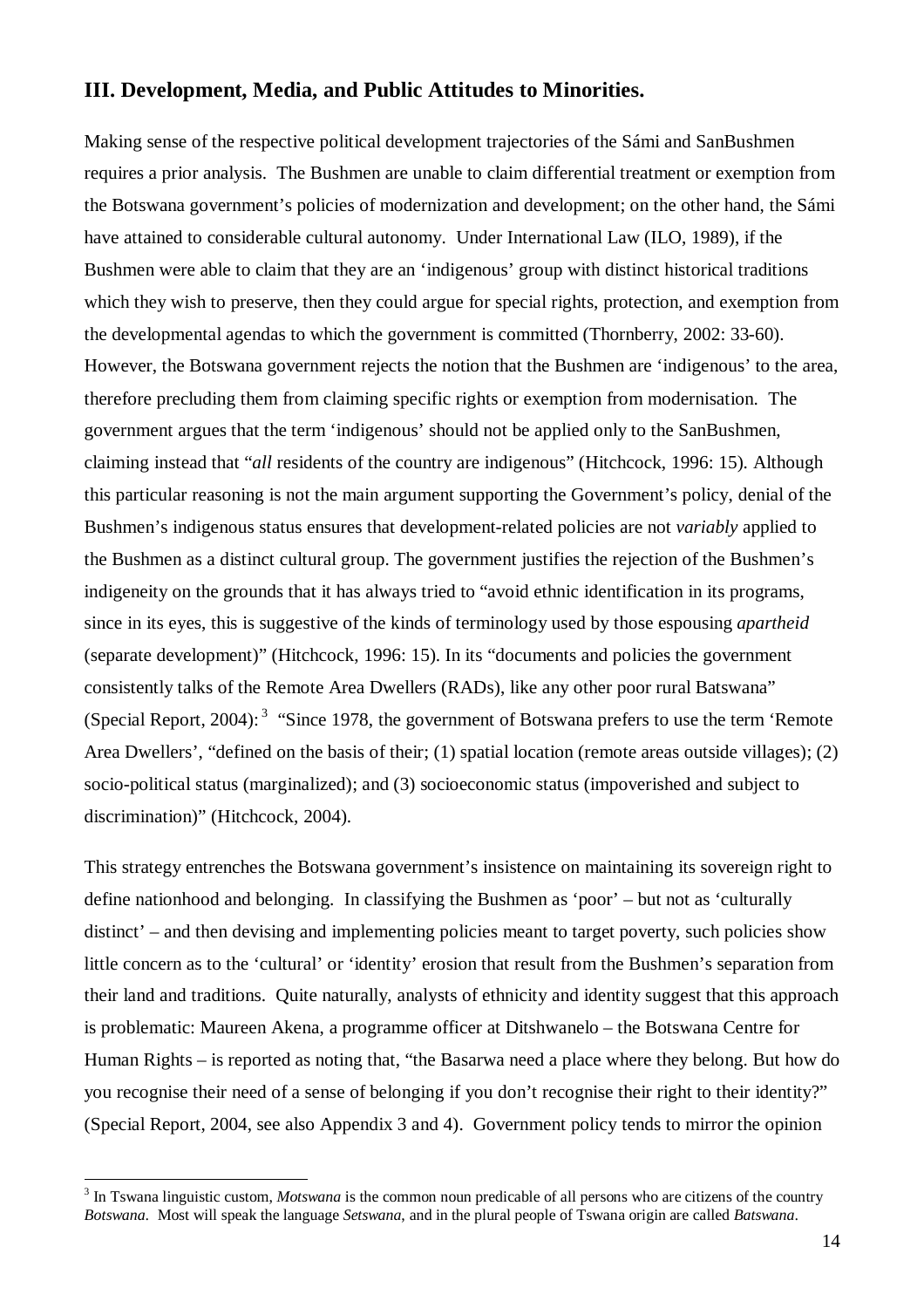of the Batswana public in general and even in the academic sphere (see also Odubeng (2005) and Appendix 5). When interviewed during a 2004 field trip, a Media Studies lecturer at the University of Botswana – who I had assisted when she did her Master fieldwork in Inalegolo 3 years earlier – quite unproblematically asserted that

… when you go to the areas where they live, you will see that the soils are infertile, there is no clean water, they are far away from schools, far away from shops, far away from the post office, I mean they are not in touch. It's almost like we are living in Botswana and they are living out of Botswana. So it is worrying (Malebane, Appendix 5).

The Bushmen began court action in April 2002, seeking a ruling that the government's termination of basic services to those who had refused to leave the CKGR was illegal. The government had cut water, food and health services in January, arguing that it was too expensive to reach out to the small San communities scattered around the game reserve. As this is written (January 2006), this case is yet to come to an end. Malebane recalls that;

...[i] spent ten days with the whole team with the Ministry of Foreign Affairs and … saw Central Kalahari now, all of it, we spent ten days there…and I had a different view altogether now, and I was not accepting why some of them wanted to remain in the bush and also, how do you actually build a hospital or a clinic or a supermarket for seven people, that the government is saying that it is better if they are in one particular area, so the issue is, is the area inside the reserve or outside the reserve but I came across a family that was refusing to move who were actually inside the game reserve. That issue is still in court and I'm not at liberty now to discuss…I don't know the outcome of that (Malebane, Appendix 5).

In Norway, Sámi demands for collective rights were also based on their claim to the status of an indigenous people, in response to circumstances not of group members' own choosing. The most important grounds for their claim were (1) that they share cultural bonds; and (2) that "their historical areas of habitation have been incorporated into the nation state through the use of varying degrees of force" (Oskal 1998: 149). Together, these facts imply that indigenous peoples had previously been collectively incorporated into the nation without their consent. In parallel with developments in the perception of the relationship between state and indigenous people, there was a change in the way in which representation through majority election was understood. It was recognised that if votes in an election in a multi-cultural society were given equal weight, ethnic minorities would always be in a minority position, always at the mercy of the will of the majority. Attempts were therefore made to find ways to ensure that the Sámi had a voice and were heard. With the establishment of the national Sámi parliaments, the states accepted the principle of group rights. Not only did the newly established Sámi parliaments lead to a structural change in the national political systems, they also led to a widened understanding of representative democracy (Broderstad 1999: 66).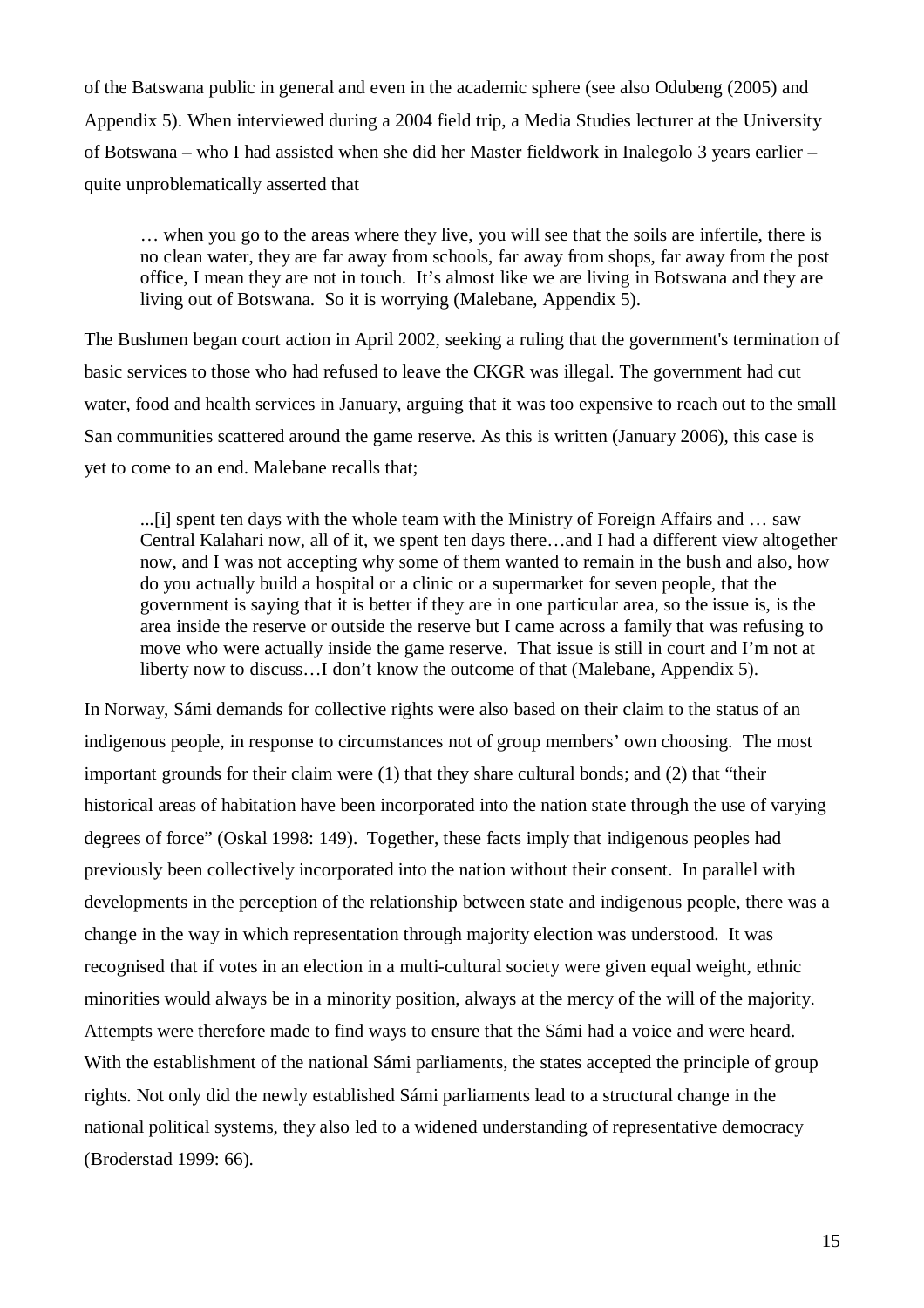

A feature of the campaigns against the Alta hydro-electric dam project was the intense involvement of international Non-Governmental Organizations (NGOs) – amongst others, Greenpeace International – in their mobilization and communication aspects. In the case of the Botswana SanBushmen, the organization Survival International, which specializes in advocacy issues affecting indigenous minorities, is by far the most vocal in terms of challenging the actions of the government of Botswana's action against Basarwa, particularly those in the CKGR. It has published extensively to very wide audiences, especially on the web. $4$  Survival's publicized mandate is to work closely with local indigenous organizations, employing direct personal contact with the tribal communities to provide a platform for them to talk directly with those invading their land: "Tribal peoples must be allowed to speak for themselves. Their own experience is the most persuasive testimony in their defence – that is why governments strive to deny them their voice. Survival breaks the silence by helping them take message to the outside world":

For over thirty years Survival International has been involved in what it defines as championing tribal peoples' rights in imaginative ways. Through writing letters to relevant Governments, companies, banks, lobbying, media, United Nations, educating the public, raising funds, discerning information, demonstrations, bringing in tribal representatives to face governments, companies and banks, challenging legal systems, they have been able to change the lives of Tribal peoples across the world (Survival.org).

The organization identifies Botswana's Basarwa as one of the many tribal peoples with whom it works. Despite Survival's claim that "there is no more powerful weapon" than the media

 $\overline{a}$ <sup>4</sup> The organization's website (http//www.survival.org.uk/bushmanpr0108.htm) uses strongly-worded headlines in reporting on the issue. Amongst others, these include "The Bushmen peoples – the hidden face of racism today"; "Last Kalahari Bushmen tortured and facing starvation"; "Botswana Ignores Kalahari 'Bushman' land ownership"; "Botswana: last 'Bushmen' in Kalahari Reserve resist eviction"; "Botswana squeezes Kalahari peoples out"; "Diamonds for land"; "Botswana persecutes Bushmen"; and " Botswana: Bushmen persecuted to drive them off their land".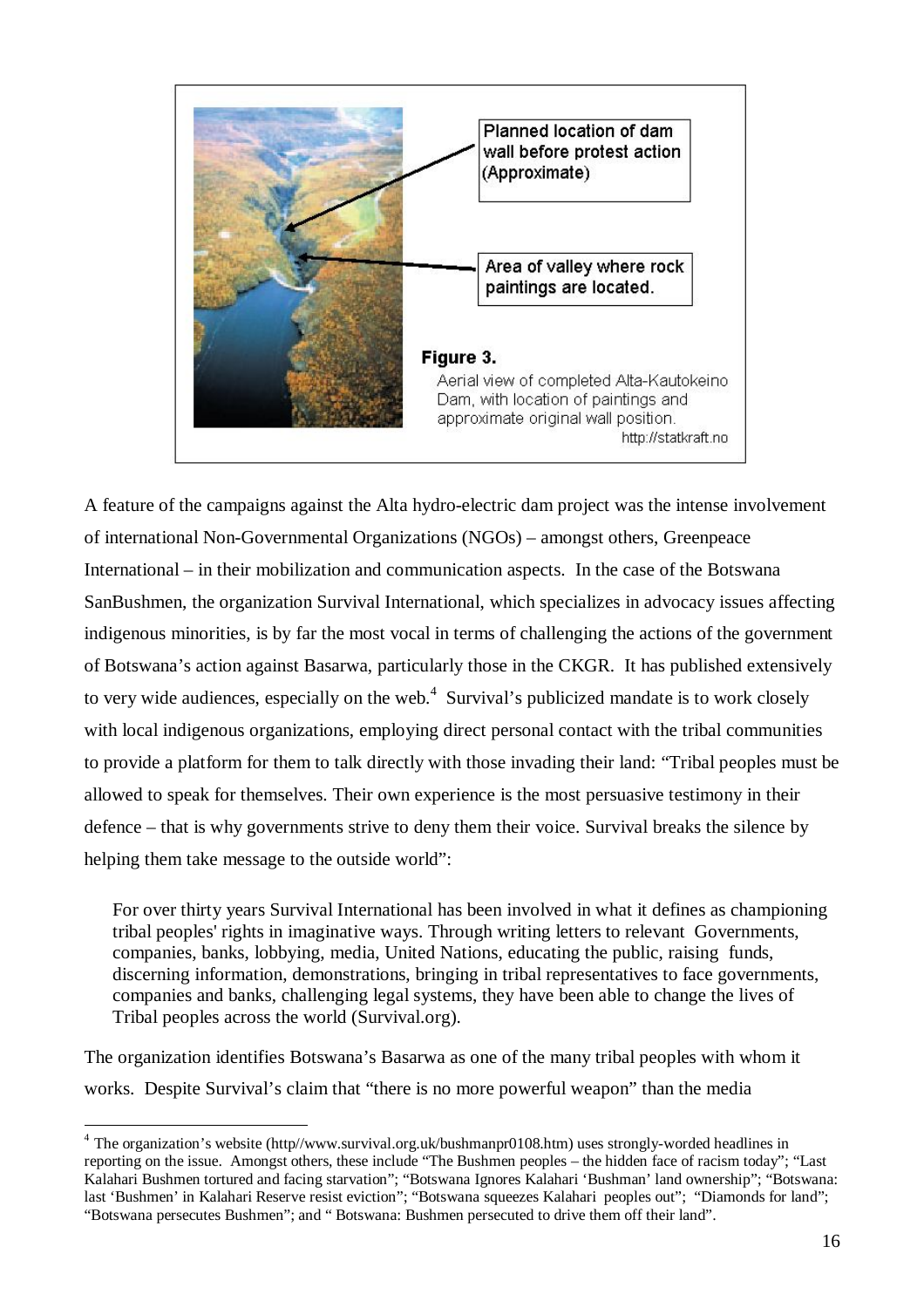(Survival.org), they report little on the Basarwa's efforts to speak on their own behalf. Saugestad (2001:34) recounts her shock back in 1992 when she attended a workshop and heard for the first time a Bushman speaking on a public occasion. It was Komtsha Komtsha, who made her aware for the first time that indeed the Bushmen do speak out against the injustices they suffer. Indeed, Komtsha has gone to the length of petitioning Queen Elizabeth II of England; the letter is reproduced as Appendix  $1<sup>5</sup>$  On the other hand, Survival claims that it was the first organization to draw attention to the destructive effects of the World Bank structural adjustment policies, the major cause of suffering in many poor countries. In contrast, the United States' Congressional Research Service web page notes that, although

… some San have reportedly accepted the government's resettlement policy, others are fighting their removal from the CKGR in court. In order to press their case, these San, with the assistance of NGOs, created a unified organization named First People of the Kalahari (FPK) in 1993. In 1996, the San, along with Botswana human rights groups, rallied together to form a negotiating team to press their claims during interactions with the government. The group included representatives from FPK, … WIMSA, Ditshwanelo …, and the Botswana Council of Churches. Their first step taken was to register 250 San as residents of the CKGR. This offered the negotiating team a basis for discussions with the Botswana government. Negotiations did not produce the results acceptable to the San and human rights groups, however, and in April 2002, the San took the government to court in Botswana (Thownsend, 2004).

 While Survival is operating from 'outside', Ditshwanelo and FPK operate 'locally'. WIMSA is working both inside and outside the country. Indeed, there is sufficient overlap between the two 'movements' messages to narrow the divide between local and outside.Ditshwanelo, FPK, and Survival communicate in almost the same narrative style and tone, reporting the alleged human rights abuses the government of Botswana has perpetrated against the Basarwa.<sup>6</sup>

Ditshwanelo states that the reason that some of the Basarwa had moved could only be due to enticement from government, because they had been promised better facilities and access to basic needs.The `enticement' of which the government is accused (see Malema, 1997) alludes to the issue of modernization; interviewed for a news programme, Local Government Minister Margaret Nasha argues that the Basarwa will achieve their demands through education, and will "represent themselves and represent themselves convincingly" when they have "the right and access to education" (*Carte Blanche*, 26 February 2002). By further arguing that the Survival-Ditshwanelo campaign against the evictions has the result of keeping the Bushmen away from the mainstream,

<sup>&</sup>lt;sup>5</sup> Komtsha was one of the leaders of the Central Kalahari Bushmen. There is no record of the letter ever having been delivered to the Queen. The text was published for the first time in *Africa Reports*, 29 April 2005 (Bridgland, 2005) under the heading "Bushmen to be Denied Homeland." This article reports that Komtsha was unable to persuade anyone to deliver the letter before he died. During our journey through the CKGR, we heard more than once about letters written to the Queen of England.

<sup>&</sup>lt;sup>6</sup> Ditshwanelo released a 28-page report to the media, accusing the government of forcefully moving the Basarwa from the game reserve. They alleged that there had never been proper consultation on the resettlement (Malema, 1997).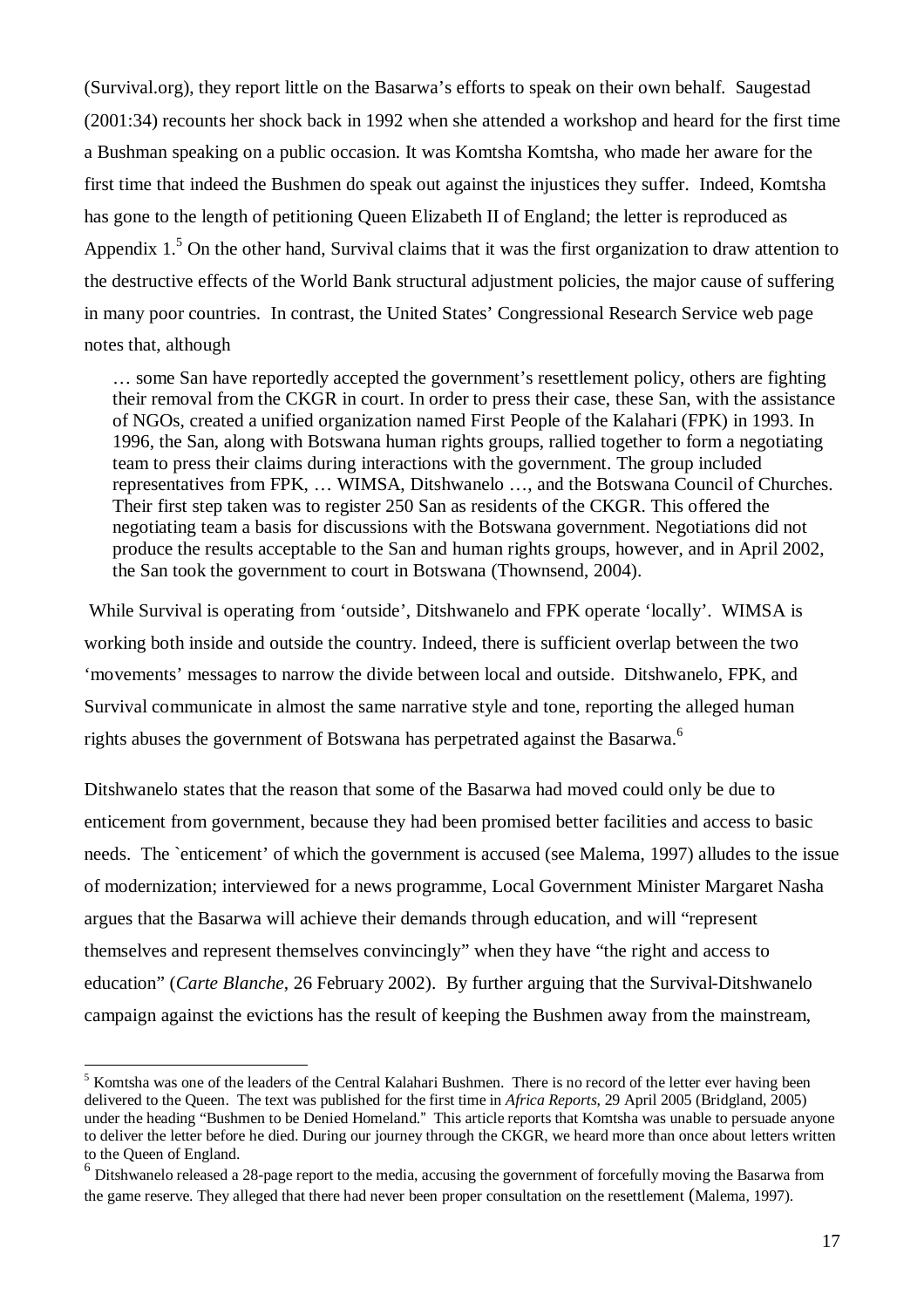and away from politics, the government position appears to be that the access to and exercise of rights is tied to *place* of residence. Indeed, the government has encouraged the resettlement of the SanBushmen since 1986; however, the decision to remove all residents from the CKGR was only taken in late 2001, on the grounds that the state could not permit a section of the people to live without access to modern facilities. (*Carte Blanche*, 26 february 2002).

The SanBushmen question this argument, as one told us "I don't want to live in a land that is not mine. Those things, if we want them, they must bring them to us here" (See Appendix 4/ TC: 13:39:10; see also Appendix 6); or as Anderson (2002) confirms "if they really want us to modernize why don't they bring the schools and development to us in our ancestral lands?" On the other hand, some challenge the 'drive to modernity' altogether: Daoxlo Xukuri of FPK argues that "Government relief is another way of killing a person; in the Reserve we knew how to provide for ourselves". Analysts tend to agree: Alice Mogwe of Ditshwanelo explains that "the government gives but does not empower. Its progress is based on dependency" and that Bushmen have gone "from being resourceful to being dependent" all "in one move" (Special Report, 2004). Furthermore, the government claims that relocating the SanBushmen is less problematic than suggested by indigenous rights groups, such as Survival International, on the grounds that their ways of life are no longer distinct and unique, and therefore they no longer need the reserve to protect their cultural distinctiveness. The denial of cultural distinctiveness by the government would make it extremely difficult to claim rights to land and its natural resources, when the Bushmen challenge the legality and legitimacy of current law, as did the  $\neq$ Khomani community in South Africa<sup>7</sup>.

There is a tension between development and identity at work in the SanBushmen case, comparable with that which appears to have been resolved amicably – if not to the complete satisfaction of everybody – in the case of Norway's Sámi. Clearly, the *statutory* resolution of the problem of Sámi identity in a national setting occurred after a considerably longer period, beginning well before Norway and Sweden separated in 1905<sup>8</sup>, than has been available in the case of the SanBushmen since Botswana's independence in 1966. In some measure, the Botswana minority may be seen to be subject, in somewhat more practical terms, to the methodological tension facing anthropologists: a scientific *order of knowledge* (Foucault, 1970, 1974) may be conceived as `vanquishing' an order of

 7 In 1995, with the assistance of human rights lawyer Roger Chennels (Robins 2001: 7) the ≠Khomani San community lodged a claim for restitution of land in the Kalahari Gemsbok Park. As Chennels described it (Gall 2001: 239), it had as its fundamental purpose "the undoing of past injustices, reparations where appropriate, and the restitution of equitable rights to land" and was the most successful of all land claims because in March 1999, the ≠Khomani's claim was finally settled. Thabo Mbeki (the then deputy President of South Africa) signed a land claim agreement which transferred the title deeds of six Kalahari farms to the ≠Khomani San Community Property Association (CPA).

<sup>&</sup>lt;sup>8</sup> In an addition to the peace treaty of 1751 between Norway/Denmark and Sweden (the Great Nordic War), a royal decree created a region of "Lapland". This so called "Lappecodisillen" law still resides on the statute books of both Norway and Sweden. The passing of this law regulates the Sámi hunting and migration rights across the national boundaries of Norway and Sweden (See Norwegian Ministry of Foreign Affairs *Odin* website).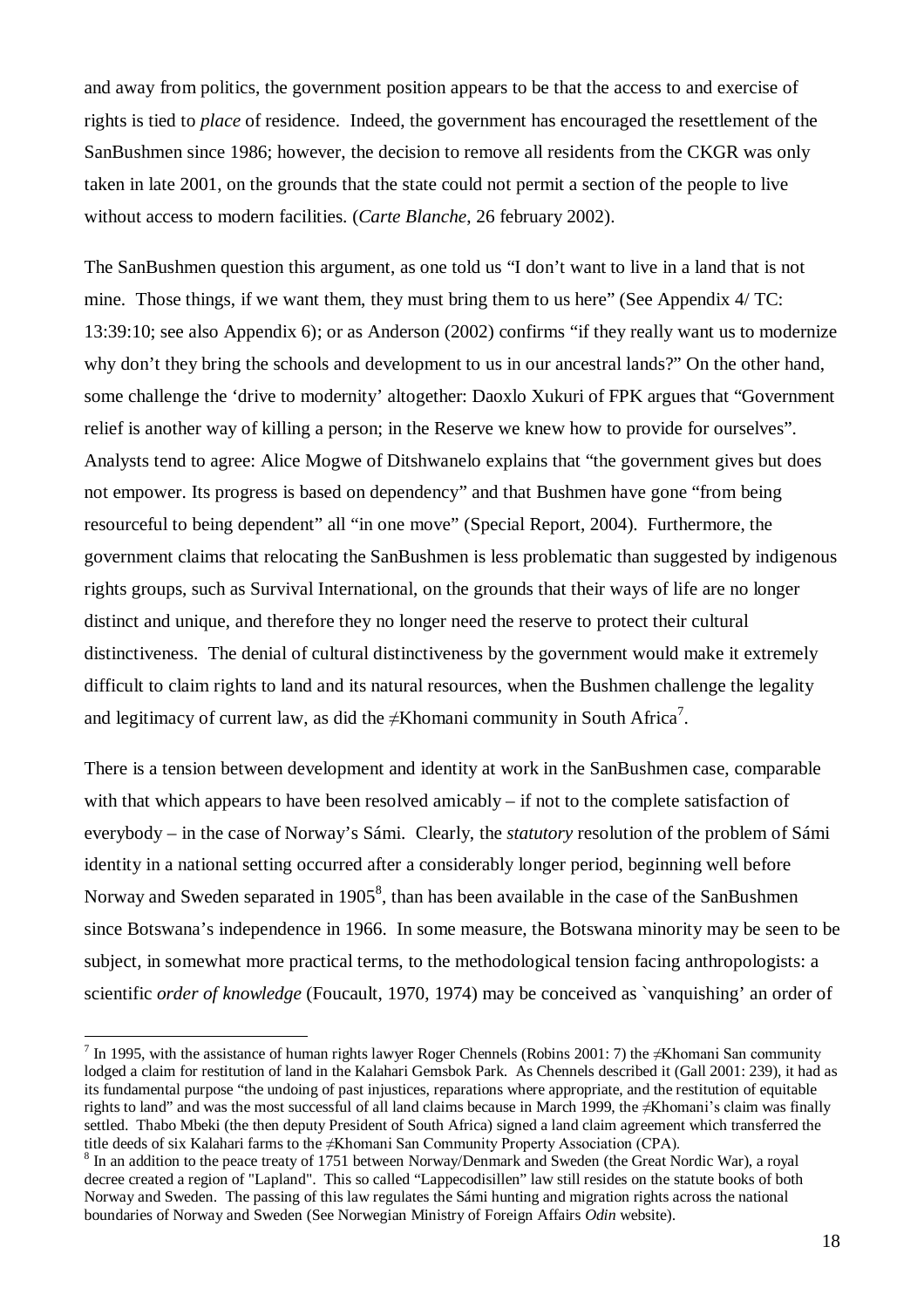`Priest-craft' (Rorty, 1980: 327; Shepperson and Tomaselli, 1998) founded on religious, spiritualistic, animistic or other systems based on an enchanted conception of reality. By analogy, development brings forms of social and political order to societies in which some or other enchanted conception of reality has customarily formed the basis for the conduct of everyday life. The problem in both cases lies in the ongoing status of the supplanted epistemology or social order *after* their replacement (whether with science in the former case or with the socio-political order of the national state in the latter). For instance,

When the ... scientific order is faced with cultures predicated on other kinds of world-views, it responds through two mutually exclusive avenues. Either it treats the world-view and behaviour of the Other as `Priest-craft' and consequently something to be vanquished. Or it views it as an autonomous object of study and manipulation, which needs to be preserved (conserved) as such. … If, however, … the scientific gaze sees the behaviour of the Other as `primitive' and undesirable, then conservation fails because of the Other's being relegated into irrelevance. When science is chosen, conservation is impossible because the Other has validity only as an object of study in its `raw' form (Tomaselli, 1996: 124-5).

Much the same may be said of the problem facing practitioners in the development communication field: if we understand the culture of the Other, it is only so we may replace it with something modern. If we impose modernity irrespective of whether or not we understand what is replaced, then it becomes impossible to preserve the continued identity of the subject-community because within a short time nobody will remember *what* was worth conservation. Epistemologically speaking, then, the only choice for development would seem to be *no* development.

### **IV. Media and the Problem of Development and Choice.**

Although the foregoing assumes a state of affairs in which the epistemic distinctions between cultures are conceived to be extreme to the point of incommensurability, the basic point should be noted: orthodox development theory tends to view the beneficiaries as *choosing* between development and stagnation (or regression). Criticism of development policies almost universally proceeds from the position that beneficiaries need to be provided both with the means of *choosing freely* when taking strategic decisions about development issues, and with the relevant information about the options or alternatives between which they must choose (; Melkote and Steeves, 2001). The objection made against existing policy usually implies that programmes are imposed without due acknowledgement of cultural issues; Tomaselli's (1996) point being that scientific thought is inherently incapable of grasping either (1) the frequently ideological assumptions that allegedly inform development strategy; or (2) the `cosmological' or `ontological' grounds of `culture' that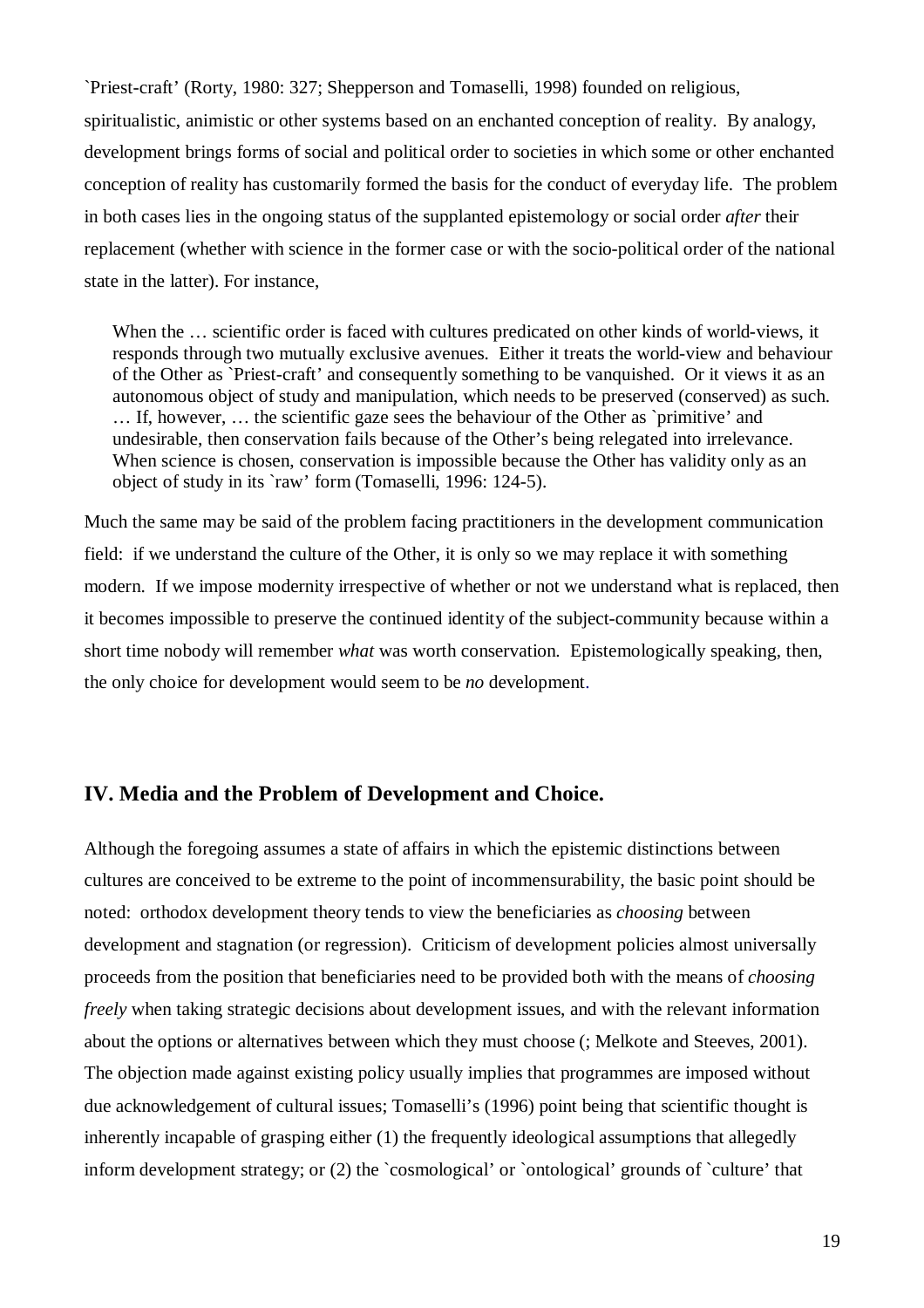shape the ways beneficiary communities `make meaning' of their worlds.<sup>9</sup> In the present case, the issue takes on an additional developmental dimension in that much of the debate occurs in the media (much of it sourced to *Survival International*), with rival positions being publicized in both print and electronic media.

Non-Governmental Organizations frequently base their advocacy strategies on the claim that indigenous minorities lack the means, power, or resources to present their side of the decisionmaking debate to the broader public (*ibid*), and that expert outside assistance – which, of course, includes public relations – will overcome this shortcoming. The NGO sector thus claims a specialist communication function – "giving a voice to the voiceless", for example – in the environment of ameliorating the exigencies of subsistence in national areas lacking the infrastructure and organizational capacity to ensure social security across the entire country.

This functional relationship between media, communication, and development has its origins in the major expansion in Communication Science during the 1950s (cf., e.g., Tomaselli, 2005). Below I examine a representative example of the material upon which much development communication relies either directly or indirectly: Siebert, Peterson and Schramm's seminal *Four Theories of the Press* (1956). This text established the dominant paradigm for analyzing global media systems and, in particular, in assessing levels of press freedom in countries and regions of the world. The four theories they identified were (1) the authoritarian; (2) the Libertarian; (3) the Soviet system; and (4) the Social Responsibility paradigm.

(1) In the *authoritarian state system* governments take direct control of media. This system is especially easy to recognize in pre-democratic societies, where the government consists of a restricted, sometimes aristocratic, ruling-class. The fundamental assumption of the authoritarian system is that the *government is infallible*. Media organizations and practitioners are therefore not allowed any independence, although governments may enforce an authoritarian profile without being openly totalitarian. A state that seems to come close to this media system today is Botswana (see University of Botswana (2005), Odubeng (2005) and Appendix 6). The authoritarian system "has been most pervasive both historically and geographically"; the goal of the media under such a system is to support and advance the policies of the government so that it can achieve its objectives (Siebert,

 $\overline{a}$ 

<sup>&</sup>lt;sup>9</sup> It is unclear from Tomaselli's (1996) treatment of the problem faced by documentary and ethnographic filmmakers, whether the incommensurability between development policy and local knowledge is based on any prior logical analysis of relations other than the economic. Tomaselli's arguments are essentially of a linguistic nature, arguing that `meaning' (i.e. the semantics of words and propositions) arises from prior ontological differences between the respective worldviews of development agencies and beneficiary communities. Proceeding from the main source for Tomaselli's theory, C.S, Peirce, then meaning is essentially a first-order phenomenon, whereas ontology is elaborated from second-order reasoning about the *object* of meaning. Effectively, Tomaselli's treatment may be similar to a category confusion as has been noted in Placide Tempels's (`1958) *Bantu Philosophy*: that the use of language assumes either that speech "was made for the philosophical mind only, or that stupid people who nevertheless can talk and who speak grammatically are also philosophers" (Masolo, 1994: 102). I am indebted to Shepperson for this critique.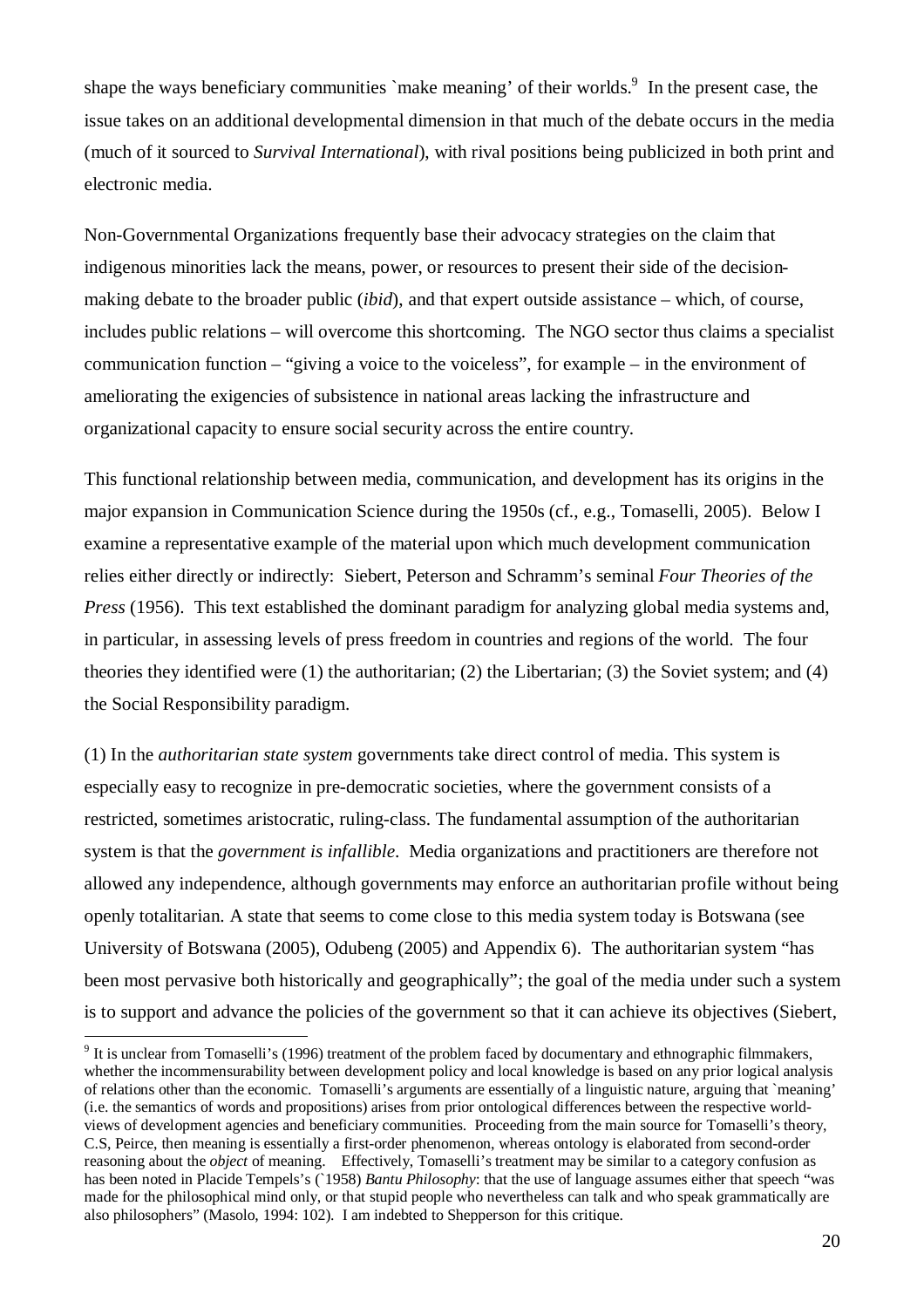1956: 18). Control mechanisms include but are not limited to licensing systems; state censorship; special taxes; and anti-treason and anti-sedition laws in the name of national security. Never the less, authoritarian governments do not object to a discussion of political systems in broad philosophical terms, but stop short of allowing direct criticism of current political leaders and their projects, or overt attempts to unseat the authorities themselves (Siebert, 1956: 26.)

(2) Contrary to the authoritarian theory, *libertarian theory* holds that man is rational and an end in himself. The happiness and well-being of the individual is the goal of society (Siebert, 1956: 40). The "Enlightenment" gave an impetus to the concept with its call to free humans from all outside restrictions to use their reason. Siebert and his collaborators (1956: 44-47) cite John Milton, John Stuart Mill and Thomas Jefferson as the major philosophical influences behind this concept. The function of the libertarian media is to inform and entertain and to act as a watchdog over the government. Libertarian media are mostly private. Control of the libertarian media is mostly exercised through the "self-correcting" process, the civil courts, and even through licensing, censorship or seizure of offending material; injunctions against the publication of a newspaper may also be used. Voluntary censorship is sometimes practiced while the right of access to government sources is avidly pursued.

(3) *Social responsibility* theory was an outgrowth of the libertarian theory and was first developed in the  $20<sup>th</sup>$  century United States by the Commission on Freedom of the Press, which emphasized social responsibility of the press. In addition to inform, entertain and sell, the press should also "raise conflict to the plane of discussion." (Severin and Tankard, 2001: 310). Press control is mostly in the form of community opinion, consumer action and professional ethics. The main difference between the libertarian theory and the social responsibility theory is that the latter suggests that someone must see that media perform responsibly if they do not do so voluntarily.

(4) *Soviet Communist* theory focuses on the value of unity – unity of the working class and unity of the Party. For the sake of unity, there is only one right position and only one truth, the absolute truth: the doctrine and policies of the Party. Wilbur Schramm (1964: 114) saw the Soviet political system as "one of the most complete dictatorships in modern history". Media in communist societies are state-owned and should be a "collective propagandist, collective agitator... and collective organizer" (116). The Soviet system defined the function of mass communications positively and removed the profit motive from publishing and broadcasting. Under the Soviet system, the government had a division of censorship. Other means of control included the appointment of editors, a large number of directives regarding press content and press reviews and criticisms. Soviet systems also differ from the authoritarian ones in that the media organizations have a certain responsibility to meet the wishes of their audience.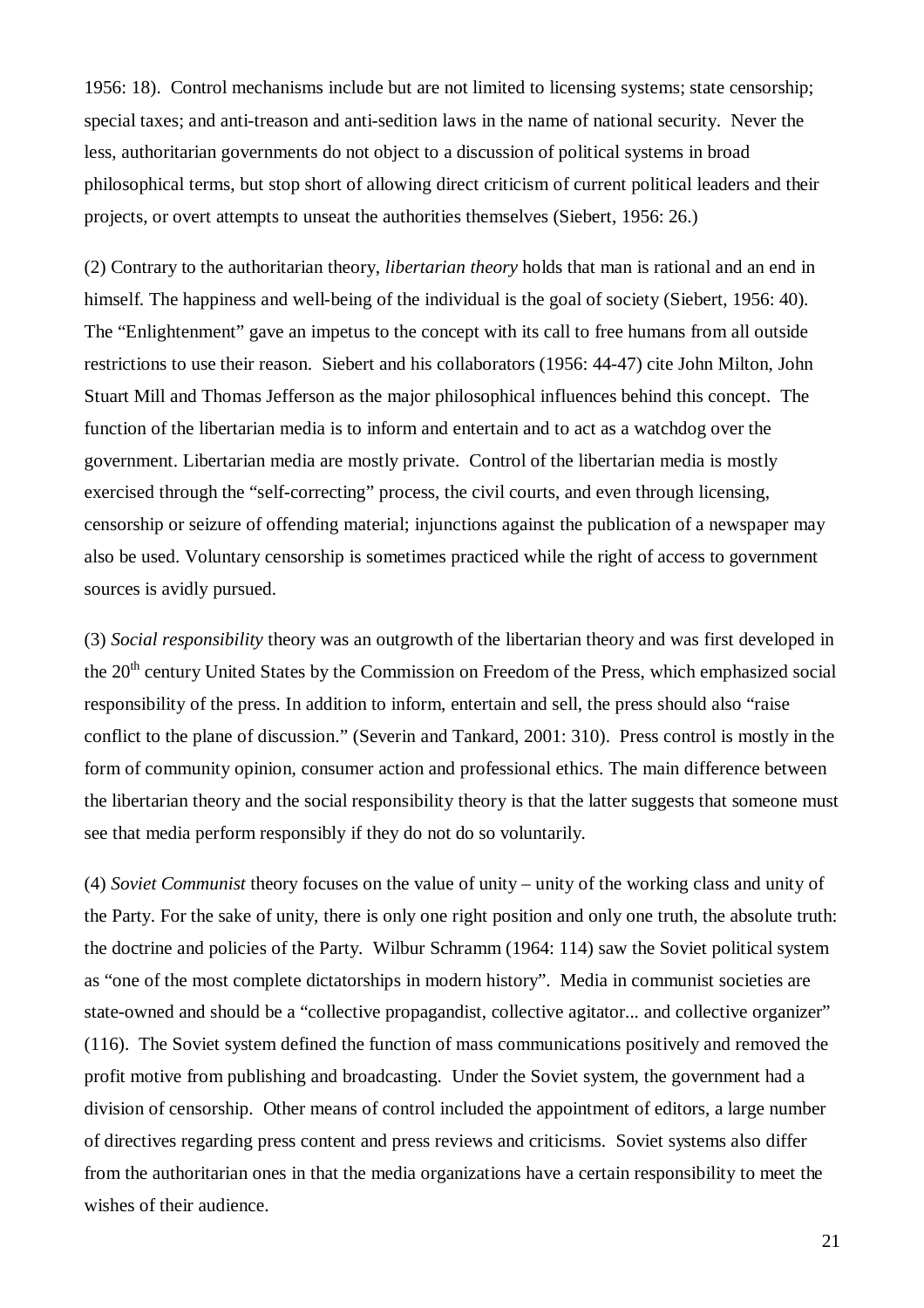Other theories on press systems followed as the decades passed. These include developmental journalism (popular in the Philippines and South Asia), revolutionary media (Hachten, 1999), and democratic-participant media (McQuail, 1994). These successors mostly complement perceived gaps in the established four-theories model. The fundamental objection against Siebert's approach is its lack of flexibility. In order to avoid this weakness, the following *relational* model may be proposed (Figure 4):



The advantage of this representation of the model lies first of all in its starting-point. The two coordinates represent the two elements required for a communication event to occur: *context* (the medium itself) and *content* (the message). The diagram, adapted from the original, permits one to conceive the breakdown showing the relationships between strictly given categories as having a *spatial* character, opening space for conceiving new ideas that relate independently to the existing theoretical models in so far as these new conceptions themselves relate to content and context. A further weakness is also apparent when the four-theories model is treated on a purely discursive basis: it does not clearly display its essentially *retrospective* foundation: Siebert *et al* are effectively discussing an existing set of dispensations in the context of a contemporary historical trajectory – the Cold War – that was apparent to their readers of all persuasions. Represented spatially, however, each theory can be seen as having a certain epistemological and ideological distance from the others, permitting the analyst to consider innovative alternative press dispensations *in prospect*. The same coordinate set, that is, can be viewed looking forward in time so that any innovative theory of media can be seen in its relation to existing theories; if the present-day media landscape no longer contains a particular theory, one may simply exclude it from the diagram.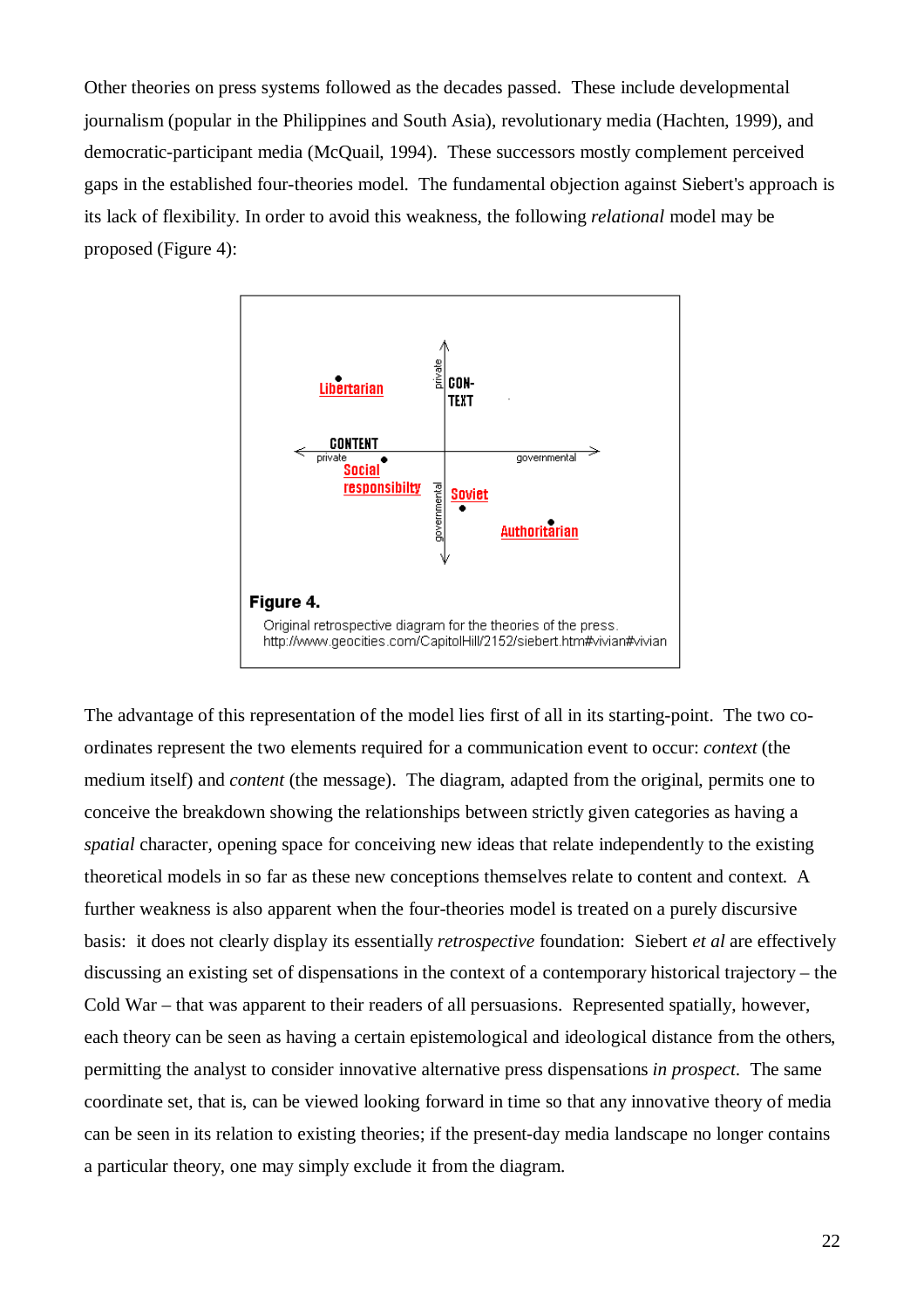Denis McQuail (2000: 161-162) offers an expanded typology of media theories, revising the 1956 theories under the heading of *normative theory paradigms* that consider press dispensations in just this prospective manner. Indeed, if one considers that normative approaches have been common in economics for decades (see, for example, Sen, 1982: 432-449; Arrow, 1951, 1963) it would seem almost that McQuail is playing catch-up in as much as his predecessors follow a largely *descriptive* theory of the press. The five paradigms, in no particular order, are:

1) Liberal-pluralist: essentially Siebert et al's (1956) model reworked as a prescriptive theory;

2) Social-responsibility: based on norms developed around the pairing of rights/freedoms and responsibilities;

3) Critical: theories that prescribe freedoms in terms of media production and reception that are free of dominant or hegemonic influences;

4) Administrative: norms prescribing `media of record' that provide information, analysis and news to an audience of leaders/administrators in developed nations; and

5) Cultural Negotiation: norms for media practice and goals, based on more or less radically relativistic conceptions of culture, that eschew notions of universal rationality and encourage more or less populist or communitarian notions of solidarity.

Because the present study is principally concerned with the African situation, most attention will be paid to the suggestion that "we need to have a category for `development theory' alongside the liberal and Marxist variants" of media theory (McQuail, 2000: 155). Because of the extent to which it has been embraced in African perspectives following UNESCO's McBride Commission (1980), McQuail's media theory paradigms all enumerate more or less special conditions, values, and aspirations that developing countries may use to call for a particular media orientation that prescribes roles serving development goals. However, analysis shows that most of these roles have already been prescribed in some of the earlier four-theories models anyway. But more importantly, the development support role is given precedence to the extent that it takes priority over other rights and freedoms, *especially media freedom*, where the latter is defined as "the basic principle of any theory of public communications from which other benefits flow", the protection of which is why there is need to regulate media (McQuail, 2000: 166). This contradicts what McQuail claims is the theory's other concern: respect for democratic communication as expressed and entrenched in the Universal Declaration of Human Rights (Skogerbø, 1991: 144-146).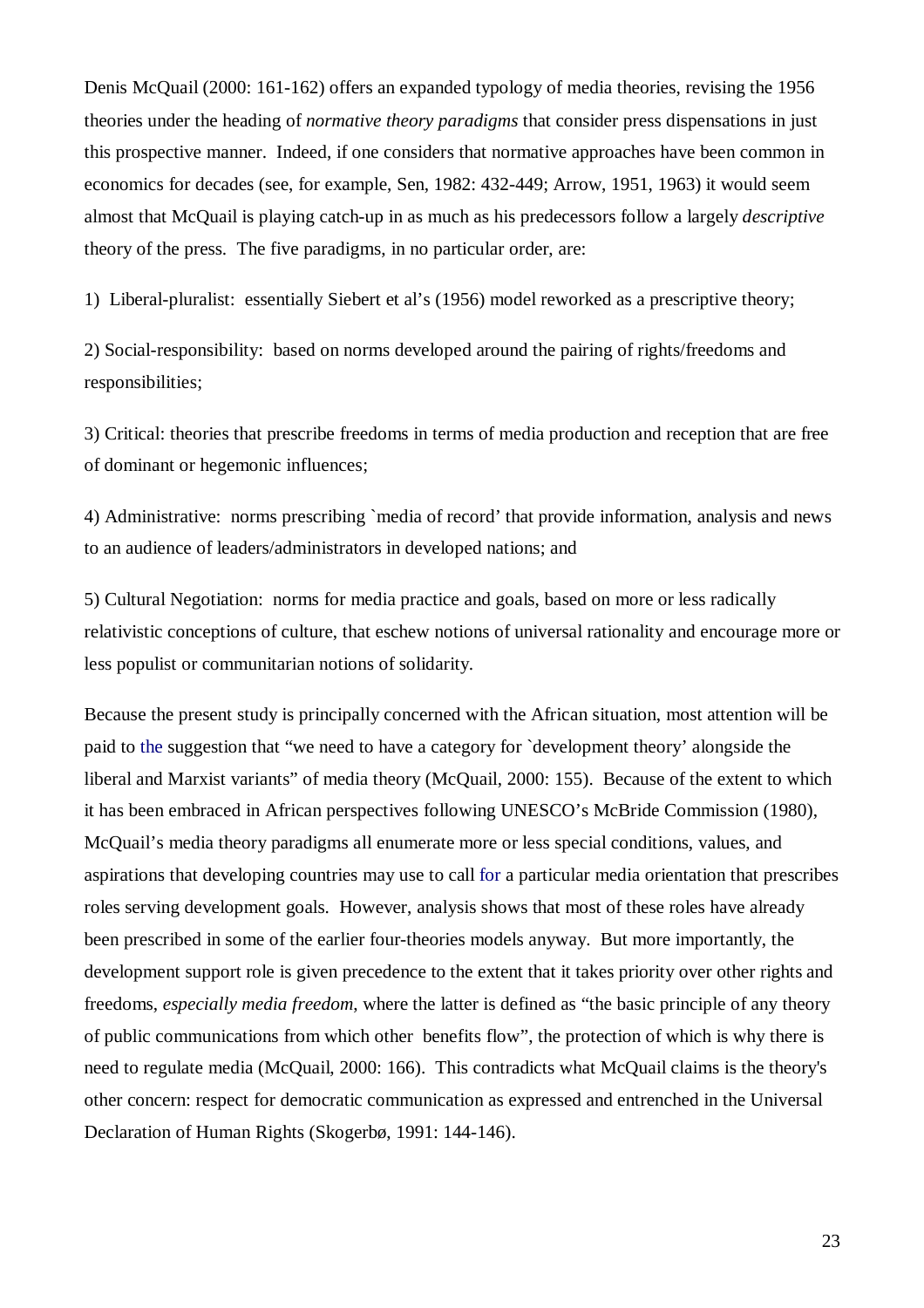McQuail (2000: Chapters 7 - 8) outlines a number of components that can be referred to as the "public interest", including plurality of ownership; freedom of publication; diversity of information; diversity of expression of opinion; universal reach; support for the democratic system; respect for the judicial system; and respect for individual and general human rights (McQuail, 2000: 142-144). When viewed in aggregate, these criteria effectively identify development media as a species of *public sphere*, a neutral space within society, free of both state and corporate control, in which the media should make available information affecting the public good, and facilitate a free, open and reasoned public dialogue that guides the public direction of society (Curran, 2000: 135). Objectivity is a prerequisite to quality information and helps to increase public confidence and trust in what they receive through the media. Objectivity deals with facts, and facts are essential in discourses that take place in the public sphere (McQuail, 2000: 173). These standards entail mixed and divided responsibilities for media, in order to reach alternative social groups and subcultures, and reflect fairly the expression of conflicts and inequalities of society (McQuail, 2000: 175). Media ownership concentration, by contrast, threatens the right to uncensored information and freedom of speech of the individual journalists.

#### **V. Media, Development and Welfare: General normativity in society and culture.**

Looking back at the various approaches used in media theory and to develop theories of the press, it becomes clear that all theorists have certain things in common. For all of them, media act to foster democracy. What largely divides them into different camps is their conception of democracy. For Siebert *et al* (1956), democracy means mainly the US model of two-party representative government with a strict separation of powers. For the more critical school of thought, democracy means *participatory democracy* in various forms. I have not examined dependency theory in any detail, mainly because this paradigm essentially uses a rhetorical strategy of *redefinition* to argue that development actually `means' (see Note 6 above) dependency on the developed world. However, the development communication and media theories of Servaes (2002) and of Melkote and Steeves (2001), amongst others, prescribe certain development benefits that flow from free, democratic, and participatory media, also found in the four-theory model. These include:

- 1) Social stability (authoritarian model);
- 2) Curbing excesses of the State (libertarian model);
- 3) Raising conflict to the level of discussion, to reduce public violence (social responsibility theory);
- 4) Protection of rights (Hamelink, 2001; McQuail, 2000);
- 5) Developing the public sphere (Hamelink, 2001; McQuail, 2000; ); and
- 6) Preserving the cultural integrity of communities (Melkote and Steeves, 2001; ).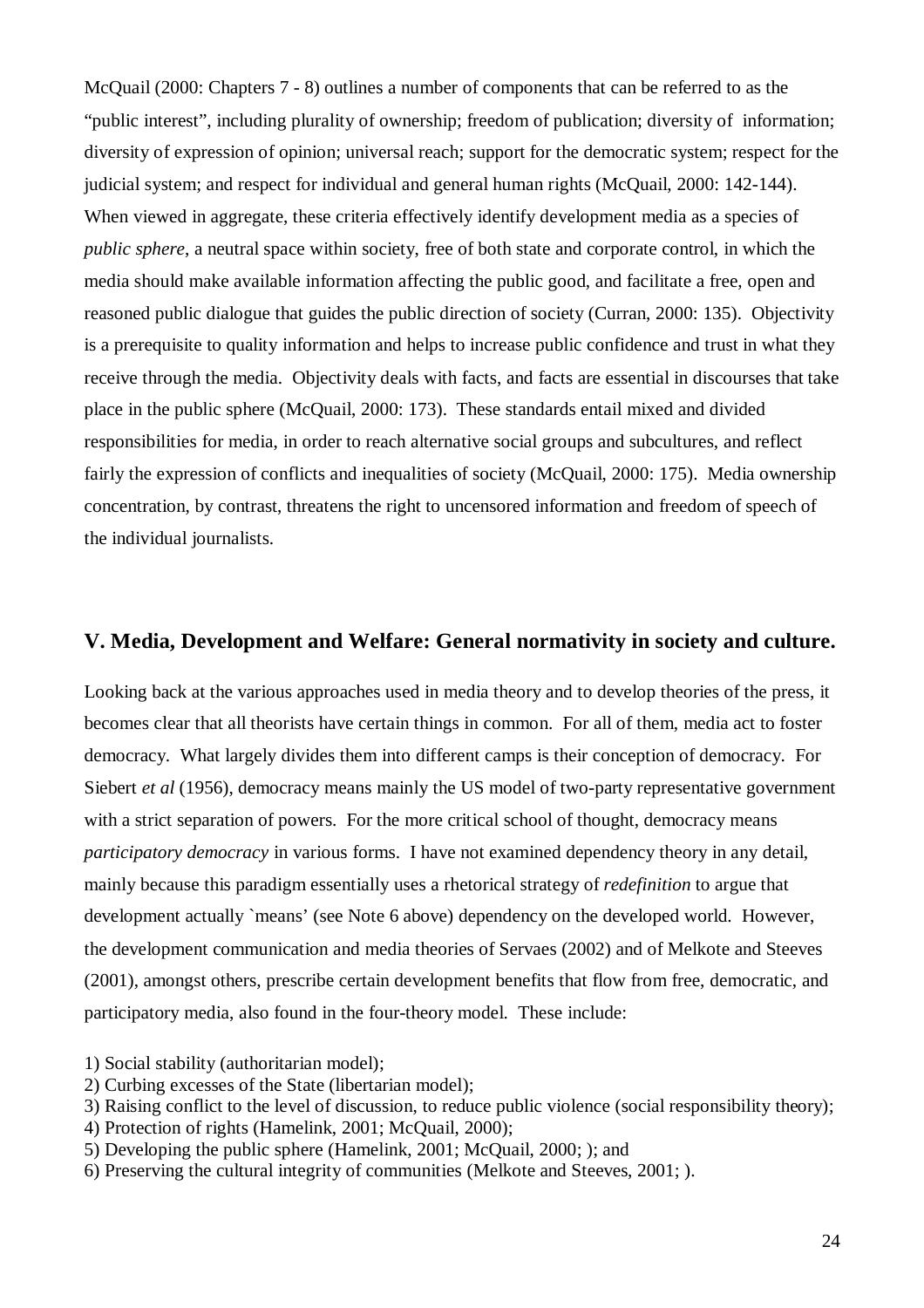If these are considered broadly in relation to the goals of development, they are conditions that can be seen as promoting a certain kind of non-oppressive *social state*. Arrow (1951: 17) defines a social state generally as:

… a complete description of each type of commodity in the hands of each individual, the amount of labour to be supplied by each individual, the amount of each productive resource invested in each type of productive activity, such as municipal services, diplomacy and its continuation by other means, and the erection of statues to famous men. It is assumed that each individual in the community has a definite ordering of all conceivable social states, in terms of their desirability to him. It is not assumed here that an individual's attitude toward different social states is determined exclusively by the commodity bundles that accrue to his lot under each. It is simply assumed that the individual orders all social states by whatever standards he deems relevant.

It is obvious that this model shares the basis used for earlier economic modernization approaches to development, since the definition does not take account of indigenous cultural factors. However, one can exploit this definition in the context of Sen's (1981) broad concept of entitlement and its collateral concepts of command and endowment. In general, entitlements are defined in terms of the legal ability of persons to command<sup>10</sup> due access to or consumption of the basic goods, services or commodities covered by reigning conceptions of Right; for example, ownership of food

… is one of the most primitive of property rights, and in each society there are rules governing this right. The entitlement approach concentrates on each person's entitlements to commodity bundles including food, and views starvation as resulting from a failure to be entitled to a bundle with enough food (Sen, 1981: 43).

Food entitlements are part of a person's broader *endowment bundle*, that includes land, labour power, and so on (*ibid*.). In the foregoing, the supposed benefits of the press and other media may not be understood in the same kind of economic terms, although there is no reason to exclude from persons' endowment bundles such conditions for enjoyment of press and other freedoms as literacy and access to a reasonable education (however the latter may be defined).<sup>11</sup>

One will not, of course, *starve* because of illiteracy; but one's endowment bundle could well be restricted as a result of inadequate literacy skills. Similarly, it is not inconceivable that, as with the Sámi before their lobbying had its effect, adequate literacy in an indigenous minority language would not add to one's endowment bundle relative to formal system of rights and welfare benefits

 $\overline{a}$ 

<sup>10</sup> Strictly speaking, Sen considers *command* as a property of the *exchange entitlement mapping* (EEM), a "function that specifies the set of alternative commodity bundles that the person can command respectively for each endowment bundle" (Sen, 1981: 46). For the present thesis, however, I will use `command' instead of EEM, because this can help with classifying the forms of entitlement ascribable to different actors in the development environment. The reason for this will become clear, because I am specifically interested in the role of non-citizen actors in the fields of both development and of indigenous minority rights, and discuss this in more detail toward the end of the thesis.

<sup>&</sup>lt;sup>11</sup> In 1998 Amartya Sen received the Stockholm Prize in Economics (often mistakenly called the Nobel Economics Prize) for his work on the formal economic nature of poverty. In much of his work Sen acknowledges Arrow as both a predecessor and as a colleague (both were active at Harvard University), and Sen's relationship with Arrow may be seen as all of protégé, critic, colleague, and elaborator. This does not in any way detract from the enormous intellectual scope of Sen's inquiries, and Sen may equally be seen as having influenced Arrow's later work.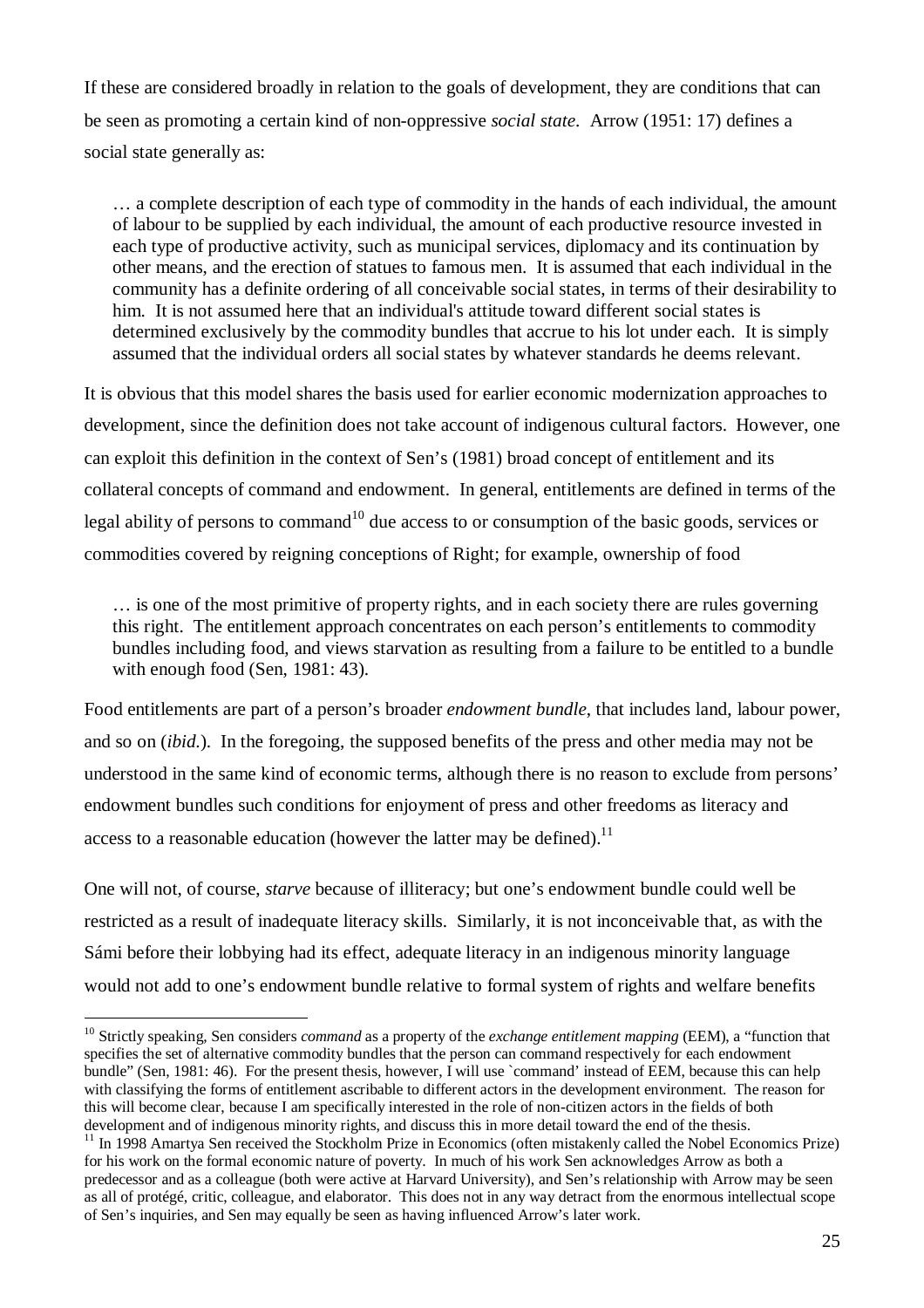available in a country in which another language enjoys priority. To account for these considerations, Arrow's basic idea can be rewritten to refer to a *cultural* state visualised for development, as:

A complete description of the symbolic power at the disposal of each individual both within and outside his or her community, the quality of critical engagement available to individuals in relation to power, the knowledge, learning, and cultural resources at the disposal of individuals as far as these will facilitate authentic contributions to the symbolic life of communities and societies. It is assumed that each individual in the community has a definite ordering of all conceivable cultural states, in terms of their desirability to him or her. It is not assumed here that an individual's attitude toward different cultural states is determined exclusively by the symbolic bundles that accrue to her lot under each. It is simply assumed that the individual orders all cultural states by whatever standards he or she deems relevant.<sup>12</sup>

Thus the media and communication sides of the development problem can be understood as involving how individuals can know and understand the choices available to them in their own context. Each of these conceptions of State may be related to Sen's (1992) discussion of Freedom. Arrow's social state is applicable in the context of Well-being Freedom, to "achieve those things that are constitutive of one's well-being" (Sen, 1992: 57-72). On the other hand, my proposed cultural state is relevant to the question of Agency Freedom, to "bring about the achievements one values and which one attempts to reproduce" *(ibid.)*. All but Siebert et al's Soviet theory of media and journalism meet some or even most of these requirements, even though it may be that none presently meet them all. Essentially, then, attainment of the entitlements empowering *command over the preferential choice* of a valued cultural state is a definition of cultural autonomy that complements the economic autonomy embodied in Arrow's definition of a Social state.

It is obvious that in the libertarian theory, an individual's command over symbolic power depends on how he or she disposes of wealth – the richer one is, the more one can draw on exchange entitlements to command social and cultural goods (for instance, for purchasing the technology and bandwidth for communicating on the internet). Under the social responsibility theory, the media institutions ensure access to symbolic power, but the knowledge and learning available to exercise one's well-being or agency freedoms become limited to that which the organization can pay for. The development support communication model ensures the cultural integrity of indigenous communities, but at the price of communities' own critical voice. This is mainly (but not only) because development bodies or civil society dispose of agency freedoms that often draw on other cultural resources to make the case for local *agency* freedom empowerment, often at the expense of their supposed beneficiaries' *well-being* freedom (the case of Survival International in Botswana is a good example). In the Another Development model (see Servaes, 2002; Melkote and Steeves, 2000;

 $\overline{a}$ 

 $12$  My thanks to Arnold Shepperson for his interpretation of Arrow that avoids the economic models of development thinking.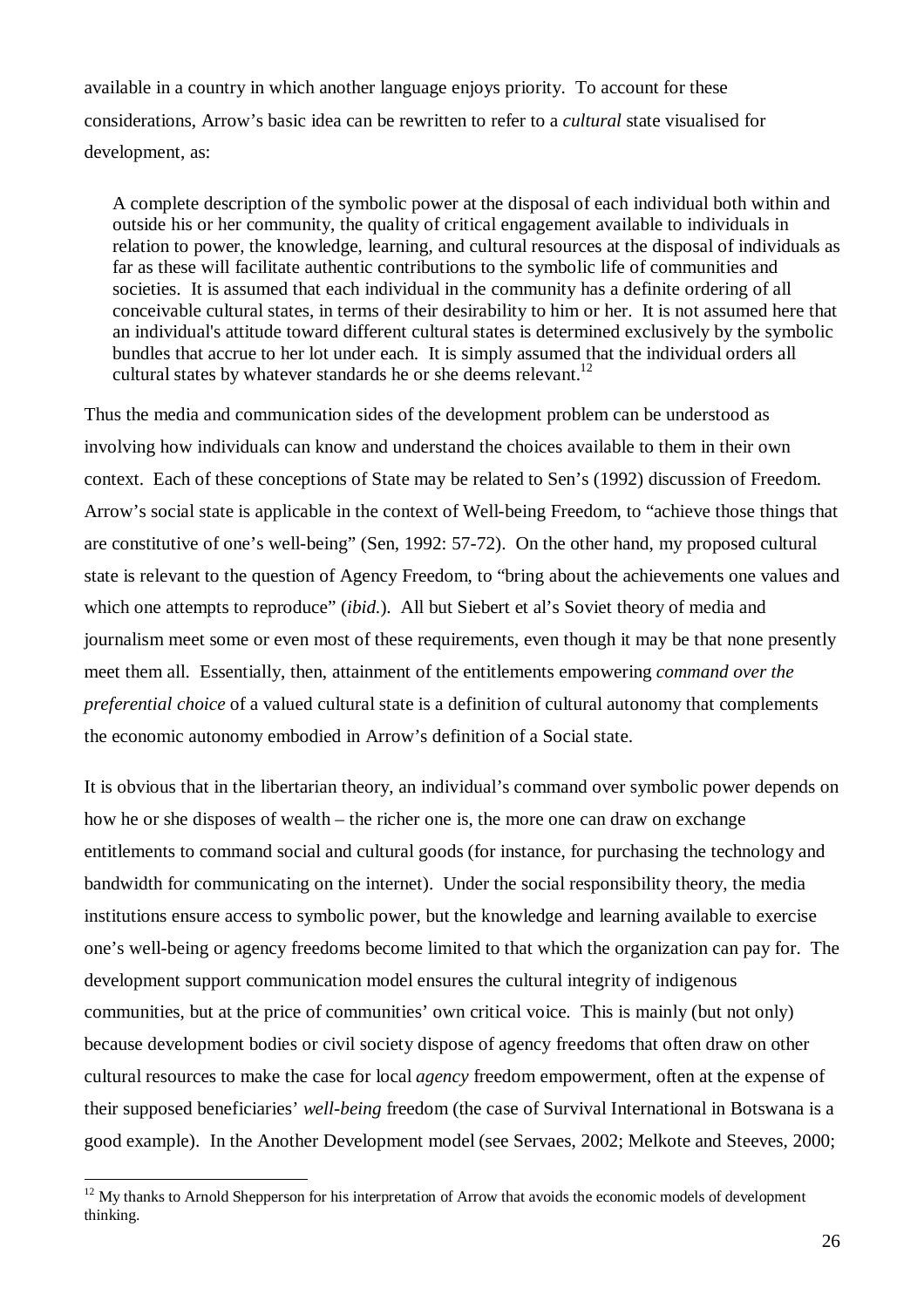Rogers, 1995; Ross and Usher, 1986), the attention is paid to protecting or enhancing traditional or customary agency freedom in an existing cultural state without thinking about symbolic choices that media in democratic societies offer to communities: to protect and enshrine a community's existing cultural state more or less unchanged would seem to hinder their *broader* democratic symbolic power and not strengthen it.

## **VI. Formalising Development and Choice.**

In each of the cases discussed above, the options open to beneficiary communities, collectively and as individual members thereof, are often expressed as a choice between binary pairs. Under this scenario, development – the process of taking on a more complex structure of social relations and interactions – can proceed. However, choosing between binary pairs (tradition or modernity; industrial or agrarian economies; agency freedom or well-being freedom; and so on) essentially constitutes development as a choice between the horns of some form of dilemma, and not between options that reflect people's actual needs, desires, or goals. As *beneficiaries*, communities almost invariably consist of generations that will experience development in different ways:

- (a) elders will live the remainder of their time as essentially surplus members, or as short-lived repositories of community memory;
- (b) the generations raising their offspring will have to choose the means and goals through which to negotiate the most suitable future for their children; and
- (c) the youngest generation will grow into circumstances they *find there*, and which they can only compare to the community's past through *their* elders' recollections.

This situation demands that *at least three* options be available between which beneficiaries can choose, with the further specification that these options be *relevant* to all who both exercise them *and* who may be expected to live with them afterwards. In other words, democratic development choices entail at least three different social options, and three distinct social groups who will benefit from them.

In any situation of social choice, the method of summing up the preferences indicated in the public act of choosing runs up against a paradox. This is Kenneth Arrow's (1951) celebrated General Theorem of the Possibility of Social Welfare Functions, commonly known as the "Impossibility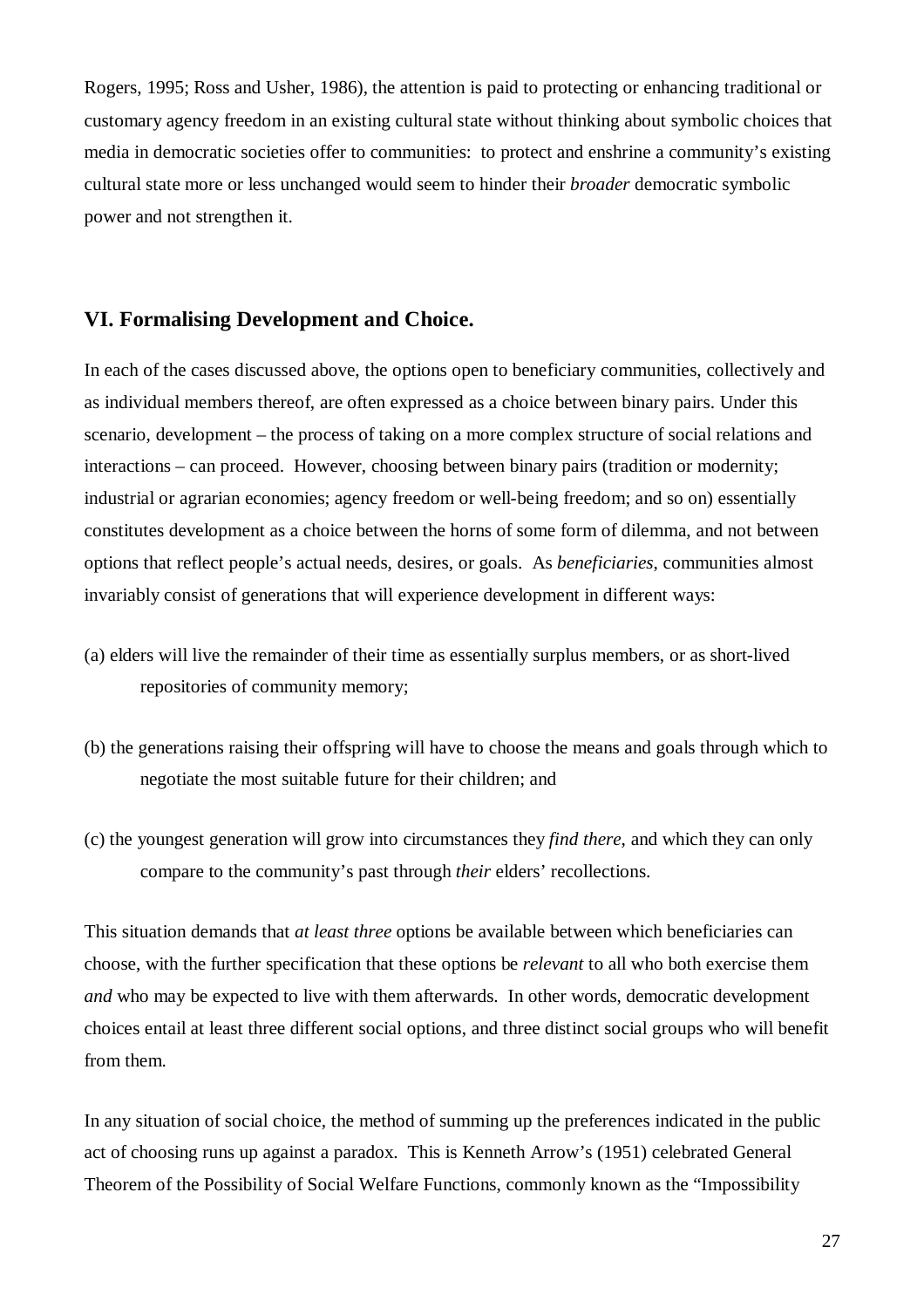Theorem". Informally, the theorem states that "the only methods of passing from individual tastes to social preferences which will be satisfactory and which will be defined for a wide range of sets of individual orderings are either imposed or dictatorial" (Arrow, 1951: 59). By *imposition* Arrow means merely that a definite *set of individual preferences* is taken to constitute the overall social preference.<sup>13</sup> More specifically, this refers to a situation where a definable group within a society effectively *defines* what shall constitute the form and delivery of a social good *after society has gone through the act of choosing*. In practical terms, this merely means that the method of deciding the form of the desired social good rests with a political party or professional expert opinion.

On the other hand, a social welfare function is *dictated* if a single *definite individual preference* trumps all the corresponding ordering of preferences among choosers other than that specific individual.<sup>14</sup> Given that those who choose may be viewed collectively as an individual (much like corporate respondents are treated as individuals in many legal systems), this means that when a single faction orchestrates the preference for some good within a broader coalition or other social collection *irrespective of whether a majority are indifferent to that preferred good*, that preference is dictated. For example, if a small Trotskyist revolutionary grouping within a larger socialist trade union grouping threatens to wreck consensus unless their agenda is given equal weight in public communications, then the union grouping's stated preference for Trotskyite programmes has been dictated by a faction that does not actually command a majority in the organization.

Arrow's theorem is based on two Axioms, one essentially logical that refers to a general property of weak ordering, the other essentially mathematical, stating the property of *transitivity of ordinal relations*. The first Axiom establishes the property of *quasi-commutativity* of the relation *R*, for alternative social goods *x* and *y*:

#### **AXIOM I:** *For all x and y, either xRy or yRx*,

 $\overline{a}$ 

where *R* denotes the relation "prefers or is indifferent to" (Arrow, 1951: 12), and represents a *weak ordering relation*. A strong ordering is a *preference*, denoted *P*, and is effectively non-commutative *in the aggregation of choices*. This is because, from Axiom I, it is necessary that indifference between *x* and *y* also imply indifference between *y* and *x*, given that the relation *R* is ordinal in either

<sup>&</sup>lt;sup>13</sup> Arrow's formal definition of an imposed social welfare function relies on the correspondence between weak ordering relations, *R*, within a set of choosers, and the anticipated corresponding relation *R* such that society at large either prefers or is indifferent to some social good. Formally, "A social welfare function will be said to be imposed if, for some pair of distinct alternatives *x* and *y*, *xRy* for any set of individual orderings  $R_1, \ldots, R_n$ , where R is the social ordering corresponding to  $R_1$ , ...,  $R_n$ " (Arrow, 1951: 28).

<sup>&</sup>lt;sup>14</sup> Formally defined, a dictated social welfare function relies on the relation between an individual preference ordering, *P*, and the overall social preference indicated in the act of choosing. Formally, "A social welfare function is said to be dictatorial if there exists an individual *i* such that, for all *x* and *y*, *xP*<sub>*i*</sub>*y* implies *xPy* regardless of the orderings  $R_1, ..., R_n$ of all individuals other than *i*, where *P* is the social preference relation corresponding to  $R_1, \ldots, R_n$ " (Arrow: 1951: 30).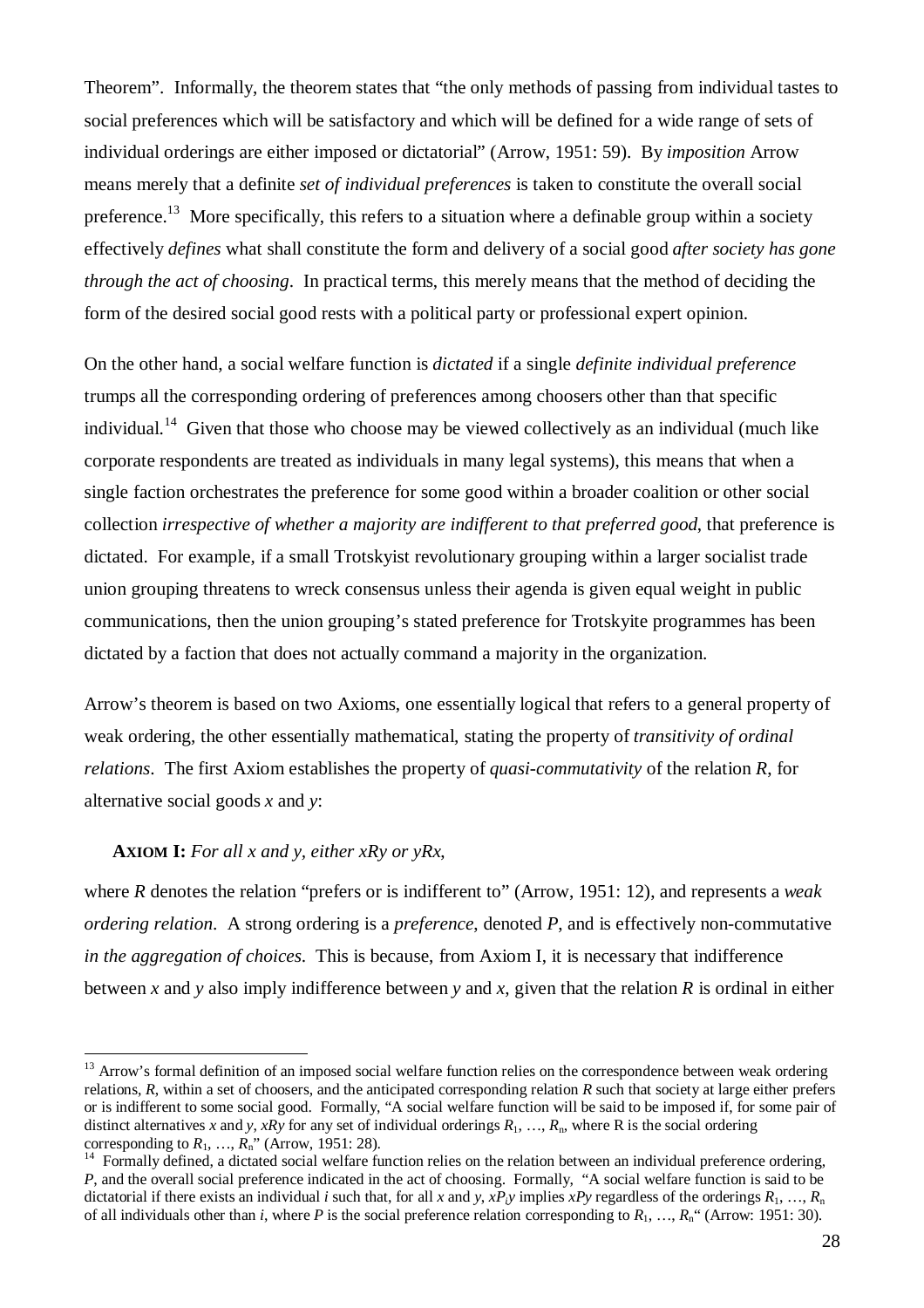order of completing the set  $\langle x, y \rangle$ . In another format, one may denote this property as defining preference as *if xPy, then ~yRx*, and *if yPx, then ~xRy*, in relation to the weak ordering relation *R*.

**AXIOM II:** *For all x, y, and z, xRy and yRz imply xRz*. A relation satisfying Axiom II is said to be transitive (Arrow, 1951: 13).

This axiom enables one to analyse the preferences expressed in a social environment as a series of pair-wise comparisons. Since the question of social choice is considered specifically in relation to "democratic capitalist" society (Arrow: 1951: 1-2), the only relevant method of aggregating individual choices into a social choice is that of majority voting (Arrow, 1951: 46). In any general process of voting, however, once the environment of social choice expands to contain more than two choosers among three or more options, the well-known phenomenon of a *cycling majority* appears, also known as the Voter Paradox, which is readily demonstrated in the case of three options available for three choosers:

Let *A*, *B*, and *C* be the three alternatives, and 1, 2, and 3 the three individuals. Suppose individual 1 prefers *A* to *B* and *B* to *C* (and therefore *A* to *C*), individual 2 prefers *B* to *C* and *C* to *A* (and therefore *B* to *A*), and individual 3 prefers *C* to *A* and *A* to *B* (and therefore *C* to *B*). Then a majority prefer *A* to *B*, and a majority prefer *B* to *C*. We may therefore say that the community prefers *A* to *B* and *B* to *C*. If the community is to be regarded as behaving rationally, we are forced to say that *A* is preferred to *C*. But in fact a majority of the community prefer *C* to *A* (Arrow, 1951: 3).

In tabular format, this would appear as follows:

|             | $\mathcal{D}$ | $\mathbf 3$ |
|-------------|---------------|-------------|
| А           | B             | $\mathbf C$ |
| B           | $\mathbf C$   |             |
| $\mathbf C$ | А             | B           |



In effect, Table 1 merely displays the fact that a society of three choosers may express no overall preference from among three options from which to express their individual priorities. Of course, these expressed priorities also reflect a system of *preferences*, in that (for example) voter 1 prefers A to B, B to C, and, by transitivity, A to C, as Arrow demonstrates. The same kinds of rankings apply to voters 2 and 3. On the other hand, each voter's prioritization represents an individual selection from a much wider set *preference rankings*, which I will designate *C*(*S*), drawn from the set of all possible pair-wise preferences that may be expressed from then the set  $\langle A; B; C \rangle$  (the collection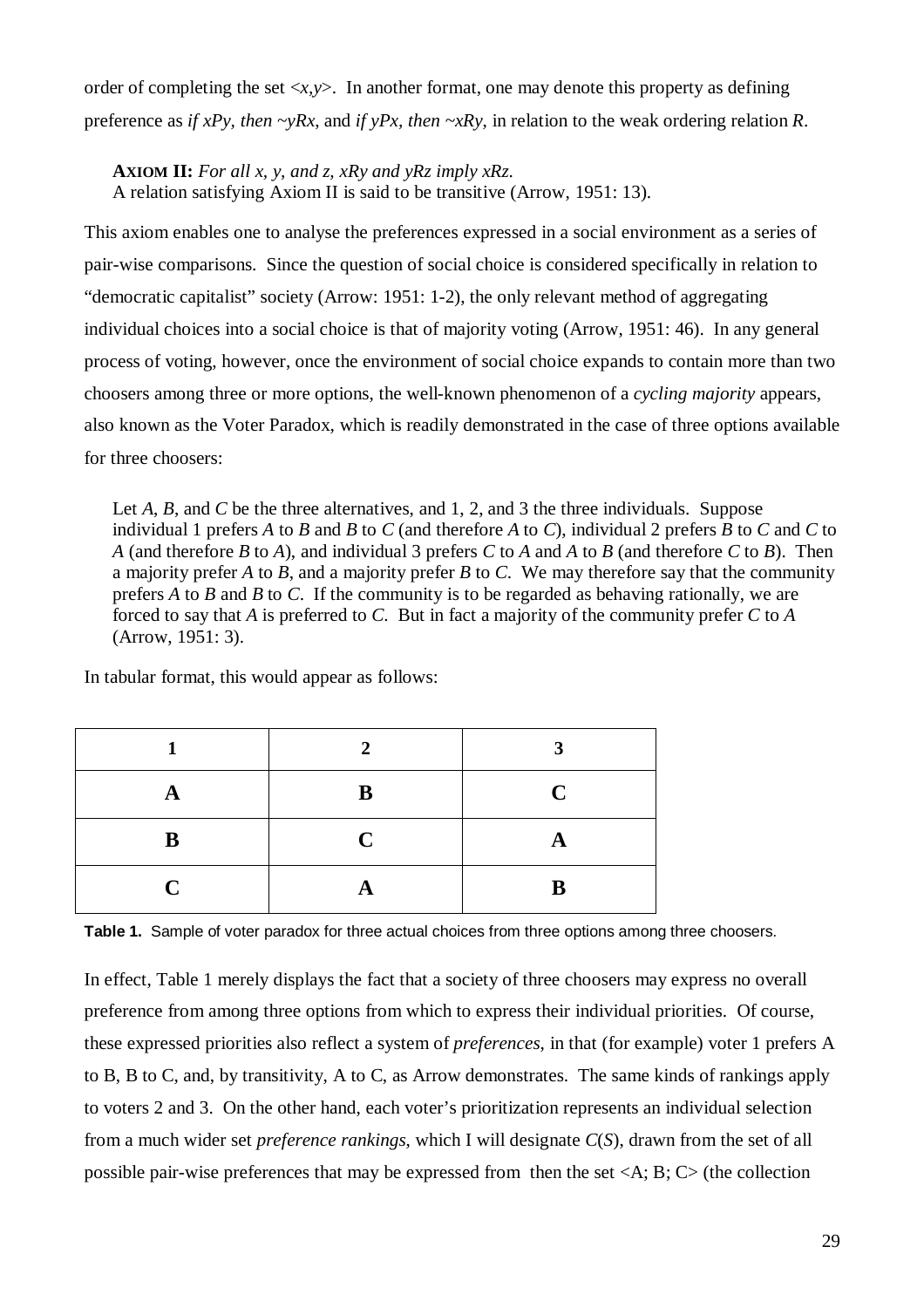being that from which selections are to be made). <sup>15</sup> The full range of possible alternatives expressed as preferences (that is, for the present ignoring indifference) is therefore:

 $APB = R_i$  $BPC = R_{ii}$  $CPA = R_{\text{iii}}$  $\mathbf{B}P\mathbf{A} = R_{iv}$  $BPC = R_v$  $CPB = R_{vi}$ 

 $\overline{a}$ 

Where *P* denotes the relation "prefers", for example **A***P***B** means "prefers A to B", and so on. If one tabulates the expressed priorities as *expressed preference rank-orderings* (Table 2), therefore, a somewhat different meta-ranking (or, perhaps more correctly, a second-order ranking) is obtained:

|                | 2              | 3              |
|----------------|----------------|----------------|
| $R_{\rm i}$    | $R_{\rm ii}$   | $R_{\rm{iii}}$ |
| $R_{\rm ii}$   | $R_{\rm{iii}}$ | $R_i$          |
| $R_{\rm{iii}}$ | $R_{\rm iv}$   | $R_{\rm{vi}}$  |

**Table 2.** Second-order ranking of sample of priorities expressed in Table 1.

It is immediately clear that already there are *five* rank-orderings between options expressed in Table 2. The pair-wise orderings  $R_{iv}$  and  $R_{vi}$  both refer to alternatives validly chosen from the set  $C(S)$ , but which by virtue of Axiom II (the principle of transitivity) actually broadens the range of expressed preferences. Thus the point that Arrow is making is not merely that cycling majorities are still not eliminated by aggregating individual preferences into a function that validly represents the collective social preference for the overall collection of choosers: in effect, Arrow's Theorem states the conclusion that imposition or dictatorships are the only two fair or logical methods for breaking a cycling majority, respectively.

It should also be noted that although Arrow's deduction proceeds from an axiom of transitivity in much the same manner as in Game Theory, the theorem is not a variation on the latter. Most commonly, Game Theory is taken to refer to situations of conflict, in which strategies are pursued until players either win or lose according to the rules of the game in question. But there are also

<sup>&</sup>lt;sup>15</sup> In reality, the nine pair-wise preferences shown in this demonstration are a composition of the six  $(3! = 6)$  possible orderings of three items. Although Arrow (1951: 3, n.3) cites one E.J. Nanson as the source for this in an article of 1882, the phenomenon was first noted formally by the Marquis de Condorcet in 1785. See Green-Armytage (2003) for a summary of methods used to break cycling majorities. It is notable in Green-Armytage's summary that such methods can become extraordinarily complex, while never being wholly satisfactory.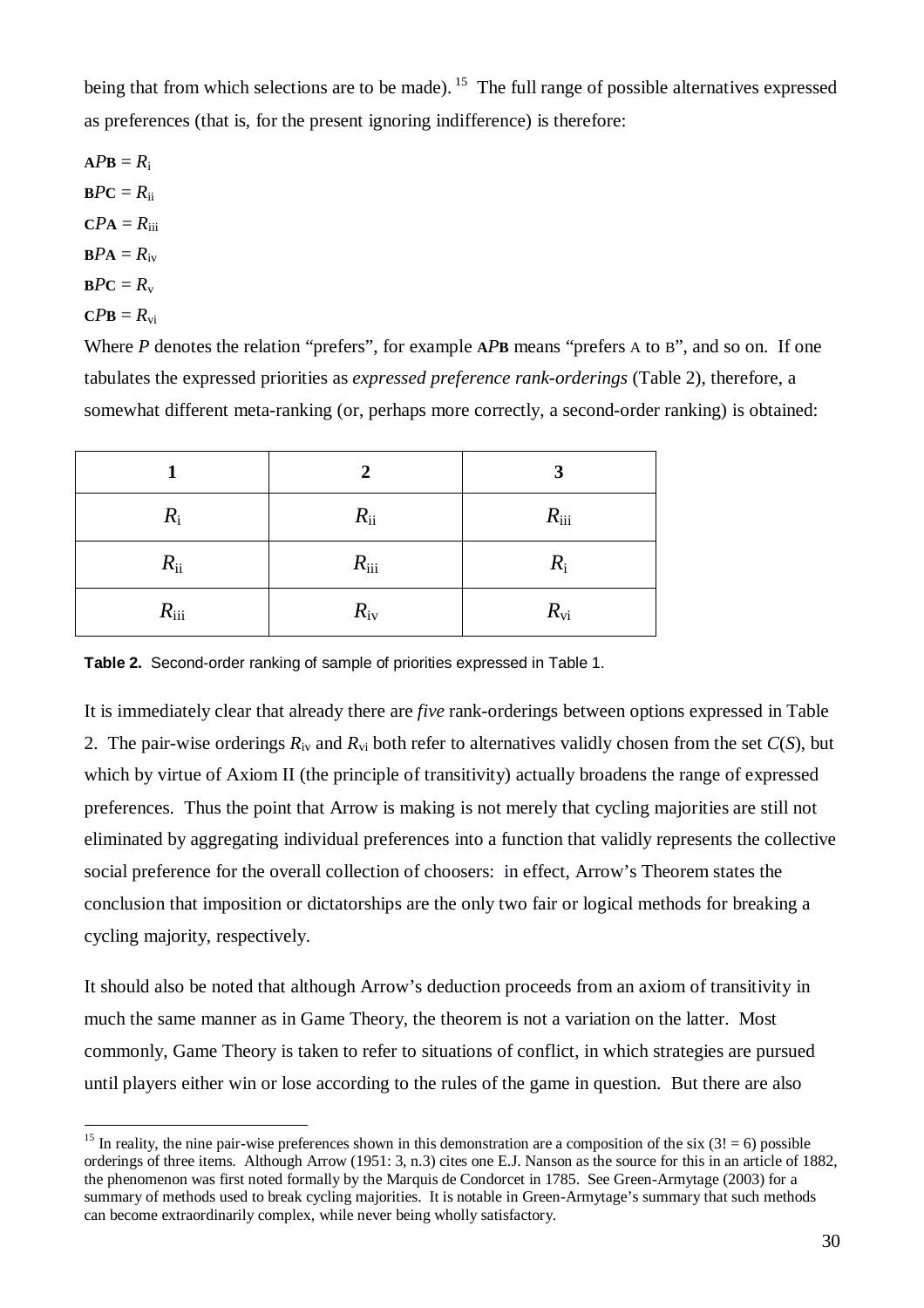games of *coordination*, in which optimal strategies are directed at accomplishing some common end. David Lewis (1968) notes that different coordination strategies may be ranked as preferences such that certain combinations reflect a range of possible cultural viewpoints (he used the *status quo*, *lone disobedience*, and the *State of Nature* as examples of environments within which coordination is more or less readily attainable). In some respects, then, Arrow defines the method of choosing such that methods of aggregating individual preferences into a social choice cover both competitive and coordination solutions in a given environment.

The logical mechanism whereby Arrow accommodates this is the idea of a *quasi-ordering*, a preference ranking, designated *Q*, that would obtain if society were to consider itself adequately compensated *after* having adopted the goods chosen (Arrow, 1951: 34-35). The very terminology of this concept explains its relevance: a quasi-ordering is such because it denotes an ordering *R* that does not *as yet* obtain, but which *would obtain* once implementation is accomplished. The properties of *Q* are almost identical to those of *R*, with the exception that for alternatives *x* and *y*, *xQy* for any individual does not imply *xPy* for the society at large; it merely implies that *at least one individual* is expected to be better off under *x* than under *y*. Since the establishment in the present of a future dispensation of preference is not admissible under a strict doctrine of Nominalism, therefore, an expected ordering is necessarily a quasi-ordering, an *arbitrary* forecast about what *should be the case* if *x* and not *y* were to obtain. It follows from this that if we can say of only one individual that they would no longer prefer *y* to *x*, then if that individual's ordering is implemented as the social choice, the decision has been made as a dictated function. Similarly, if some *set* of individuals coordinate their ordering such that they would no longer prefer *y* to *x*, and that coordination acts to aggregate the ordering of the social choice, then that coordination is accomplished as an imposed function (Arrow, 1951: 28-31).

### **VII. The Development Paradox? Impossibility, Choice, and Participation.**

It is notable that Arrow's conception of an environment of choice (the formalities of which are not necessary for the present thesis) is based on a strictly *modernistic* characterisation of the nature of society:

To the nominalist temperament of the modern period, the assumption of the existence of the social ideal in some Platonic realm of being was meaningless. The utilitarian philosophy of Jeremy Bentham and his followers sought instead to ground the social good on the good of individuals. The hedonist psychology associated with utilitarian philosophy was further used to imply that each individual's good was identical with his desires. Hence, the social good was in some sense to be a composite of the desires of individuals. A viewpoint of this type serves as a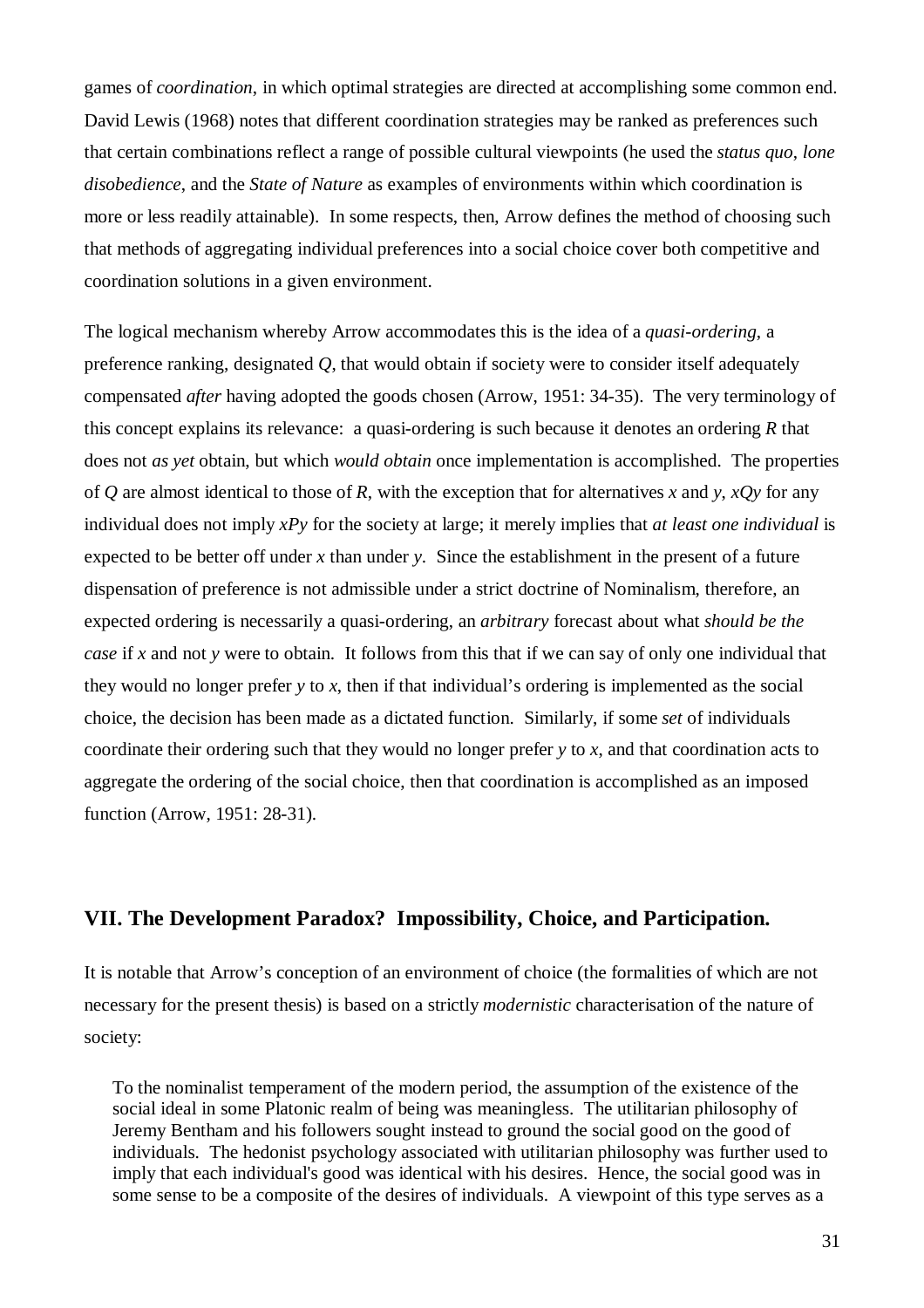justification of both political democracy and laissez-faire economics or at least an economic system involving free choice of goods by consumers and of occupations by workers (Arrow, 1951: 22-3).

The reigning (self-proclaimed) post-modern media and communication studies paradigm – following the collapse of the bipolar superpower system (see Kennedy, 1988-89) – makes much of how critically-based collectivist or communitarian systems of thought have supplanted the supposedly individualistic conceptions of human value and political-economic strategy of the earlier era (see, for example, Mudrooroo, 1997). However, the replacement of earlier collective conceptions like `class' and `nation' with more ethnographically derived terms like `community' and `culture' merely shifts the individualist analysis to the level of the collected members of each aggregation. Put more simply: the post-modern state of nature pits singular `cultures' or `communities' against each other in a purportedly *politico-symbolic* state of nature, in place of Thomas Hobbes's (1963) early modern conception of the individual in a *politico-economic* state of nature against every other individual. Effectively, one could say that classical modernist theory in politics and economics admitted of no `shades of grey' between the existent individual and the existent national state; post-modernism identically insists on a comparable gulf between individual existent communities *only*. All this indicates that the `post' in `post-modern' may more validly be replaced with a qualifier like `Hyper'.

Logically, one may treat any given `community' or `culture' as an individual, especially in the context of contemporary notions based on what Charles Taylor (1991) defined as the "ethics of authenticity", or of theories that inherit the late Enlightenment philosophies of expressivism (see Taylor, 1989). Each *individual* culture or community has an *identity* which members are obligated (more or less) to *express* in their interactions with other groups' members. At the limit, there is consequently nothing particularly contradictory in positing that in an environment of communitarian social choice each community will express as singular a set of preferences and values as did individual persons under the circumstances Arrow has defined. Most importantly, if one considers that the expressed preference rankings of a community – as asserted in, say, an environment within which is to be chosen amongst alternative development strategies – may be the result of prior coordination solutions internal to the cultures or communities being called upon to choose, *then Arrow's Theorem will hold, irrespective of the transparency and openness of the internal processes by which each community came to its express preference*. In the present thesis, this phenomenon is of particular interest in respect of how participatory development communication models seem not to deliver results that are any more acceptable than earlier top-down methods. In what follows, I discuss some of the ways these considerations affect the comparative conditions of the Sámi and SanBushmen.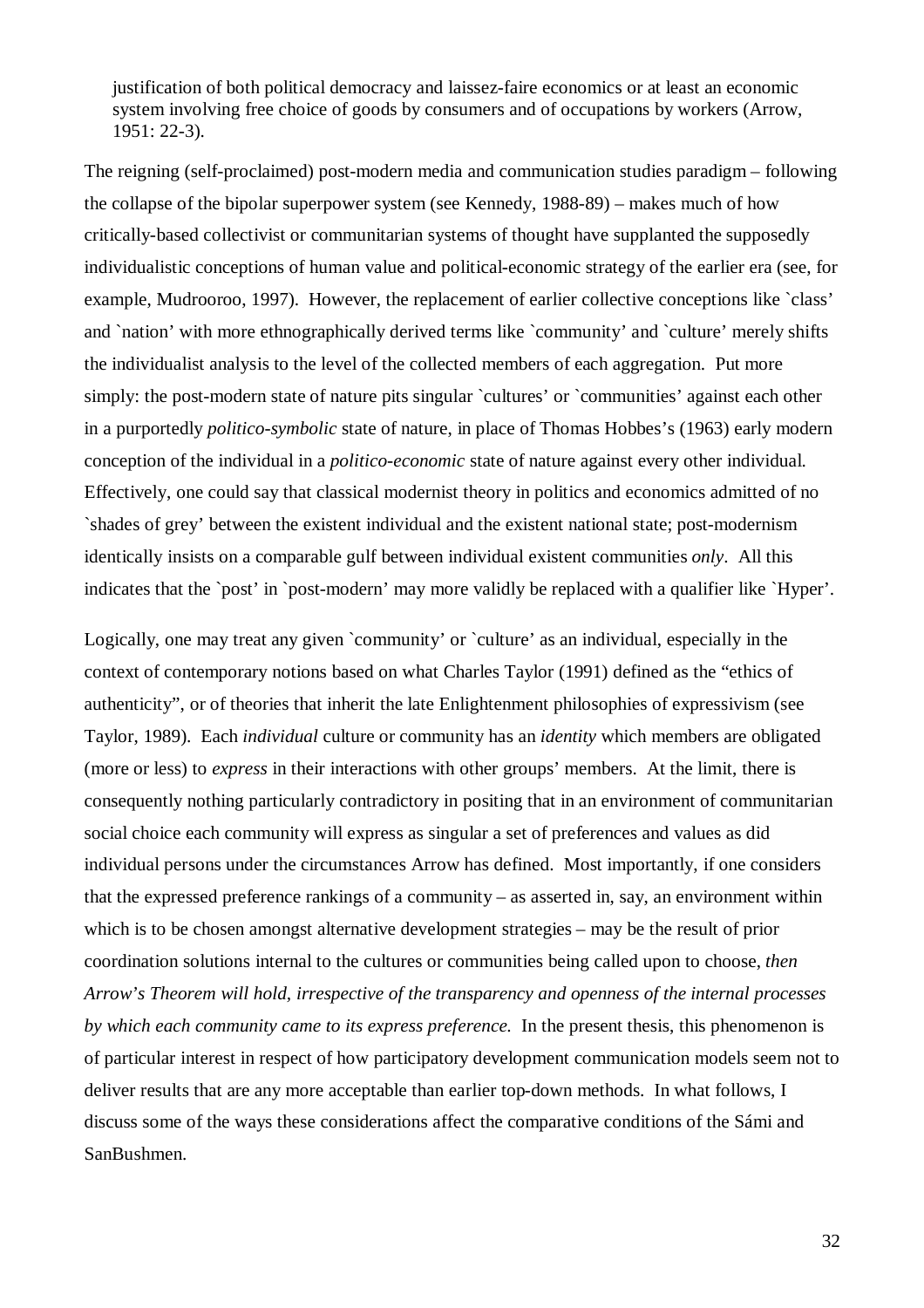(1) It is not widely known that many Sámi were active in the resistance movement against Norway's Nazi occupiers between 1940 and 1945; however, as early as 1957 the Norwegian film "Ni Liv" (*Nine Lives,* nominated for the Oscar category of Best Foreign Language Film in 1958), brought a measure of awareness to non-Norwegian audiences of this. Based on the true story of Jan Baalsrud, a member of the Norwegian resistance during World War II, the film recounts the fate of a team of resistance fighters who in 1943 had embarked on a dangerous mission to destroy a German air control tower and recruit for the resistance. The mission was compromised, and their boat was attacked by a German vessel. Baalsrud was the only one to escape the Nazi onslaught, and evaded capture for roughly two months, suffering from frostbite and snow blindness. Baalsrud

… failed in his bid to reach the border of neutral Sweden and took refuge with some Norwegians who happened to have access to the Norwegian underground. While hiding in their barn, he amputated a significant number of his own frostbitten toes with an ordinary knife. These civilians managed to move Baalsrud close to the Swedish border, but were forced to leave him in a snow cave for roughly two weeks before they returned and delivered him to a reindeer herder who finally took him over the frontier to safety (Wikipedia; International Movie Database).

The Norwegian resistance being a relatively coherent national resistance force, with many operations involving action (either armed or reconnaissance) against installations well inside traditional Sámi areas (see Figure 1),<sup>16</sup> it would not be out of place to suppose that many ethnic Sámi resistance fighters soon developed a habit of coordinating with their ethnic Norwegian comrades on operations.

It is not clear whether resistance units were integrated, or whether ethnically-distinct groups cooperated on single operations (or, for that matter, whether there was a mixture of units); in either case, coordination would have been crucial, and a *habit* of such coordination is not inconceivable on the part of either component. Although Sámi representatives had been elected to the Norwegian Parliament prior to 1940 (Josefsen, 2003), and there was probably some expectation that these would have coordinated more or less freely with their Norwegian colleagues, the experience and habits of coordination in combat are a very different matter. Not least, veterans would have had memories simply not possible for a generation that had not undergone the same experiences. These same veterans, therefore, could have had some measure of influence a generation later, when the Alta/Kautokeino dam protests got underway. The shortfall in the record of Sámi-Norwegian resistance co-ordination is finally being addressed officially: on October 10, 2005, the Norwegian president of the Sámi Parlament Sven-Roald Nystø, announced that finally, "the work done by the Sámi border guides was to be recognized by the Norwegians". Amongst other actions, a

 $\overline{a}$ 

<sup>&</sup>lt;sup>16</sup> The German *Kriegsmarine* maintained several bases in this area, and the *Luftwaffe* also pursued operations against Allied convoys to and from Archangel and Murmansk from this region.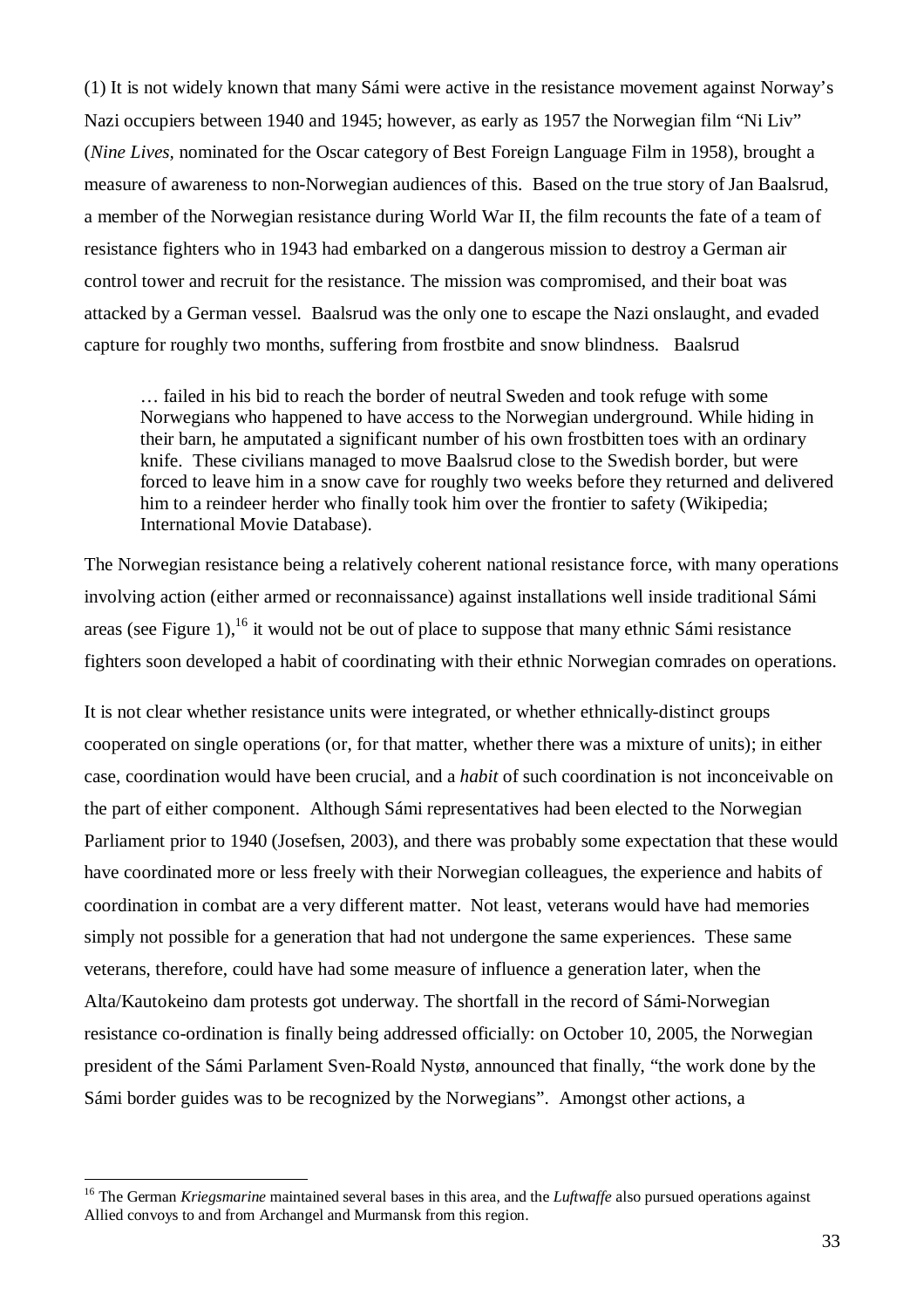Documentation Centre is to be set up to acknowledge the Sámi contribution during World War II (Hivand, 2005).

The role of the international NGO Greenpeace in the Alta/Kautokeino protests, and their mobilization of global media to publicise the issue, may therefore be viewed from the point of view of Arrow's Theorem in so far as – given a memory of cross-ethnic coordination a generation before – this campaign accurately reflected the situation on the ground. Greenpeace hardly can be said to have started anything in connection with the Alta/Kautokeino protests, because this was not the first dam against which Norwegian environmental groups had protested. The main group involved was "Folkeaksjonen mot utbygging av Alta-Kautokeino-vassdraget" (*Public Subscription Association Against the Alta-Kautokeino Dam*) which short time after being established, had 20 000 members (Jhar, 2004). The Youth and Nature Organization, a branch of the Green Party (Venstre), also carried out a major mobilization drive (Natur og Ungdom). The main problem to be faced in this context lies not in the nature and radicalism of the Sámi autonomy or independence movements. Instead, I want to look at the degree to which the Greenpeace strategy might have led to representations that contradicted Sámi experience of Norwegian nationality *through 1945* and beyond. There were some Sámi splinter groups who called for an armed struggle (see, for example, Bjørgo, 2003, for a summary of Sámi extremist links to other armed groups like ETA and the IRA), but their influence was small. More important is Greenpeace, who was the major international NGO involved with increasingly radical opposition to *Norwegian* whale and seal hunting. They piggy-backed their own agenda onto the established *local* environmental activism. Although this may have added to the international publicity it did not really change the strategies already being used. The point then, would be to see how far Greenpeace strategists needed to depart from their focus on maritime environmental activism, because that was an issue toward which Sámi were (and remain) largely indifferent.

It is probable that combining the mainly environmental and cultural Alta/Kautokeino campaign with practices unfamiliar to the Sámi, could have largely have made actual Sámi concerns appear marginal, because the whole object of Sámi activism was rooted in more local issues. Thus, the lead-up to the stage when Sámi community and activist leaders could have agreed to argue *alongside* Greenpeace for a particular cultural choice would possibly have involved (a) more effort in convincing the indifferent that an environmental angle to the cultural issue would improve the Sámi bargaining position; and (b) that such a rhetorical tactic would improve the chances for a more equitable outcome for the implementation of any future autonomy or independence policies. While the first option hardly differs from any text-book situation involving voter persuasion in a settled electoral system, the second *in combination with the first* introduces a quasi-ordering into the choice

34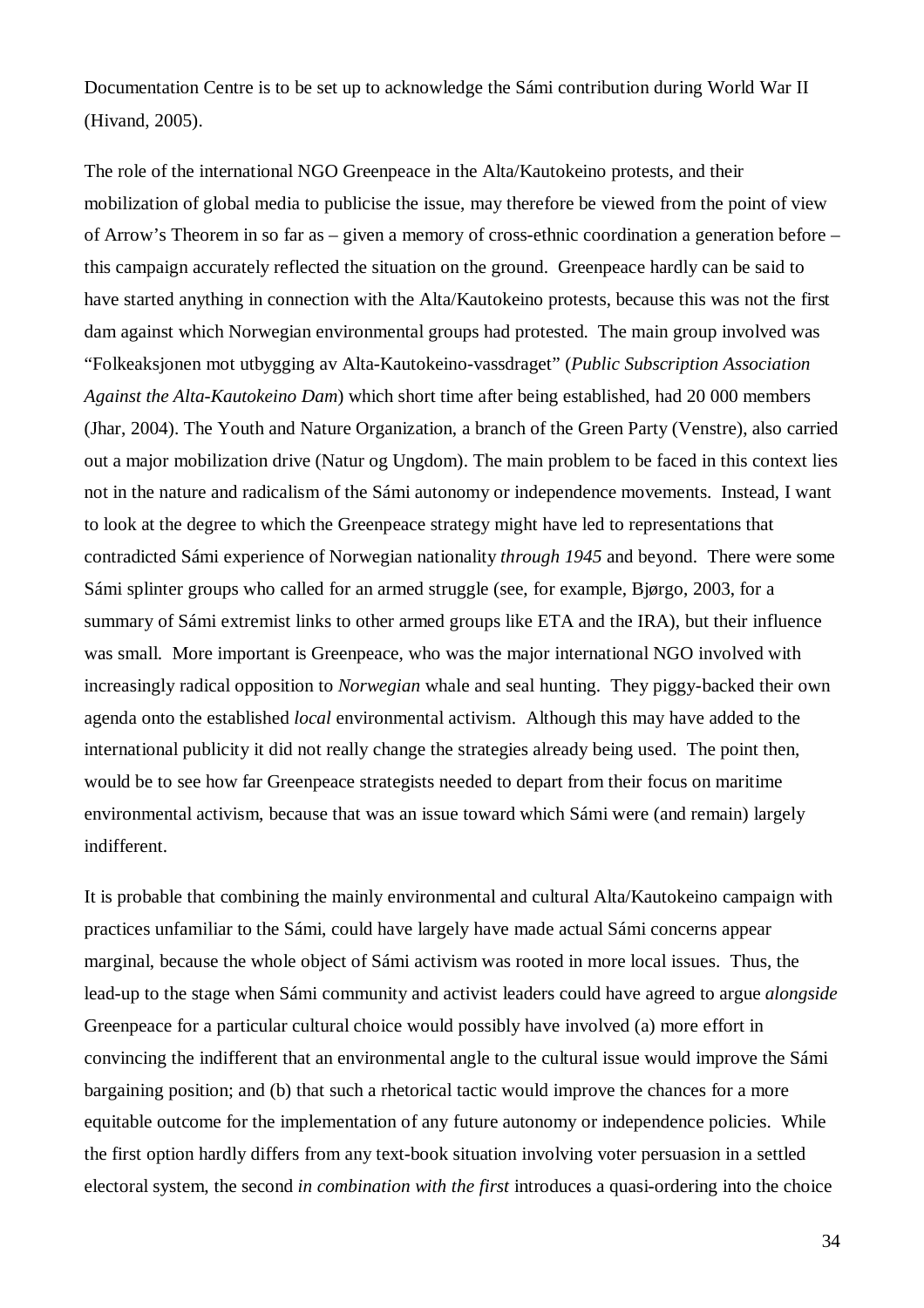environment: Arrow's Theorem will hold, and the issue becomes one of whether any function for aggregating preferences will be imposed or dictated.<sup>17</sup>

(2) The present controversy over the CKGR SanBushmen involves far less extensive historical relations than in the case of the Sámi in Norway. Firstly it needs to be recognized that the Sámi question involved a very different form of historical interaction with their state of residence, some considerations on which I have already outlined. The SanBushmen have related to the state of Botswana for a relatively paltry 39 years, less than half the time Sámi have related to the state of Norway. If one includes the earlier relation with Sweden prior to Norway's independence in 1905, it is clear that the SanBushmen have little comparable history upon which to draw. It is because of this that the relation between the CKGR communities and Survival International must be seen as more decisive than had been the case with Greenpeace and the Sámi; Survival very much calls the shots in terms of strategy and intervention programme design, having little immediate reason for compromising in the way Greenpeace did. Indeed, there is little about which the SanBushmen can actually form preference rankings: their situation involves something closer to a dilemma than an environment of choice. On the other hand, I have already noted that the CKGR Bushmen do not themselves oppose development (Andersson, 2002, see also Appendix 3 and 4); it is, rather, the NGO  $FPK<sup>18</sup>$  that mobilises mainly post-modern (hyper-modern) theory to claim that the SanBushmen do not really need development.

The issue is such that there is little that can be characterised as a viable quasi-ordering for the Bushmen in their relation with the state. On the other hand, the response of the Botswana government suggests that their political security is high enough for them not to consider any alternatives that might conceivably act to reduce their apparently secure hold on power. But this situation may be more artificial than the marker of some `authentic' quality in Motswana culture. In the first instance, the state is signatory to a very restricted set of international Declarations. Although signatory to the UN International Covenant on Civil and Political Rights of 1966, the Ramsar Declaration, and the Universal Declaration of Human Rights, there are other such conventions that Botswana has yet to ratify. In the present context, the most noteworthy of these is ILO Convention No. 169, concerning Indigenous and Tribal Peoples in Independent Countries (1989. See Appendix 2). In large measure, it is possible to consider the range of ratified conventions as a proxy for the range of choices from which a developing state and its citizens could propose social and cultural choices for which individuals (classical or hyper-modern) might express a preference ordering, or toward which they might be indifferent. Decisively, if there are more

 $\overline{a}$ 

<sup>&</sup>lt;sup>17</sup> Recent Greenpeace initiatives in Scandinavia seem to have adopted a more co-operative strategy than that employed in the Alta/Kautokeino protests; see Pitkanen (2005).

<sup>18</sup> FPK – First People of Kalahari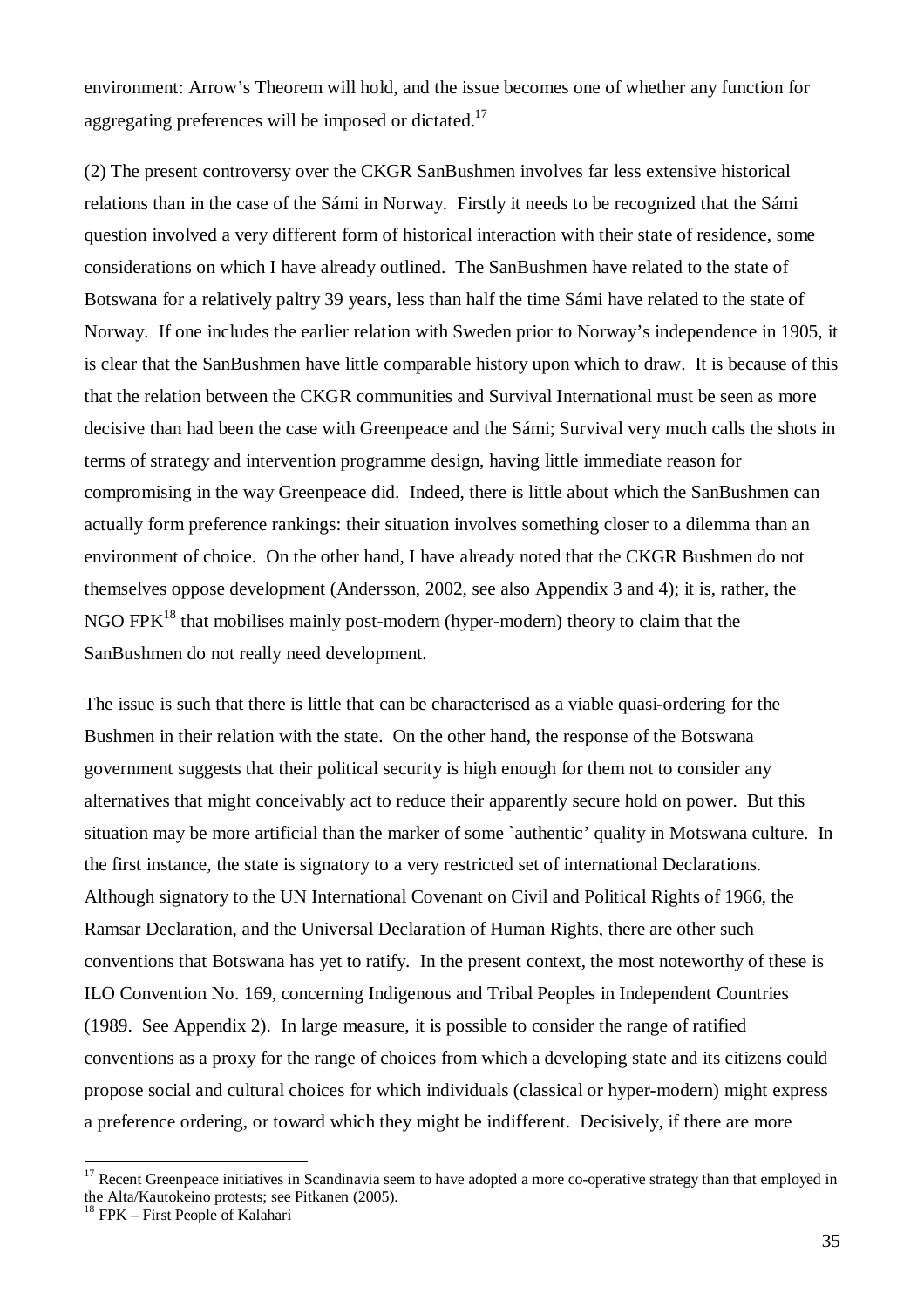options from which choices might be made, it is easier to make a credible case for the quasi-ordering of any possible social or cultural choices based on issues covered by such conventions.

(3) Reading Arrow's (1951) arguments, it would be easy to dismiss the conclusions as irrelevant in a post-national environment. However, I have noted that it is possible to consider much of the `post' in these objections to be `hype', in the sense that the `posted' concept (the nation, modernity, the War, or whatever) may in fact have shifted into a sort of hyperbolic mode of expression without any fundamental change in the logic of the concept in question. Never the less, nations still occupy most of the land surface of the planet. They still enter into, maintain, and extend relations with other nations through more or less credible multilateral arrangements (for example, the credibility of British Commonwealth membership may not be the same as membership of, say, the OECD; each organization nonetheless has clout in its more or less restricted sphere of influence, and members do well not to sniff at this). The exaggerated individuality assigned to collectives in post-modern theory applies as much to nations as to cultures and communities: all that has changed is that there are more entities that may occupy the state of nature than the nations and economic classes of classical modernity. The system of organizing social and individual preference rankings in classical modernity exploited easily understandable choices like peace and war, on the one hand, and habitually understood choosers like industrial classes and individuals on the other. That is: choices were usually made between two understandable alternatives offered to two or more choosers between them. Under these conditions, a cycling majority is not possible, and the Impossibility Theorem is effectively bypassed (Arrow, 1951: 46-48).

However, the post(hyper)modern environment of political, social and economic choice not only ensures the plurality of choosers necessary for a cycling majority, it practically guarantees a sufficiently diverse range of existing cultural and social goods, unevenly distributed, between which any regional or local society might be required to choose. In other words, the concept of development must somehow accommodate both the permanent possibility of cycling majorities if it is to meet the norm of democracy; and deal with the many, if not indefinitely so, ways that functions might be imposed or dictated in breaking the cycles. Media and civil society as major elements of the communication aspect of development are, naturally, by no means exempt from this condition. Clearly, the presence of a plurality of single-issue NGOs, news services, news media, and even entertainment media, further adds to the possibility that those involved with development are likely to have an increasingly difficult task distinguishing the wood from the trees.

In the case of the Sámi in Norway, certain issues close to Greenpeace (the effect of the Alta/Kautokeino dam on salmon spawning, for example) were effectively *irrelevant* as far as the Sámi were concerned. By contrast, issues close to the CKGR SanBushmen are effectively irrelevant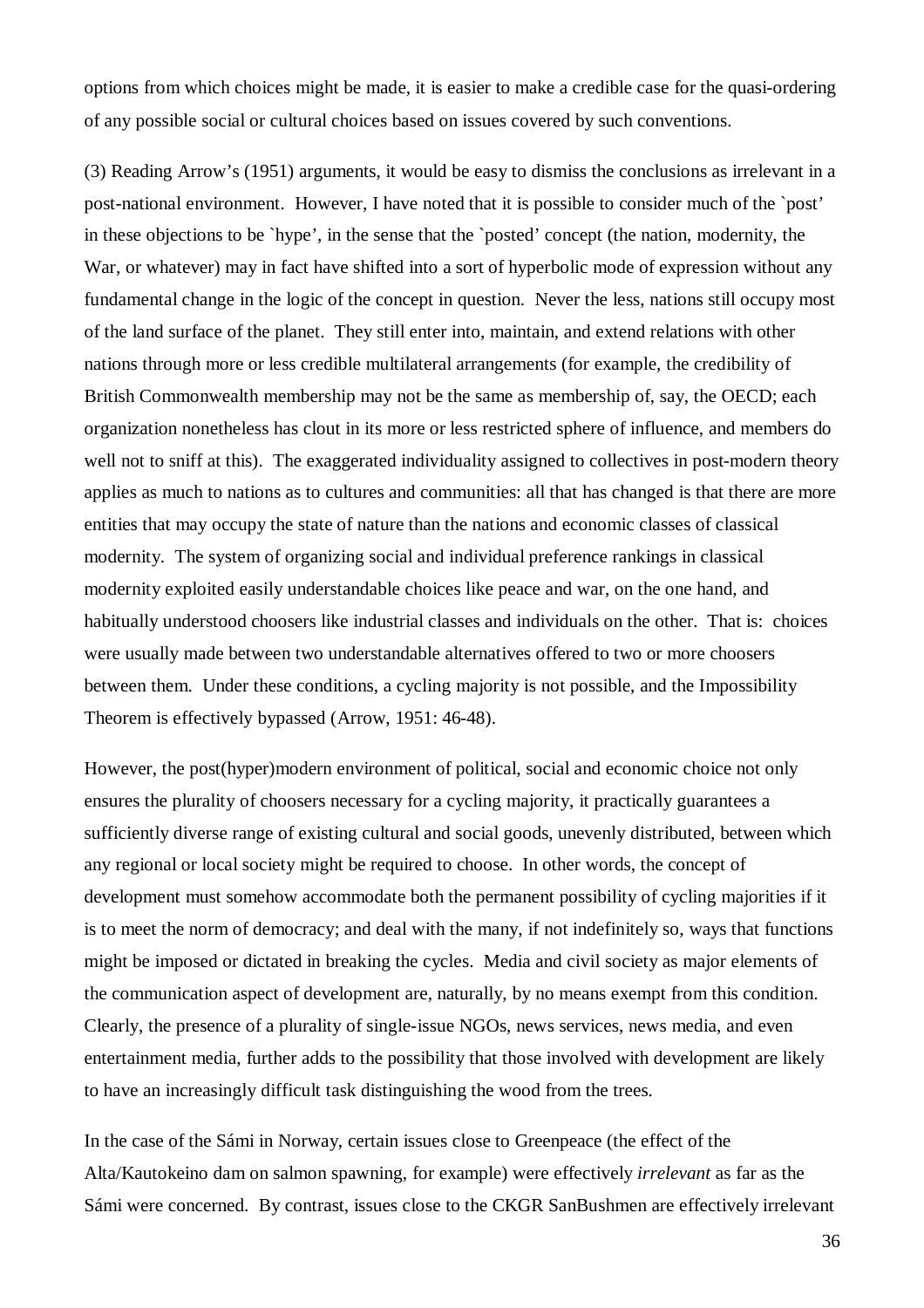in terms of the Botswana Government's interpretation of its own constitution. Yet neither locally irrelevant issue will go away; their irrelevancy is *practical* and not logical, in that the former qualifier refers to issues of immediate concern, whereas the latter applies to reasoning that stands or falls with the test of reality in the long run (see Peirce, 8.12). However, the additional influence of general-issue conventions governed by multilateral bodies, whether social, economic, or political, may act to stabilise the process of *formulating alternatives* proper to given local or regional development. The parties faced with the task of introducing new institutions, services, policies, practices, and commodities, are effectively designing a quasi-ordering; indeed, they are offering to *impose* a method of summing up the preferences expressed by those party to the implementation of a new basket of goods (social, political, economic, cultural, or otherwise). At the same time, and here is where the presence of single-issue movements can complicate matters, there will be much communicational activity (not to mention *activism*) aimed at raising to prominence the quasiordering of singular participants, whether individual persons, communities, cultures, or other relevantly associated groups. This activity has the possibility of leading to the summation of preferences being *dictated*, at the expense of other preferences *or indifference*. Logically speaking, the preference ordering of the CKGR communities, *as a single-issue campaign*, may readily be interpreted as a potentially dictated quasi-ordering in relation to the broader policies and projects of the State; the absence of a relevant statutory foundation in a ratified convention essentially renders this issue irrelevant at worst, or at best a matter of State indifference. In the following section, I relate the foregoing to the specific topic of how development theories may give rise to *irrelevant* demands, and whether the nominalistic custom of treating development needs as single-issue problems hampers development instead of facilitating it.

## **VIII. On the Conditions of Development and the Logic of Impossibility.**

It is entirely reasonable to expect of development programmes that they meet the needs of the broadest possible constituency of beneficiaries. Indeed, it would not be too much to say that the principal criticism of development theory, diffusion theory, development communication theory, and other related subjects, is that they provide insufficient guidance as to how development should be structured to meet the needs of *all* (see, for example, Melkote and Steeves, 2001: 332-334). An element of this criticism, then, has comprised various analyses of shortcomings in reigning concepts of *democracy* as this has been used in diverse ways to specify how development needs should be assessed and their fulfilment carried out. Early theory tended to attract the criticism that theories took specific models of representative government too much for granted; in general, given the prominence of US power in the post-1945 era of national liberation struggles and subsequent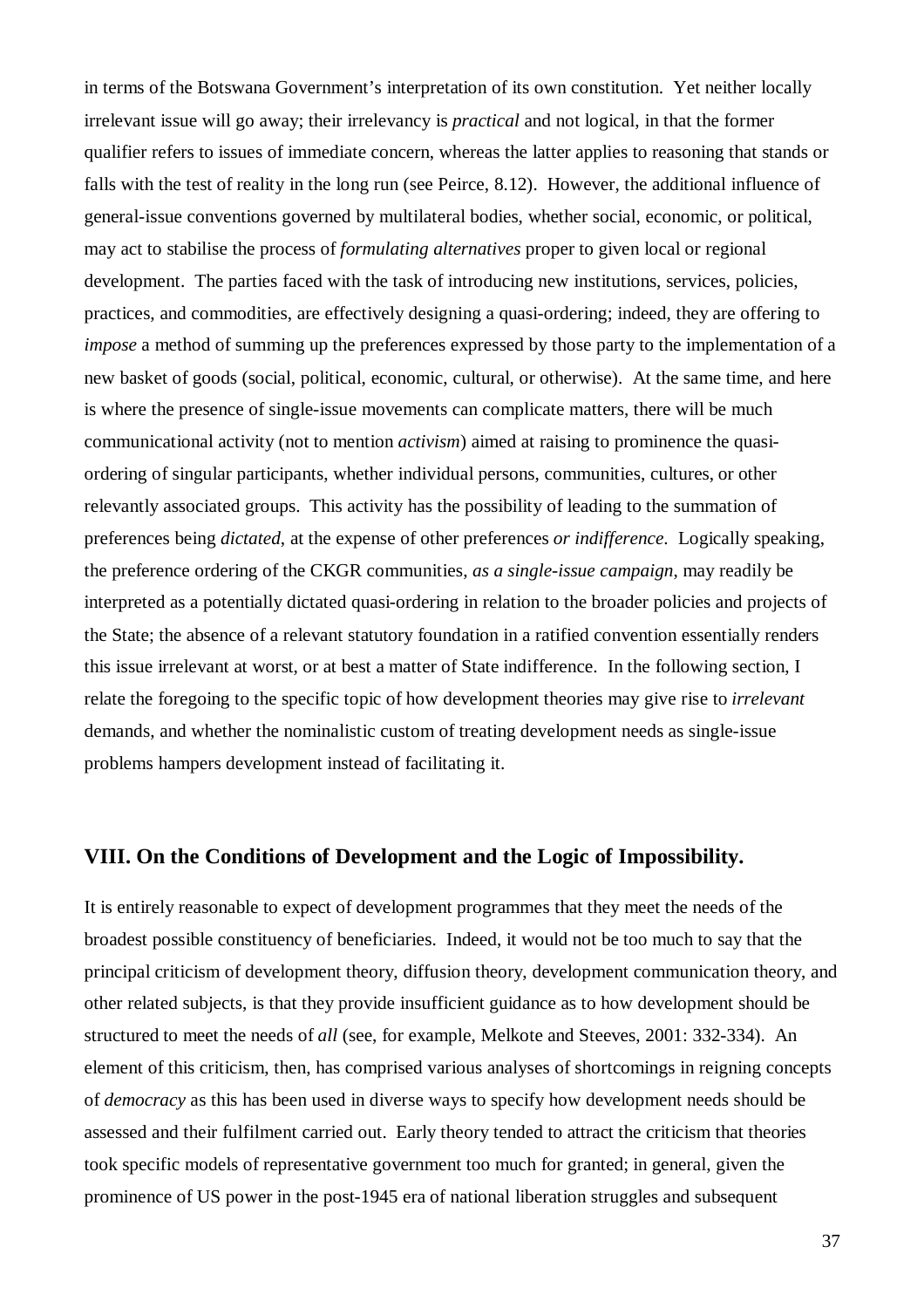programmes for Third World development, critics have noted that the US model of two-party government frequently does not serve the development needs of newly-independent states (Melkote and Steeves, 2001: 6; Servaes, 1999: 22). In response, various variations on the theme of *participatory democracy* have been mooted as more relevant systems for developing nations, often on the grounds that local custom and tradition are informal versions of this model, anyway (Kerr, 2001; see also Donnelly, 2001).

However, one could equally validly argue that such participatory models require considerable sophistication on the part of electorates, and that such capacities are not present in newly-liberated societies. In the present thesis I duck this issue by considering not specific models, but seeing the extent to which the matters considered above may be applicable in the cases reviewed, by applying as criteria the conditions for free choice that Arrow outlined for his analysis of social choice in modern nations. This is justifiable mainly because there is no logical contradiction involved in seeing development as a species of welfare implementation subject to the same constraints discussed above. Thus, the five conditions that Arrow imposed on the environment of choice could be considered as a reasonable set of touchstones for assessing both the formulation and the implementation of development strategies and projects. I have already discussed the two conditions that tend to define the impossibility of strictly individualistic choice models, those of nondictatorship and non-imposition, and how readily these can logically be violated in practice. In context, they are ranked among the other three conditions defining the freedom of choice for social welfare functions as follows:

- Condition 1: Sometimes labelled the `condition of unrestricted scope', this merely states that any social welfare function should aggregate some sufficiently wide range of three or more permissible individual preference rankings into a true social ordering (Arrow, 1951: 23-24).
- Condition 2: The condition of Positive Association of Social and Individual Values: if one alternative social ranking rises or does not change in the preference ordering of individuals, then the same alternative should not fall in the corresponding social ordering after implementation of the welfare (here, development) function (Arrow, 1951: 25-26).
- Condition 3: The condition of the Independence of Irrelevant Alternatives: we shall not permit an alternative social state to include alternatives not already in the environment of choice before choosing occurs (Arrow, 1951: 26-28). The most common example used for illustrating this condition is that of the election candidate who dies or is otherwise incapacitated before the result of an election is announced; the dead candidate *necessarily* must be treated as irrelevant, so that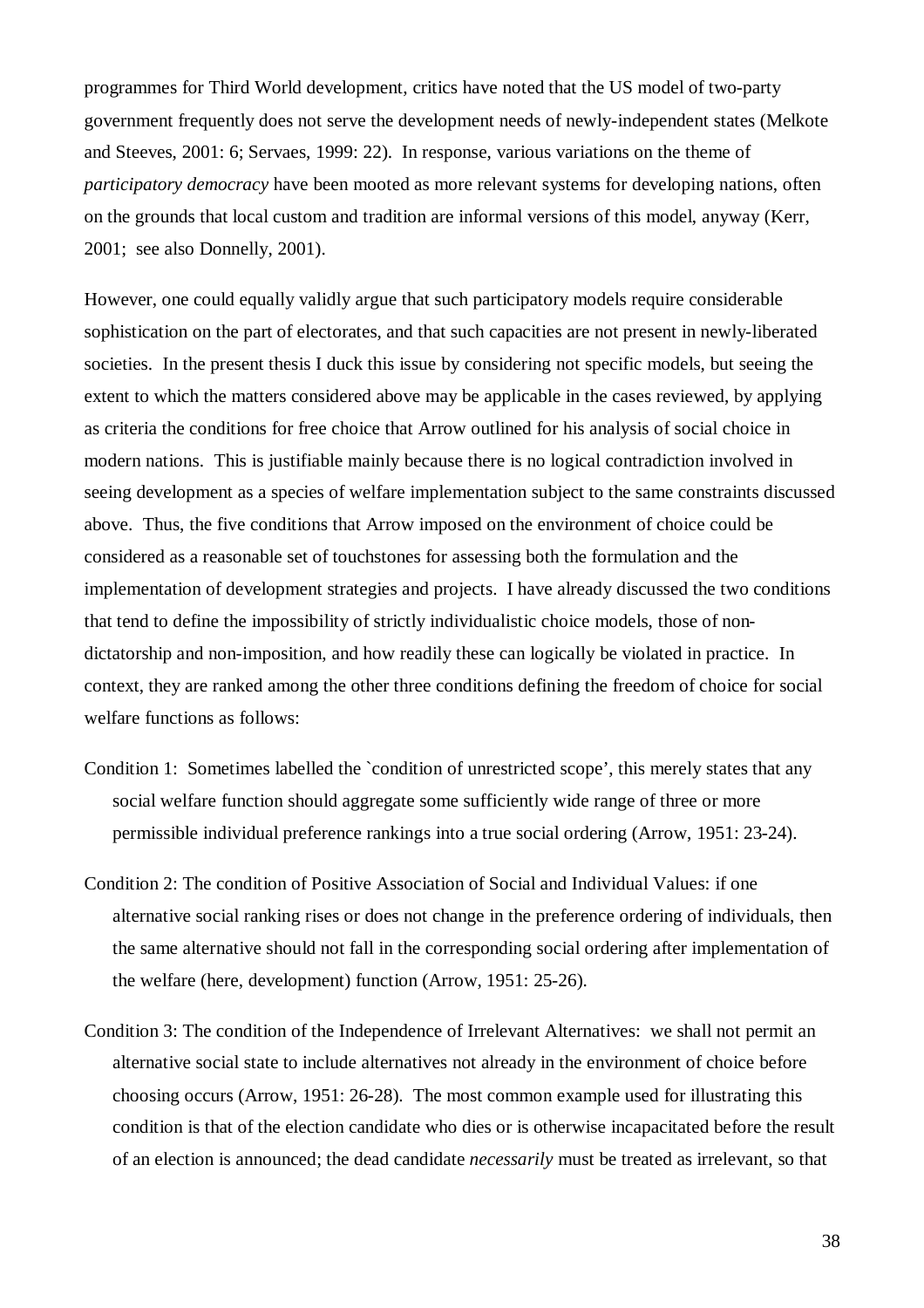voters' preference rankings without the deceased candidate *must remain the same* when aggregated into a social choice.

I have already covered Conditions 4 and 5, and merely repeat them here under the headings Arrow used in his discussion.

- Condition 4: The condition of Citizens' Sovereignty: this is the condition, based the definition reproduced in note 7 above, that a social welfare function is not to be imposed (Arrow, 1951: 28- 30).
- Condition 5: The condition of Non-Dictatorship: this is derived from the definition reproduced in note 8 above (Arrow, 1951: 30-31).

Each condition considered separately is highly reasonable from the point of view of the minimal requirements for a democratic state, albeit restricted to libertarian models. Using majority voting as the means of aggregating citizen preferences into a Social Welfare Function (SWF), however, although each condition "looks innocuous enough, … taken together they seem to produce a monster that gobbles up all the little SWFs in the world" (Sen, 1979: 38).

It can readily be seen that Condition 1 does not hold in environments where fewer than three preferences are offered. A two-party system in which two choices of policy or social good are offered cannot yield a cycling majority, and therefore conditions 2-5 will be met without dictatorship or imposition. In other words, the classical US system (electoral college, party primaries and all) is inherently stable, if somewhat restricted in how social goods are to be construed; welfare debate readily descends to either-or rhetoric at the expense of potentially more viable alternatives for which no party exists. Any such alternative will only enter the environment of choice at the expense of an already institutionalised welfare system. Similarly, the appearance of a third choice that garners enough support to establish a third party and three options that can be ranked, destabilises the system. There is still much that is likely to be written and said about how Ralph Nader's<sup>19</sup> candidacy affected the outcome of the 1999 Presidential election.

In other contexts, however, and very particularly in the developing world where multi-party proportional-representation systems are the norm, more than two choosers (in the form of party memberships acting as voting blocs) and more than three options are invariably available. Development goals, conceived as social goods to be adopted by choosing from an ordered ranking of alternatives, become subject to one or more of the following unstable outcomes: (1) cycling; (2)

 $\overline{a}$ 

<sup>&</sup>lt;sup>19</sup> Former administration activist in USA, who formed an independent political party in the presidential elections of 1999 and 2003. Well known for interventions on consumer issues in the 1960s and 1970s.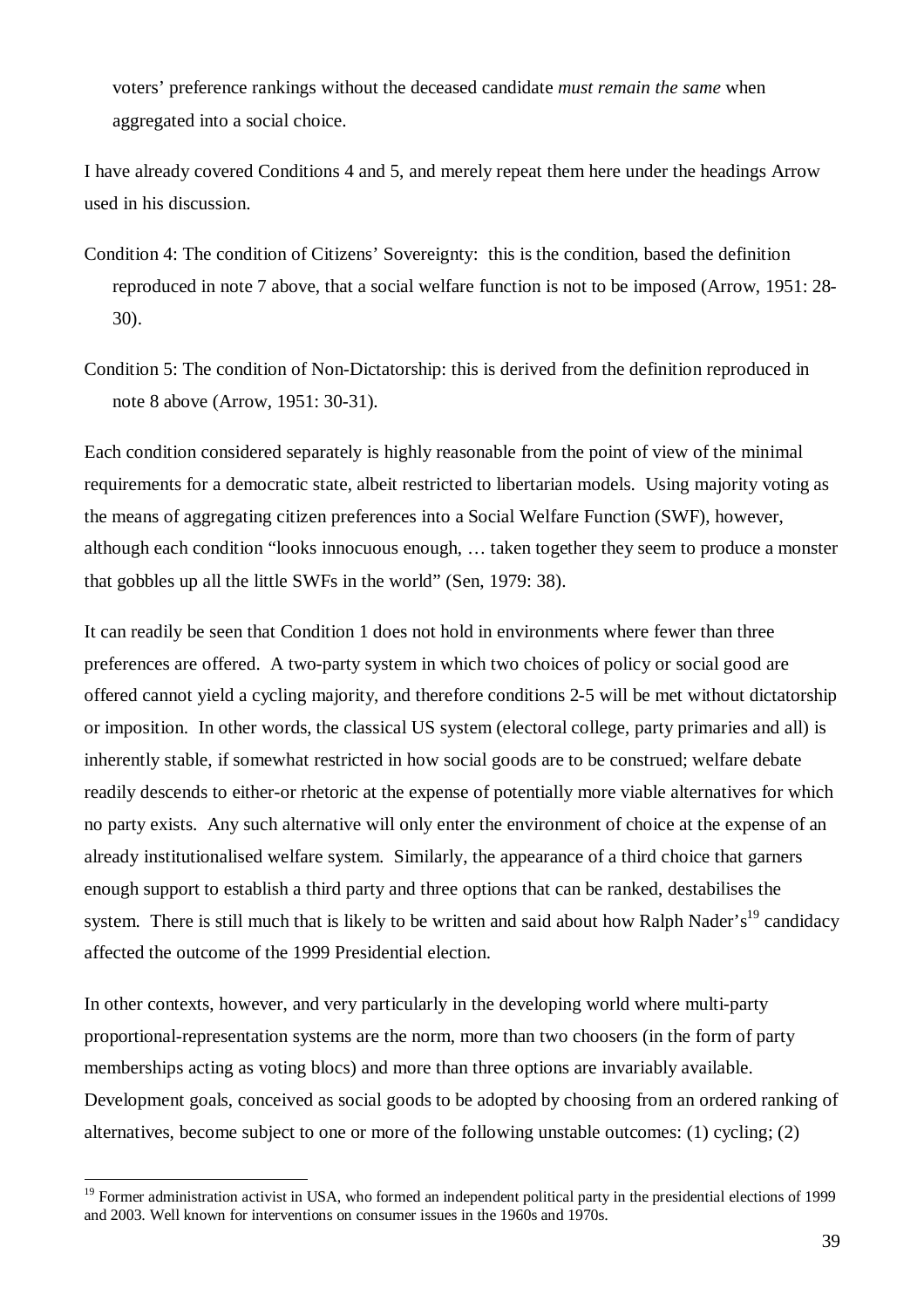stasis through indifference to imposition; and/or (3) one-party rule as a dictated function finds favour with a majority. So far, the present thesis has described two fundamentally distinct examples of how states have accommodated, on the one hand, and effectively ignored on the other, an indigenous minority under their constitutional jurisdiction. I have also reviewed in outline, some of the relevant theoretical approaches to the kinds of media and communication tasks that researchers consider relevant to the business of development in contexts where indigenous minorities are present. To bring these two parts in relation to each other, I have drawn on the problem faced in an environment of social welfare choice – that is, the logical paradox stated in Arrow's Impossibility Theorem – to suggest that development communication theory and practice must confront this paradox in order to have any confidence of accomplishing their ends in a non-dictatorial manner at least. I now conclude with a preliminary sketch of how these considerations apply to the situations covered earlier.

(1) The Sámi experience of attaining to cultural-political autonomy within the ambit of the Norwegian state indicates that minorities might best accomplish this sort of end if they can link their needs to some wider issue that is independent of their specific situation. In this particular case, the attempt by Greenpeace to *impose* on the Sámi campaign the environmental dispute over the Alta/Kautokeino dam's effect on salmon spawning would effectively have introduced an irrelevant alternative into their autonomy campaign. By the same token, had Sámi activists adopted some or other Greenpeace issue, they would have imposed an irrelevant alternative onto whatever processes were already underway between themselves and the Oslo government; from the latter's viewpoint, it would not be too much too say that the unprecedented adoption of the salmon spawning issue by Sámi negotiators and activists would have effectively meant that a Greenpeace quasi-ordering had come to dictate any possible autonomy dispensation (if, of course, the latter is construed as a social good in Arrow's sense). However, the mobilization of cultural issues like the rock-paintings that the dam's waters would have covered, is readily interpretable as a relevant good, and thus not in violation of Condition 3; in this matter, then, the publicity and communication capacity of Greenpeace made a positive contribution, albeit not one that would arguably have been decisive in the long run.

The Kalahari SanBushmen, quite literally, have no comparable issue to mobilize in support of their cause. The media and advocacy campaign of Survival International does not place the Botswana government under any political obligation to respond in any way at all: they have not ratified the relevant convention, and hence are not obliged to act. In effect, this leaves the Kalahari community in a kind of limbo. On the one hand, they have experienced a certain level of international academic and development support, and have some precedent in appealing to outside agencies (as, for

40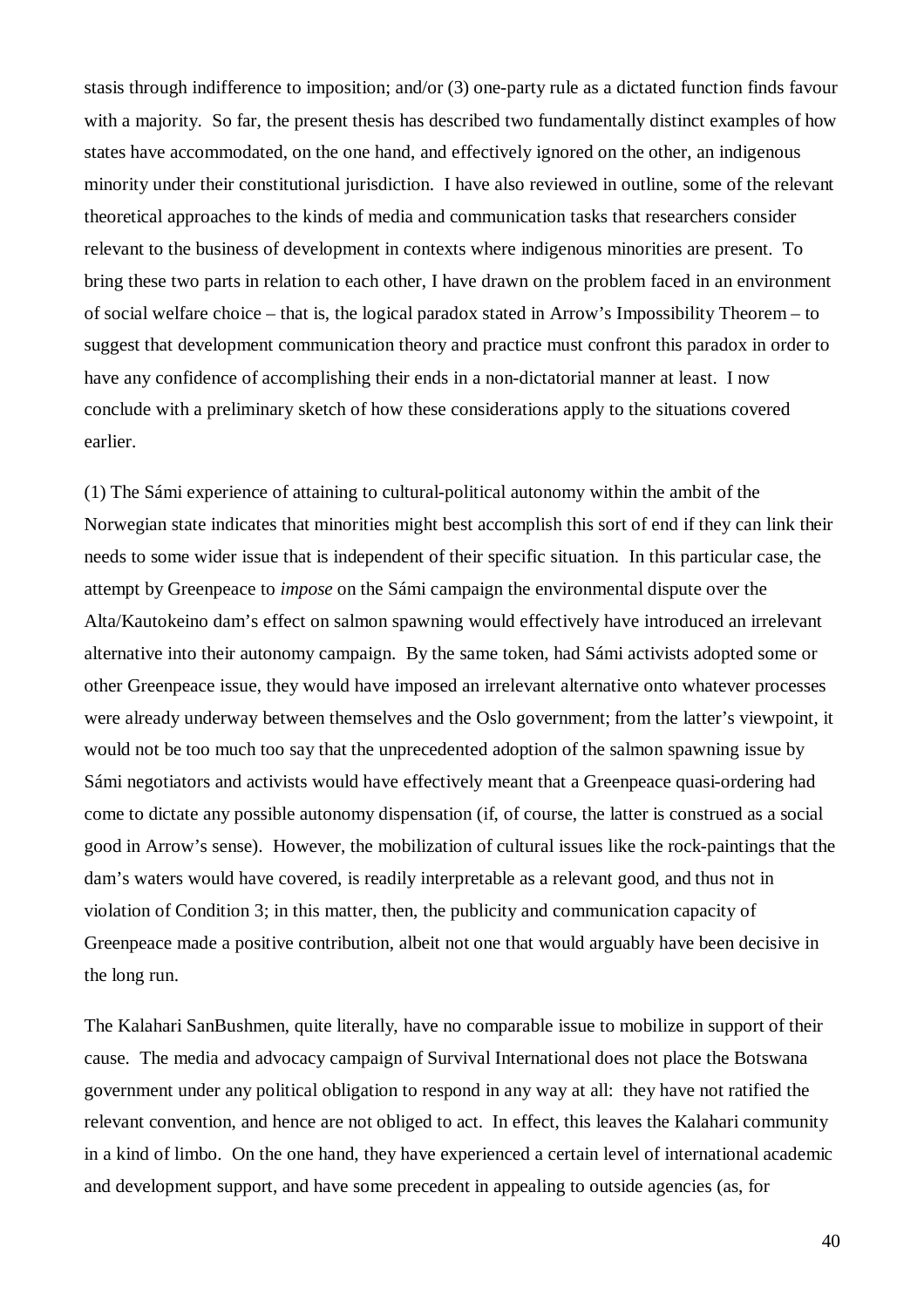example, Komtsha did in appealing to Elizabeth II in a manner proper to Botswana's preindependence status as a British protectorate). On the other hand, these forms of support have been informed by what might best be called `mythical' conceptions of Bushman identity, the perception of the community as a people trapped in time (see, for example, Tomaselli, 1996, for a critical review of these perceptions). As such, their condition leaves them caught between having to abandon what the outside world treats as their most characteristic identity mark, and preserving this identity at the expense of participation in the social goods available to other communities. When an organization like Survival assumes an advocacy role on the part of this community, therefore, it must give primacy to those elements of Bushman identity that put a heavy burden of coordination on other prospective development beneficiaries who are not part of the SanBushmen community, while actively shielding the latter from sacrificing their perceived uniqueness through the adoption of innovative social goods. In other words, the SanBushmen only benefit from development in so far as they do *not* benefit from it. This is sufficiently illogical not even to register as a dictated social welfare function, let alone an incomplete or insufficient one. It is a choice that practically violates all Arrow's conditions.

(2) The dilemma that the CKGR SanBushmen face actually has little in common with the situation in which the Sámi were able to treat their autonomy as a viable social welfare alternative. Possibly the most glaring difference between their respective conditions is the lack of precedent: Bushmen have no record of coordination with *any* state upon which to draw, other than some limited operational alliances with South Africa's apartheid military in Angola (Godwin, P. 2000); the Sámi could, at the very least, draw on the relatively recent experience of coordination in combat with the Norwegian anti-Nazi resistance. The longer history of Sámi coordination in Norway's elective politics simply reinforces the precedents of any other coordination relationships that may have been forged. The Sámi situation, therefore, permitted their autonomy campaign to *include continued coordination* with Oslo as an option, such that this condition would have remained an element of people's ordering *after* any prospective autonomy resolution. In other words, Sámi cultural autonomy would not have violated Arrow's Condition 2. For the Kalahari communities *and* the Botswana state, on the other hand, any prospective coordination would effectively be an innovation, sufficiently radical to disturb the preference orderings of at least those Motswana who would be called upon to rank such coordination as an option. Effectively, this is interpretable as a change that would violate Condition 2, because to *add* this alternative to people's existing ordering is to change that ordering. Another strategy is therefore necessary, which, naturally, is likely to violate either Condition 4 or Condition 5, if not both.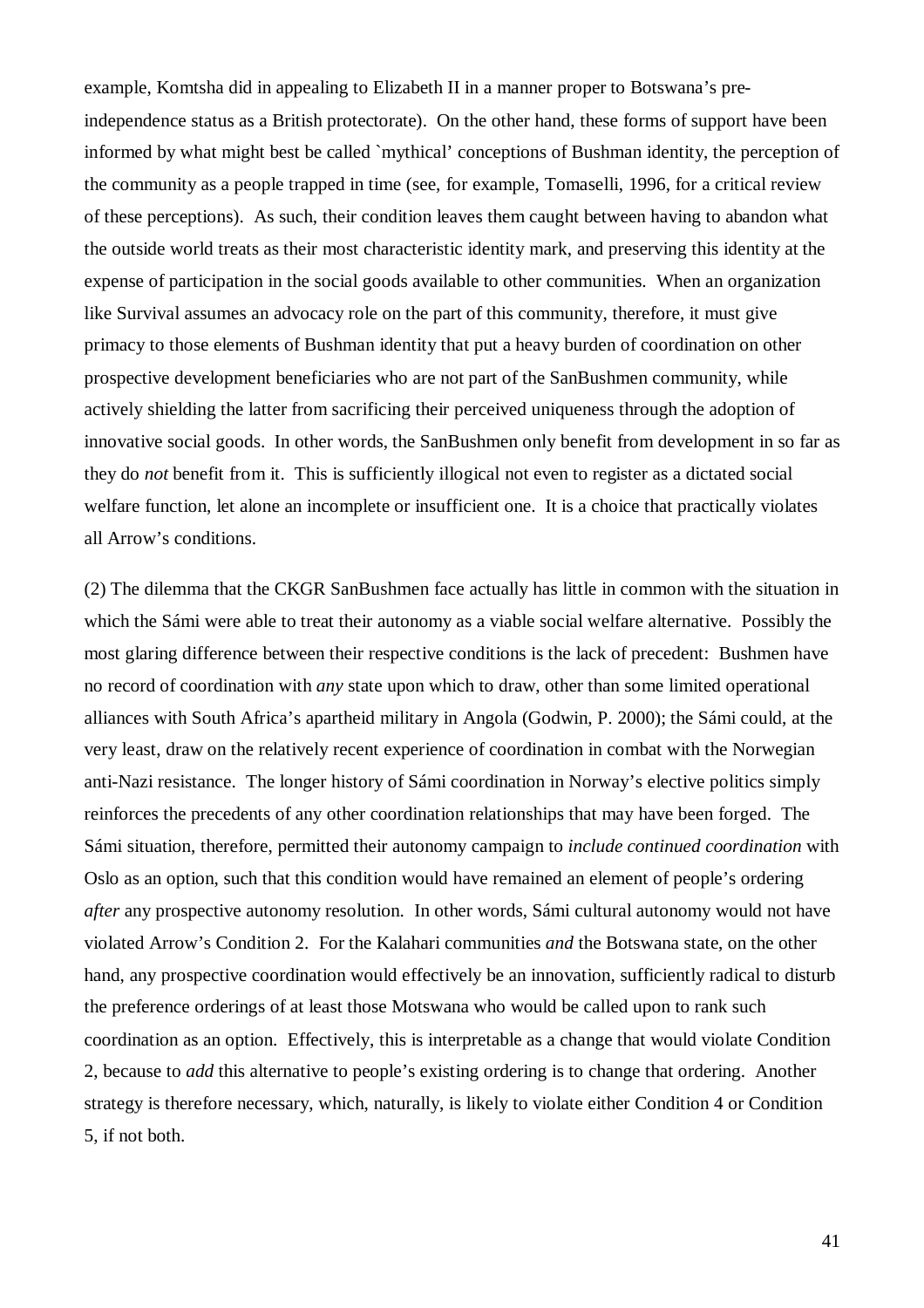(3) The Botswana government is in the interesting situation that they have no option but to consider any form of targeted development, whether benefiting the SanBushmen or any other minority (indigenous or otherwise), as an irrelevant alternative that violates Condition 3. Were government analysts to recognize this, however, they would also have to acknowledge their *failure to coordinate* with other nations constitutes an individual quasi-ordering that defines what preferences other nations *ought* to hold; that is to say, to acknowledge Bushmen's development as violating Condition 3 requires that the Botswana government violate Condition 5. They are effectively *dictating* an indigenous-minority welfare function to the international community, to the extent of dragging out FPK's court challenge – launched in 2002, first heard in July 2004, postponed in August, and still to be renewed (US Dept. of State, 2005) – and thereby keeping the matter *sub judice*. Thus the State's argument that the Basarwa have no special claim to indigenous status remains tied up in litigation, delaying any challenge to the reigning public and academic opinion (see, for example, Malebane, Appendix 5).

## **IX. Conclusion.**

Analysing development communication by conceiving `development' as a species of social *and cultural* good institutionalised through a welfare function, permits one to proceed from the logical basis of Arrow's Theorem. This has the added advantage that Arrow (1951: 21) explicitly acknowledged the philosophical doctrine of Nominalism as the basis for modern conceptions of society, welfare, and community. Since the post-modern paradigm is itself in practice radically nominalist, therefore, there seems to be no reason for excluding Arrow's somewhat disconcerting conclusion from consideration when confronting Africa's generally disappointing experience of development since the first wave of independence in the 1950s. It was Arnold Shepperson, who is exploring features of Arrow's deduction that show a remarkable parallel with the logical work of C.S. Peirce, who suggested the logically persuasive isomorphism of the process of development implementation with the process of social welfare choices. There is some risk in having followed this line of analysis, of course, because the development communication literature has no references to Arrow. It may be too easy, for example, to accept Arrow's five conditions without asking if these do not reflect too much of a bias in favour of American political ideals. But, as we developed the analysis of a mountain of development theory it became clear that the often fractiously contradictory positions taken by theorists frequently reflect norms that by no means depart from Arrow.

Thus the contemporary focus on the necessity for establishing and nurturing participatory practices in development quite reasonably follow from Arrow's Conditions 2 and 4, that is, of the positive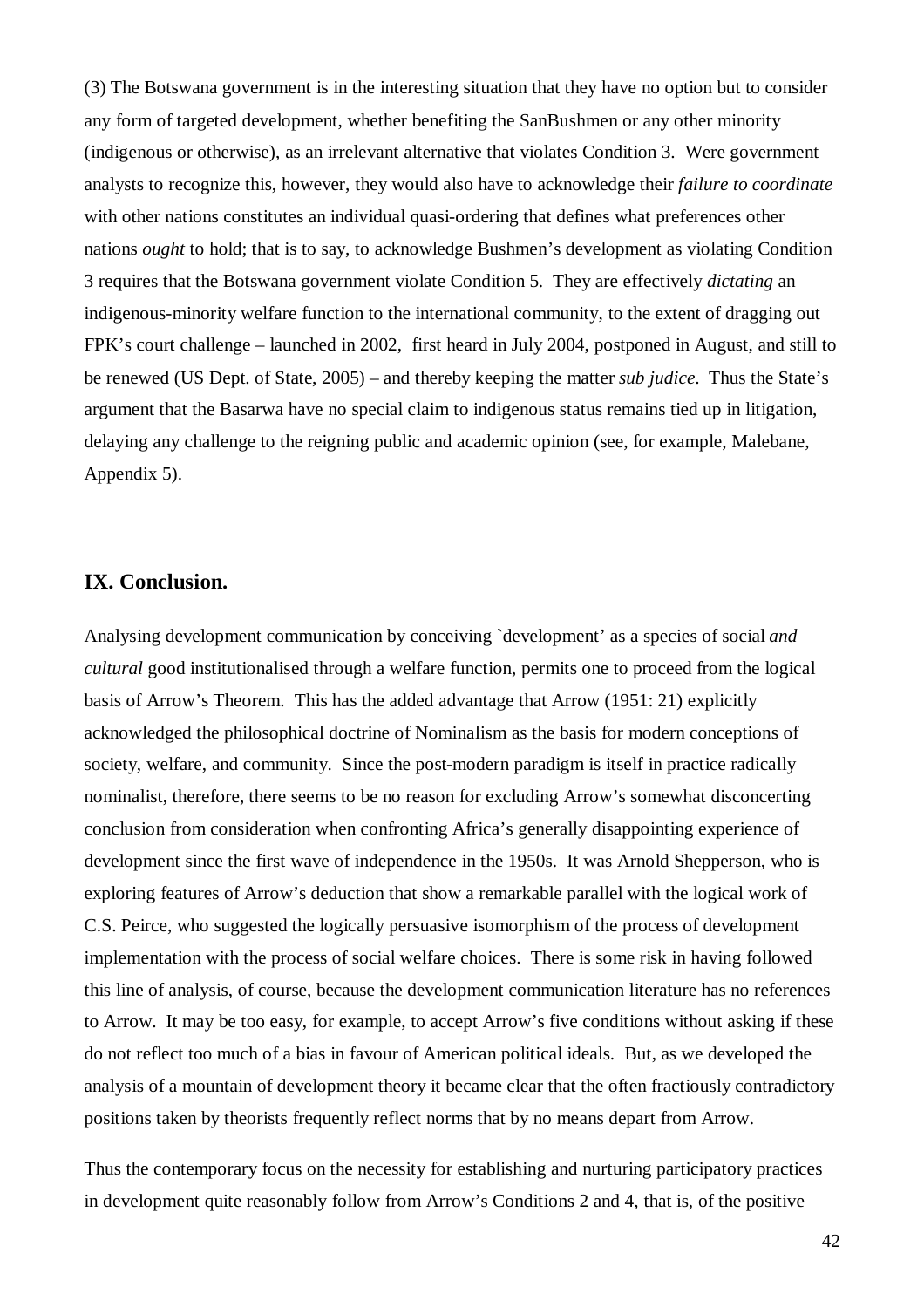association of individual and social values, and of citizens' sovereignty, respectively. The Sámi experience, by the same token, has shown some reason to accept as valid Condition 3, the independence of irrelevant alternatives. It was somewhat surprising, therefore, to discover that the attitude of the Botswana government in respect of SanBushmen development needs, can also be logically described in terms of Arrow's conditions: a state that is not signatory to some international or multilateral convention, agreement, or protocol is *logically indifferent* to the issue the relevant agreement covers. There is no violation of Condition 3 if the Botswana government chooses to ignore the SanBushmen development problem; but this is accomplished at the price of violating Condition 4.

An odd outcome of the present analysis has been that Arrow's *five* original (1951) conditions seem to work better in the broader context of development, than the *four* he proposed in the second edition of his classic (1963). It is clear when viewing the original conditions 2 and 4 together, that they represent a weakened version of the Pareto Principle (which essentially states that if everybody prefers some *x* to some *y*, then *x* is to be chosen – or *y* excluded – as a social *decision*). Even these reduced conditions still conclude with the Impossibility Result. As Sen (1982: 288-290) has noted, however, attempts to weaken this and other conditions, particularly 3 and 4 enumerated above, often lead to even more outlandish results that defy any attempt at fitting them into anything remotely resembling a modern democratic dispensation. It would appear that keeping the original conditions 2 and 4 instead of combining them into the weakened Pareto Principle accommodates the logical status of agencies that fall outside of the classes, individuals, and states that comprise the actors in classical welfare economics. Especially in respect of the relations between states and indigenous minorities, the role of civil-society and non-governmental participants can be understood as influencing the preferences of minority groupings generally. However, because such bodies are generally constituted around single issues instead of a more or less complete basket of welfare goods, there are two possible outcomes that are best analysed under Arrow's original second and fourth conditions:

1) whether, for a development-welfare organization A that advocates around any given issue  $x_i$  in relation to a minority *M*, contradictions might arise if other organizations  $A^1$ ,  $A^{\prime\prime}$ , ... and so on, advocate single-issue alternatives *y*, *z*, and so on in the same environment of choice; and

2) whether such situations as encountered in practice in contexts like, amongst others, Mozambique, Papua New Guinea, the Balkans, and East Timor, also exhibit the logical properties I have elaborated above.

There seems, therefore, to be some value for the development sector in adopting Arrow's Theorem as a touchstone for assessing providers' and facilitators' qualitative compliance with norms of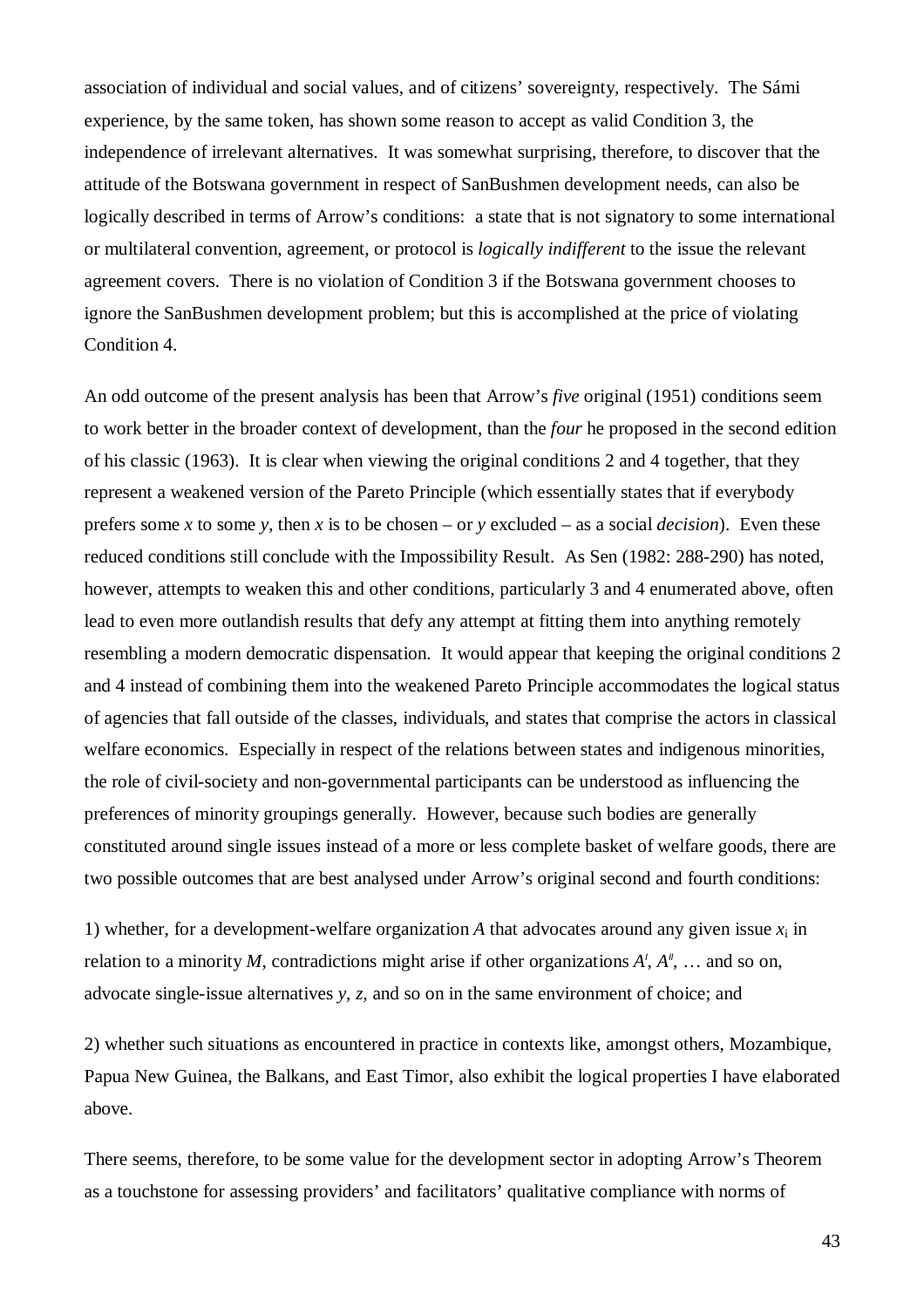democratic practice in the broad modern constitutional sense common among developing nations. At the same time, however, the logical consequence of these proportional multiparty systems is the permanent possibility for cycling majorities to occur in the aggregation of social choices; in respect of development, Arrow's conclusion that this paradox is only avoided by imposing or dictating a summation of preferences has to be confronted. That a given grouping within a community – like the Sámi Reindeer Herders' association, for example, or the group associated with Bushman leader Dawid Kruiper in South Africa (McLennan-Dodd 2003: 29) – may appropriate to itself the role of the `public face' of *all* members of an indigenous minority, should also be analysed through the lens of the Impossibility Theorem. Such developments also raise an important question: what qualities define a community as *indigenous* when there are such widely disparate developmental outcomes between groups that equally qualify as such under the rubric of ILO Convention 169? Article 1 of the latter provides two definitions applicable of indigenous peoples as:

… tribal peoples in independent countries whose social, cultural and economic conditions distinguish them from other sections of the national community, and whose status is regulated wholly or partially by their own customs or traditions or by special laws or regulations; [or]

… peoples in independent countries who are regarded as indigenous on account of their descent from the populations which inhabited the country, or a geographical region to which the country belongs, at the time of conquest or colonisation or the establishment of present state boundaries and who, irrespective of their legal status, retain some or all of their own social, economic, cultural and political institutions. (ILO, 1989: 1.1a, 1.1b)

Clearly, both definitions may be interpreted as applicable to the Sámi, while only the second is equally clearly relevant to the San of Central Botswana. In the case of the Sámi, historical records and recollected experience of co-ordination between communities of the first kind and their cocitizens in national states, appear to have an influence on development possibilities.

On the other hand, the absence of *independent records* of a community's presence in a territory (such as, for example, may be inferred from Roman writings about the inhabitants of Scandinavia) opens up space for indigenous status to be either claimed, imposed or dictated. The former mode of ascription naturally applies when a community's status is reviewed jointly by government, community and civil society in terms of the criteria developed for ILO Convention 169; the latter mode may be well resorted to by any one party's further ends that might conflict with conventionally co-ordinated goals enshrined in, say, a country's national constitution. Ironically, therefore, the Botswana government's insistence that the CKGR SanBushmen will develop as a community outsde the CKGR , and "represent themselves convincingly" when they have exploited "the right and access to education" (*Carte Blanche*,26 February, 2002), seems to offer more potential for ultimate cultural autonomy than presently seems to be the case. As with the Sámi, who were in a better position to co-ordinate with their Nordic fellow countrymen *after* the early `Norwegianization' policies of the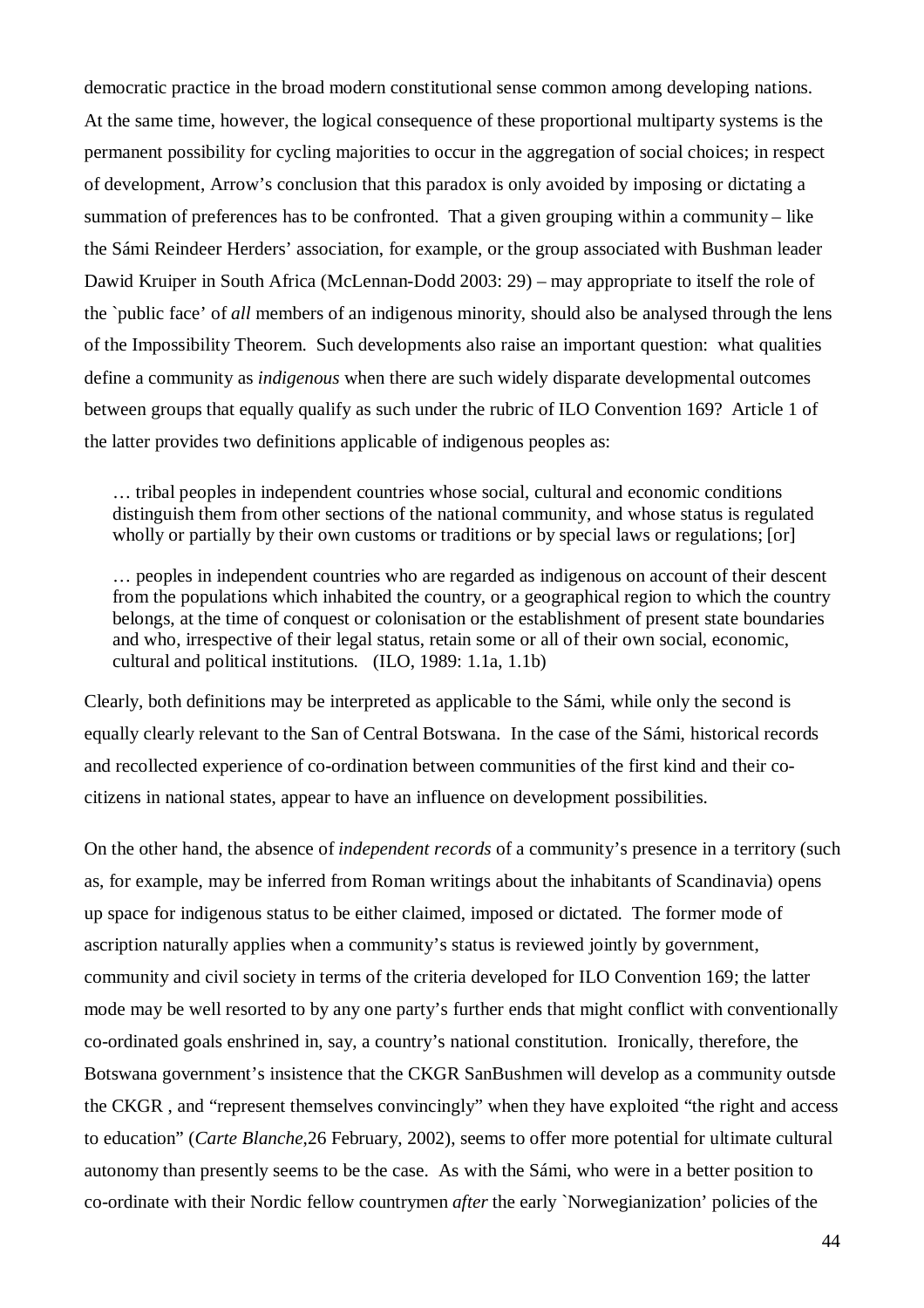early 20<sup>th</sup> century, so the CKGR communities may yet find that future opportunities to redress their present dearth of historical co-ordination will be more readily recognized and grasped *after* a generation or two of imposed development. It is thus worth taking note of the ILO Convention's article on the relocation of indigenous peoples, which states that if

… the relocation of these peoples is considered necessary as an *exceptional* measure, such relocation shall take place only with their free and informed consent. Where their consent cannot be obtained, such relocation shall take place only following appropriate procedures established by national laws and regulations, including public inquiries where appropriate, which provide the opportunity for effective representation of the peoples concerned (ILO 1989: 16.2; emphasis added).

Indeed, this may indicate that the strongest element of the Basarwa case is that the Government *take development to the community*. Even if this strategy entails the opening of the Game Reserve to some controlled mining or other interests, a move like this appears to have the potential to make development opportunities available to all the communities of the Central Kalahari. As such, development of this type entails a form of imposition that can readily be monitored in terms of independent criteria associated with wildlife and environmental conservation, all the while opening up new options toward which the Basarwa and the other Central Kalahari communities can develop relations of preference *or indifference*. Given the role of development in the creation of independent preferences among the Sámi, comparably imposed conditions in Botswana seem logically to offer a more viable strategic option than activism.

To close, then, I would suggest that development advocates and activists consider it an *imperative* that dictated functions be treated as unacceptable, in line with any form of democratic practice. On the other hand, and this was the most unexpected conclusion reached, it may be best that the civil society sector accept that development goals, as social goods introduced as innovations in previously marginal societies, can only be institutionalised by imposition. A marginal community towards whom a state is indifferent, may therefore benefit more directly from solutions imposed more explicitly for the benefit of *other communities*. This is, simply, because their marginal status renders their needs as irrelevant alternatives in the overall ordering of government preferences (perceived as violating Condition 3). On the other hand, some measure of coordination between their interests *and those of their neighbours* is easier to accomplish, in so far as these neighbours' interests have a presence on the state's radar screen. The task for the development agencies, then, is to assist those closest to all the communities in a given environment of choice, to facilitate adoption of innovations within the most marginal communities, *and ameliorate the disruption such innovation necessarily brings*. Put differently: a dictated solution entails a single community's interest being elevated to the status of determining what will be the interest of all; an imposed solution has the potential at least to account for a range of interests, even if not immediately satisfying any one of them completely: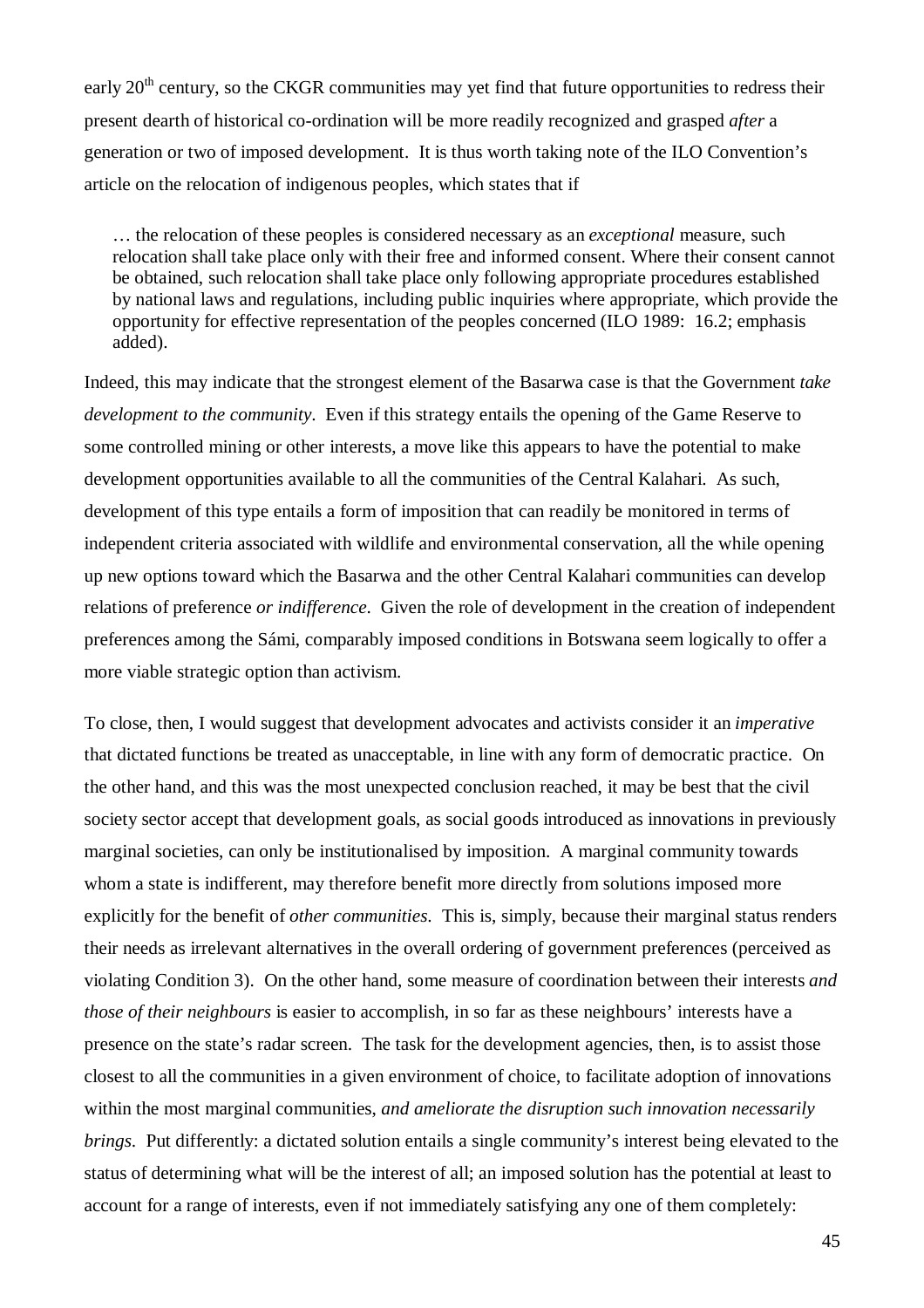If we are to live our lives in peace and harmony, and if we are to achieve our ambition of improving the conditions under which we live, we must have both freedom and discipline. For freedom without discipline is anarchy, and discipline without freedom is tyranny (Nyerere, 1974: 34).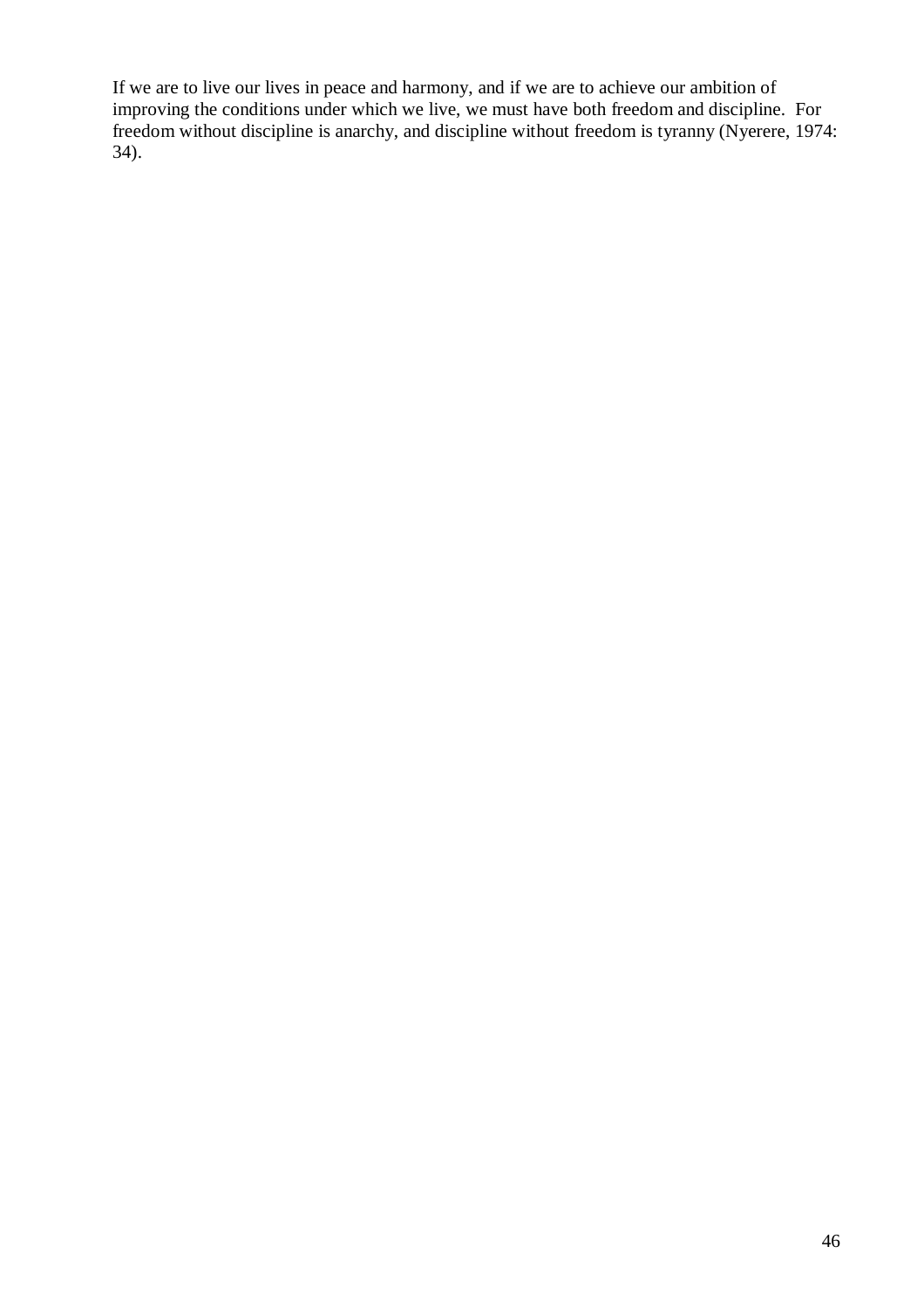# **X. References.**

## **Primary Sources.**

Tape1. Interview, Kukama Village. (Names of the respondents withheld to protect their identity).

Tape 2. Interview, Molopo Village. (Names of the respondents withheld to protect their identity).

## **Secondary Sources.**

## **1. Books and Articles.**

Arnaldo, C., J. Symonides, A. Modoux, P. Queau, I. Panevska, and J. Bennett (1998). "Freedom of expression." *The Journal of International Communication*. Macquarie University Centre for International Communication. Sydney. Australia. MWCommunications Pty Ltd. 5 (1&2). 25-53.

Arrow, K. J. (1951). *Social Choice and Individual Values*. New York: John Wiley and Sons.

Barnard, A. (1992). *Hunters and herders of southern Africa: a comparative ethnography of the Khoisan peoples*. Cambridge studies in social and cultural anthropology, v 85. Cambridge: Cambridge University Press.

Barnard, A and M. Taylor (2002). "The Complexities of Association and Assimilation: An Ethnographic Overview*.*" In S. Kent (Ed), *Ethnicity, Hunter-Gatherers and the "Other"*. Washington: Smithsonian Institution Press.

Bjørgo, T. (2003) *Terrorism and sabotage against hydro-electric dams and power transmission: The Case of Norway*. Paper delivered at conference on "Lithuania's NATO-Membership and the Challenges from Vulnerabilities of Modern supply, Social Societies – Energy Security and Fighting Corruption." Vilnius, 4-5 December.

Broderstad, E. G. (1999). "Samepolitikk: Selvbestemmelse og medbestemmelse" [Sámi Policy: Self determination and the right to be heard]. In: *Makt- og demokratiutredningen* [Power and democracy report], Report 8: Makt, demo-krati og politikk- bilder fra den Sámiske erfaringen [Power, democracy and politics - pictures from the Sámi experience]. Oslo: Norwegian State Publisher.

Chadwick, O. (1975). *The Secularization of the European Mind in the 19th Century*. Cambridge: Cambridge University Press.

Clifford J. and G.E. Marcus (1986). *Writing Culture* : *The Poetics and Politics of Ethnography*. Berkeley: University of California Press

Collier, J. Jr. and M. Collier (1986). *Visual Anthropology*. Albuquerque: University of New Mexico Press.

Donnely, D. (2001)*.* "Media and Democracy in Botswana: The Kgotla and Globalization". In K.G. Tomaselli and H. Dunn (Eds.), *Media, Democracy and Renewal in Southern Africa*. Colorado Springs: International Academic Publishers, 269-280.

Eriksson, J. (1997). *Partition and Redemption: A Machiavellian Analysis of Sámi and Basque Patriotism*. Umeå; Statsvetenskapliga institutionen.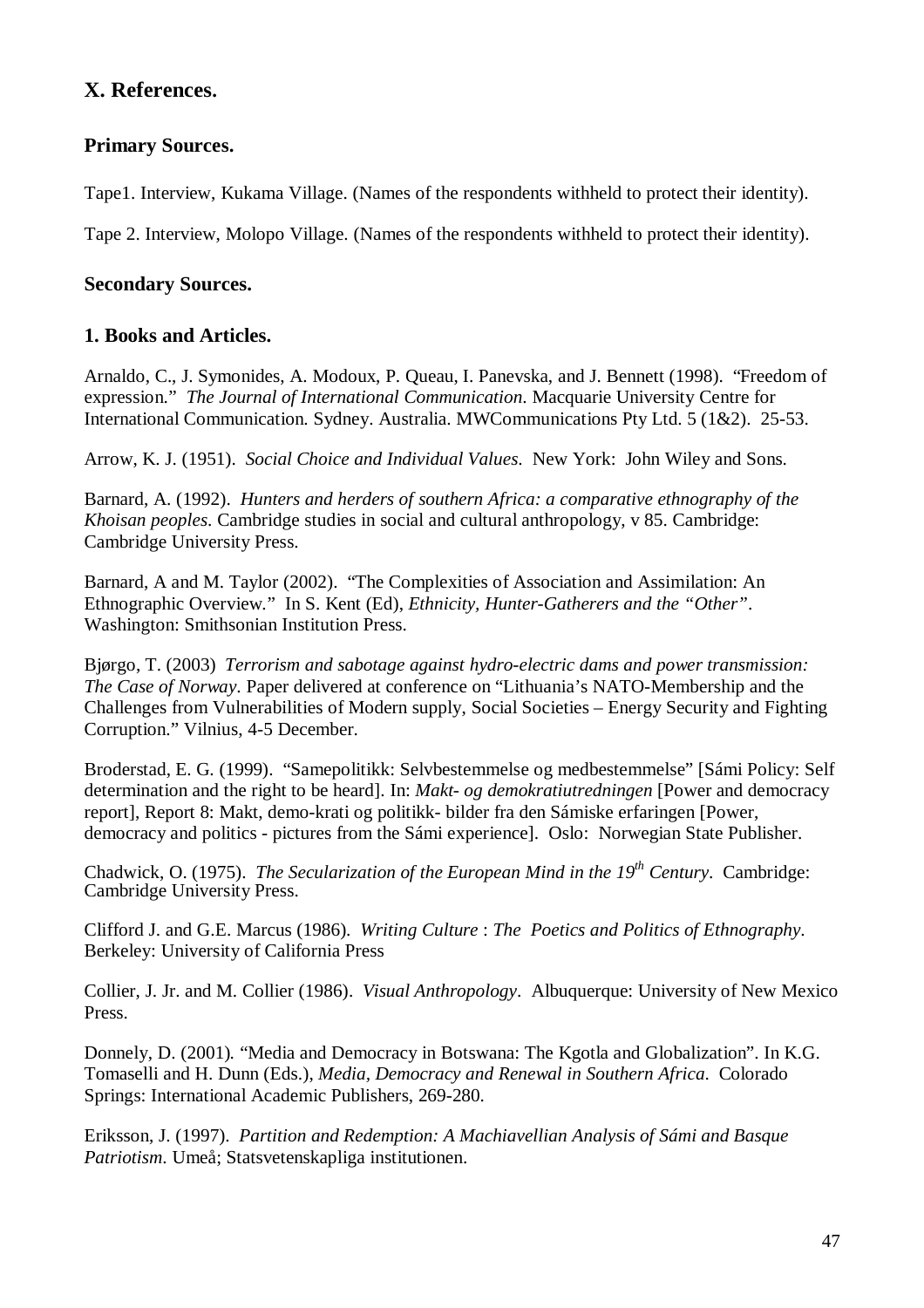Foucault, M. (1981). "The Order of Discourse." In R. Young (Ed.) *Untying the Text: A Post-Structuralist Reader*. Boston: Routledge & Kegan Paul.

Foucault, M. (1970). "The Order of Discourse." Inaugural lecture to the College de France, Paris, 2 December. Reprinted in C. Gordon (Ed.) (1980), *Knowledge/Truth*. New York: Pantheon Books.

Gall, S. (2001). *The Bushmen of Southern Africa: Slaughter of the innocent*. London: Chatto and Windus.

Giddens, A. (1989). *Sociology*. Cambridge: Polity Press.

Good, K. (2003). *Bushmen and Diamonds: (Un)Civil society in Botswana*. Uppsala: Nordiska Afrikainstitutet.

Gramsci, A. (1971). *Selections from the Prison Notebooks*. (Edited by Q. Hoare and G. Nowell-Smith.) London: Lawrence and Wishart.

Hamelink, C.J. (2001). "Human Rights and the Media*.*" In *Critical Arts: Media Freedom and Human Rights.* CCMS/University of KwaZulu-Natal. Durban/Intervention Press. Hojbjerg. Vol.15, number 1&2.

Hitchcock, R.K. (1996). *Kalahari Communities: Bushmen and the Politics of the Environment in Southern Africa*. Copenhagen: International Working Group for Indigenous Affairs (IWGIA), Document no. 79.

Hobbes, T. (1651/1968). *Leviathan*. Harmondsworth, Middx: Penguin.

Kemp, T. (1985). *Industrialization in Nineteenth-century Europe*. Harlow, Essex: Longman.

Kennedy, P. (1988/9). *The Rise and Fall of the Great Powers: economic change and military conflict from 1500 to 2000*. London: Unwin Hyman; Fontana Press.

Kerr, D. (2001). "Media Democracy in Botswana: The *kgotla* as myth, Practice and post-colonial communication paradigm." In K.G. Tomaselli and H. Dunn (Eds.), *Media, Democracy and Renewal in Southern Africa*. Colorado Springs: International Academic Publishers, 255-268.

Le Roux, W. (1999). *Torn Apart : San Children as Change Agents in a Process of Acculturation. A Report on the Educational Situation of San Children in Southern Africa.* Windhoek, Namibia: WIMSA.

Lewis, D. (1968). *Convention: a philosophical study*. Cambridge, Mass.: Harvard University Press.

Magga, O. H. (1994). "Sámi Past and Present and the Sámi Picture of the World". In: L. Heininen (ed.). *The Changing Circumpolar North: Opportunities for Academic Development*. Rovaniemi: Arctic Centre Publications.

Masolo, D.A. (1994). *African Philosophy in Search of Identity*. Bloomington and Indianapolis: Indiana University Press. Edinburgh: Edinburgh University Press.

McLennan-Dodd, V. (2003). *Reflexivity and Research Methodology in Representing the San: A Case Study of Isaacson's The Healing Land.* MA Dissertation. Durban: University of Natal.

McQuail, D. (2000). *Mass Communication Theory* (4th ed.). London: Sage Publications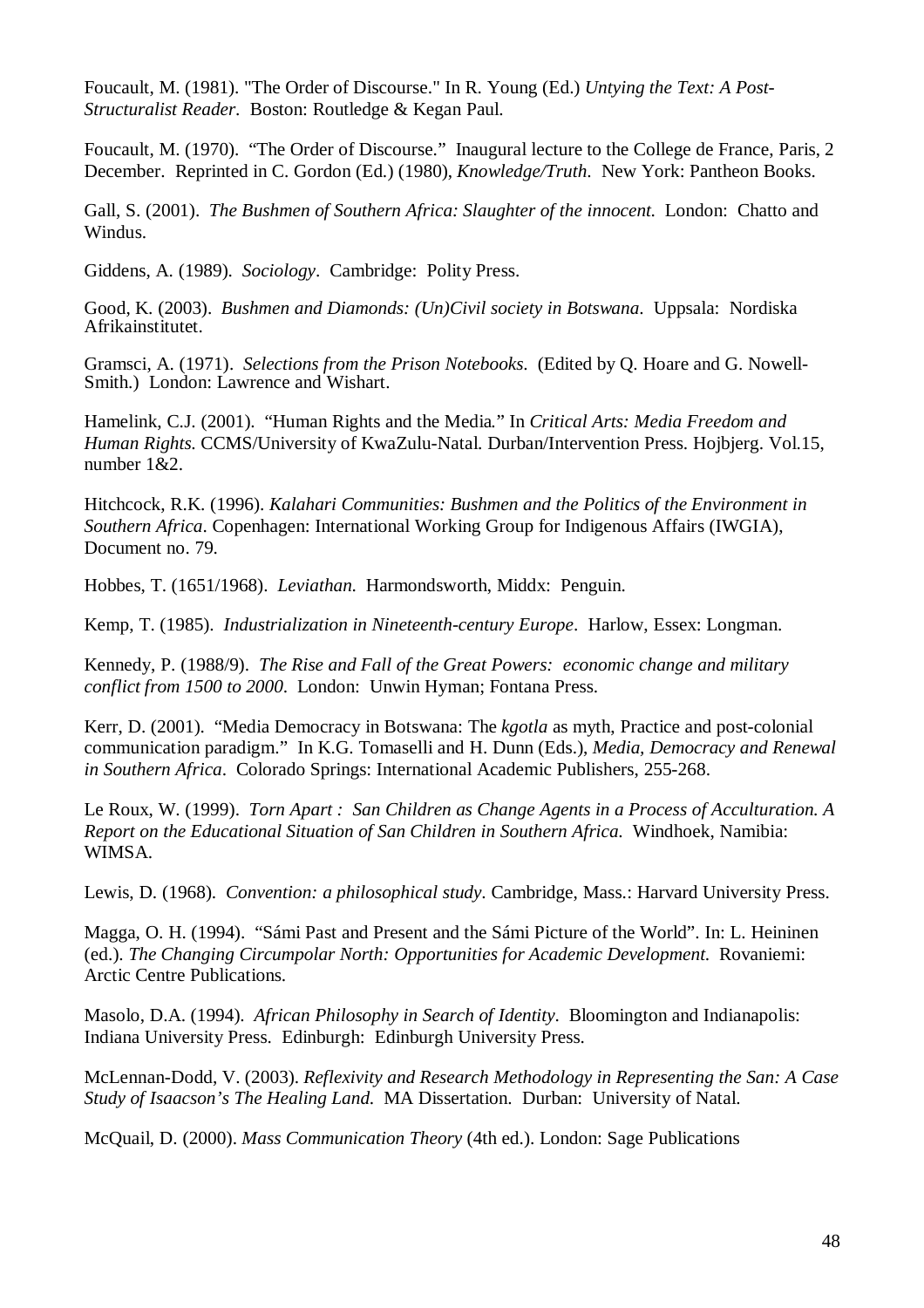Melkote, S.R., and H.L. Steeves (2001). *Communication for Development in the Third World: Theory and Practice for Empowerment*. New Delhi: Sage Publications.

Minde, H. (1995). *The International Movement of Indigenous Peoples. An Historical Perspective*. In: Brantenberg, Hansen, Minde (eds.). Becoming Visible. Indigenous Politics and Self-government. Centre for Sami Studies, Tromsø

Mudrooroo, N. (1997). *The Indigenous Literature of Australia: Milli Milli Wangka*, Melbourne, Hyland House.

Myrvoll, M. (1999). *Sámene – et folk i fire land* [The Sámi – One people in four countries]. Oslo and Tromsø: Sámisk utdanningsråd [Sámi Educational Council].

Nyerere, J. (1974). *Man and Development*. Dar es Salaam: Oxford University Press.

Oskal, N. (1998). *Urfolksvern og demokrati: om det moralske grunnlaget for sámiske rettigheter. Noen betraktninger om Sámerettsutvalgets innstilling (NOU 1997:4) med vekt på grunnsynet* [Protection of indigenous peoples and democracy: On the moral basis for Sámi rights. Some thoughts on the Sámi Rights Committee's recommendations (NOU 1997:4) with emphasis on the fundamental view]. In: Else Grete Broderstad (ed.). *Sámisk rettigheter - utfordringer lokalt, regionalt, nasjonalt og internasjonalt* [Sámi rights - local, regional, national, and international challenges]. Skriftserie no. 5, Centre for Sámi Studies, University of Tromsø.

Peirce, C. S. (1965). *The Collected Papers of Charles Sanders Peirce*. Vol. VIII. Edited by A. Burks. Cambridge, Mass: Harvard University Press.

Riker, W. (1982). *Liberalism Against Populism*. San Francisco, CA.: Freeman

Robins, S. (2001). *NGOs, Bushmen' and double vision: the ≠Khomani San land claim and the cultural politics of 'community' and 'development' in the Kalahari.* in Journal of Southern African Studies, 2001, Vol.27, No.4, pp.7-32. South Africa. Routledge/Taylor & Francis Group.

Rogers, E. M. (1995). *Diffusion of Innovations*. 4th edition.: New York. The Free Press.

Rorty, R. (1980). *Philosophy and the Mirror of Nature*. Princeton, NJ: Princeton University Press.

Ross, D. P. and P. J. Usher. (1986). *From the Roots Up: Economic Development as if Community Mattered*. Croton-on-Hudson, New York: The Bootstrap Press.

Saugestad, S. (2001). *The Inconvenient Indigenous: Remote Area Development in Botswana, Donor Assistance, and the First People of the Kalahari.* Uppsala, Sweden: The Nordic Africa Institute.

Sen, A. K. (1979). *Collective Choice and Social Welfare*. Amsterdam: North-Holland.

Sen, A. K. (1981). *Poverty and Famines: An essay on entitlement and deprivation*. Oxford: Oxford University Press.

Sen, A. K. (1982). *Choice, Welfare and Measurement*. Oxford: Basil Blackwell.

Sen, A. K. (1992). *Inequality Reexamined*. Oxford: Oxford University Press.

Servaes, J. (2002). *Communication for development: One world multiple cultures*. Cresskill, NJ: Hampton Press, Inc.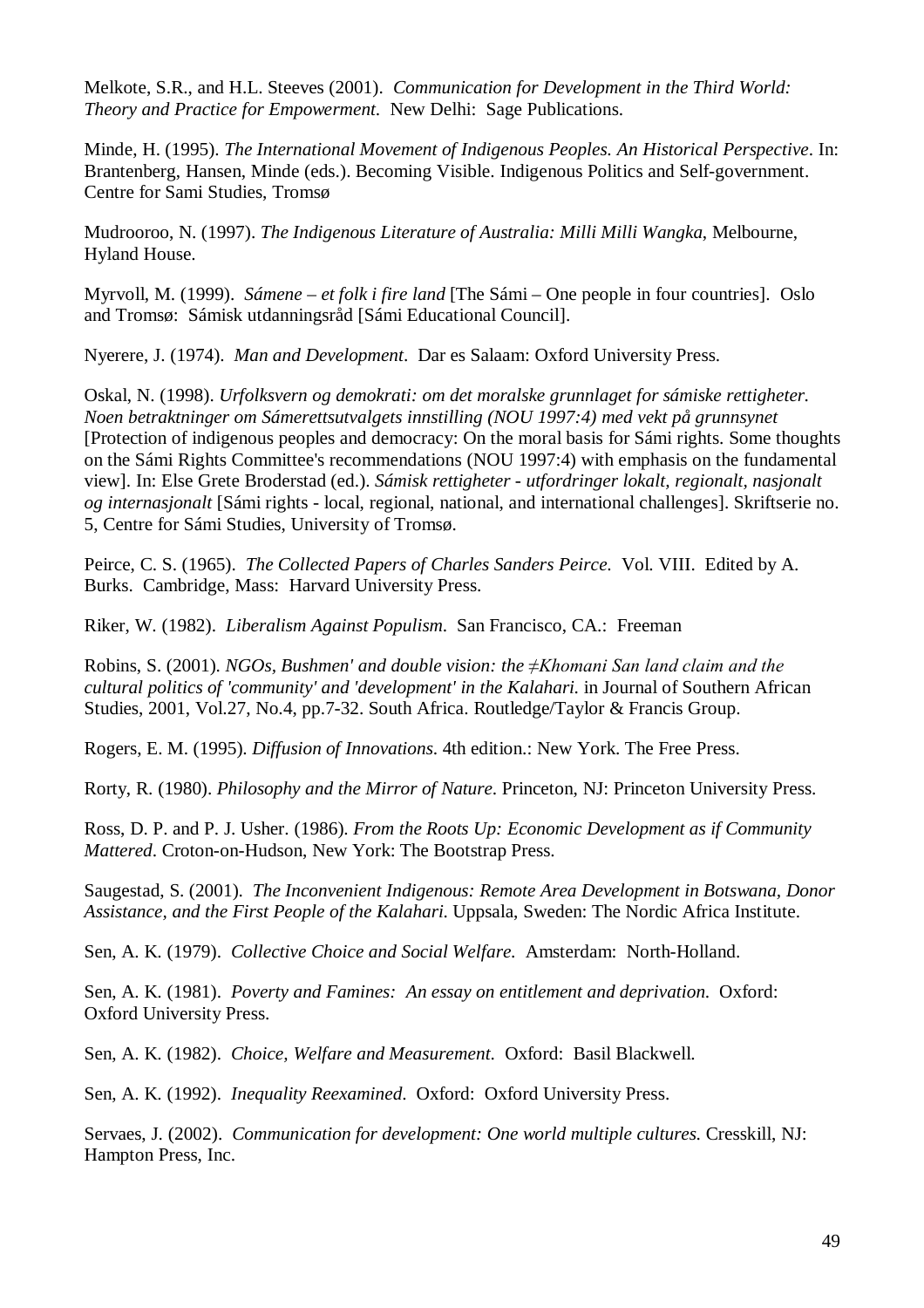Severin, W.J., and J. W. Tankard, Jr. (2001). *Communication Theories: Origins, Methods, and Uses in the Mass Media* ( $5<sup>th</sup>$  edition). White Plains, NY: Longman.

Shepperson, A. and K. G. Tomaselli (1998). "African Gnoses and Geometries of Difference: 'Science vs Priest-Craft'." In R. Haines, and G. Wood, *Africa after Modernity – Alternative Perspectives*. Port Elizabeth: Institute for Planning and Research. P. 47 – 62.

Taylor, C. (1989). *Sources of the Self: The making of the modern identity*. Cambridge: Cambridge University Press.

Taylor, C. (1991). *The Ethics of Authenticity.* Cambridge, Mass.: Harvard University Press.

Taylor, M. (2000). *Life, Land and Power: Contesting development in northern Botswana*. PhD Dissertation. Edinburgh: University of Edinburgh.

Thornberry, P. (2002). *Indigenous People and Human Rights*. Manchester: Manchester University Press.

Tomaselli, K.G. (1996). *Appropriating Images: The Semiotics of Visual Appropriation.* Højberg, Denmark: Intervention Press.

Tomaselli, K.G. (2005). "Paradigm, position and partnership: Difference in communication studies". In *Communicatio. South African Journal for Communication Theory and Research*. Pretoria. Unisa Press, 3(1), 33-48.

Zaffiro, J.J. (1991). *From Polce Network to Station of the Nation. A political history of broadcasting in Botswana 1927-1991*. The Botswana Society. Gaborone.

## **2. Internet Sources:**

Andersson, H. (2002). *Report on the Bushmen evictions for BBC News*. http://www.survivalinternational.org/bushman\_films.htm. June16. (Accessed: 26 July 2005).

*Annual Review of Anthropology* (2003) "Gender and Inequality in the Global Labor Force". Vol. 32: 41-62. http://arjournals.annualreviews.org/doi/full/10.1146/annurev.anthro.32.061002.093107 (Accessed: 12 July 2005).

*Associated Press Report.* January 2002. http://www.survival-international.org/bushman\_films.htm (Accessed: 26 July 2005).

Bridgland F. (2005). "Bushmen to be Denied Homeland" *Institute for War & Peace Reporting* - Africa Reports No. 32. 29th April 2005. Johannesburg.http://www.minesandcommunities.org/Action/press616.htm (Accessed: 24 July 2005).

Brenna, W. (1998). Norwegian Ministry of Foreign Affairs. O*din* website http://odin.dep.no/odin/engelsk/norway/history/032005-990463/index-dok000-b-n-a.html (Accessed: 5 December 2005).

*Carte Blanche*, 26 February 2002. http://www.survivalinternational.org/bushman\_films.htm. Television Report. (Accessed 26 July 2005).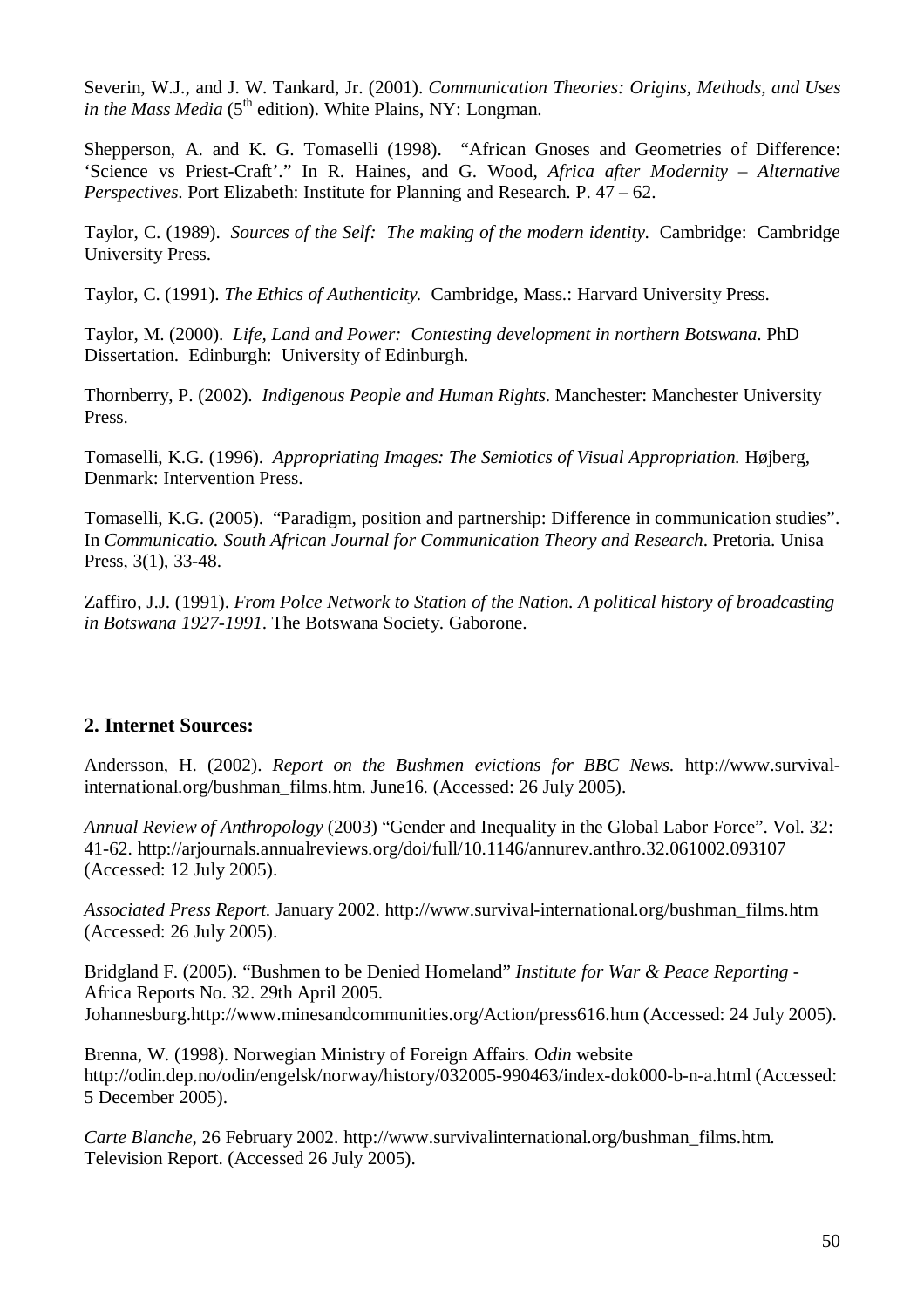*Cultural Profiles, Visiting Arts*. Norway, Cultural Profiles "The Sámi" http://www.culturalprofiles.org.uk/norway/Units/13.html (Accessed: 19 July 2005).

*Daily Telegraph*. "22 July 2005". http://www.telegraph.co.uk/news/main.jhtml?xml=% 2Fnews%2F2002%2F08%2F11%2Fwsimp11.xml . (Accessed: 22 July 2005).

*Encyclopædia Britannica*. "Minority Groups". http://www.britannica.com/ebi/article-9275857 (Accessed: 22 July 2005).

*Encyclopædia Britannica* "Sámi". http://www.britannica.com/ebc/article-9377613 (Accessed: 02 July 2005).

*Encyclopædia Britannica* "San". http://www.britannica.com/eb/article-9065258?query=san&ct=eb

*Government of Botswana*. "The Relocation of the Basarwa from the Central Kalahari Game Reserve". http://www.gov.bw/basarwa/background.html. (Accessed: 14 July 2005).

Green-Armytage, J. (2003). "A Survey of Basic Voting Methods". Yellow Springs, OH., *Antioch College.* http://fc.antioch.edu/~james\_green-armytage/vm/survey.htm (Accessed: 2 August 2005).

Godwin, P. (2000) "Bushmen" *National Geographic Magazine*, January. http://www.nationalgeographic.com/ngm/0102/feature6/fulltext.html. (Accessed: 10 September 2005)

Hitchcock, R, K. (1999) *Resource Rights and Resettlement Among the San of Botswana.* Cultural Survival. Issue 22.4. http://209.200.101.189/publications/csq/csq-article.cfm?id=364 (Accessed: 9. October 2005)

Hitchcock R.K. and Biesele, M. (2004). "San, Khwe, Basarwa, or Bushmen?: Terminology, Identity, and Empowerment In Southern Africa". http://www.kalaharipeoples.org/documents/San-term.htm. (Accessed: 29 July 2005).

Hivand, P. (2005). "PRM: En anerkjennelse av grenselosenes innsats." *Samediggi* (Newsletter of the Sámi Parliament). Karasjok. 14.10.2005. http://www.samediggi.no/artikkel.asp?MId1=1&AId=633&Back=1. (Accessed: 15.October 2005).

Hood, B. (1996). "Comparative Arctic Archaeology". Institute for Archaeology. *University of Tromsø*. http://www.sv.uit.no/seksjon/ark/ansatte/hood/bhhjem.html. (Accessed: 29 August 2005).

International Labour Organization (ILO). (2005). C169 Indigenous and Tribal Peoples Convention, 1989. Geneva. 27:06:1989. http://www.ilo.org/ilolex/cgi-lex/convde.pl?C169. (Accessed 15 October 2005).

Jhar, M. (2004) "Den store miljofamilien". *Høyskolen i Bergen*. http://home.hib.no/studorg/hibiscus/sak.asp?ID=616 (Accessed: 9 August 2005).

Josefsen, E. (2003). "The Sámi and the National Parliaments: Channels of political influence." Pdf document. Oslo: *Resource Centre for the Rights of Indigenous Peoples*. http://galdu.org/govat (Accessed: 12 August 2005).

Kinsten, S. B. (2000). *The Norway Post*, 19 August http://www.norwaypost.no/content.asp?cluster\_id=13558&folder\_id=71. (Accessed: 26 July 2005).

*Mail and Guardian*. (13 July 2005) "BOTSWANA Supermodel dumps De Beers over Bushmen" claims http://www.businessinafrica.net/news/southern\_africa/460546.htm (Accessed: 22 July 2005).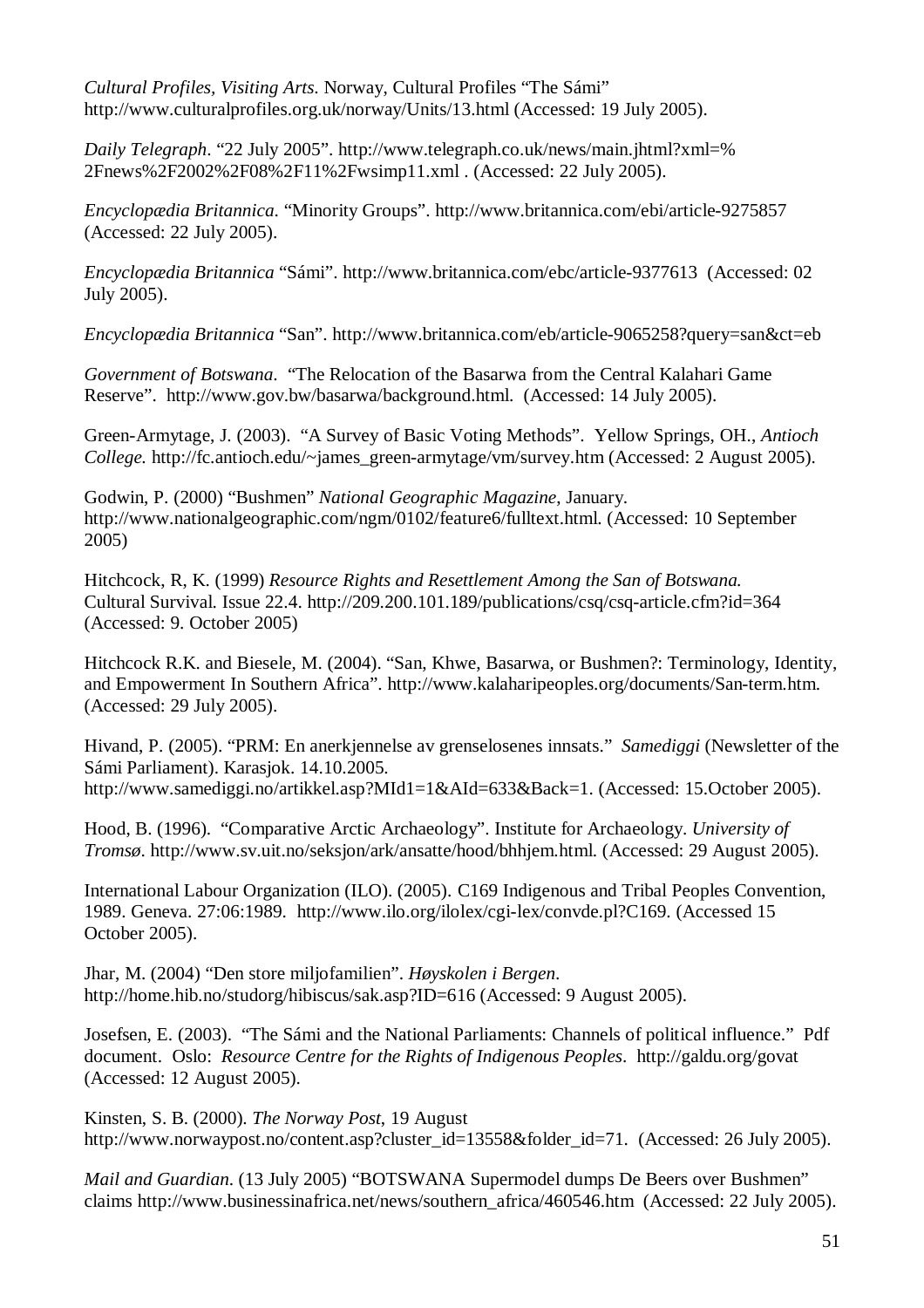Malema, P. (1997). "Basarwa Enticed To Move From Their Home." *Inter Press News*, 5 May. http://domino.ips.org/ips%5Ceng.nsf/vwWebMainView/812882F6B725991580256A07004FD6D4/ (Accessed: 11 September 2005).

Maroleng, C. (2002). "Situation Report: The San: Southern Africa's Forgotten People." Pretoria: Institute for Security Studies. http://www.iss.co.za/AF/current/sanmay02.htm. (Accessed 10 July 2005).

*National Geographic.* http.//www.news.nationalgeographic.com/ news/2003/04/0416\_030416\_san2.html - 34k - 5 Aug 2005. (Accessed: 05 August 2005).

*Natur og Ungdom*. "La Elva Leve" http://www.ngo.grida.no/ngo/nu/30ar/index24.htm (Accessed: 9 August 2005).

Odubeng, M. (2005). Hero's welcome as Good delivers paper. In *Mmegi* 24.2.2005. http://www.mmegi.bw/2005/February/Thursday24/index.html. (Accessed: 6 July 2005).

Pitkanen, S. (2005). "Forest Rescue Stations revisited." *Greenpeace Forest Rescue Station.* May 24. http://weblog.greenpeace.org/forestrescue/ (Accessed: 25 September 2005).

*Sámi Homeland, The* (1998). "Sámi Languages And Culture: A brief summary*.* March 12". http://www.itv.se/boreale/laante.htm. (Accessed: 12.August.2005).

Simpson, J. (2005). "Bushmen fight for homeland." *BBC News, United Kingdom*. http.//www.news.bbc.co.uk/1/hi/world/africa/4480883.stm (Accessed: 22 July 2005).

Special Report (2004)."Botswana: Culture under threat - Special Report on the San Bushmen (II)". *IRIN News*, 10 March.

http://www.irinnews.org/report.asp?ReportID=39960&SelectRegion=Southern\_Africa&SelectCount ry=BOTSWANA. (Accessed: 10 July 2005).

*Statkraft Norway*. "Statkraft Alta. Naturen i Arbeid". http://www.statkraft.no/Images/Alta\_brosjyre\_tcm3-1721.pdf (Accessed: 05 August 2005).

*Survival International*. (29 July 2005). "BOTSWANA: Professor Good loses Botswana deportation appeal". http://www.survival-international.org/news.php?id=915. (Accessed: 01 August 2005).

*Survival International.* (17 Jun 2005). "BOTSWANA: Academic deported 'for links with Survival'*.*" http://www.survival-international.org/news.php?id=735. (Accessed: 01 August 2005).

Thownsend, J. (2004). *Us department of state*. Congressional Research Service (CRS) http://fpc.state.gov/c4763.htm and http://www.botsblog.com/pdf/crs\_botswana\_101904.pdf. (Accessed: 12 December 2005).

*United Nation*. "Office of the High Commissioner for Human Rights". International Covenant on Civil and Political Rights (1966). http://www.unhchr.ch/html/menu3/b/a\_ccpr.htm. (Accessed: 14 April 2005).

*United Nations*. "Official web site on Botswana". http://www.unbotswana.org.bw/the\_un\_in.html. (Accessed: 22 April 2005).

*University of Botswana.* (2005). "Prof. Good declared a Prohibited Immigrant (Feb-July 2005)" http://ubh.tripod.com/news/kengood1.htm. (Accessed: 01 August 2005).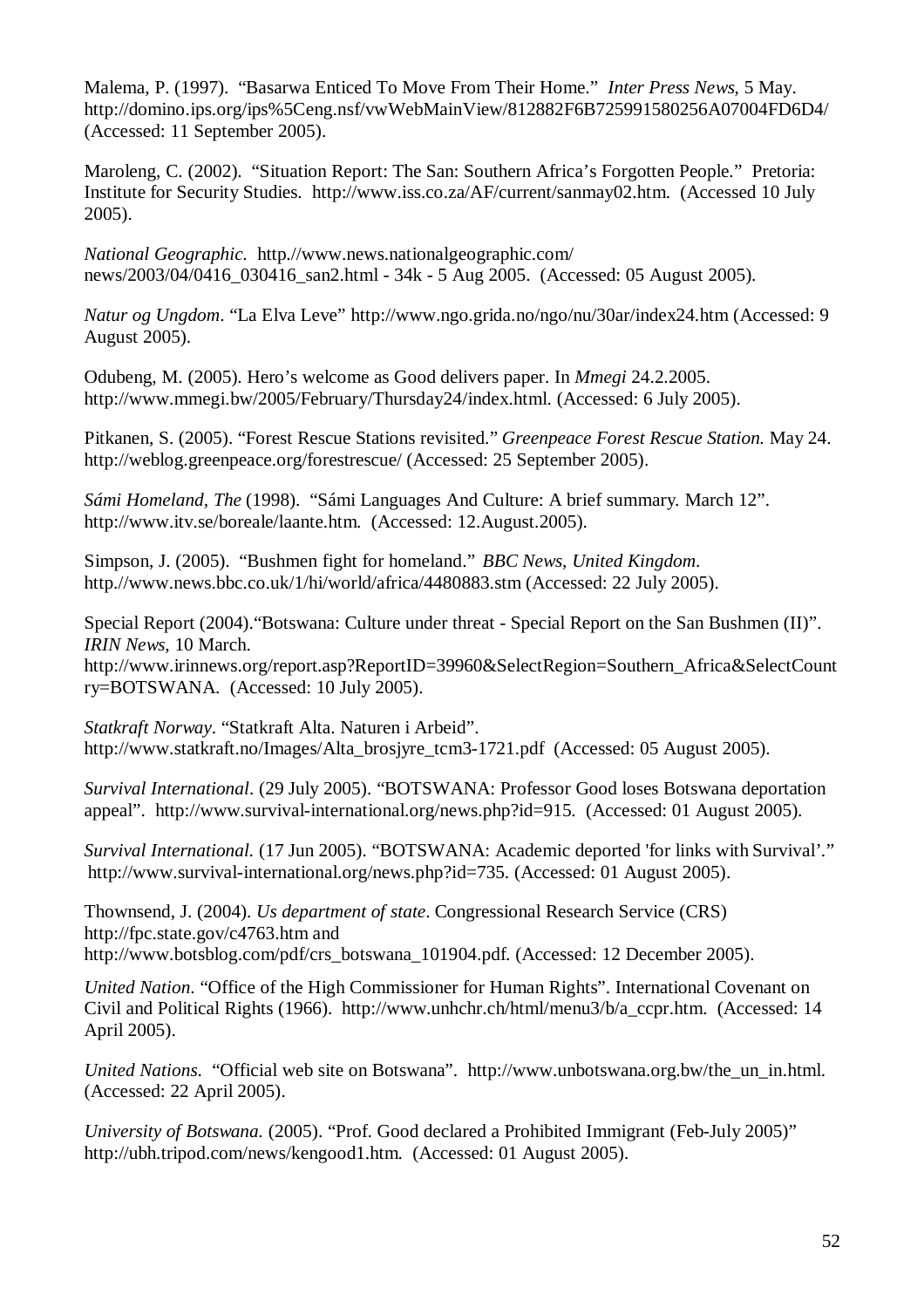*US Department of State* (2005). Country Reports on Human Rights Practices Released by the Bureau of Democracy, Human Rights, and Labor. http://www.state.gov/g/drl/rls/hrrpt/2005/61555.htm (Accessed: 23 November 2005)

*Wikipedia*. http://en.wikipedia.org/wiki/Ni\_Liv (Accessed: 15 October 2005).

# **3. Film.**

*Ni Liv* (1957). Arne Skouen. A/S Nordsjoefilm. Distribution: Nordic Film.

*The Gods Must be Crazy* (1980) Jamie Uys. Mimosa Films.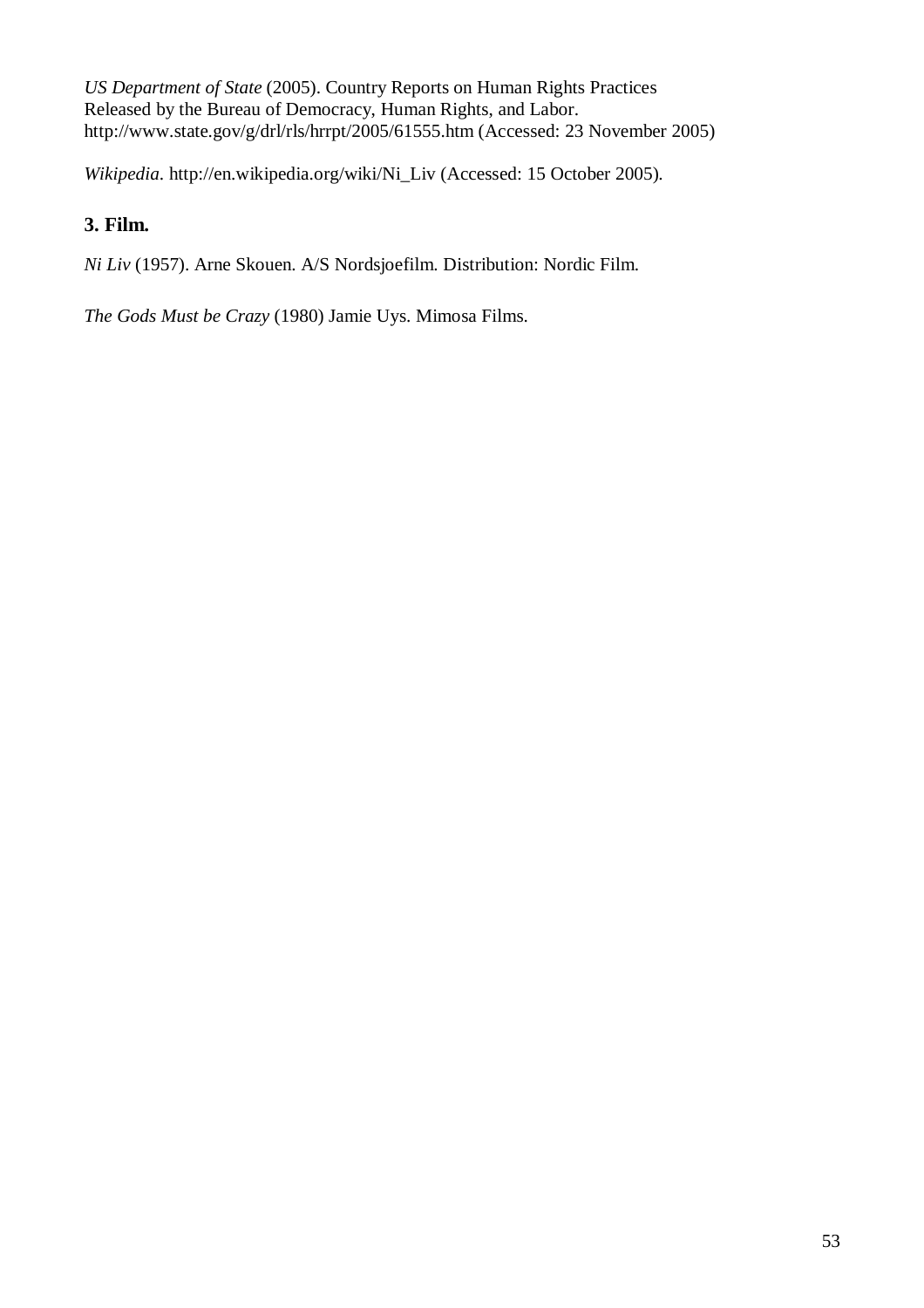# **Appendix 1. The Komtsha Komtsha letter to the Queen of England.**

Her Highness, The Queen of England, England.

Dear Great Queen,

My name is Komtsha. I am an old man. I am a Bushman. If we are too small, or if you have forgotten, you must ask other people what a Bushman is and where they live.

When I saw a man from England. I asked him to give message to you. It is the message of our pain and suffering. The [Tswana] people are stealing the land from my people. I must answer my people. I say I do not know why they [the Tswana] can come and do so. The Great Woman from England will know. She will know the truth.

Not very long ago you gave the Tswana people their land [at independence in 1966]. At that time when you came here what did you see? Were there only trees and black people here? Is that why you did not talk to us? The Tswana people think you have given us to them. They do not understand you did not see us and that is a mistake.

If you did not give us to them, then you must tell them now that they must let us go. They are killing our land. They do not understand the animals or the land. They are wasting everything and soon nobody will be able to live. We have always lived with the animals. They are our friends. The Tswana people are chasing us away from the animals.

You must not answer the Tswana people. This is my word to you. You must send your word to me.

I must first see your answer before we can talk to the Tswana people.

Please do not wait too long,

Komtsha Komtsha

This letter was written by one of the leaders of the Central Kalahari Bushmen. It was never delivered to the Queen and was published for the first time in Africa Reports, 29th April 2005 (Bridgland, 2005) with the heading "Bushmen to be Denied Homeland" According to this article, Komtsha was unable to persuade anyone to deliver the letter before he died. During our journey through the CKGR, it was more than one time we heard about letters written to the Queen of England.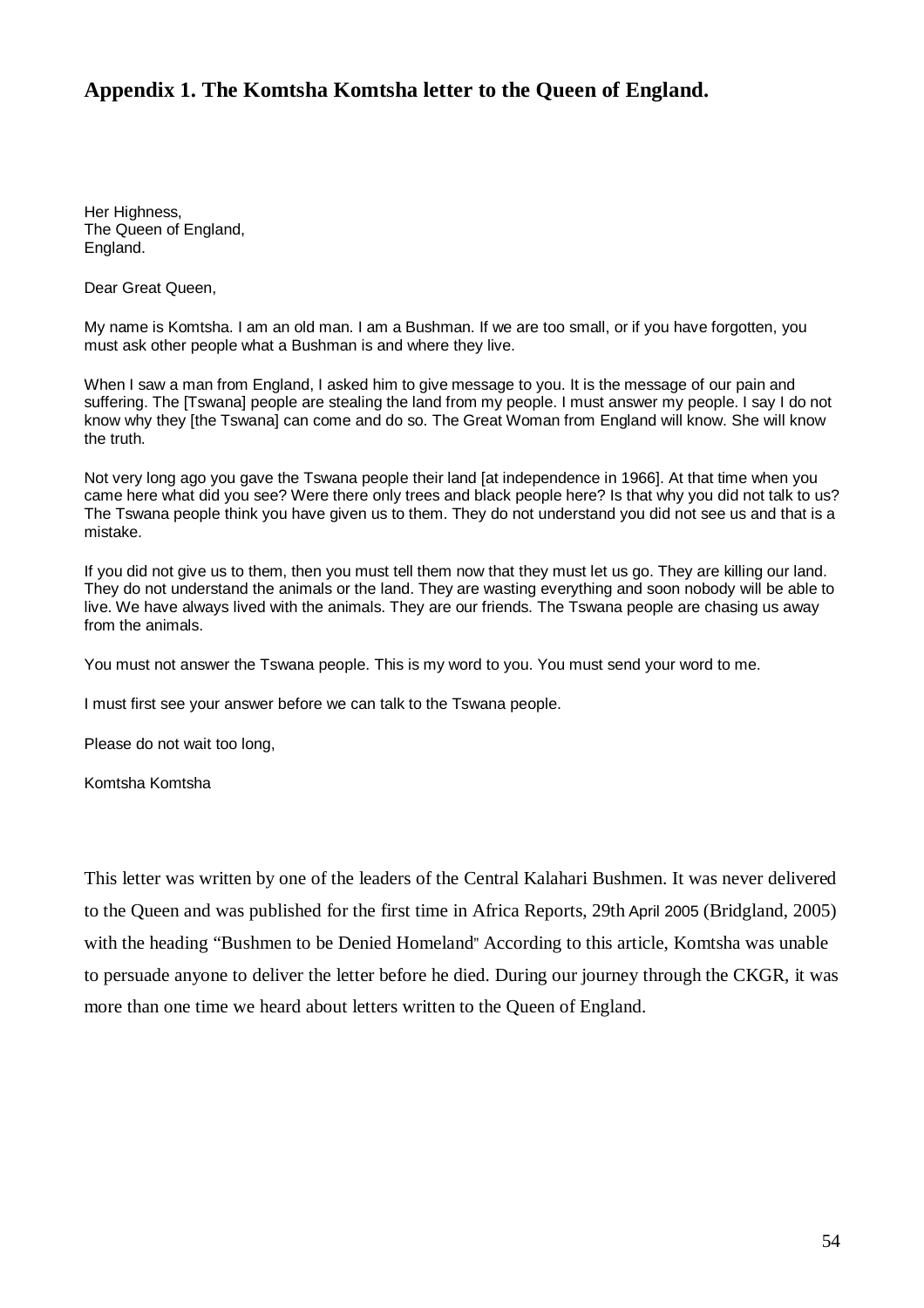# **Appendix 2. C169 Indigenous and Tribal Peoples Convention, 1989**

Convention concerning Indigenous and Tribal Peoples in Independent Countries (Note: Date of coming into force: 05:09:1991.) Convention: C169 Place: Geneva Session of the Conference: 76 Date of adoption: 27:06:1989 Subject classification: Indigenous and Tribal Peoples Subject: Indigenous and Tribal Peoples

## The General Conference of the International Labour Organisation,

Having been convened at Geneva by the Governing Body of the International Labour Office, and having met in its 76th Session on 7 June 1989, and

Noting the international standards contained in the Indigenous and Tribal Populations Convention and Recommendation, 1957, and

Recalling the terms of the Universal Declaration of Human Rights, the International Covenant on Economic, Social and Cultural Rights, the International Covenant on Civil and Political Rights, and the many international instruments on the prevention of discrimination, and

Considering that the developments which have taken place in international law since 1957, as well as developments in the situation of indigenous and tribal peoples in all regions of the world, have made it appropriate to adopt new international standards on the subject with a view to removing the assimilationist orientation of the earlier standards, and

Recognising the aspirations of these peoples to exercise control over their own institutions, ways of life and economic development and to maintain and develop their identities, languages and religions, within the framework of the States in which they live, and

Noting that in many parts of the world these peoples are unable to enjoy their fundamental human rights to the same degree as the rest of the population of the States within which they live, and that their laws, values, customs and perspectives have often been eroded, and

Calling attention to the distinctive contributions of indigenous and tribal peoples to the cultural diversity and social and ecological harmony of humankind and to international co-operation and understanding, and

Noting that the following provisions have been framed with the co-operation of the United Nations, the Food and Agriculture Organisation of the United Nations, the United Nations Educational, Scientific and Cultural Organisation and the World Health Organisation, as well as of the Inter-American Indian Institute, at appropriate levels and in their respective fields, and that it is proposed to continue this co-operation in promoting and securing the application of these provisions, and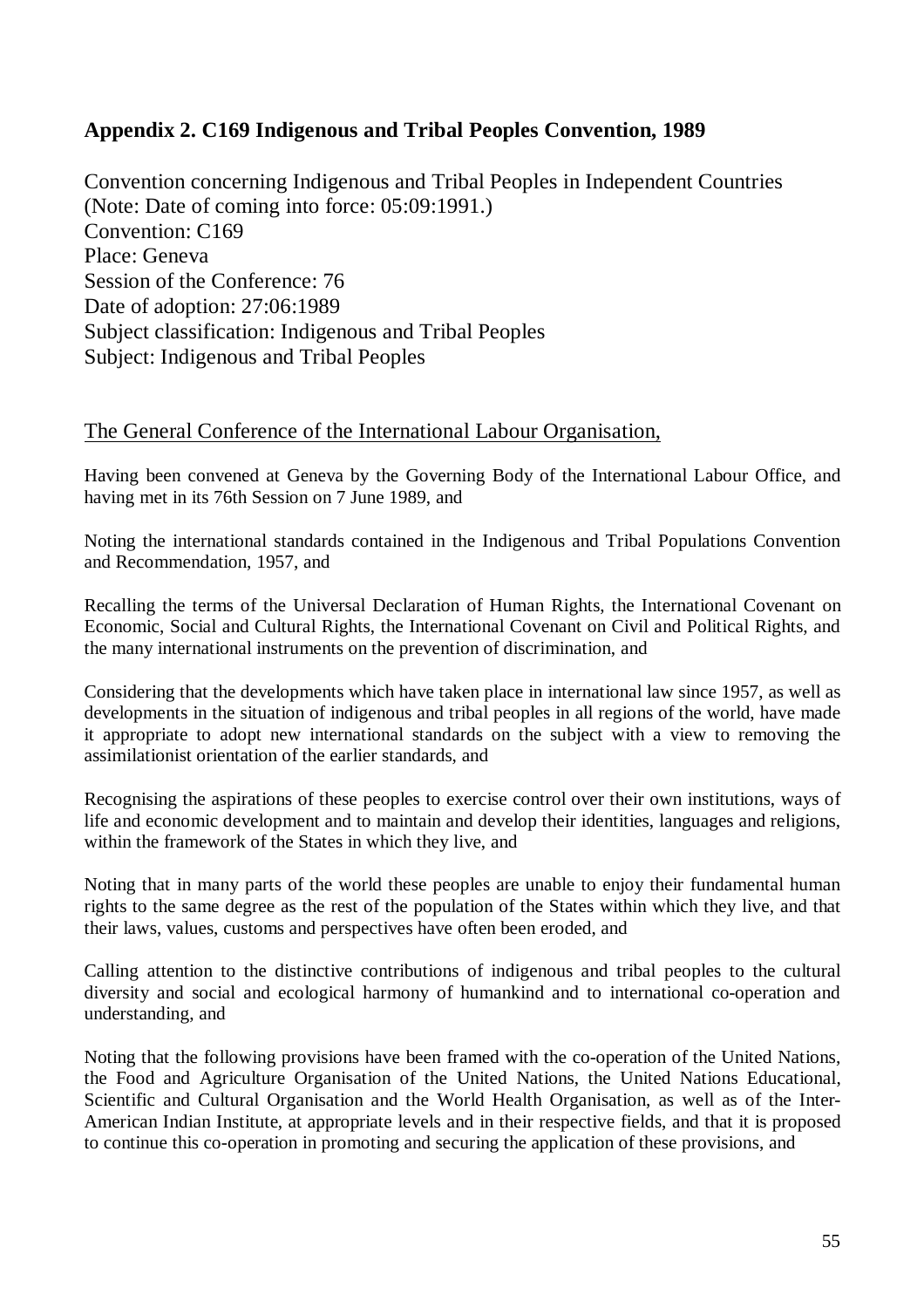Having decided upon the adoption of certain proposals with regard to the partial revision of the Indigenous and Tribal Populations Convention, 1957 (No. 107), which is the fourth item on the agenda of the session, and

Having determined that these proposals shall take the form of an international Convention revising the Indigenous and Tribal Populations Convention, 1957;

adopts this twenty-seventh day of June of the year one thousand nine hundred and eighty-nine the following Convention, which may be cited as the Indigenous and Tribal Peoples Convention, 1989;

# PART I. GENERAL POLICY

Article 1

1. This Convention applies to:

(a) tribal peoples in independent countries whose social, cultural and economic conditions distinguish them from other sections of the national community, and whose status is regulated wholly or partially by their own customs or traditions or by special laws or regulations;

(b) peoples in independent countries who are regarded as indigenous on account of their descent from the populations which inhabited the country, or a geographical region to which the country belongs, at the time of conquest or colonisation or the establishment of present state boundaries and who, irrespective of their legal status, retain some or all of their own social, economic, cultural and political institutions.

2. Self-identification as indigenous or tribal shall be regarded as a fundamental criterion for determining the groups to which the provisions of this Convention apply.

3. The use of the term *peoples* in this Convention shall not be construed as having any implications as regards the rights which may attach to the term under international law.

Article 2

1. Governments shall have the responsibility for developing, with the participation of the peoples concerned, co-ordinated and systematic action to protect the rights of these peoples and to guarantee respect for their integrity.

2. Such action shall include measures for:

(a) ensuring that members of these peoples benefit on an equal footing from the rights and opportunities which national laws and regulations grant to other members of the population;

(b) promoting the full realisation of the social, economic and cultural rights of these peoples with respect for their social and cultural identity, their customs and traditions and their institutions;

(c) assisting the members of the peoples concerned to eliminate socio-economic gaps that may exist between indigenous and other members of the national community, in a manner compatible with their aspirations and ways of life.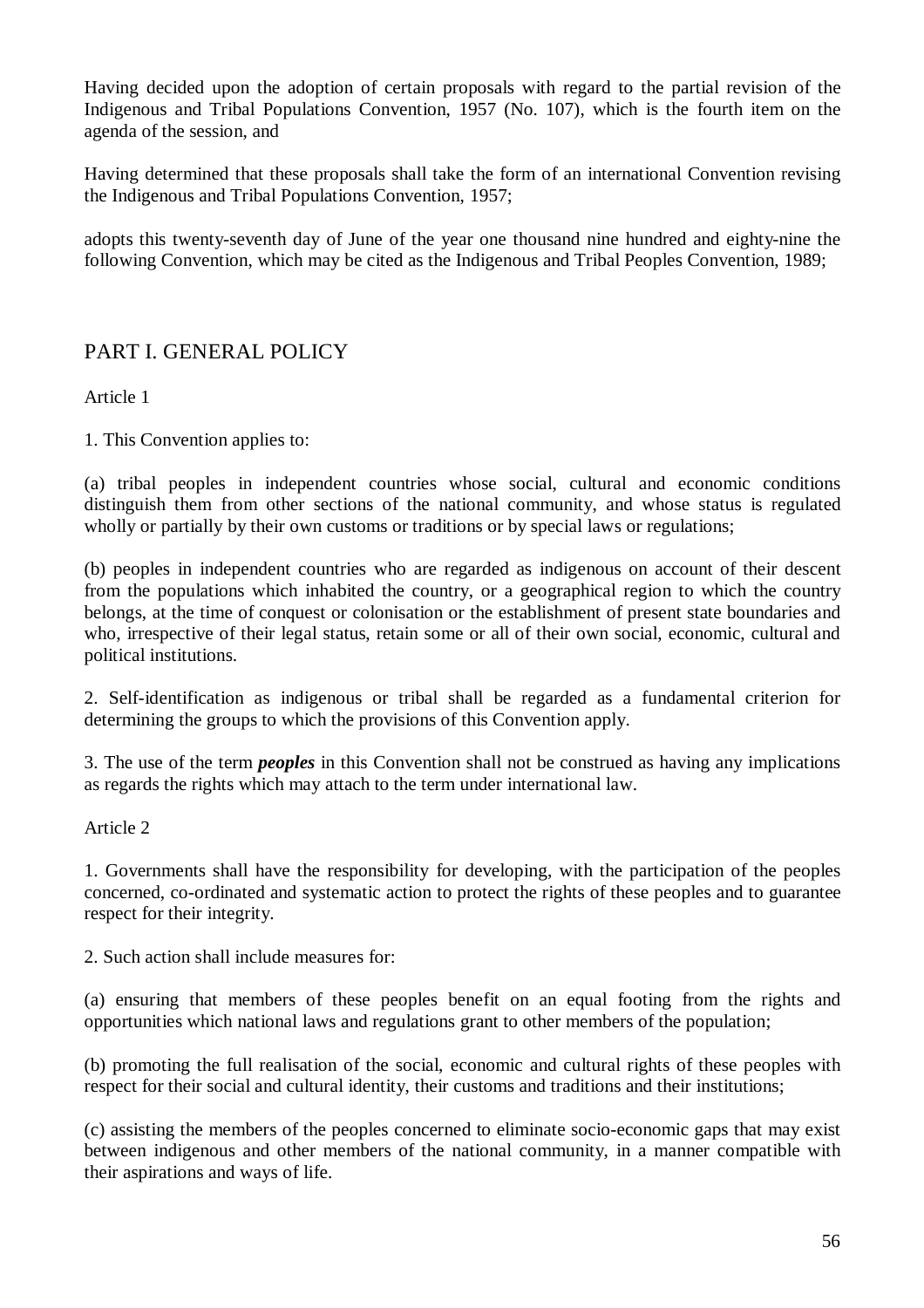## Article 3

1. Indigenous and tribal peoples shall enjoy the full measure of human rights and fundamental freedoms without hindrance or discrimination. The provisions of the Convention shall be applied without discrimination to male and female members of these peoples.

2. No form of force or coercion shall be used in violation of the human rights and fundamental freedoms of the peoples concerned, including the rights contained in this Convention.

Article 4

1. Special measures shall be adopted as appropriate for safeguarding the persons, institutions, property, labour, cultures and environment of the peoples concerned.

2. Such special measures shall not be contrary to the freely-expressed wishes of the peoples concerned.

3. Enjoyment of the general rights of citizenship, without discrimination, shall not be prejudiced in any way by such special measures.

Article 5

In applying the provisions of this Convention:

(a) the social, cultural, religious and spiritual values and practices of these peoples shall be recognised and protected, and due account shall be taken of the nature of the problems which face them both as groups and as individuals;

(b) the integrity of the values, practices and institutions of these peoples shall be respected;

(c) policies aimed at mitigating the difficulties experienced by these peoples in facing new conditions of life and work shall be adopted, with the participation and co-operation of the peoples affected.

Article 6

1. In applying the provisions of this Convention, governments shall:

(a) consult the peoples concerned, through appropriate procedures and in particular through their representative institutions, whenever consideration is being given to legislative or administrative measures which may affect them directly;

(b) establish means by which these peoples can freely participate, to at least the same extent as other sectors of the population, at all levels of decision-making in elective institutions and administrative and other bodies responsible for policies and programmes which concern them;

(c) establish means for the full development of these peoples' own institutions and initiatives, and in appropriate cases provide the resources necessary for this purpose.

2. The consultations carried out in application of this Convention shall be undertaken, in good faith and in a form appropriate to the circumstances, with the objective of achieving agreement or consent to the proposed measures.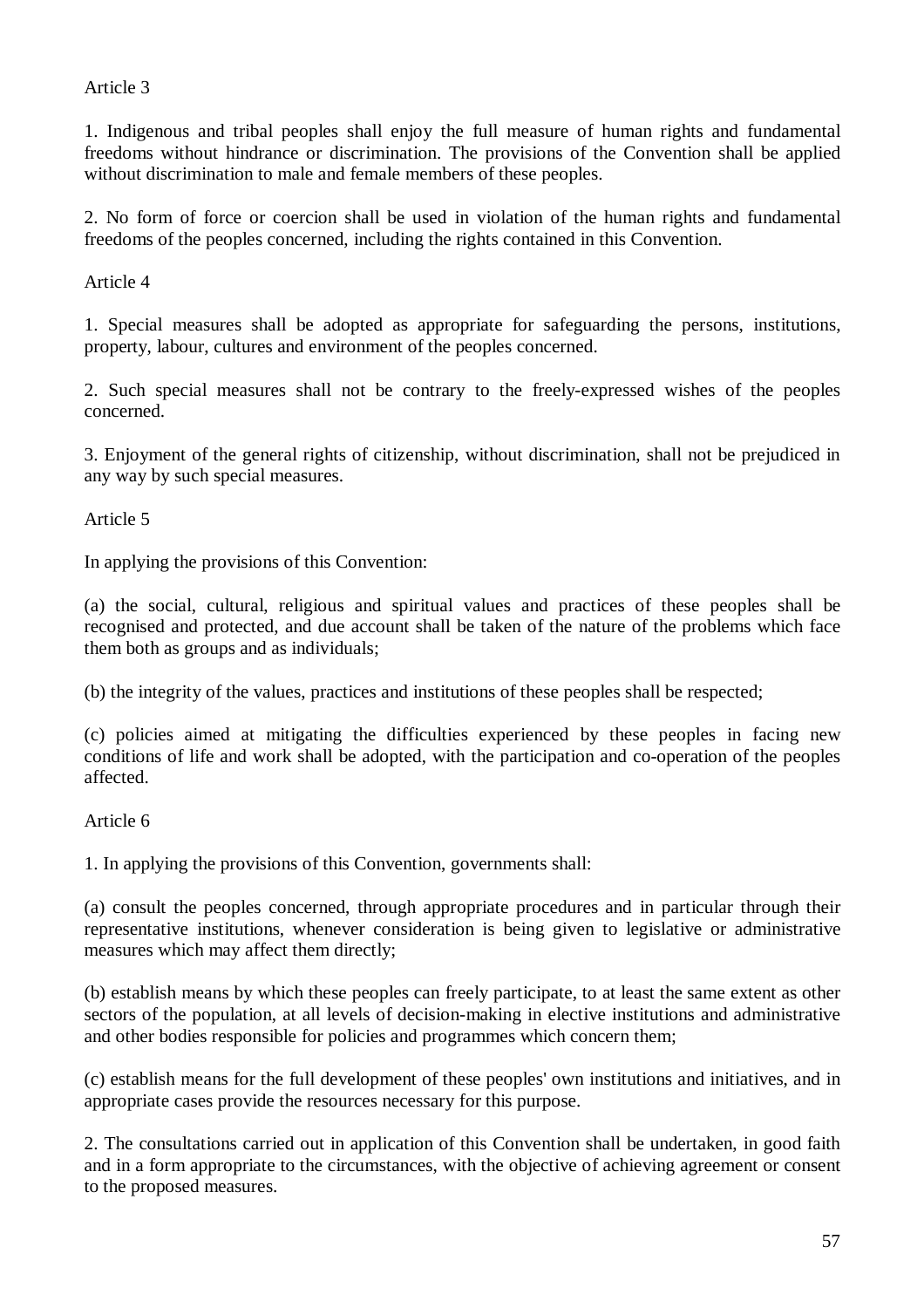### Article 7

1. The peoples concerned shall have the right to decide their own priorities for the process of development as it affects their lives, beliefs, institutions and spiritual well-being and the lands they occupy or otherwise use, and to exercise control, to the extent possible, over their own economic, social and cultural development. In addition, they shall participate in the formulation, implementation and evaluation of plans and programmes for national and regional development which may affect them directly.

2. The improvement of the conditions of life and work and levels of health and education of the peoples concerned, with their participation and co-operation, shall be a matter of priority in plans for the overall economic development of areas they inhabit. Special projects for development of the areas in question shall also be so designed as to promote such improvement.

3. Governments shall ensure that, whenever appropriate, studies are carried out, in co-operation with the peoples concerned, to assess the social, spiritual, cultural and environmental impact on them of planned development activities. The results of these studies shall be considered as fundamental criteria for the implementation of these activities.

4. Governments shall take measures, in co-operation with the peoples concerned, to protect and preserve the environment of the territories they inhabit.

Article 8

1. In applying national laws and regulations to the peoples concerned, due regard shall be had to their customs or customary laws.

2. These peoples shall have the right to retain their own customs and institutions, where these are not incompatible with fundamental rights defined by the national legal system and with internationally recognised human rights. Procedures shall be established, whenever necessary, to resolve conflicts which may arise in the application of this principle.

3. The application of paragraphs 1 and 2 of this Article shall not prevent members of these peoples from exercising the rights granted to all citizens and from assuming the corresponding duties.

## Article 9

1. To the extent compatible with the national legal system and internationally recognised human rights, the methods customarily practised by the peoples concerned for dealing with offences committed by their members shall be respected.

2. The customs of these peoples in regard to penal matters shall be taken into consideration by the authorities and courts dealing with such cases.

Article 10

1. In imposing penalties laid down by general law on members of these peoples account shall be taken of their economic, social and cultural characteristics.

2. Preference shall be given to methods of punishment other than confinement in prison.

Article 11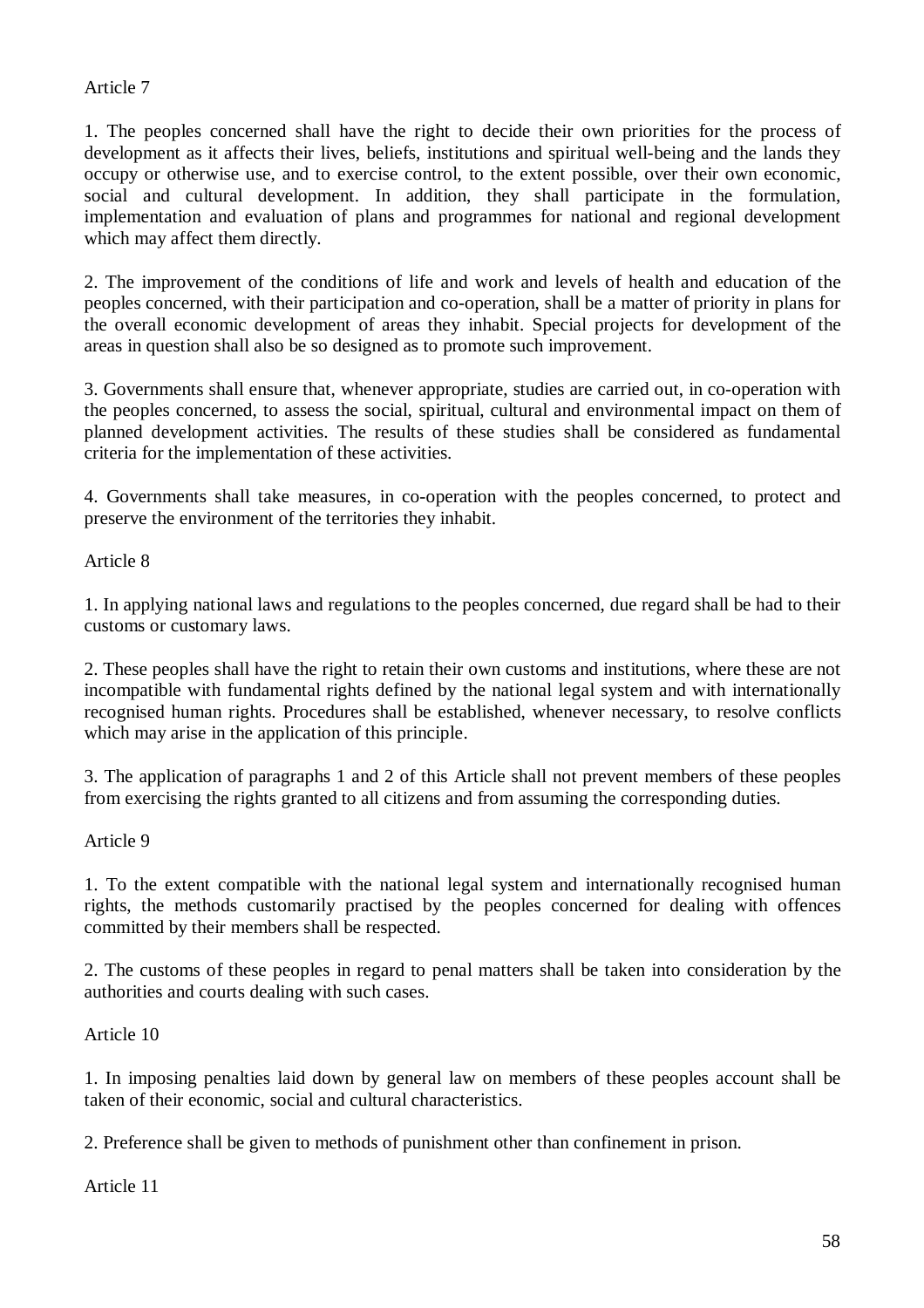The exaction from members of the peoples concerned of compulsory personal services in any form, whether paid or unpaid, shall be prohibited and punishable by law, except in cases prescribed by law for all citizens.

Article 12

The peoples concerned shall be safeguarded against the abuse of their rights and shall be able to take legal proceedings, either individually or through their representative bodies, for the effective protection of these rights. Measures shall be taken to ensure that members of these peoples can understand and be understood in legal proceedings, where necessary through the provision of interpretation or by other effective means.

# PART II. LAND

Article 13

1. In applying the provisions of this Part of the Convention governments shall respect the special importance for the cultures and spiritual values of the peoples concerned of their relationship with the lands or territories, or both as applicable, which they occupy or otherwise use, and in particular the collective aspects of this relationship.

2. The use of the term *lands* in Articles 15 and 16 shall include the concept of territories, which covers the total environment of the areas which the peoples concerned occupy or otherwise use.

Article 14

1. The rights of ownership and possession of the peoples concerned over the lands which they traditionally occupy shall be recognised. In addition, measures shall be taken in appropriate cases to safeguard the right of the peoples concerned to use lands not exclusively occupied by them, but to which they have traditionally had access for their subsistence and traditional activities. Particular attention shall be paid to the situation of nomadic peoples and shifting cultivators in this respect.

2. Governments shall take steps as necessary to identify the lands which the peoples concerned traditionally occupy, and to guarantee effective protection of their rights of ownership and possession.

3. Adequate procedures shall be established within the national legal system to resolve land claims by the peoples concerned.

Article 15

1. The rights of the peoples concerned to the natural resources pertaining to their lands shall be specially safeguarded. These rights include the right of these peoples to participate in the use, management and conservation of these resources.

2. In cases in which the State retains the ownership of mineral or sub-surface resources or rights to other resources pertaining to lands, governments shall establish or maintain procedures through which they shall consult these peoples, with a view to ascertaining whether and to what degree their interests would be prejudiced, before undertaking or permitting any programmes for the exploration or exploitation of such resources pertaining to their lands. The peoples concerned shall wherever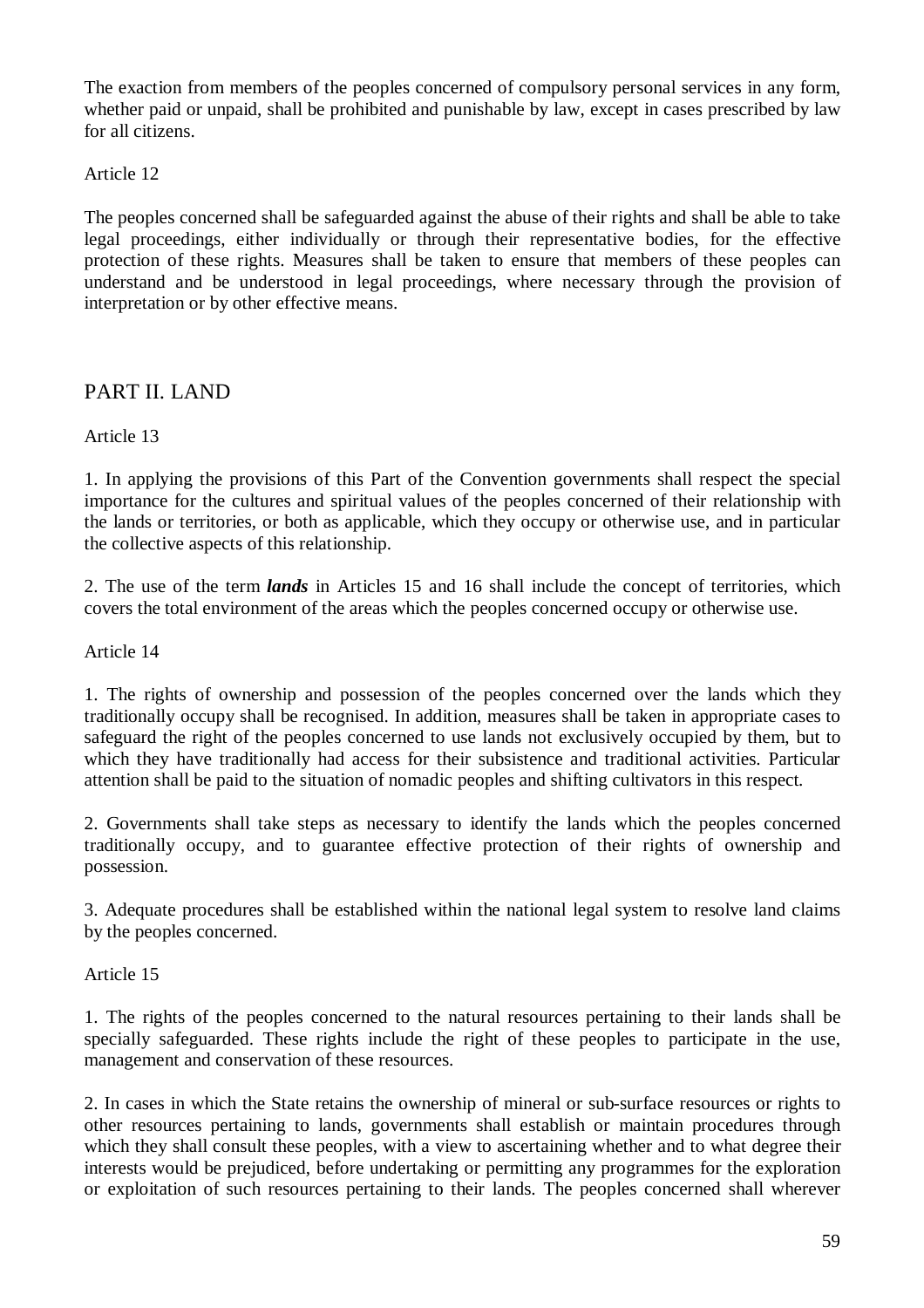possible participate in the benefits of such activities, and shall receive fair compensation for any damages which they may sustain as a result of such activities.

Article 16

1. Subject to the following paragraphs of this Article, the peoples concerned shall not be removed from the lands which they occupy.

2. Where the relocation of these peoples is considered necessary as an exceptional measure, such relocation shall take place only with their free and informed consent. Where their consent cannot be obtained, such relocation shall take place only following appropriate procedures established by national laws and regulations, including public inquiries where appropriate, which provide the opportunity for effective representation of the peoples concerned.

3. Whenever possible, these peoples shall have the right to return to their traditional lands, as soon as the grounds for relocation cease to exist.

4. When such return is not possible, as determined by agreement or, in the absence of such agreement, through appropriate procedures, these peoples shall be provided in all possible cases with lands of quality and legal status at least equal to that of the lands previously occupied by them, suitable to provide for their present needs and future development. Where the peoples concerned express a preference for compensation in money or in kind, they shall be so compensated under appropriate guarantees.

5. Persons thus relocated shall be fully compensated for any resulting loss or injury.

Article 17

1. Procedures established by the peoples concerned for the transmission of land rights among members of these peoples shall be respected.

2. The peoples concerned shall be consulted whenever consideration is being given to their capacity to alienate their lands or otherwise transmit their rights outside their own community.

3. Persons not belonging to these peoples shall be prevented from taking advantage of their customs or of lack of understanding of the laws on the part of their members to secure the ownership, possession or use of land belonging to them.

Article 18

Adequate penalties shall be established by law for unauthorised intrusion upon, or use of, the lands of the peoples concerned, and governments shall take measures to prevent such offences.

Article 19

National agrarian programmes shall secure to the peoples concerned treatment equivalent to that accorded to other sectors of the population with regard to:

(a) the provision of more land for these peoples when they have not the area necessary for providing the essentials of a normal existence, or for any possible increase in their numbers;

(b) the provision of the means required to promote the development of the lands which these peoples already possess.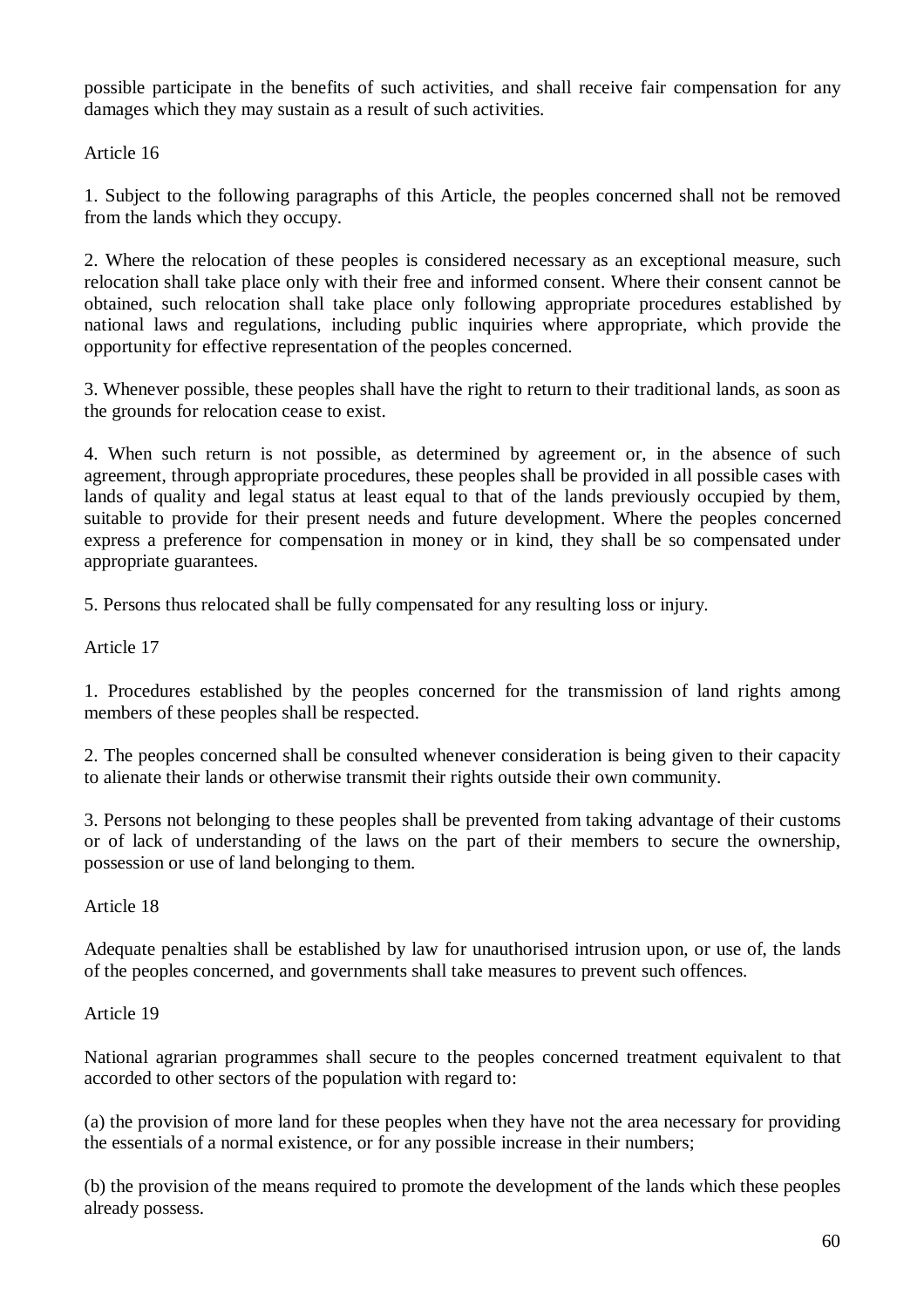# PART III. RECRUITMENT AND CONDITIONS OF EMPLOYMENT

Article 20

1. Governments shall, within the framework of national laws and regulations, and in co-operation with the peoples concerned, adopt special measures to ensure the effective protection with regard to recruitment and conditions of employment of workers belonging to these peoples, to the extent that they are not effectively protected by laws applicable to workers in general.

2. Governments shall do everything possible to prevent any discrimination between workers belonging to the peoples concerned and other workers, in particular as regards:

(a) admission to employment, including skilled employment, as well as measures for promotion and advancement;

(b) equal remuneration for work of equal value;

(c) medical and social assistance, occupational safety and health, all social security benefits and any other occupationally related benefits, and housing;

(d) the right of association and freedom for all lawful trade union activities, and the right to conclude collective agreements with employers or employers' organisations.

3. The measures taken shall include measures to ensure:

(a) that workers belonging to the peoples concerned, including seasonal, casual and migrant workers in agricultural and other employment, as well as those employed by labour contractors, enjoy the protection afforded by national law and practice to other such workers in the same sectors, and that they are fully informed of their rights under labour legislation and of the means of redress available to them;

(b) that workers belonging to these peoples are not subjected to working conditions hazardous to their health, in particular through exposure to pesticides or other toxic substances;

(c) that workers belonging to these peoples are not subjected to coercive recruitment systems, including bonded labour and other forms of debt servitude;

(d) that workers belonging to these peoples enjoy equal opportunities and equal treatment in employment for men and women, and protection from sexual harassment.

4. Particular attention shall be paid to the establishment of adequate labour inspection services in areas where workers belonging to the peoples concerned undertake wage employment, in order to ensure compliance with the provisions of this Part of this Convention.

# PART IV. VOCATIONAL TRAINING, HANDICRAFTS AND RURAL INDUSTRIES

Article 21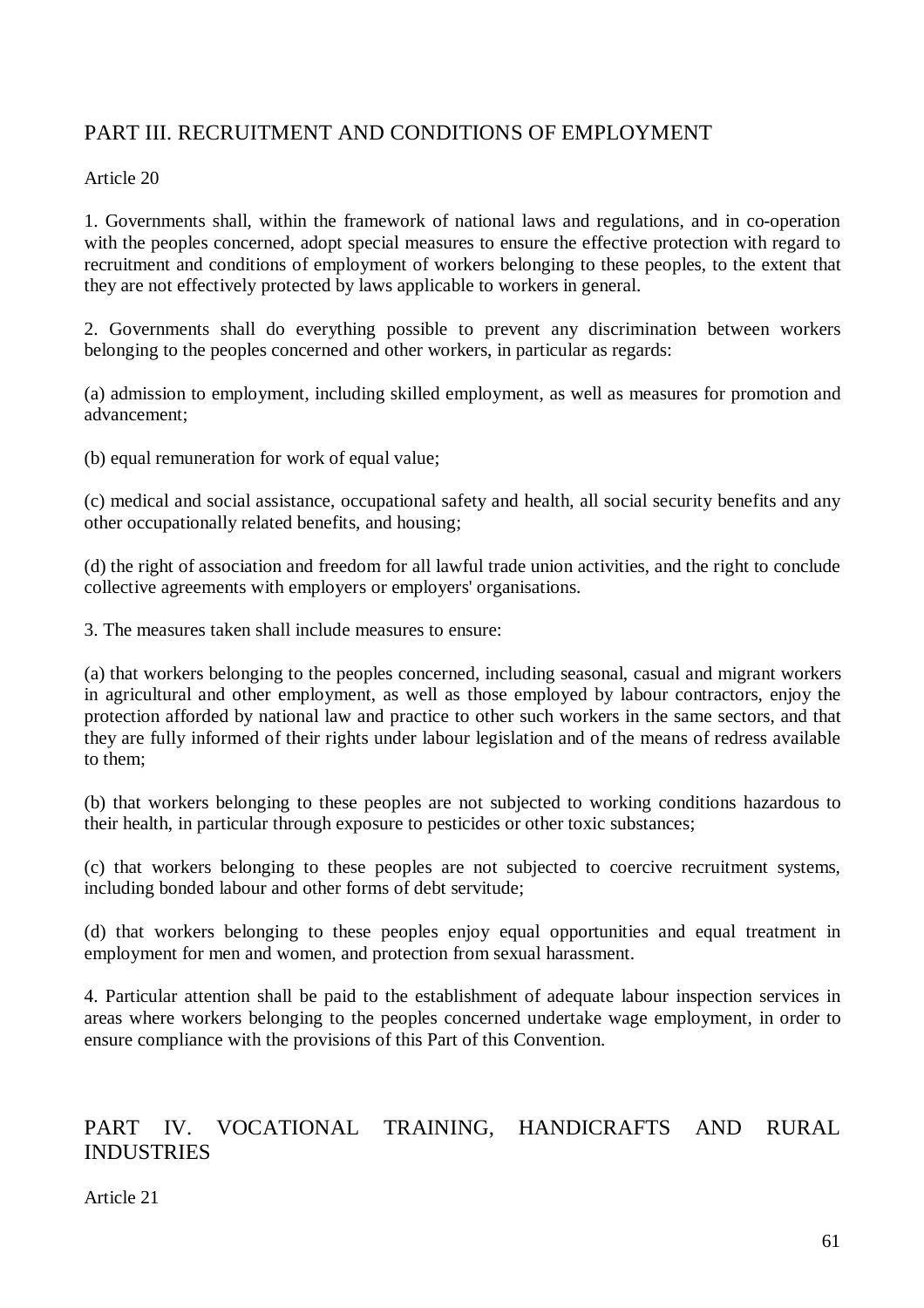Members of the peoples concerned shall enjoy opportunities at least equal to those of other citizens in respect of vocational training measures.

Article 22

1. Measures shall be taken to promote the voluntary participation of members of the peoples concerned in vocational training programmes of general application.

2. Whenever existing programmes of vocational training of general application do not meet the special needs of the peoples concerned, governments shall, with the participation of these peoples, ensure the provision of special training programmes and facilities.

3. Any special training programmes shall be based on the economic environment, social and cultural conditions and practical needs of the peoples concerned. Any studies made in this connection shall be carried out in co-operation with these peoples, who shall be consulted on the organisation and operation of such programmes. Where feasible, these peoples shall progressively assume responsibility for the organisation and operation of such special training programmes, if they so decide.

Article 23

1. Handicrafts, rural and community-based industries, and subsistence economy and traditional activities of the peoples concerned, such as hunting, fishing, trapping and gathering, shall be recognised as important factors in the maintenance of their cultures and in their economic selfreliance and development. Governments shall, with the participation of these people and whenever appropriate, ensure that these activities are strengthened and promoted.

2. Upon the request of the peoples concerned, appropriate technical and financial assistance shall be provided wherever possible, taking into account the traditional technologies and cultural characteristics of these peoples, as well as the importance of sustainable and equitable development.

# PART V. SOCIAL SECURITY AND HEALTH

Article 24

Social security schemes shall be extended progressively to cover the peoples concerned, and applied without discrimination against them.

## Article 25

1. Governments shall ensure that adequate health services are made available to the peoples concerned, or shall provide them with resources to allow them to design and deliver such services under their own responsibility and control, so that they may enjoy the highest attainable standard of physical and mental health.

2. Health services shall, to the extent possible, be community-based. These services shall be planned and administered in co-operation with the peoples concerned and take into account their economic, geographic, social and cultural conditions as well as their traditional preventive care, healing practices and medicines.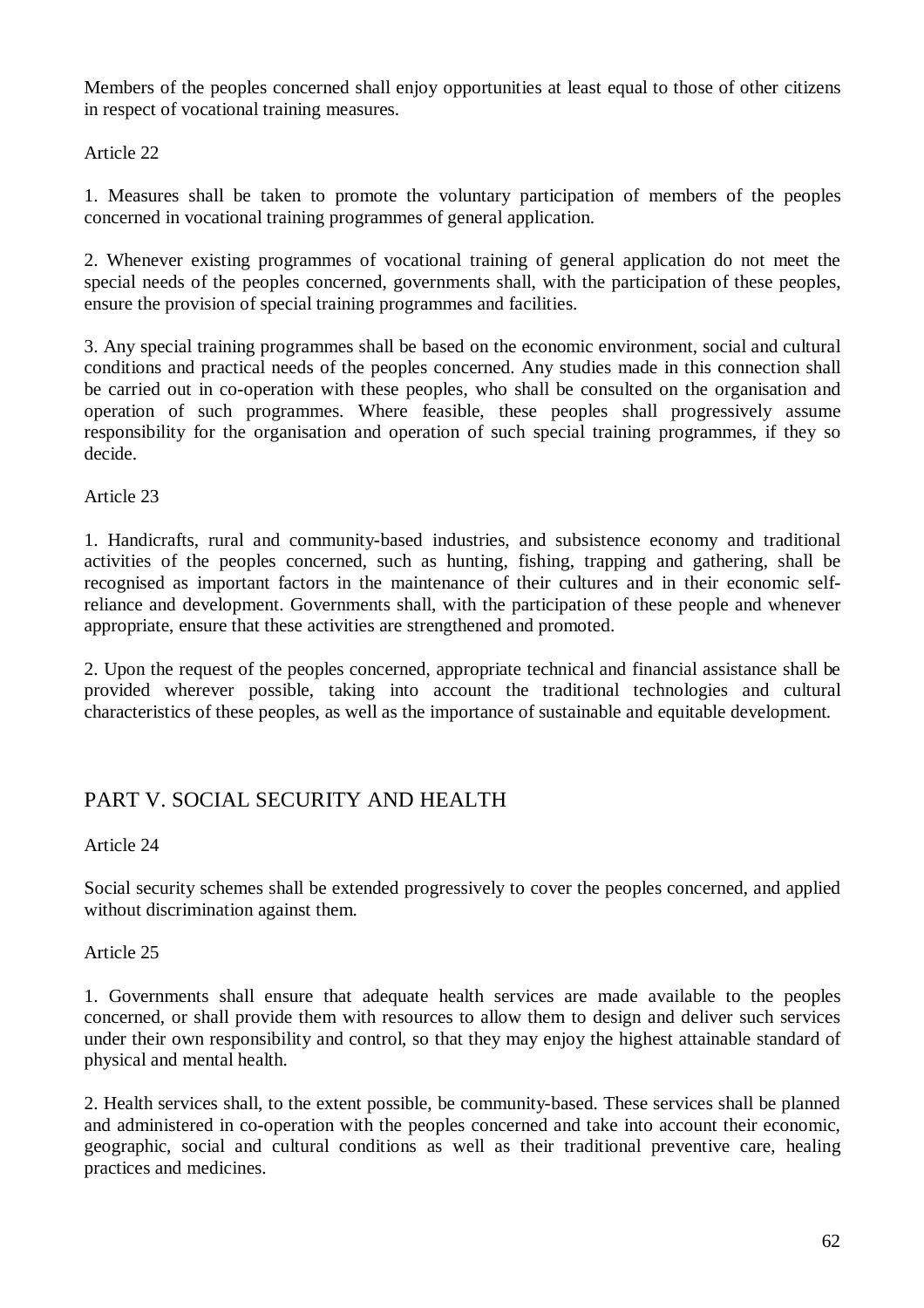3. The health care system shall give preference to the training and employment of local community health workers, and focus on primary health care while maintaining strong links with other levels of health care services.

4. The provision of such health services shall be co-ordinated with other social, economic and cultural measures in the country.

# PART VI. EDUCATION AND MEANS OF COMMUNICATION

## Article 26

Measures shall be taken to ensure that members of the peoples concerned have the opportunity to acquire education at all levels on at least an equal footing with the rest of the national community.

## Article 27

1. Education programmes and services for the peoples concerned shall be developed and implemented in co-operation with them to address their special needs, and shall incorporate their histories, their knowledge and technologies, their value systems and their further social, economic and cultural aspirations.

2. The competent authority shall ensure the training of members of these peoples and their involvement in the formulation and implementation of education programmes, with a view to the progressive transfer of responsibility for the conduct of these programmes to these peoples as appropriate.

3. In addition, governments shall recognise the right of these peoples to establish their own educational institutions and facilities, provided that such institutions meet minimum standards established by the competent authority in consultation with these peoples. Appropriate resources shall be provided for this purpose.

## Article 28

1. Children belonging to the peoples concerned shall, wherever practicable, be taught to read and write in their own indigenous language or in the language most commonly used by the group to which they belong. When this is not practicable, the competent authorities shall undertake consultations with these peoples with a view to the adoption of measures to achieve this objective.

2. Adequate measures shall be taken to ensure that these peoples have the opportunity to attain fluency in the national language or in one of the official languages of the country.

3. Measures shall be taken to preserve and promote the development and practice of the indigenous languages of the peoples concerned.

Article 29

The imparting of general knowledge and skills that will help children belonging to the peoples concerned to participate fully and on an equal footing in their own community and in the national community shall be an aim of education for these peoples.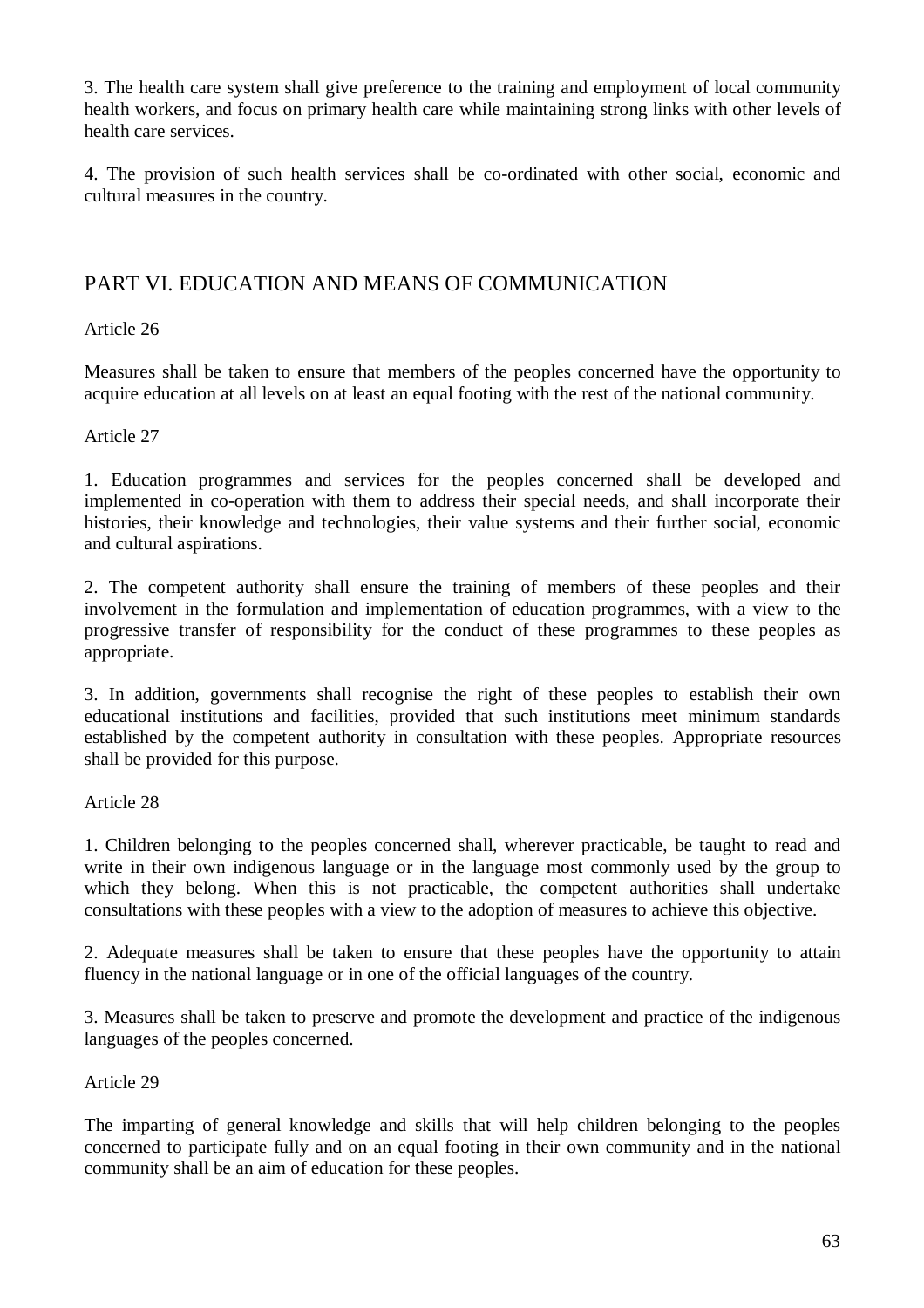#### Article 30

1. Governments shall adopt measures appropriate to the traditions and cultures of the peoples concerned, to make known to them their rights and duties, especially in regard to labour, economic opportunities, education and health matters, social welfare and their rights deriving from this Convention.

2. If necessary, this shall be done by means of written translations and through the use of mass communications in the languages of these peoples.

Article 31

Educational measures shall be taken among all sections of the national community, and particularly among those that are in most direct contact with the peoples concerned, with the object of eliminating prejudices that they may harbour in respect of these peoples. To this end, efforts shall be made to ensure that history textbooks and other educational materials provide a fair, accurate and informative portrayal of the societies and cultures of these peoples.

# PART VII. CONTACTS AND CO-OPERATION ACROSS BORDERS

Article 32

Governments shall take appropriate measures, including by means of international agreements, to facilitate contacts and co-operation between indigenous and tribal peoples across borders, including activities in the economic, social, cultural, spiritual and environmental fields.

## PART VIII. ADMINISTRATION

### Article 33

1. The governmental authority responsible for the matters covered in this Convention shall ensure that agencies or other appropriate mechanisms exist to administer the programmes affecting the peoples concerned, and shall ensure that they have the means necessary for the proper fulfilment of the functions assigned to them.

2. These programmes shall include:

(a) the planning, co-ordination, execution and evaluation, in co-operation with the peoples concerned, of the measures provided for in this Convention;

(b) the proposing of legislative and other measures to the competent authorities and supervision of the application of the measures taken, in co-operation with the peoples concerned.

## PART IX. GENERAL PROVISIONS

Article 34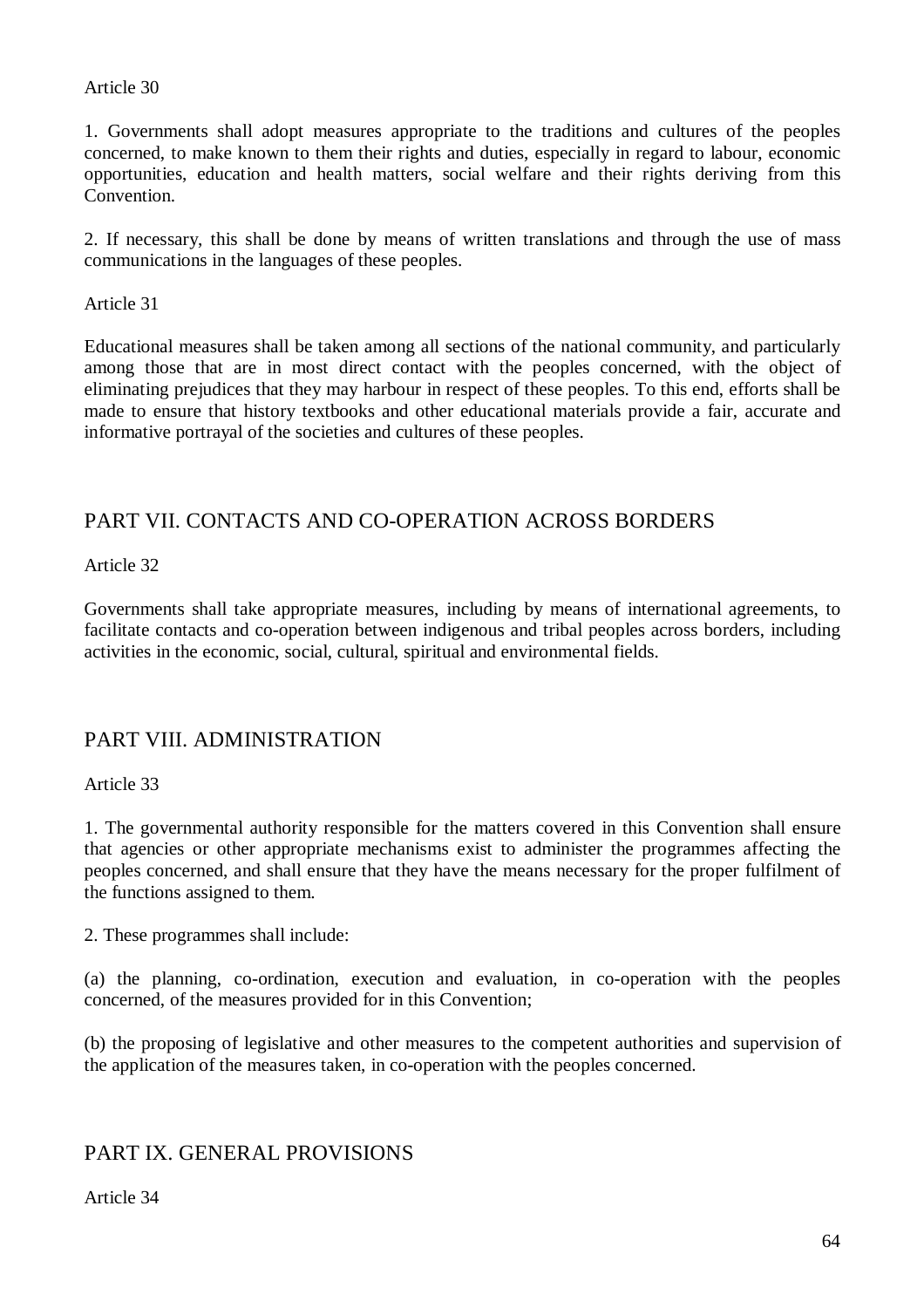The nature and scope of the measures to be taken to give effect to this Convention shall be determined in a flexible manner, having regard to the conditions characteristic of each country.

Article 35

The application of the provisions of this Convention shall not adversely affect rights and benefits of the peoples concerned pursuant to other Conventions and Recommendations, international instruments, treaties, or national laws, awards, custom or agreements.

# PART X. FINAL PROVISIONS

Article 36

This Convention revises the Indigenous and Tribal Populations Convention, 1957.

Article 37

The formal ratifications of this Convention shall be communicated to the Director-General of the International Labour Office for registration.

Article 38

1. This Convention shall be binding only upon those Members of the International Labour Organisation whose ratifications have been registered with the Director-General.

2. It shall come into force twelve months after the date on which the ratifications of two Members have been registered with the Director-General.

3. Thereafter, this Convention shall come into force for any Member twelve months after the date on which its ratification has been registered.

Article 39

1. A Member which has ratified this Convention may denounce it after the expiration of ten years from the date on which the Convention first comes into force, by an act communicated to the Director-General of the International Labour Office for registration. Such denunciation shall not take effect until one year after the date on which it is registered.

2. Each Member which has ratified this Convention and which does not, within the year following the expiration of the period of ten years mentioned in the preceding paragraph, exercise the right of denunciation provided for in this Article, will be bound for another period of ten years and, thereafter, may denounce this Convention at the expiration of each period of ten years under the terms provided for in this Article.

Article 40

1. The Director-General of the International Labour Office shall notify all Members of the International Labour Organisation of the registration of all ratifications and denunciations communicated to him by the Members of the Organisation.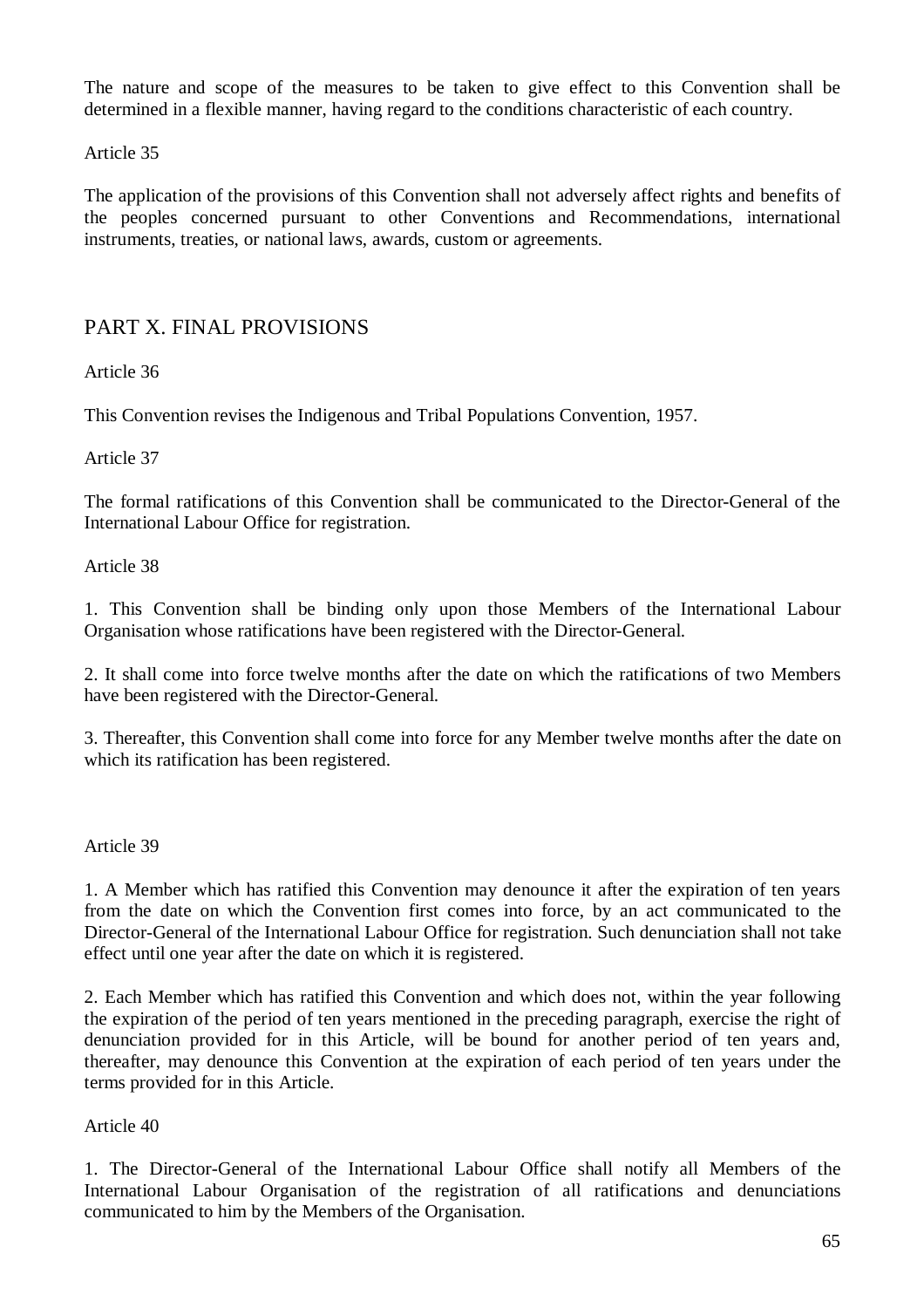2. When notifying the Members of the Organisation of the registration of the second ratification communicated to him, the Director-General shall draw the attention of the Members of the Organisation to the date upon which the Convention will come into force.

## Article 41

The Director-General of the International Labour Office shall communicate to the Secretary-General of the United Nations for registration in accordance with Article 102 of the Charter of the United Nations full particulars of all ratifications and acts of denunciation registered by him in accordance with the provisions of the preceding Articles.

## Article 42

At such times as it may consider necessary the Governing Body of the International Labour Office shall present to the General Conference a report on the working of this Convention and shall examine the desirability of placing on the agenda of the Conference the question of its revision in whole or in part.

## Article 43

1. Should the Conference adopt a new Convention revising this Convention in whole or in part, then, unless the new Convention otherwise provides-

(a) the ratification by a Member of the new revising Convention shall ipso jure involve the immediate denunciation of this Convention, notwithstanding the provisions of Article 39 above, if and when the new revising Convention shall have come into force;

(b) as from the date when the new revising Convention comes into force this Convention shall cease to be open to ratification by the Members.

2. This Convention shall in any case remain in force in its actual form and content for those Members which have ratified it but have not ratified the revising Convention.

Article 44

The English and French versions of the text of this Convention are equally authoritative.

Copyright © 2005 International Labour Organization (ILO)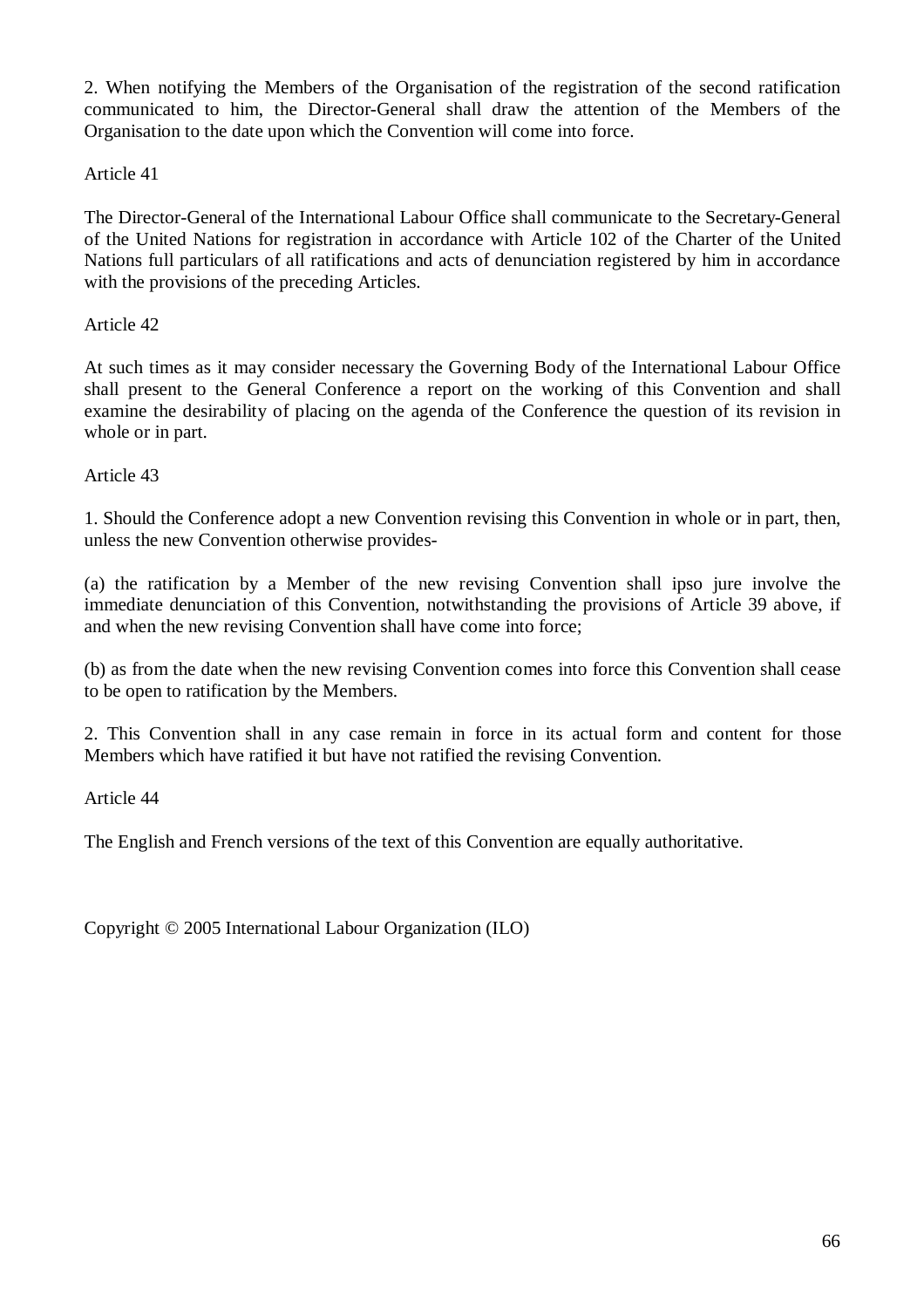# **Appendix 3. Log Tape 1: Kukama Settlement (translated from Setswana).**

Time inn (TC): Kukama settlement

### 12:33:00 Them: What did the wild life authorities say to you?

## **US: They did not say much, they just asked if where we were going to pass, which gate. Then we went in (CKGR).**

#### **US: Do you guys often get people passing here and asking you guys questions?**

12:34:32 Woman in Red: Not many people come around and ask questions except some American tourist who come around and ask questions.

#### **US: Have you heard of an organisation called survival international?**

12:35:44 Woman in Red: We know some but we don't know others, they all look the same, they are all white! But we have heard about that organisation.

#### **US: Is this the place were you guys grew up, has you family always been here?**

12:36:48 Woman in Red: This is our home, this is our mother and our father was also buried here and so did our grandparents whose graves are also here. I can just say it's a place of my ancestors have lived (comments the woman with a green head cloth). In general the family history is here.

### **Us: back in time, has the Botswana government tried to remove you or tried to sabotage your way of living here.**

12:38:24 Them: ever, we have never heard of such a thing, the reason why we are surprised is because now, it's the very first time we ever hear that we have to move

#### **Us: what reasons did the government give them for moving?**

12:39:45 Woman in red: they say we should move for the wild animals, and I don't understand because our grandparents stayed here with these wild animals and we grew with them and its just the way of our lives. Now all of a sudden we are told to move.

#### **Us: where are you supposed to move to?**

12:41:05 They, (the Government officials) say we should move to New Xadi and Kaudane, but we don't want our kids to come back to the reserve to see the animals with money because we don't. Have the money; we want them to grow up with the privilege of experiencing to live with the wild animals as we did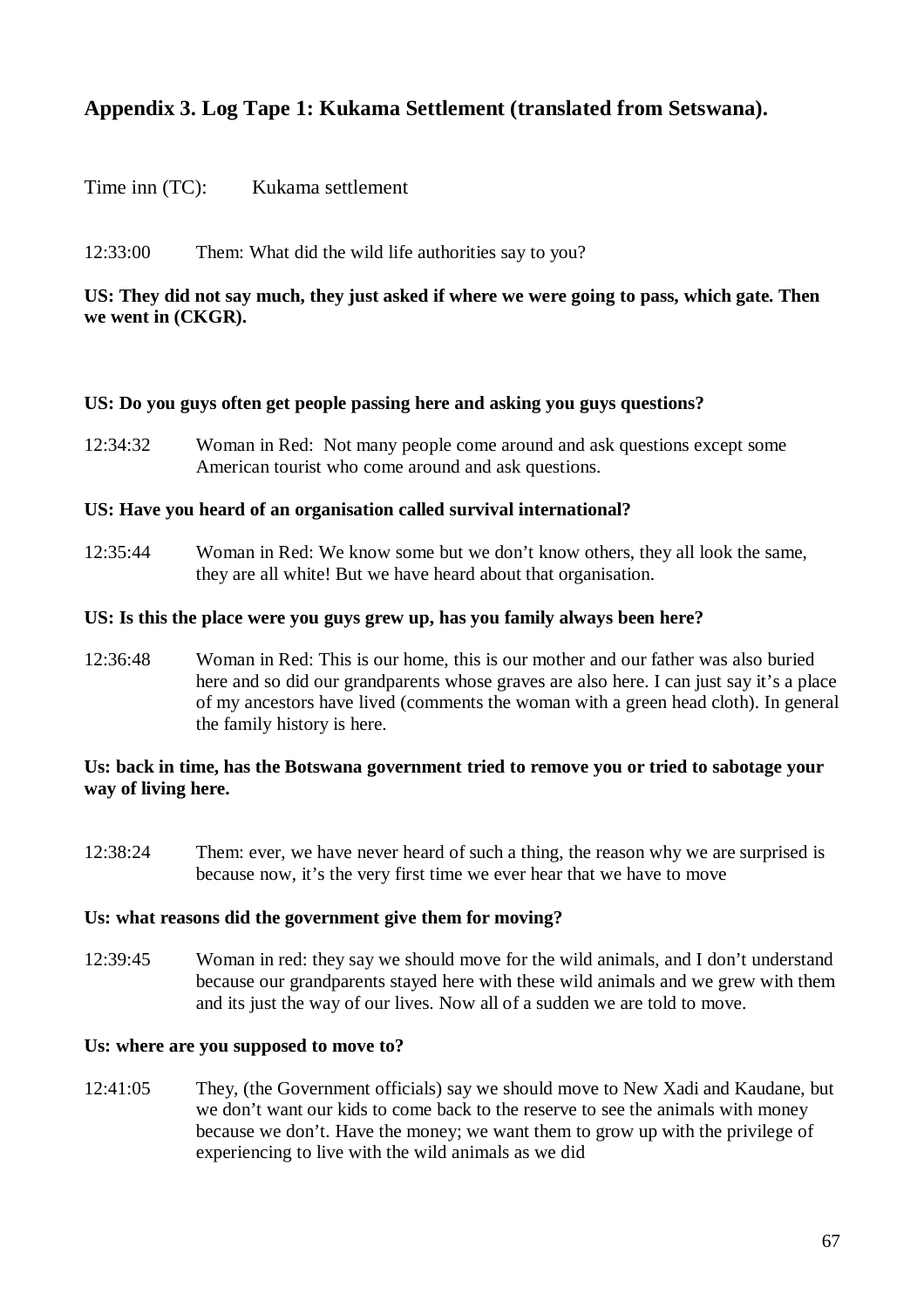### **Us: so do you want the life which is outside of the reserve, with TV., schools, hospitals etc.**

12:42:15 Them; no, no, no! We really can't cope being out there, being alcoholics and that's what we are not used to here, and people who have gone out there are alcoholics

### **Us: what about the hospitals that have been built outside the reserve for you?**

12:44:05 Them: well if we can still move when we are sick, we'd rather just ride our donkey's from here and back, but moving, no! -even if you die we die on the way.

### **Us: so what is this paper on the tree for? (Government sticker in the nearby tree with information of survey with a plane in low altitude)**

12:45:15 Woman in red: Ah, we were just told that an aeroplane will be in the area soon, so we shouldn't be afraid when we see it

#### **Us: do u guys know what it (the plane) is coming to do here?**

12:46:10 No, we only hear that its here to survey the soil, weather they are looking for diamonds we don't know.

#### **Us: Does u know that there are diamonds in the area?**

12:47:03 Woman in red: We do not know really, but we are saying that since we are people who reside here, we deserve to be politely asked and not just be walked upon as if we are not human. We should be respected, even if they survey and find these diamonds they should not just take us by storm. The least that can be done is tell us that we found something in your land and politely step aside, like they would do for every body. Like u see how you guys came here and asked us politely if u could talk to us, which was the way, not just coming here to the CKGR forcing cameras in our faces just because we are Basarwa's. No, that approach doesn't work.

#### **Us: when was the first time u heard that you had to move out from the reserve?**

12:48:30 Them: we had water drums here and they are now taken

### **Us: how does u get water now? (The question started a long section of statements; the following is an abstract of repeated monologues from most of the group gathered around "our" tree).**

- 12:49:30 Please we beg you people as you go around please tell your fellow people about us, well not the government coz that will just be a death sentence. Please voice our complaints.
- 12:50:30 They (the government) has served us with death sentence, I mean when you take water, medical facilities, it means that even if you die it does not matter. I'm afraid of saying this.
- 12:51:43 Our grand parents did not drink water often, only when it rained. Their bodies were used to that. Even we could have been like that, we don't know what thought the government to come and give us water, food and medical facilities.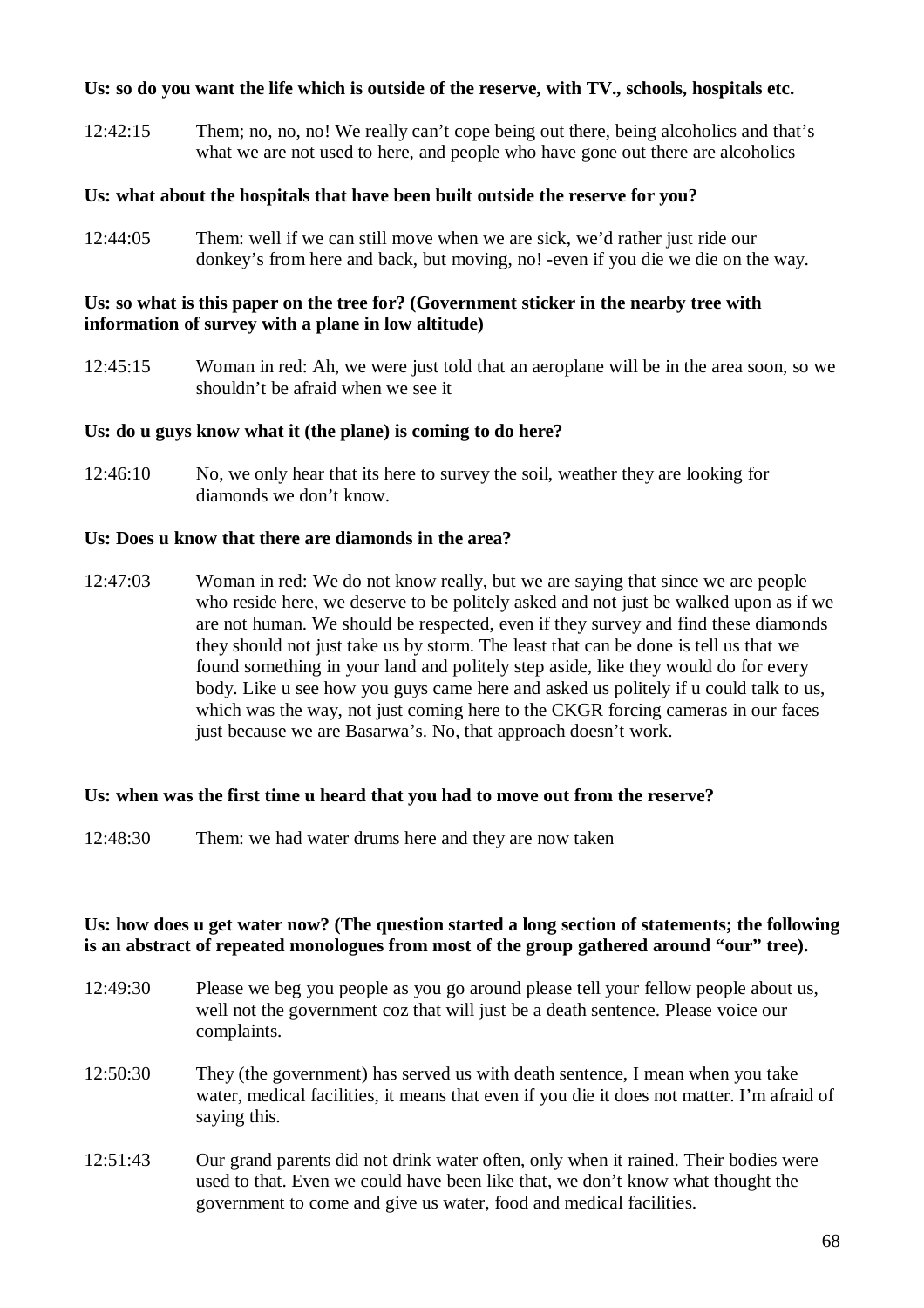- 12:54:25 If I was to give you an example now: If u bring me something today and I eat it and bring it again tomorrow, I'll get used to it and think this is the person who can help me live better. That what the government did, he made us get used to water and that a person got medical facilities and food. Now that we are not getting those things we are really struggling.
- 13:03:00 I am surprised by the fact that I used to get pension money from the government and it suddenly stopped.
- 13:03:46 They stopped the money in 2002. They don't give the money until she moves out.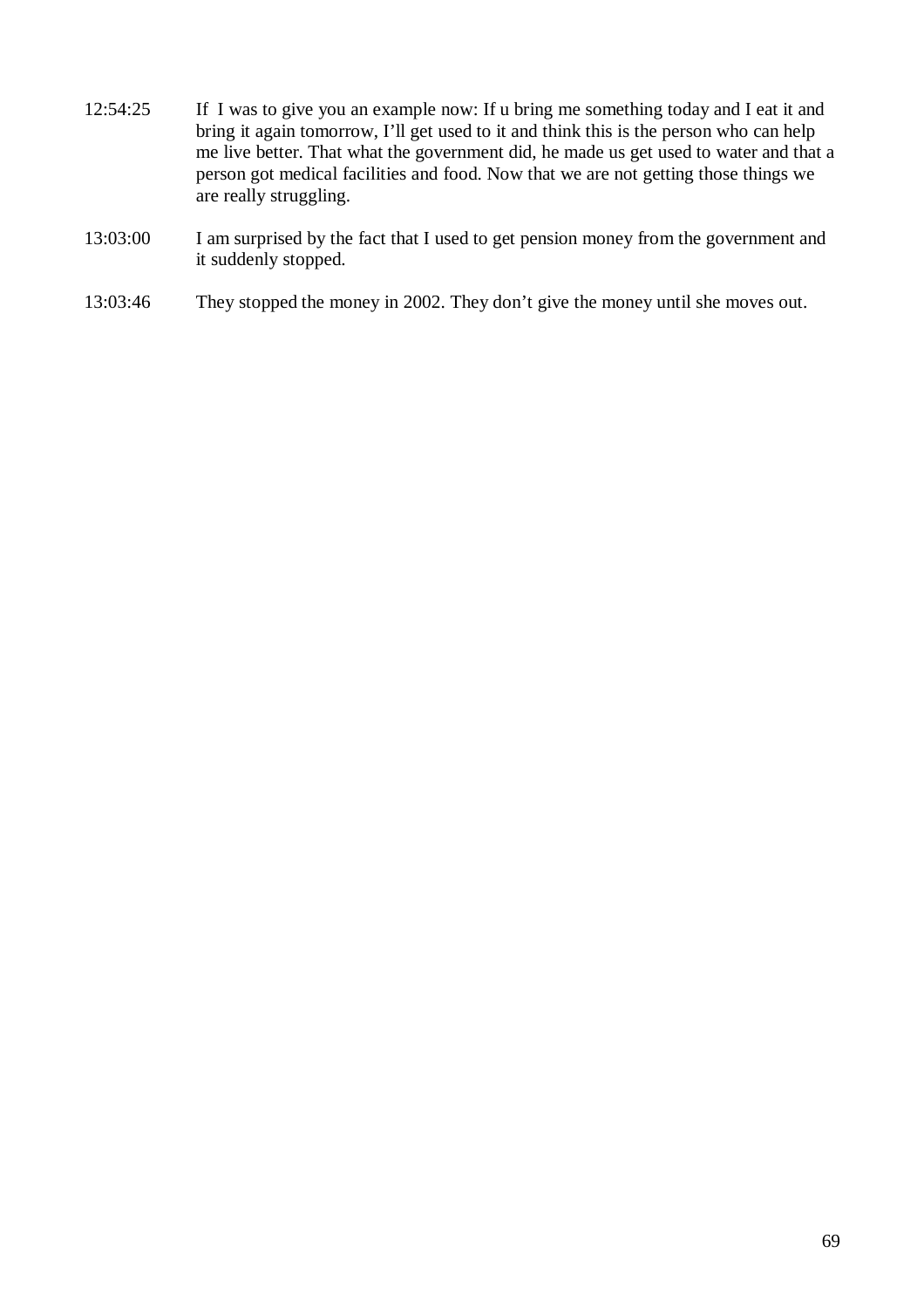# **Appendix 4. Log Tape 2: Molapo Settlement (translated from Setswana).**

Time Inn (TC): Molapo Settlement

#### **US: How come that you are still inside CKGR**

13:27:45 We had left and came back. There was nobody here, we had all gone and came back. We left that summer and came back the same winter.

#### **US: Why did you come back?**

13:28:55 We never wanted to leave from here.

#### **US: Then why did you move initially?**

13:29:22 Because we were pressurised/forced.

#### **US: Are you not afraid to be here since you had left the park (the question brings discussion)?**

- 13:30:28 This is our land; we don't know it as a park because we originated here. This is just a new generation thing. Back in Seretse Khama days we never heard this.
- 13:30:49 The Government says we went and asked to move which is not true
- 13:31:28 They were saying we should move from here because it is a place for wild animals when we did not want to move. That's why we are back; now it is a case we don't even know who is going to win.
- 13:33:55 They don't want white people coming here, -initially they had locked the gates, we went and told people who are representing us, and then they were opened.

#### **US: Where do you get your water from?**

13:35:14 initially, the government gave us water then they took everything away.

#### **US: did you have water tanks here or what?**

13:36:05 They used to deliver water to us.

### **US: How do you get your pensions?**

13:36:52 We get it outside. Before, they brought the money to us.

### **US: Where do you get the water from now?**

13:37:30 Nowhere, only when it rains. We plough and get watermelons and drink.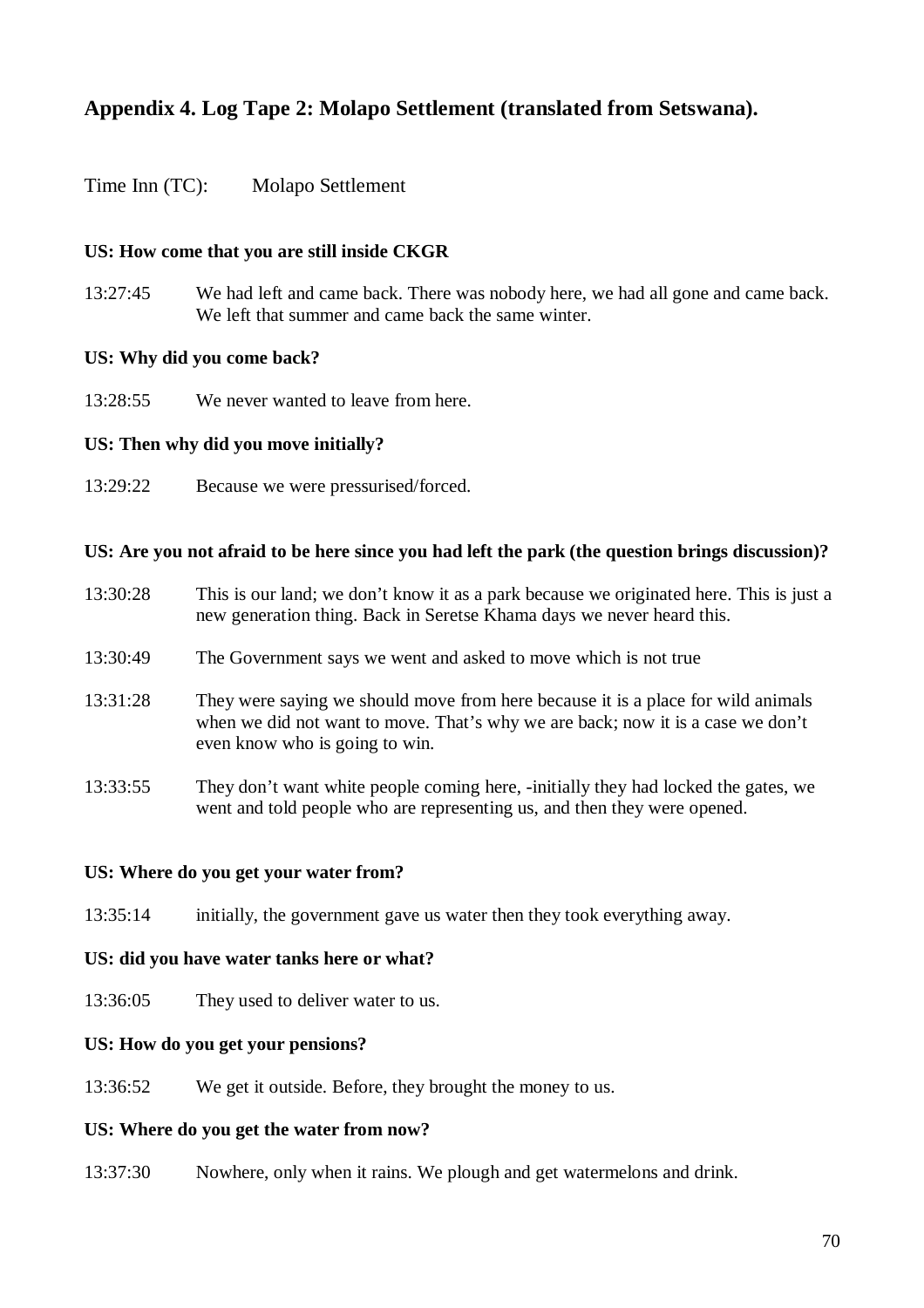# **US: If you are allowed to live here. How do you earn a leaving?**

13:38:10 When I am here I don't need a lot of things.

# **US: Why don't you want to go and live in a settlement with hospitals, schools and modern facilities?**

13:39:10 I don't want to live in a land that is not mine. Those things, if we want them, they must bring them to us here.

### **US: How many people are living in this settlement?**

(No answer)

### **US: Are you allowed to hunt?**

13:44:35 No, we are afraid.

## **US: The same question I asked before to someone, they said that the animals are dangerous for you.**

13:45:06 What do they kill? There is no animal dangerous to us. That's a lie. There are lions here, they are our pals, when they kill we go to their pray and take the rest of what the lions kills.

#### **US: Why does not the government see this?**

13:45:00 I don't understand because what you are talking about. I was thought by god, not a human being.

### **US: So the government never discussed with you the developments that would occur outside the park?**

13:47:54 They said we were going to find white houses there build for us.

## **US: So no schools were there**

- 13:48:29 The schools are there but they are theirs not ours.
- 13:49:50 Before they made schools for us at Xadi and said they were ours, so how did it happened that they moved them so fast. Again they said the new Xadi area was the hunting place, and then they turned around started taking people in, beating them, so who will we believe them.

### **US: Why does not the government want to talk to us?**

13:51:10 Because they are crooks, if you are not careful they will take you down but WE have realised that know.

### **US: So you were born here, just like your generations before you?**

13:53:00 This is the place, their grave are here.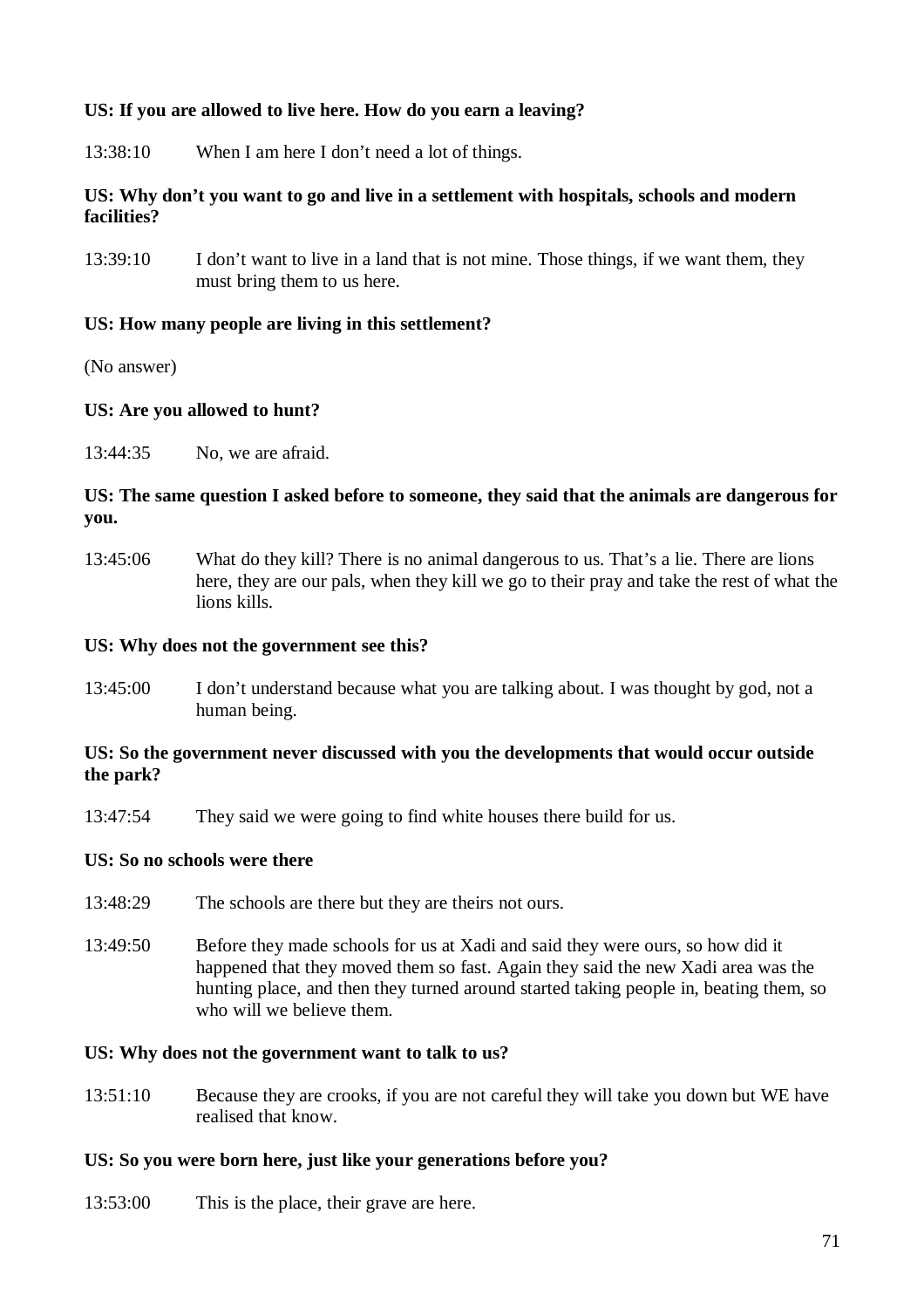# **US: So where do you kids go to school?**

- 13:53:57 They go to school in Ganzi, and they live at school. They were taken yesterday.
- 13:56:27 The only car that comes around here is the car that comes to get the kids when they go to school, and then if you ask to get a lift they refuse.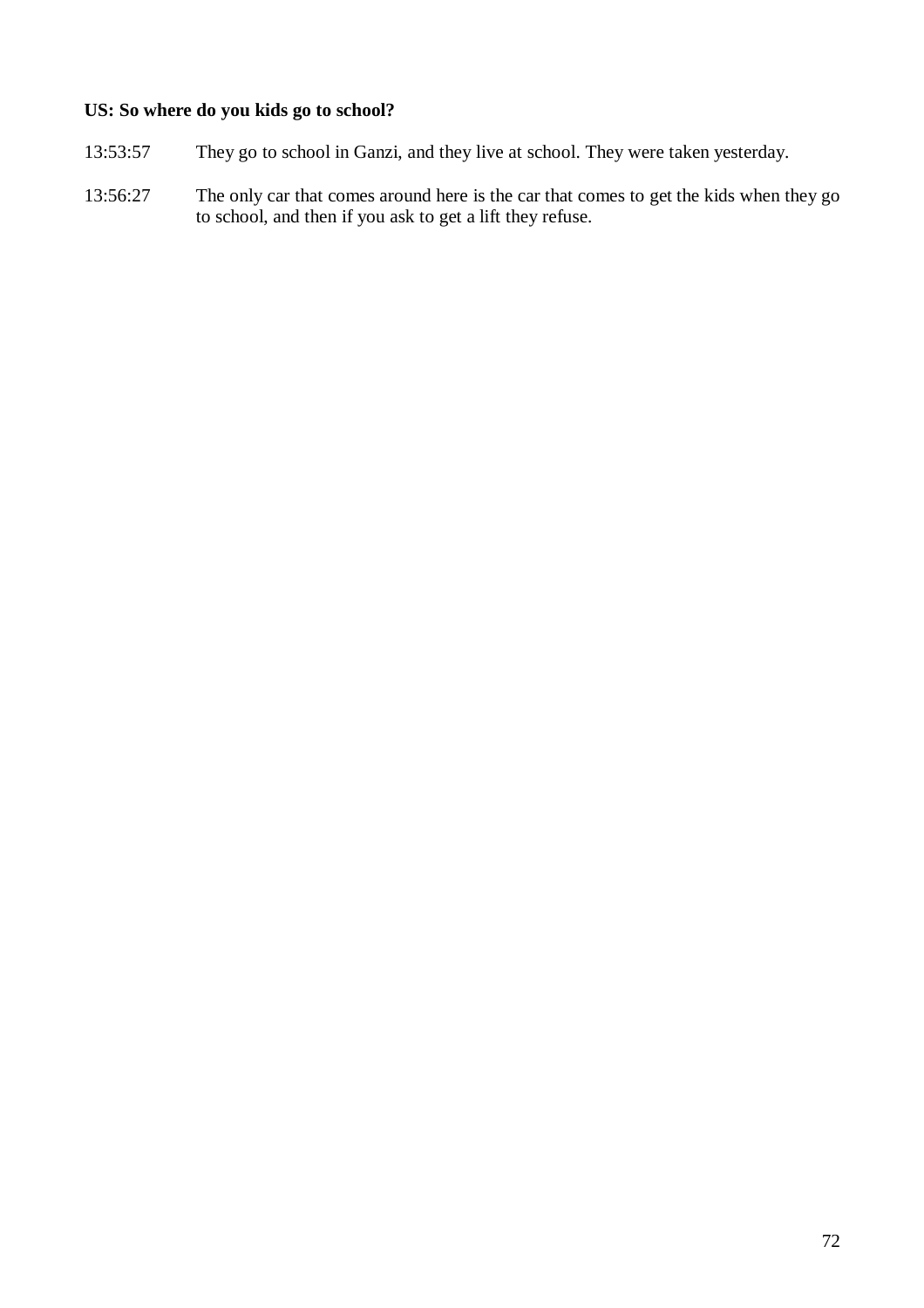# **Appendix 5.**

# **Interview: Amelia Malebane, Lecturer in the Department of Media Studies, University of Botswana.**

OM : Let us start with the academic issue. In your view, how do you think the University of KZN can cooperate with your university. Do you do research with the camera as a method of documentation?

AM : Well, first of all, you are asking about relationships between the universities. I think the rest of the world over is talking about collaborative work within universities. The first thing we can do is to share and exchange ideas and share papers and do stuff together, so collaborative work, yes. The use of the camera inside the university and for research, the University of Botswana has a research center, research unit. And the center for academic development and inside the center for academic development you have all kinds of audio-visual equipment that lecturers and academic staff can use for their research work. And the Department of Media Studies by its very nature will have equipment such as cameras and stuff.

OM : You are familiar with Prof. Sissel Saugestad work. Is there anyone here working on the Basarwa issue as intensely as she was?

Am : Well, I don't know if I can say Sissel's work was intense but I think it made a tremendous contribution to Basarwa research. There's now the Basarwa bibliography which says who has done so much work on the Basarwa and Sissel has a lot of prominence in the pages of this volume and she herself was the mastermind behind it as well, but more and more scholars are involved in Basarwa research inside this University and every scholar will take a specific topic which is close to their heart so whatever Sissel was working at is different from one who is working on dietary patterns of Basarwa for example.

OM : How is the interest of the Botswana students to follow up and do research out there on the Basarwa issue?

AM : Well in the past there was not so much necessary sort of want or desire but it has slowly changed now, the university of Basarwa research center here encourages people to go into the socalled not-used-to-dos of research also because to get research done in Botswana you need a special permit from the office of the president. And so the issues of the minority groups in Botswana, the issues were not very comfortable with the issues for scholars especially the ones coming in from outside the country, coming to investigate, anthropologists coming to observe the primitive peoples of Africa so the government of Botswana has been not so happy with people coming in to do research and also even if you are a Motswana to do research on these specific sort of hot issues or sort of the issues that are between parliament etc. they are reluctant to give the permits for those, but also just the nature of the relationships of the society of Botswana in general... there has been lack of interest in studying the minority groups. But that perception has changed, as I said the bibliography can show you how much research has been done now so maybe that was so ten maybe twenty years ago right now I'm sure there's someone doing research on the Basarwa

OM : So in the future with the work Tomaselli has done and arguing down there with the Bushmen, where do you see that we can make closer relationships here…with the common topic of the Bushmen and Basarwa on both side of the border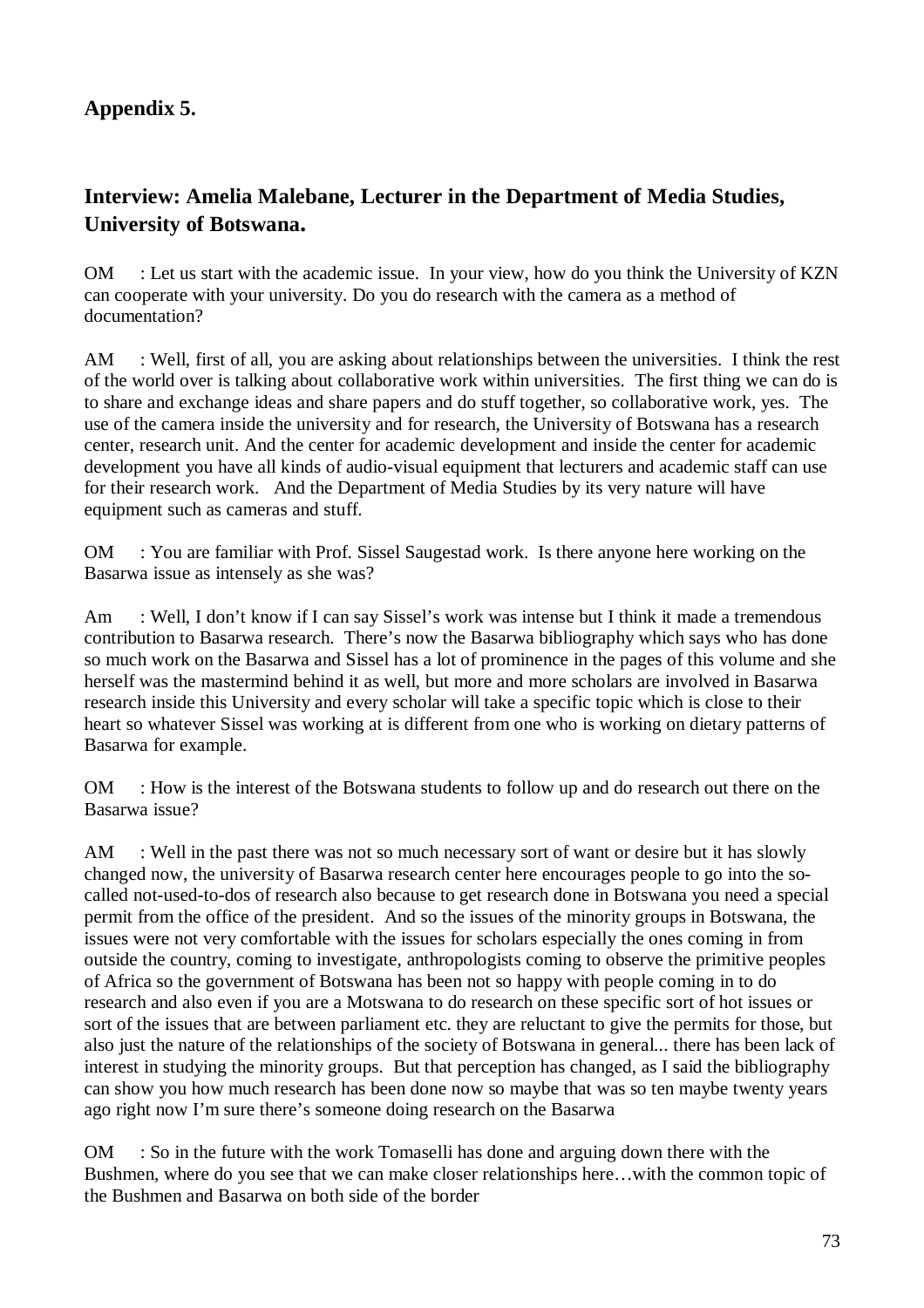AM : There is a lot that can be done but the unfortunate thing is that a high number of Basarwa do not have much education as it were, so the unfortunate thing is that much as we want to work with them the rest of the world is looking at us doing work for them and the rest of the world is now saying that we must work with them and there's talk of community-based programs etc. so I cannot answer that except if I would know the direct focus and the intent of this scholar and the relationship with Basarwa what exactly will be taking place as long as it now gives much more leeway to the Basarwa themselves and of course you know that they are the holders of local knowledge so whatever person goes in there to research must have this respect at the back of their minds that much as possible not for them but with them. And so even at the University of Botswana here we have Basarwa students inside this university and whatever we do there was this land case at the High court the other day we took them all to listen to the court proceedings and we get them to get involved. So with the Basarwa research center we have been talking a lot about the center must be run by Basarwa students themselves. One of the students, she has just finished her Masters in the UK she is a member of the Basarwa she [served] at the centre even though I hear that she is leaving now to go for further studies elsewhere but it's interesting to have her at the center for Basarwa research because she can directly link with the language, with the culture, with her people. And remove the backpack, the difficulty of the backpack, if you enter a foreign culture.

OM : Do you feel it's difficult to work with the Basarwa issue, you as a member of the committee of Vision 2016?

AM : I guess every issue would be difficult if it had some thorns in it, but I've worked a lot with the Basarwa, I call myself a friend of the Basarwa. I've produced a film, the Spiral of Silence two years ago which looks at the challenges of representations of the diverse cultural groups of the Botswana and my film more specifically on the Basarwa and whether they received the reportage from the media as it were as compared with [inaudible] by the way it's not just the Basarwa who are the minority there are other minority groups in Botswana the focus is standard to go with the Basarwa because they were seen as the most disadvantaged, more but I've worked with them and I had no problem working with them as it were, I had a problem dealing with their situation that was affecting my research when I was seeing their living conditions and stuff but doing research with them was not a problem. Also because most of them have become [asimmiles], they speak SeTswana so I didn't have to struggle with the click-click language, etc, But getting into the common place and getting in the fieldwork, and discovering that you are coming from heaven and they are living in hell that touches you, and each time I screen my film to audiences and my students I still have tears in my eyes when I think about the life and their living conditions. And I also appreciate the fact that some of the Basarwa say that this is the lifestyle that they want to keep. So these are the dynamics of the whole discussions of Basarwa.

OM : What do you think about the way they are living now, and the fact that they want to live the way they have been living for a thousand years?

AM : I think that everything changes except for the law of change. And I think that maybe the concept of development is what we should be looking at as scholars. How do we bring the development to the so-called undeveloped or less developed peoples. I think the issue that we can contest about is the development and how it is brought about to the Basarwa. If you have not informed anybody about the importance of insuring their house or their equipment, you are not going to laugh at them or think of them as stupid if their equipment burns down if you have not told them about the importance of insuring their property. So if Basarwa do not understand these very concepts of development which in 2016 what the government wants to do and why they are doing the things they do, of course common sense says there will be resentment. And that's why perhaps some of them are saying they do not want to go. So my argument is maybe just on the approach of the development to Basarwa issues and Basarwa as a people, as I say, everything else changes.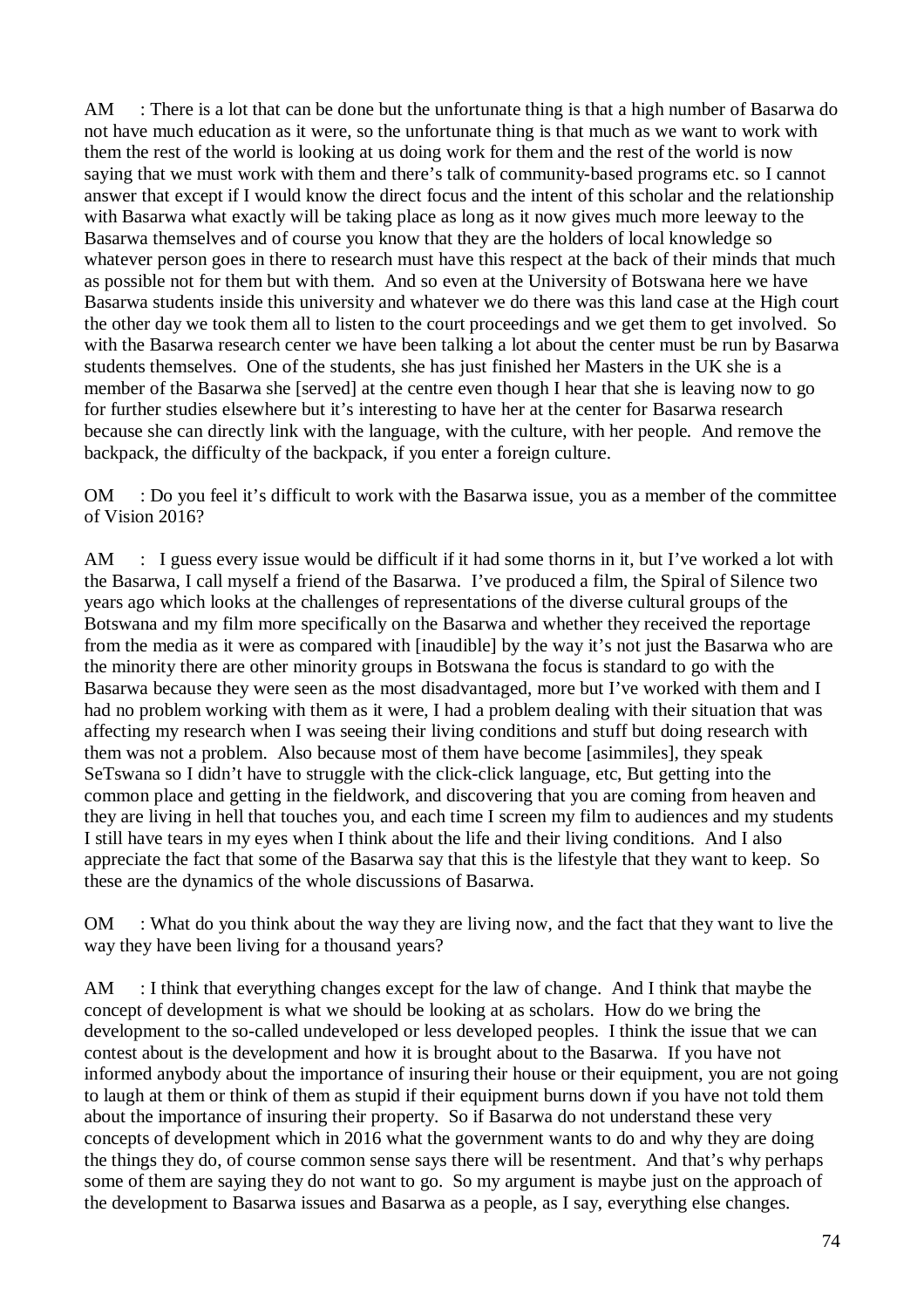When you go to the areas where they live, you will see that the soils are infertile, there is no clean water, they are far away from schools, far away from shops, far away from the post office, I mean they are not in touch. It's almost like we are living in Botswana and they are living out of Botswana. So it is worrying.

OM : What about you did your research in Inalegolo, you saw alcohol misuse and people missing opportunities to go hunting. What do you think that they have been removed, and these moves have not been successful?

AM : I don't think it is not successful. I just say that the very concept of maybe the very injection of development in these areas and these people. When I was working on my film and was watching so much alcohol in the compounds of Inalegolo and Kutuku three years down the line a whole team of us were sent by the president on the 5<sup>th</sup> of March, there was a Civicus World Assembly here, it was their first time to come to Africa and Botswana hosted the World Assembly and the theme was acting together for a just world, and so before the beginning of the assembly his Excellency the president requested some people from different bodies to go to the CKGR to get involved and see more so that we can inform the rest of the 200 countries that were here attending the world assembly to get a clearer picture. So when I was in Inalegolo and when I was in the disputed Central Kalahari Game Reserve and the new settlement, it was a new picture. They have hospitals, nice clean water, a huge supermarket…and when I was looking back to Inalegolo I was like no…who wants to live in a place like Inalegolo? I spent ten days with the whole team with the Ministry of Foreign Affairs and I saw Central Kalahari now, all of it, we spent ten days there…and I had a different view altogether now, and I was not accepting why some of them wanted to remain in the bush and also, how do you actually build a hospital or a clinic or a supermarket for seven people, that the government is saying that it is better if they are in one particular area, so the issue is, is the area inside the reserve or outside the reserve but I came across a family that was refusing to move who were actually inside the game reserve. That issue is still in court and I'm not at liberty now to discuss…I don't know the outcome of that.

OM : But the policy of the government is to bring the children to the school and not the school to the children. Isn't that so?

AM : Yes but that matter is still within the courts and it's not for me to comment on that with so much intelligence. What I do know is that the contested issue right now is that they are actually settled inside the game reserve so the courts are going to define whether who came first, was it them or the border…to separate the land? So I cannot claim authority over that one now because they are saying they were there first and the government is saying no but you know in 18-whatever we were here first. So whether they are bringing the school to them or the school coming to them is an issue of where is each one of these items being brought to or from. Is it to the reserve or away from the reserve? So the court ruling will decide and say they are justified to be inside and so destroy everything else that is there. But when you look at all over the world I don't know how they can actually live together with the animals in the same place.

OM : Well but the Sami in Norway do.

AM : Yes but the Sami in Norway live with animals that are less dangerous.

OM : But I guess their culture here is so they can deal with the lions.

AM : It's different. The culture is to deal with the lions but remember that these people do not come from the Game Reserve. Remember way back in times of history. Let me take you down to Walvis Bay and let me take you down to Cape Town, to Port Elizabeth, let me take you down South Africa where there are actually their remains and you know that's where they came from. These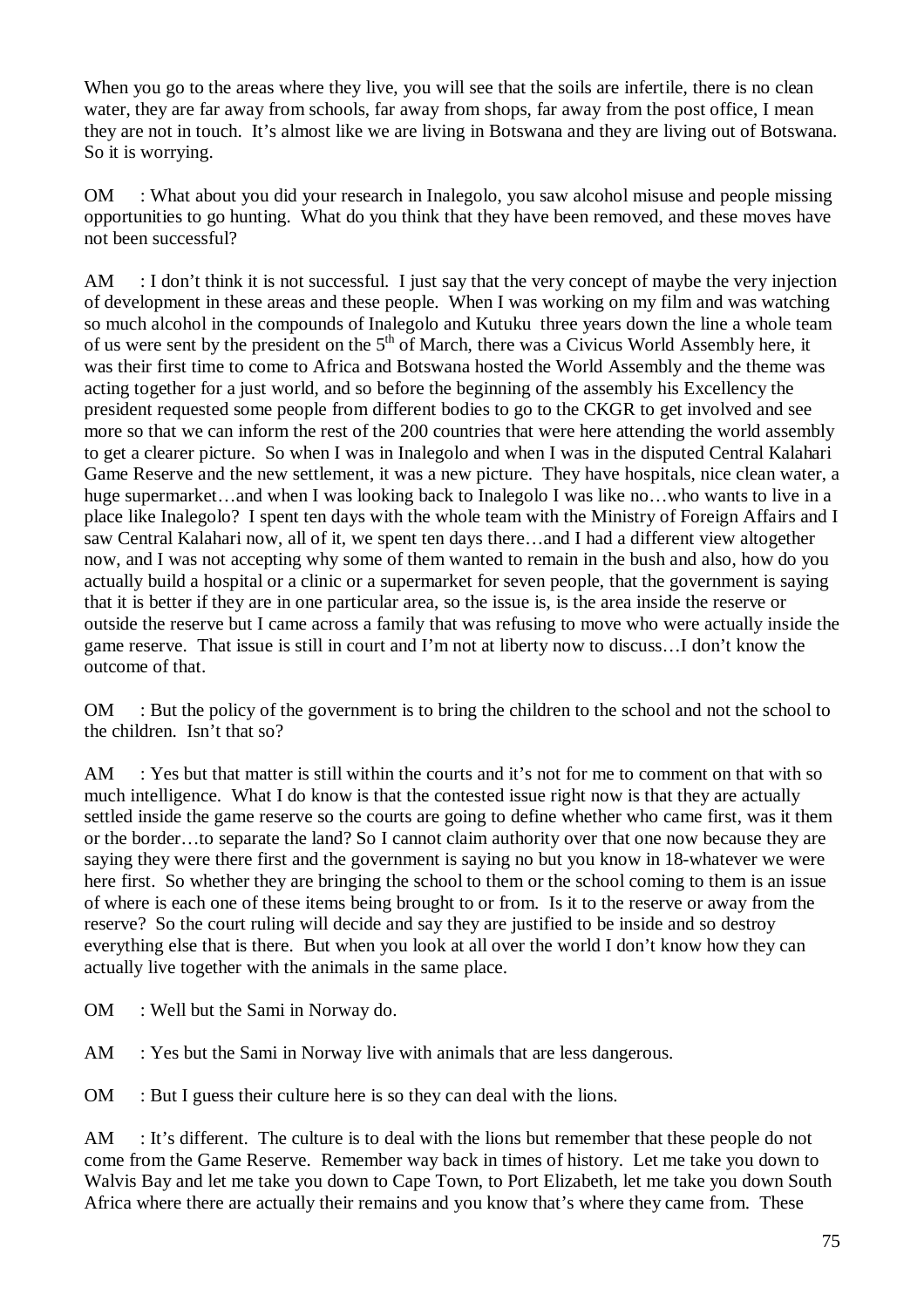men were fishermen and fisherwomen, if you like. So they just came into Botswana over 20 000 years ago but they really were…maybe after many years, adaptation and stuff like that. But the contention in my mind is not that they actually come from this bush because they didn't come from there many years ago. Okay they've got acclimatized to this situation but they are not happy even by themselves just living in the bush. They want stuff there. They want water, they want bread, they want butter. Even though they want it inside the game reserve where they are living. But they are also hungry for the new things and the new developments. So it's not like they really want to live in the bush with nothing, with no spring water, no coconut or no butter, no. They really also want to enjoy the fruits of the …you know. So it's not like they want to be completely left alone…which I think has been a misunderstanding the world over, that they really want to be left alone. And I was just looking and reading an article not so long ago of…an article in Brazil…of a gentleman from Survival International who produces an article and shows that Basarwa are dying of diamonds…but I don't think the focus of our discussion is on diamonds and Basarwa. I'm just saying, for example this has been information that has been misleading: it's a diamond and a stone in a very nicely manicured hand and it's a special report on the Kalahari people and this story is misleading that they have been moved out for diamonds and things like that and imagine seeing that in Brazil, so it is actually misleading to have these kinds of reports.

OM : Okay, the second issue is how the Basarwa are communicating within themselves, the different villages, the different tribes within Botswana. In South Africa we find that there is a communication problem where you have the authorities and it's a matter of degree. They have a leader. How is work within the Basarwa? Do they have spokesmen like Dawid in South Africa?

AM : Yes they do. The famous Sesana who is on the cover of that picture (the DeBeers picture that she just showed us), and other Basarwa activists and other organizations, Working Group of Indigenous Peoples (WILSA) by Makao Njo (sp.) who is also a member of the Basarwa group. There are several of them, they have their spokespeople yes.

OM : Do you think that they are working well, there are no conflicts between the different groups?

AM : I would not know. I would say that it is only my hope that they are working well together but I don't know whether WILSA is working together with the First Peoples of the Kalahari. I do know that they have a common objective for the advancement of Basarwa issues but whether they have good relations I know not.

OM : Well I have not read this Vision 2016 but I don't see that the indigenous people of Botswana represented or mentioned in particular in the Vision 2016 plan?

AM : The government of Botswana wants to be... Vision 2016 says we want to be a tolerant, united and proud nation. And so the government of Botswana is accepting everybody really.

End of Interview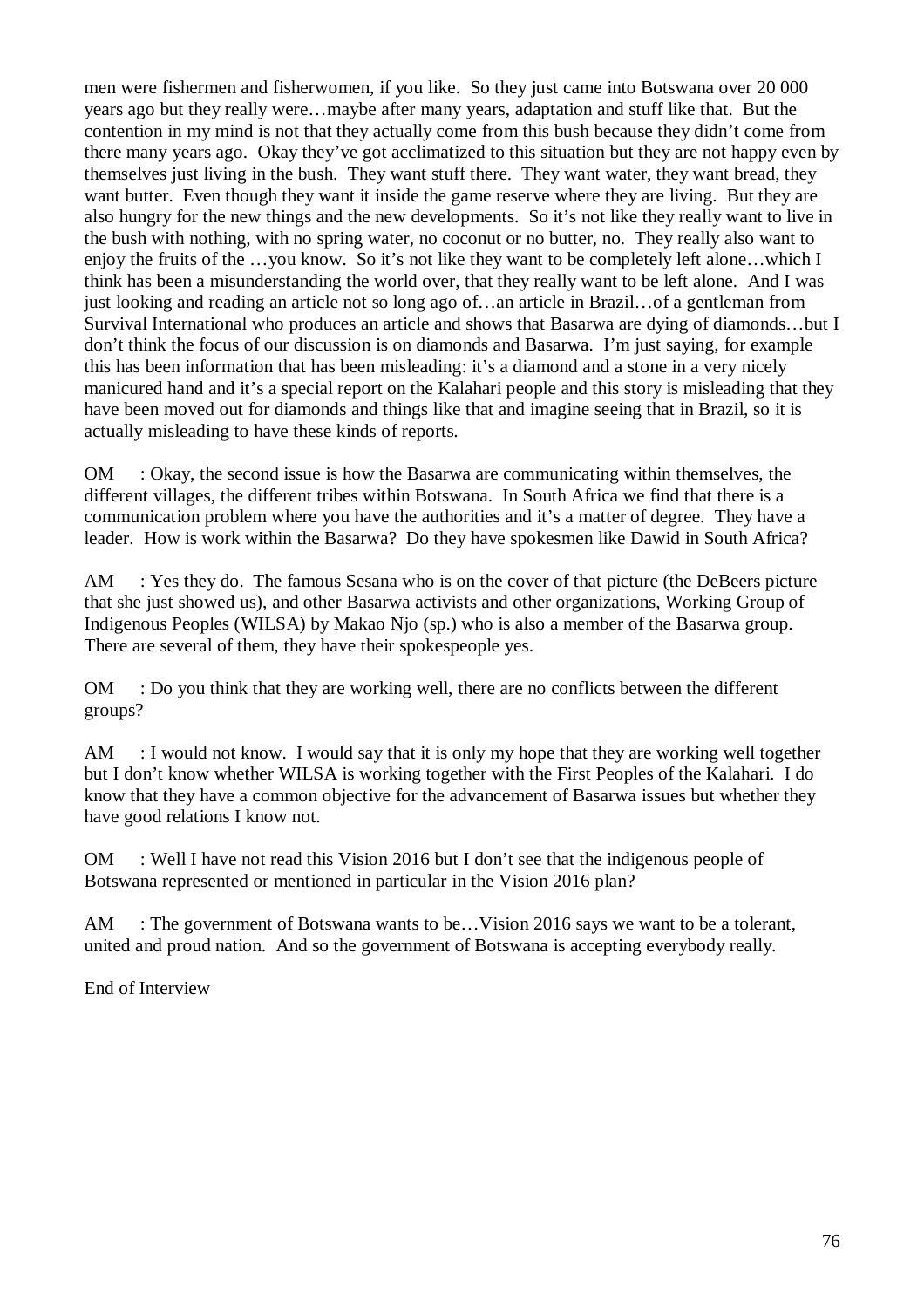# **Appendix 6. The research assistant comment.**

Never a chance for a holiday. It felt like this year just stated as last ended. I was really looking forward for the trip to this part of my country I had never been to before. To see another fellow tribe which said to be a minority, the Basarwa? Growing up in Botswana I've always thought of them as an interesting tribe which has still held on to theirs roots, (lifestyles wise), and I feel they are real to themselves unlike to rest of us in urban areas, who are moving towards western culture as if we never had a culture of our own. I really admire these inhabits of the Kalahari who are said to be the first people of our country.

The trip began and the excitement accelerated. I had heard a lot about these people, from their life to the case they are facing now with our government about their eviction. It is a pity I won't see most of them in Central Kalahari Game Reserve (CKGR) since it is roomed that almost all of them have left the reserve to go out to our "civilisation".

(Anyway what is civilisation? Is it the infrastructure, alcoholism, westernization?)

On our arrival in the reserve we passed into the gate and there it was the feeling of being in total wilderness, the pure beauty of Mother Nature with fresh air and no pollution in any kind. I could not ask for more and felt proud of being a Motswana and seeing such beauty with foreign visitors. I felt like a true holiday away from the city and its noise, wow! not even network on the phone, what a great get away. It was almost dawn when we arrived at the campsite, only to be greeted by a flogg of giraffes, what a beauty! As most of my friends I was not an experienced "camper", and there I was, amazed by my campmates skills and survival "techniques" and how relaxed they were in the middle of nowhere, among dangerous animals. The tents were pitched and the food was prepared in no time ahead of the bad weather to come. With the bad weather outside during the night was scared the tent was going just fly away with us inside. The wind was just something else than home and this time without concrete shelter I felt small, surrounded and trapped by Mother Nature.

Early in the morning we started on the sandy roads with the cars constantly on 4x4, it was quite an experience to see and hear a vehicles engines working on maximum power when necessarily in deep sand. Before lunchtime we arrived at the first settlement called Kukama. We were greeted by the women there who made me wonder where the men ware. Politely we greeted and started charting with them. What great people who just welcome strangers into their homes? They said men had been gone for the past few days to get water which to my surprise was not there. They confirmed that they had water supplies before which the government took away from them as the pressure of the eviction grew.

I was amazed by the simplicity of their lifestyle, and as the conversation dwelled on I was saddened by their tragic stories they told. They were devastated by the fact that they had to move from the only homes they had ever known and their grandparents ever had. Who would not, but the government is doing it for a "good course". What good will comes from putting a person through a transition that they never deemed necessary? Then, the big issue of the truth: From what I gathered these people feel that they were owed the truth about the real reason of their eviction. They said was rumoured that they were moved because of the discovery of diamonds in their land, which the authorities claim is not true.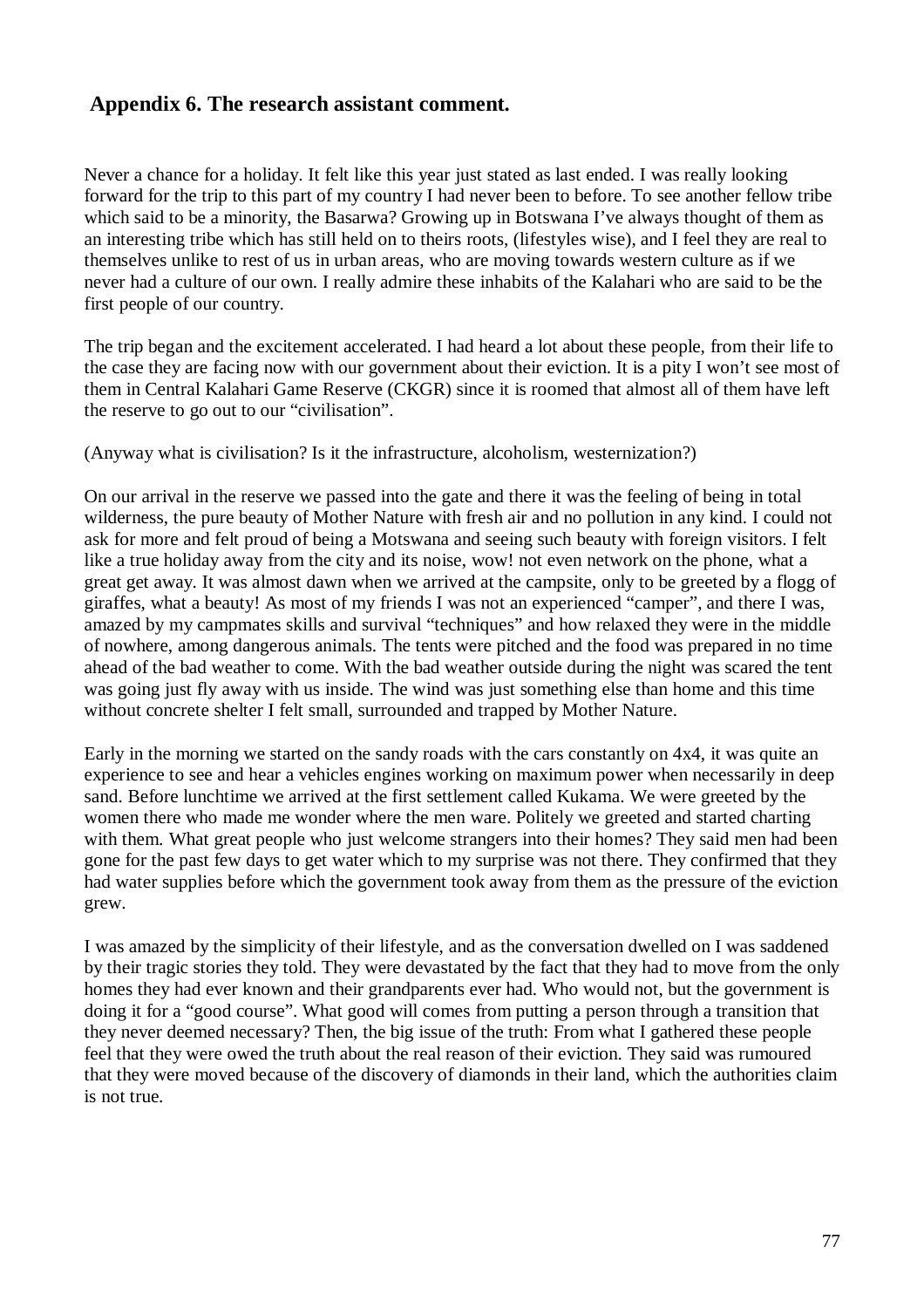By mid-day, after 3-4 hours of driving and 150 km, we suddenly saw 3 vehicles parked and we went to said hello and confirm if we were still on the right route. It was South African tourists having a lunch break with beers and a lot of food. They really can enjoy themselves. The journey moved on across the reserve to the next settlement and just around sunset we made a stop, tired from driving in the sand which consumes even more hours. This was at the heart of the reserve and really the only thing we were looking forward to was a meal and good sleep as the next campsite was hours away. Just like the first settlement everybody gave us attention, only this settlement as bigger the previous one, but I could sense reluctance in them talking to us. Politely we asked them if we could pitch our tents in an open space closer to their settlement as the next campsite was far but they flatly refused. And that was quite alarming. The reason for that was that they were horrified by the thought of wildlife authorities who they claimed sometimes patrols their settlements at nights and they could get into trouble if they discovered they talked to white people/people from outside the reserve which apparently was a sin.

Well as far as I knew this democratic country where anyone is free to welcome whoever they want in into their home as long as they are in the country legally and no one will tell me otherwise, but then there it was the fear in their faces. We sensed that it was not a good idea and we decided to move on. By then my head was pumping with questions I didn't have answers to, I was simply seeing a different side of the country.

The trip to the next campsite took much longer than anticipated as we got lost on the way, and just before the next settlement out of darkness there it was, fire light appearing from a distance which as we approached was a settlement called Molapo. We made stop to ask for directions to the nearest campsite. This was a different crowd from the last one we met. They were very relaxed and even gave us someone to take us to the campsite only to find a non cleared campsite filled with grass of approximately a metre high. Our "guide" thought it was quite dangerous to arrive this late and try to pitch out our tent in this place with so much grass due to dangers from snakes. I was delighted when he invited us to put up the tent nearby their huts in the settlement. Next to their place it was clearer and space enough for our tents. Thank god we met these people. We gladly accepted the invitation.

The next morning, was our last day in the reserve we woke up to a full breakfast made from our Cadac stove. There two 4x4 Toyotas in their yard, but in moving condition in condition. We later found out they had bought them with the compensation money they got from the government which they claimed was between P5000 or about R6000 . this was money they got to start a new life outside the reserve. Their question was, how can they leave their homes to start a new life with money enough for only a couple of months. We were just about to leave them when we went to them to extend our appreciation for letting us use their land for the night. We ended up chatting around the fire! We learned that this was the village where the Bushman spokes person Roy Sesana originated from. During our talk I could not ease the feeling that thought they had been treated unfairly, by being told to evacuate the only land they had ever known, the land that bears the graves of their grandparents, all for a little lump of compensation money as they claimed. One of them actually commented "if the government want to see transitional change in us, perhaps they must bring the change to us, just as it is done to all other parts of the country". Another said that this transition also had to carried out truthfully; "if we are moving for the diamonds be mined here, let it be and lets be compensated accordingly as it would have been done for any other tribe here in Botswana. What this meant I did not know.